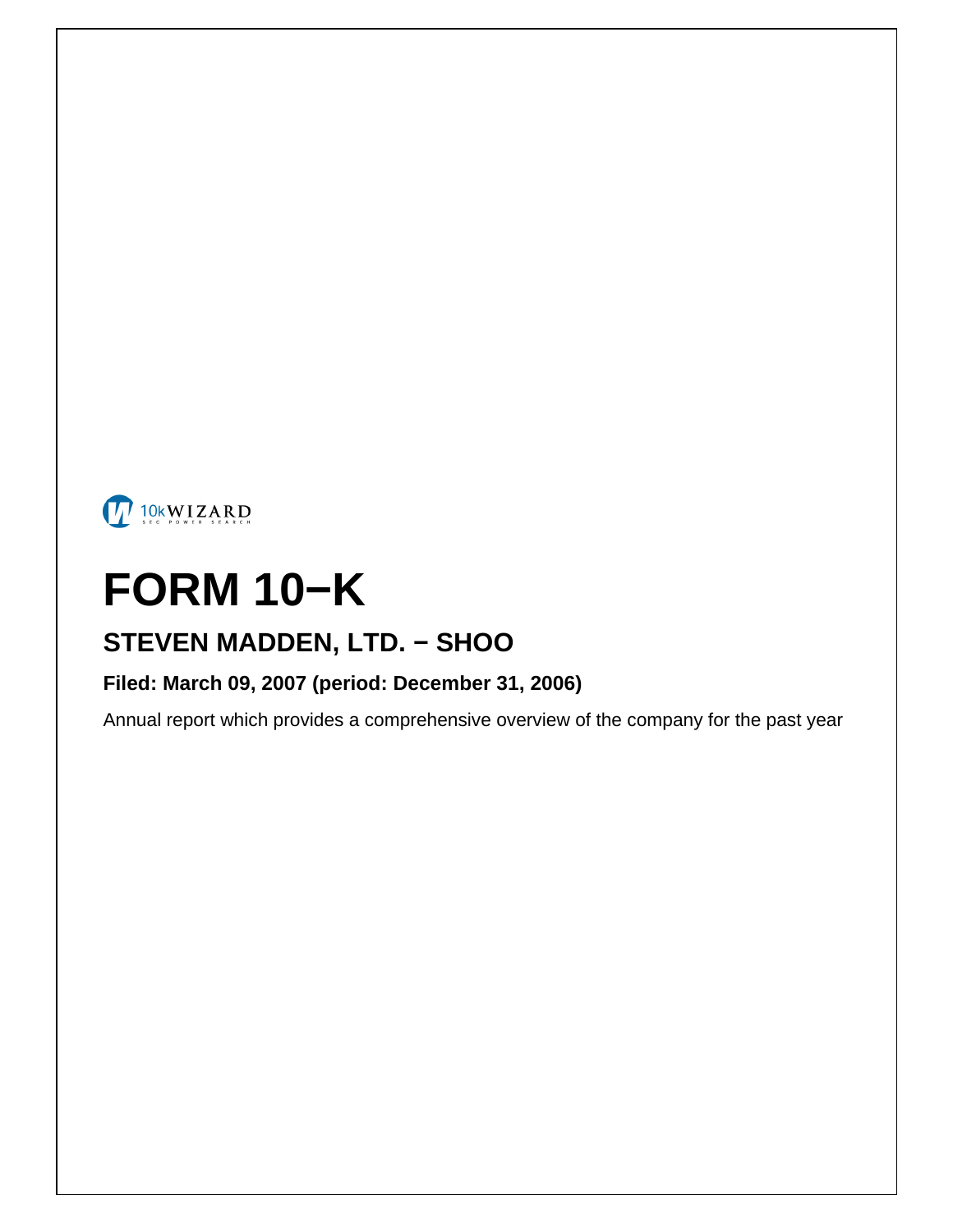| <b>Table of Contents</b>                                                                                       |
|----------------------------------------------------------------------------------------------------------------|
|                                                                                                                |
| <b>PART III</b>                                                                                                |
| <b>INCORPORATES CERTAIN INFORMATION BY REFERENCE FROM THE</b>                                                  |
| <b>PART I</b>                                                                                                  |
| <b>ITEM1</b><br><b>BUSINESS</b>                                                                                |
| <b>ITEM 1A RISK FACTORS</b>                                                                                    |
| <b>ITEM 1B. UNRESOLVED STAFF COMMENTS</b>                                                                      |
| <b>ITEM 2 PROPERTIES</b>                                                                                       |
| <b>LEGAL PROCEEDINGS</b><br><b>ITEM 3</b>                                                                      |
| <b>ITEM 4</b><br><b>SUBMISSION OF MATTERS TO A VOTE OF SECURITY HOLDERS</b>                                    |
| <b>PART II</b>                                                                                                 |
| <b>MARKET FOR REGISTRANT'S COMMON EQUITY, RELATED</b><br><b>ITEM<sub>5</sub></b><br><b>STOCKHOLDER</b>         |
| <b>ITEM 6</b><br><b>SELECTED FINANCIAL DATA</b>                                                                |
| <b>ITEM7</b><br><b>MANAGEMENT'S DISCUSSION AND ANALYSIS OF FINANCIAL CONDITION</b>                             |
| <b>ITEM 7A QUANTITATIVE AND QUALITATIVE DISCLOSURES ABOUT MARKET RISK</b>                                      |
| <b>FINANCIAL STATEMENTS AND SUPPLEMENTARY DATA</b><br><b>ITEM 8</b>                                            |
| <b>CHANGES IN AND DISAGREEMENTS WITH ACCOUNTANTS ON</b><br><b>ITEM 9</b>                                       |
| <b>ACCOUNTING</b><br><b>ITEM 9A CONTROLS AND PROCEDURES</b>                                                    |
| <b>ITEM 9B OTHER INFORMATION</b>                                                                               |
|                                                                                                                |
| <b>PART III</b>                                                                                                |
| <b>ITEM 10 DIRECTORS, EXECUTIVE OFFICERS AND CORPORATE GOVERNANCE</b>                                          |
| <b>ITEM 11 EXECUTIVE COMPENSATION</b><br><b>ITEM 12</b><br>SECURITY OWNERSHIP OF CERTAIN BENEFICIAL OWNERS AND |
| <b>MANAGEMENT</b>                                                                                              |
| CERTAIN RELATIONSHIPS AND RELATED TRANSACTIONS AND<br><b>ITEM 13</b>                                           |
| <b>DIRECTOR</b><br><b>ITEM 14 PRINCIPAL ACCOUNTANT FEES AND SERVICES</b>                                       |
|                                                                                                                |
| <b>PART IV</b>                                                                                                 |
| <b>ITEM 15 EXHIBITS AND FINANCIAL STATEMENT SCHEDULES</b>                                                      |
| <b>SIGNATURE</b><br>EX-21.01 (Subsidiaries of the registrant)                                                  |
|                                                                                                                |
| <b>EX-23.01 (Consents of experts and counsel)</b>                                                              |
| EX-31.01 (Certifications required under Section 302 of the Sarbanes-Oxley Act of 2002)                         |

 $\mathbf I$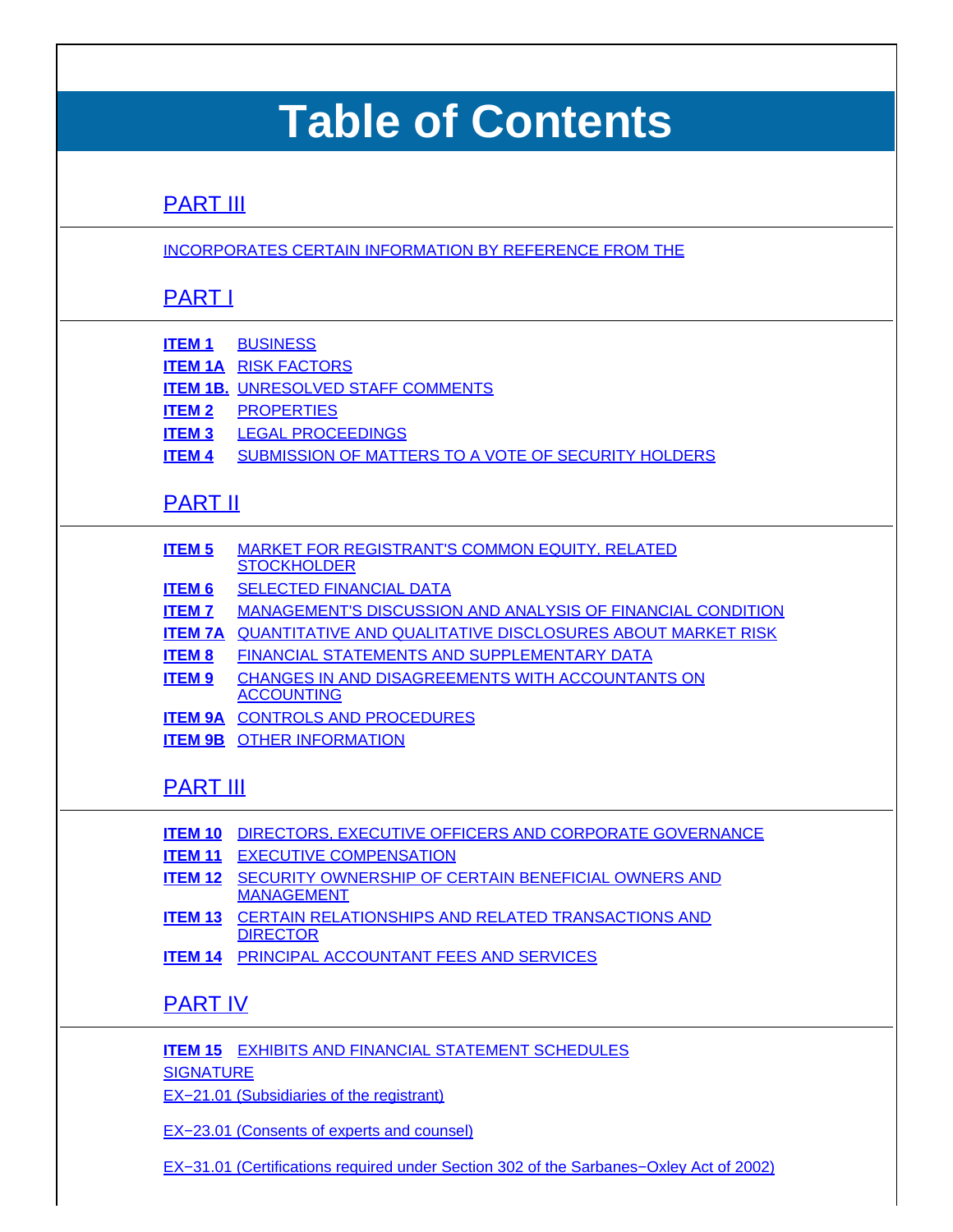[EX−31.02 \(Certifications required under Section 302 of the Sarbanes−Oxley Act of 2002\)](#page-74-0) [EX−32.01 \(Certifications required under Section 906 of the Sarbanes−Oxley Act of 2002\)](#page-75-0) [EX−32.02 \(Certifications required under Section 906 of the Sarbanes−Oxley Act of 2002\)](#page-76-0)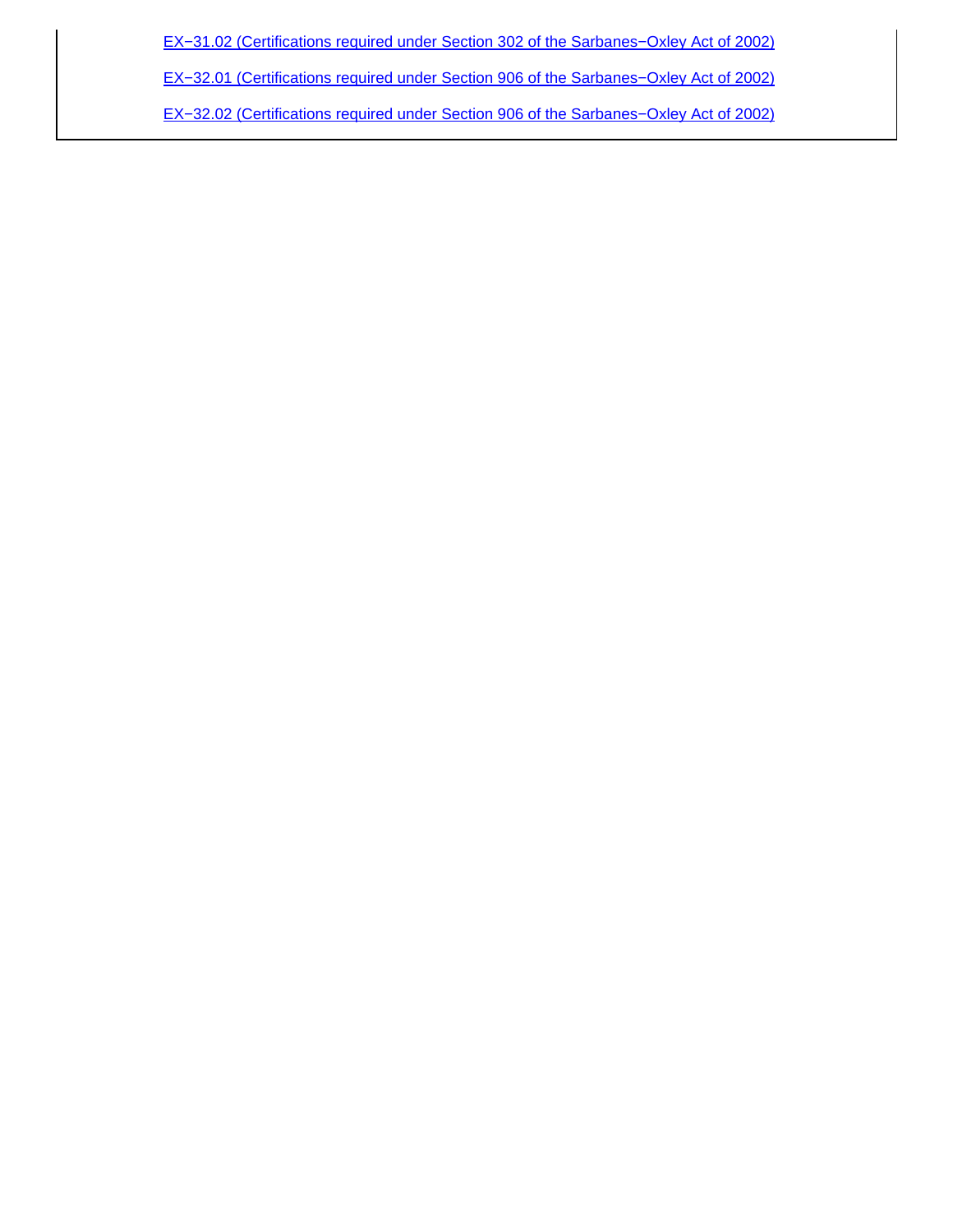#### UNITED STATES SECURITIES AND EXCHANGE COMMISSION WASHINGTON, D.C. 20549

FORM 10−K

# [X] ANNUAL REPORT PURSUANT TO SECTION 13 OR 15(d) OF THE SECURITIES EXCHANGE ACT OF 1934

 [ ] TRANSITION REPORT PURSUANT TO SECTION 13 OR 15(d) OF THE SECURITIES AND EXCHANGE ACT OF 1934

For the fiscal year ended December 31, 2006 Commission File Number 0−23702

STEVEN MADDEN, LTD. (Exact name of registrant as specified in its charter)

incorporation or organization)

Delaware 13−3588231<br>Chate or other jurisdiction of (I.R.S. employer identif (I.R.S. employer identification no.)

> 52−16 Barnett Avenue, Long Island City, New York 11104 (Address of principal executive offices) (Zip Code)

> > (718) 446−1800

 (Registrant's Telephone Number, Including Area Code) Securities Registered Pursuant to Section 12(b) of the Act:

| Title of Each Class               | Name of Each Exchange on Which Registered |
|-----------------------------------|-------------------------------------------|
|                                   |                                           |
| Common Stock, par value \$.000067 | The NASDAO Stock Market LLC               |
| per share                         |                                           |
| Preferred Stock Purchase Rights   | The NASDAO Stock Market LLC               |

Securities Registered Pursuant to Section 12(g) of the Act: None

 Indicate by check mark if the registrant is a well−known seasoned issuer, as defined in Rule 405 of the Securities Act. Yes [ ] No [X]

 Indicate by check mark if the registrant is not required to file reports pursuant to Section 13 or Section 15(d) of the Act. Yes [ ] No [X]

 Indicate by check mark whether the registrant: (1) has filed all reports required to be filed by Section 13 or 15(d) of the Securities Exchange Act of 1934 during the preceding 12 months (or for such shorter period that the registrant was required to file such reports), and (2) has been subject to such filing requirements for the past 90 days. Yes [X] No [ ].

 Indicate by check mark if disclosure of delinquent filers pursuant to Item 405 of Regulation S−K is not contained herein, and will not be contained, to the best of registrant's knowledge, in definitive proxy or information statements incorporated by reference in Part III of this Form 10−K or any amendment to this Form 10−K. [ ]

 Indicate by check mark whether the registrant is a large accelerated filer, an accelerated filer, or a non−accelerated filer. See definition of "accelerated filer and large accelerated filer" in Rule 12b−2 of the Exchange Act. (Check one):

Large accelerated filer [ ] Accelerated filer [X] Non−accelerated filer [ ]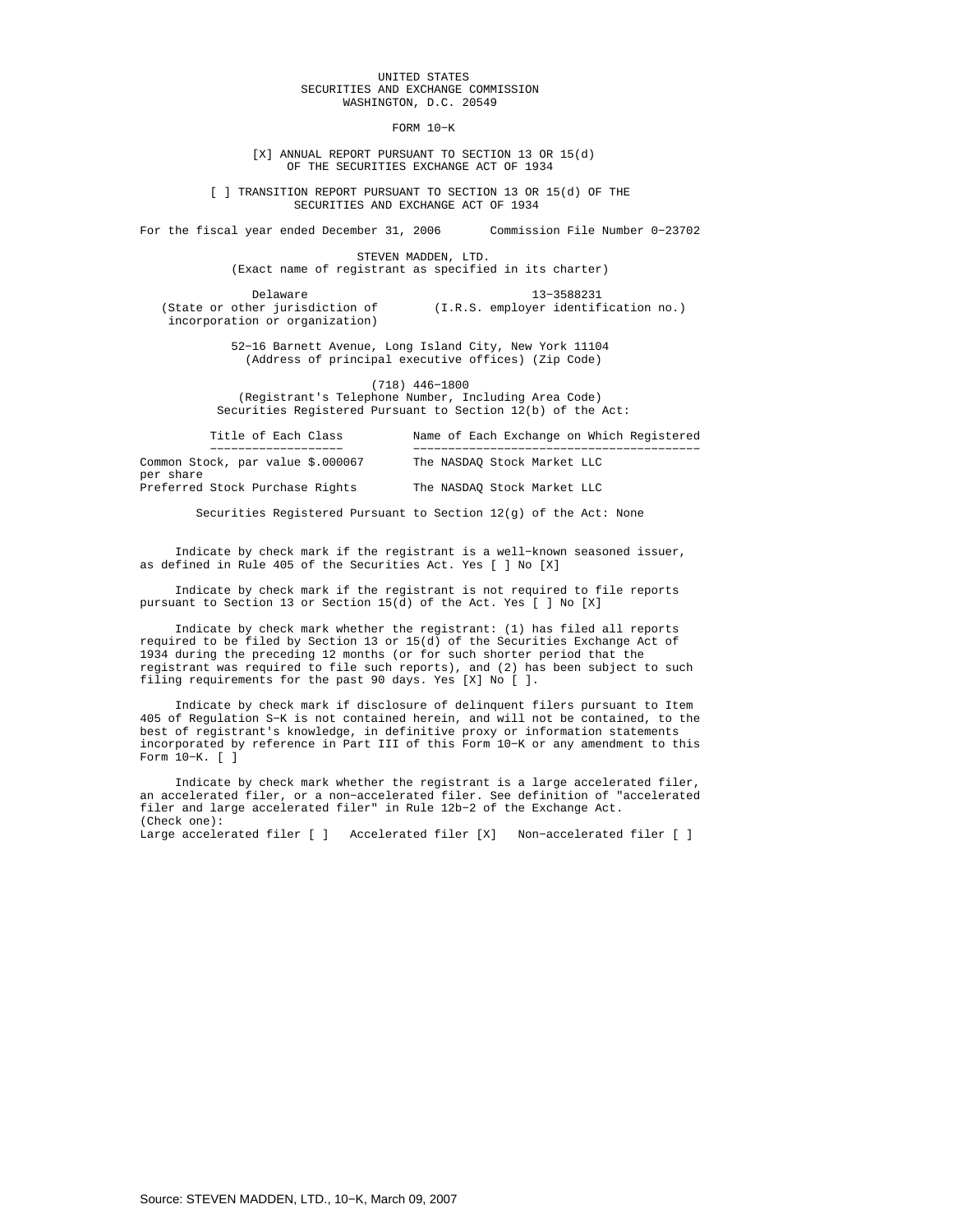Indicate by check mark whether the registrant is a shell company (as defined in Rule 12b−2 of the Exchange Act). Yes [ ] No [X]

 The aggregate market value of the common equity held by non−affiliates of the registrant (assuming for these purposes, but without conceding, that all executive officers and Directors are "affiliates" of the registrant) as of June 30, 2006, the last business day of the registrant's most recently completed second fiscal quarter, was approximately \$611,924,793 (based on the closing sale price of the registrant's common stock on that date as reported on The NASDAQ National Market).

 The number of outstanding shares of the registrant's common stock as of March 5, 2007 was 21,108,748 shares.

DOCUMENTS INCORPORATED BY REFERENCE:

<span id="page-4-0"></span> PART III INCORPORATES CERTAIN INFORMATION BY REFERENCE FROM THE REGISTRANT'S DEFINITIVE PROXY STATEMENT FOR THE ANNUAL MEETING OF STOCKHOLDERS SCHEDULED TO BE HELD ON OR ABOUT MAY 25, 2007.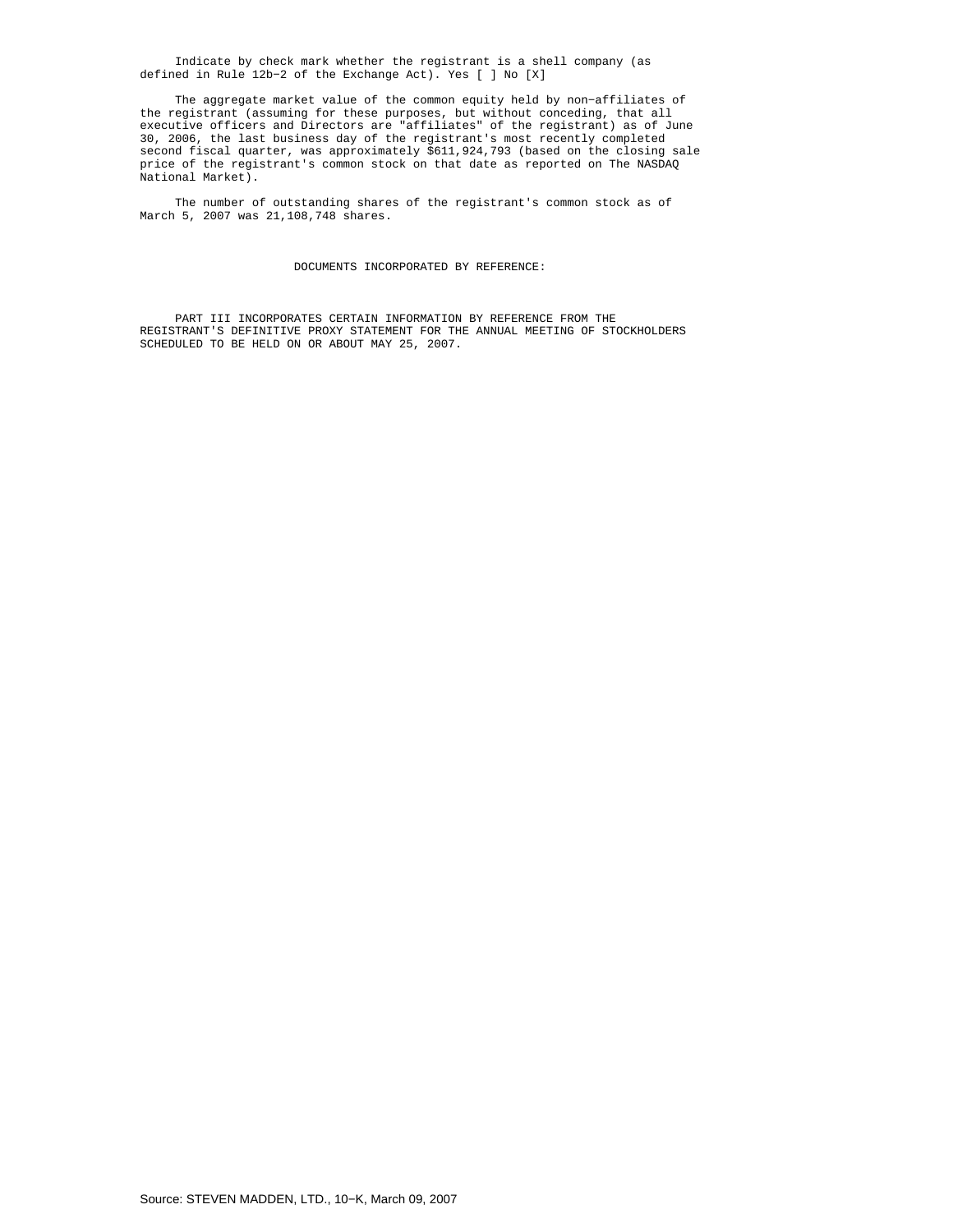# TABLE OF CONTENTS

# PART I

|  | ITEM 4 SUBMISSION OF MATTERS TO A VOTE OF SECURITY HOLDERS16 |
|--|--------------------------------------------------------------|

# PART II

| ITEM 5  | MARKET FOR REGISTRANT'S COMMON EOUITY, RELATED STOCKHOLDER<br>MATTERS AND ISSUER PURCHASES OF EOUITY SECURITIES 16 |
|---------|--------------------------------------------------------------------------------------------------------------------|
| ITEM 6  |                                                                                                                    |
| ITEM 7  | MANAGEMENT'S DISCUSSION AND ANALYSIS OF FINANCIAL CONDITION                                                        |
|         |                                                                                                                    |
| ITEM 7A | OUANTITATIVE AND OUALITATIVE DISCLOSURES ABOUT MARKET RISK26                                                       |
| TTEM 8  | FINANCIAL STATEMENTS AND SUPPLEMENTARY DATA27                                                                      |
| TTEM 9  | CHANGES IN AND DISAGREEMENTS WITH ACCOUNTANTS ON ACCOUNTING                                                        |
|         |                                                                                                                    |
| TTEM 9A |                                                                                                                    |
| TTEM 9R |                                                                                                                    |

# PART III

| TTEM 10<br>TTEM 11 | DIRECTORS, EXECUTIVE OFFICERS AND CORPORATE GOVERNANCE29       |
|--------------------|----------------------------------------------------------------|
| TTEM 12            | SECURITY OWNERSHIP OF CERTAIN BENEFICIAL OWNERS AND MANAGEMENT |
|                    |                                                                |
| TTEM 13            | CERTAIN RELATIONSHIPS AND RELATED TRANSACTIONS AND DIRECTOR    |
| TTEM 14            |                                                                |
|                    | PART TV                                                        |

| ITEM 15 |  |  |  |  | EXHIBITS AND FINANCIAL STATEMENT SCHEDULES30 |  |
|---------|--|--|--|--|----------------------------------------------|--|
|---------|--|--|--|--|----------------------------------------------|--|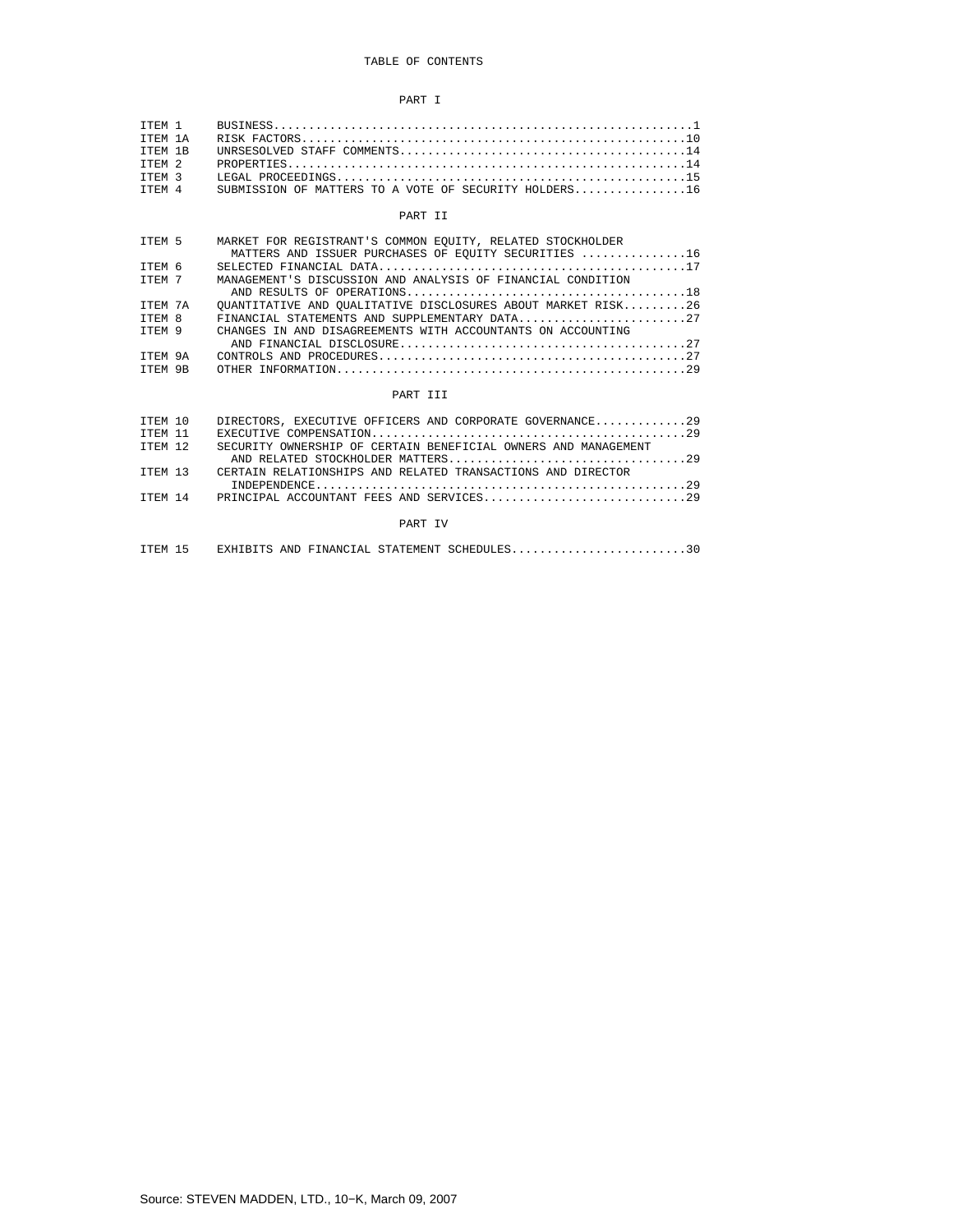#### PART I

#### <span id="page-6-1"></span><span id="page-6-0"></span>ITEM 1 BUSINESS

 Steven Madden, Ltd. (together with its subsidiaries, the "Company") designs, sources, markets and retails fashion−forward footwear for women, men and children. In addition, the Company designs, sources, markets and retails name brand and private label fashion handbags and accessories through its Daniel M. Friedman Division. The Company distributes products through its retail stores, its e−commerce website, department and specialty stores throughout the United States and Canada and through special distribution arrangements in Europe, Central and South America, Australia and Indonesia. The Company's product line includes a broad range of updated styles which are designed to establish or capitalize on market trends, complemented by core products. The Company has established a reputation for its creative designs, popular styles and quality products at accessible price points.

 The Company's business is comprised of three (3) distinct segments (wholesale, retail and first cost divisions). The Wholesale Division includes six (6) core brands: Steve Madden(R), Steve Madden Mens, Candie's(R), SMNY/Madden Girl, Steven(R) and Stevies(R). In addition, the Daniel M. Friedman Wholesale Division, through license agreements, includes the Ellen Tracy, Betsey Johnson and Tracy Reese brands. Steven Madden Retail, Inc., the Company's wholly−owned retail subsidiary, operates Steve Madden(R) and Steven(R) retail stores as well as the Company's e−commerce website. The Company's wholly−owned subsidiary, Adesso−Madden, Inc., acts as a buying agent for footwear products under private labels for many of the country's large mass merchandisers. The Company also licenses its Steve Madden(R) and Steven(R) trademarks for several accessory and apparel categories.

 Steven Madden, Ltd. was incorporated as a New York corporation on July 9, 1990 and reincorporated under the same name in Delaware in November 1998. The Company completed its initial public offering in December 1993 and its shares of Common Stock currently trade on The NASDAQ Global Market under the symbol "SHOO".

 The Company maintains its principal executive offices at 52−16 Barnett Avenue, Long Island City, NY 11104, telephone number (718) 446−1800.

 The Company's website is http://www.stevemadden.com. The Company makes available, free of charge, on its website its Annual Reports on Form 10−K, Quarterly Reports on Form 10−Q, Current Reports on Form 8−K, any amendments to such reports filed or furnished pursuant to Section 13(a) or 15(d) of the Securities Exchange Act of 1934, as amended (the "Exchange Act"), and its Proxy Statement for its Annual Meeting as soon as reasonably practicable after such material is electronically filed with, or furnished to, the Securities and Exchange Commission (the "Commission"). The Company will provide paper copies of such filings free of charge upon request.

Wholesale Divisions

Madden Women's Wholesale Division

 The Steve Madden(R) Women's Wholesale Division ("Madden Women's") designs, produces, sources and markets the Company's Steve Madden(R) brand to major department stores, better specialty stores and independently owned boutiques throughout the United States. The Steve Madden(R) brand has become a leading life−style brand in the fashion conscious marketplace. To serve its customers (primarily women ages 16 to 35), Madden Women's creates and markets fashion forward footwear designed to appeal to customers seeking exciting, new footwear designs at affordable prices.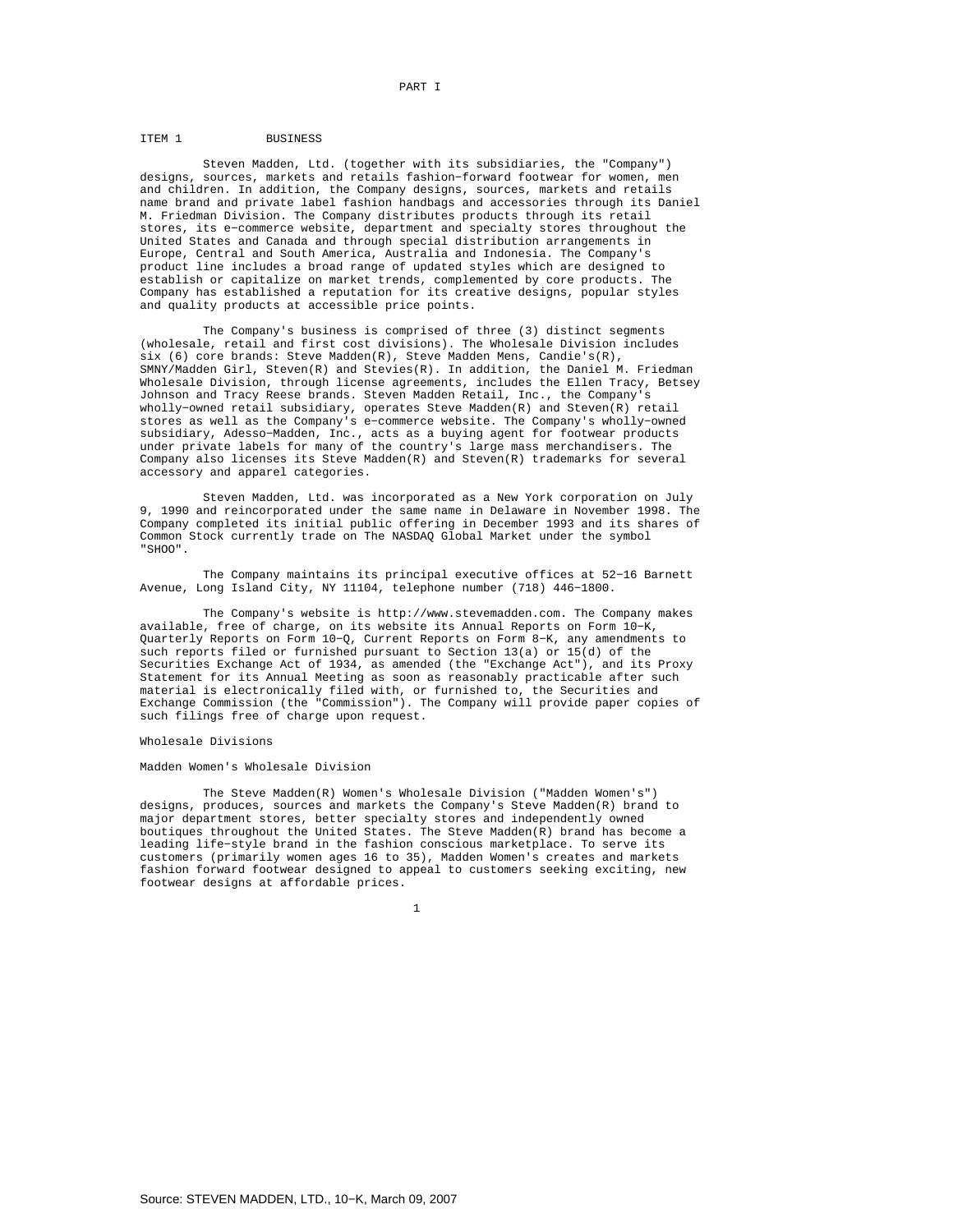As the Company's largest division, Madden Women's accounted for \$150.3 million of net sales in the year ended December 31, 2006, or approximately 32% of the Company's total net sales. Many new products for Madden Women's are test marketed at the Company's retail stores. Within a few days, the Company can determine if the test product appeals to customers. This enables the Company to use its flexible sourcing model to rapidly respond to changing trends which the Company believes is essential for success in the fashion arena.

#### Madden Mens Wholesale Division

 The Steve Madden Mens Wholesale Division ("Madden Mens") designs, produces, sources and markets a full collection of directional men's shoes through major department stores, better specialty stores and independent shoe stores throughout the United States. Price points range from \$70 to \$100 at retail, targeted at men ages 20 to 40 years old. Madden Mens accounted for \$62.6 million of net sales in the year ended December 31, 2006, or approximately 13% of the Company's total net sales. Madden Mens, which is primarily produced in China, maintains open stock inventory positions in select patterns to serve the replenishment programs of its wholesale customers.

# Candie's Wholesale Division

 Pursuant to the Company's license agreement with Candie's, Inc., ("Candie's"), the Company designs, produces, sources and markets Candie's(R) branded footwear for women and children worldwide through the Company's Candie's Wholesale Division ("Candie's Wholesale"). Candie's Wholesale generated net sales of \$27.1 million for the year ended December 31, 2006, or approximately 6% of the Company's total net sales.

 On December 6, 2004, the license agreement with Candie's was amended to reflect Candie's decision to name Kohl's Corporation ("Kohl's") as the exclusive provider of a new line of Candie's apparel. Pursuant to the amendment, commencing on January 1, 2007, the Company no longer has the exclusive right to market Candie's(R) branded footwear and is permitted to sell Candie's(R) branded footwear only to Kohl's. Under the terms of the amendment, Candie's has guaranteed that the Company will achieve minimum sales levels with Kohl's during the term of the agreement, which runs through December 31, 2010. In the event such minimum sales levels are not achieved, Candie's is required to compensate the Company in an amount based on a percentage of the sales shortfall. For the year ended December 31, 2006, the minimum sales level was met.

SM New York / Madden Girl − Wholesale Division

 The SM New York Wholesale Division ("SMNY/Madden Girl") designs, produces, sources and markets a full collection of directional young women's shoes. In order to consolidate brand identity, the SMNY(TM) brand will transition to "Madden Girl" beginning with the spring 2007 offerings. SMNY/Madden Girl is geared for young women ages 13 to 20 and is an "opening price point" brand that is currently being sold at department stores, mid−tier retailers and specialty stores. SMNY/Madden Girl accounted for \$24.5 million of net sales in the year ended December 31, 2006 or approximately 5% of the Company's total net sales.

#### Diva Acquisition Corp. − Steven(R) Wholesale Division

 Diva Acquisition Corp. ("Steven(R)") designs, produces, sources and markets women's fashion footwear under the Steven(R) trademark through major department and better footwear specialty stores throughout the United States. Priced a tier above the Steve Madden(R) brand, Steven(R) products are designed to appeal principally to fashion conscious women, ages 26 to 45, who shop at department stores and footwear boutiques. Steven(R) generated net sales of \$22.1 million for the year ended December 31, 2006, or approximately 5% of the Company's total net sales.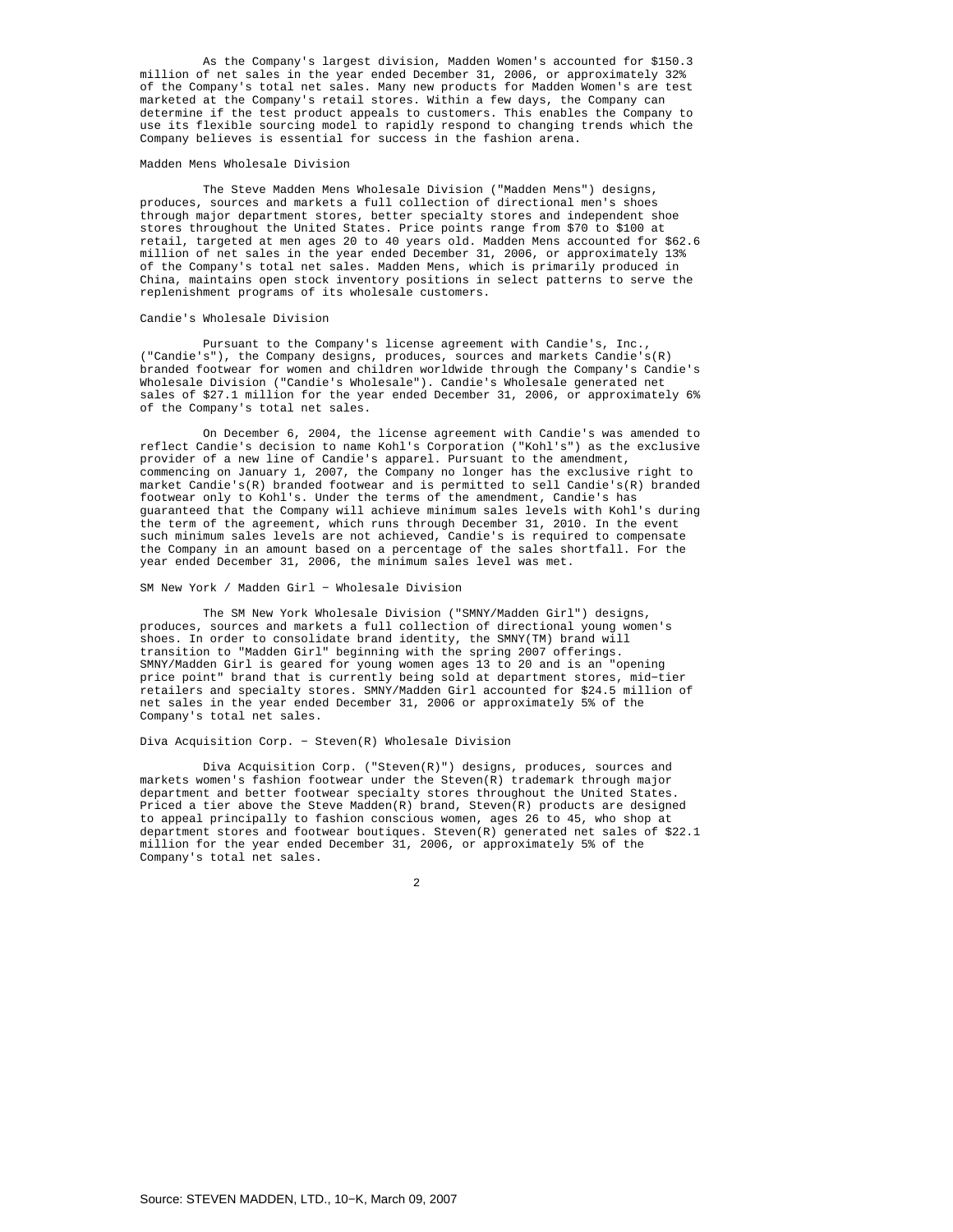#### Stevies − Wholesale Division

 The Company's Stevies(R) Wholesale Division ("Stevies(R)") designs, produces, sources and markets footwear for young girls to major department stores, such as Federated Department Stores and Belk, better specialty stores and independent boutiques throughout the United States. Stevies(R) generated net sales of \$7.6 million for the year ended December 31, 2006 or approximately 2% of the Company's total net sales.

Daniel Friedman Wholesale Division

 On February 7, 2006, the Company acquired all of the equity interest of privately held Daniel M. Friedman and Associates, Inc. The acquisition was completed for consideration of \$18.7 million, including transaction costs. In addition, the purchase agreement provides for certain earn out payments based on financial performance through 2010. The Company's Daniel M. Friedman Wholesale Division ("Daniel M. Friedman") designs, sources and markets name brand and private label fashion handbags and accessories to major department stores, value price retailers and better specialty stores throughout the United States. Daniel M. Friedman generated net sales of \$51.3 million from the date of acquisition until December 31, 2006 or approximately 11% of the Company's total net sales.

#### Retail Division

Steven Madden Retail, Inc.

 As of December 31, 2006, the Company owned and operated ninety−three (93) retail shoe stores under the Steve Madden $(R)$  name, two (2) under the Steven(R) name and one (1) Internet store (through the www.stevemadden.com website). In 2006, the Company opened four (4) new stores and closed six (6) under−performing stores. Steve Madden stores are located in major shopping malls and in street locations across the United States. In 2006, the retail stores generated annual sales in excess of \$719 per square foot. Sales are primarily from the Company's Steve Madden(R) products. Comparative store sales (sales of those stores that were open for all of 2006 and 2005) increased 4% in 2006 compared to 2005. Net sales for the Retail Division were \$127.7 million for the year ended December 31, 2006, or approximately 27% of the Company's total net sales.

 The Company believes that the Retail Division will continue to enhance overall sales and profitability while building equity in the Steve Madden brand. The Company plans to add eight to ten (8 to 10) new retail stores during 2007. The expansion of the Retail Division enables the Company to test and react to new products and classifications which, in turn, strengthens the product development efforts of the Steve Madden Wholesale Division.

#### First Cost Division

#### Adesso−Madden, Inc.

 In September 1995, the Company incorporated Adesso−Madden, Inc. as a wholly owned subsidiary ("A−M"). A−M was formed to serve as a buying agent to mass−market merchants, shoe store chains and other value−priced retailers in connection with the procurement of their footwear needs. As a buying agent, A−M arranges for shoe manufacturers to produce private label shoes to its customers specifications. The Company believes that by operating in the private label, mass merchandising market, it is able to maximize additional non−branded sales opportunities. This leverages the Company's overall sourcing and design capabilities. Currently, this division serves as a buying agent for the procurement of women's, men's and children's footwear for large retailers, including Target, Wal−Mart, Mervyns, J.C. Penney and Sears. A−M receives buying agent's commissions from its customers. In addition, the Company has leveraged the strength of its Steve Madden brands and product designs resulting in a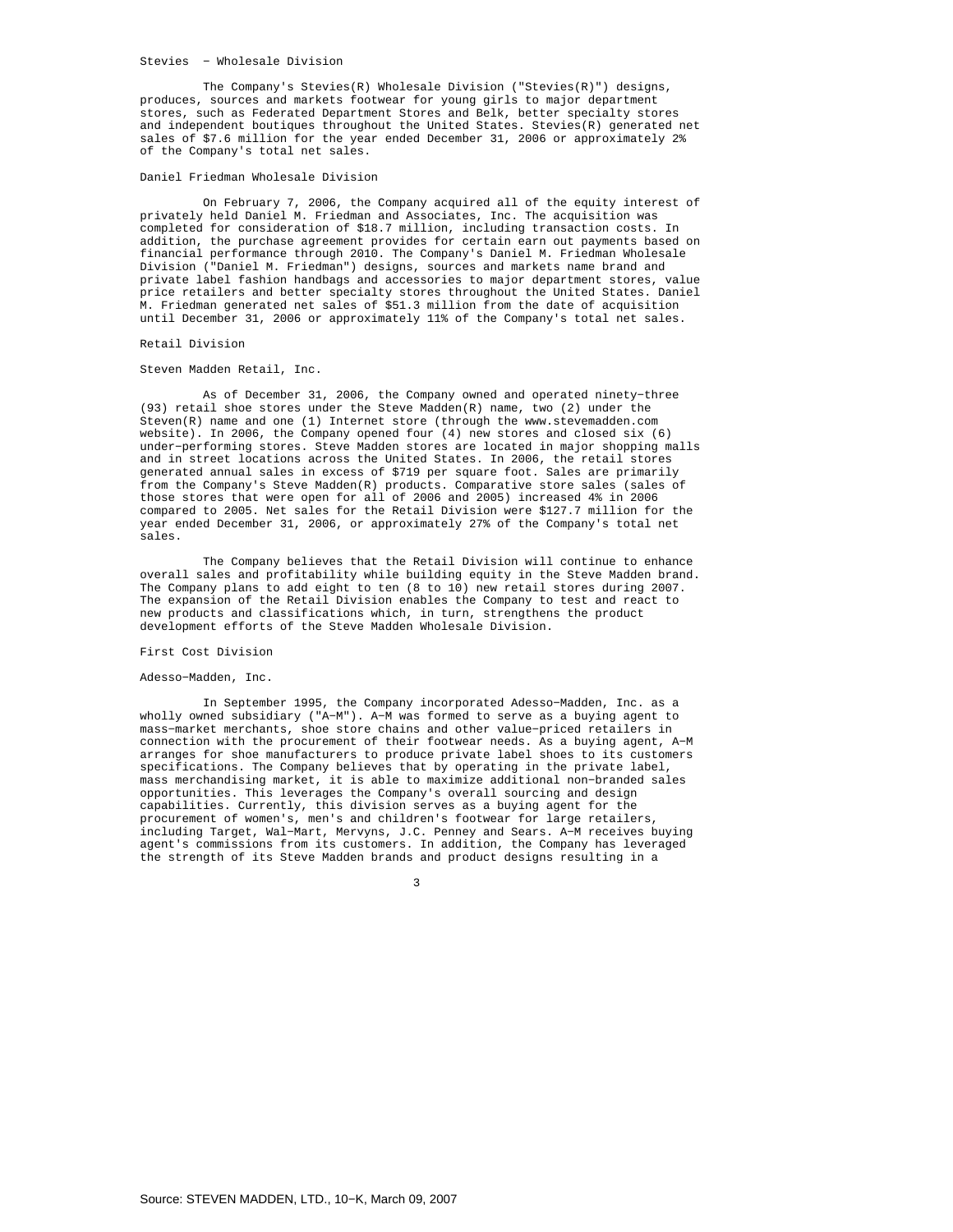partial recovery of its design, product and development costs from its suppliers. The First Cost Division generated operating income of \$11.3 million for the year ended December 31, 2006.

#### Licensing

 As of December 31, 2006, the Company licensed its Steve Madden(R) and Steven(R) trademarks for use in connection with the manufacturing, marketing and sale of cold weather accessories, sunglasses, eyewear, watches, dresses and girl's apparel. Most of the license agreements require the licensee to pay to the Company a royalty based on actual net sales, a minimum royalty in the event that specified net sales targets are not achieved and a percentage of sales for advertising the brand. Licensing income for the year ended December 31, 2006 was \$2.9 million.

# Design

 The Company has established a reputation for its creative designs, marketing and trendy products at affordable price points. The Company believes that its future success will substantially depend on its ability to continue to anticipate and react to changing consumer demands in a timely manner. To meet this objective, the Company has developed an unparalleled design process that allows it to recognize and act quickly to changing consumer demands. The Company's design team strives to create designs which it believes fit the Company's image, reflect current or future trends and can be manufactured in a timely and cost−effective manner. Once the initial design is complete, a prototype is developed, which is reviewed and refined prior to the commencement of initial production. Most new products are then tested in selected Steve Madden(R) retail stores. Designs that prove popular are then offered for wholesale and retail distribution nationwide. The Company believes that its design and testing process and flexible sourcing model is a significant competitive advantage allowing the Company to mitigate the risk of production costs and the distribution of less desirable designs.

# Product Sourcing and Distribution

 The Company sources each of its product lines separately based on the individual design, styling and quality specifications of the products in such product lines. The Company does not own or operate manufacturing facilities; rather, it sources its branded products through agents with independently owned manufacturers in China, Brazil, Italy, Mexico, Spain, Portugal and the United States. The Company has established relationships with a number of manufacturers and agents in each of these countries. Although the Company has not entered into any long−term manufacturing or supply contracts, the Company believes that a sufficient number of alternative sources exist for the manufacture of its products. The Company continually monitors the availability of the principal materials used in the Company's footwear, which are available from a number of sources, both within the United States and in foreign countries. The Company tracks inventory flow on a regular basis, monitors sell−through data and incorporates input on product demand from wholesale customers. The Company uses retailers' feedback to adjust the production or manufacture of new products in as little as five weeks, which minimizes the close out of slow moving products.

 The Company distributes its products from three (3) third−party distribution warehouse centers located in California and New Jersey. By utilizing distribution facilities that specialize in distributing products to certain wholesale accounts, Steve Madden(R) retail stores and Internet fulfillment, the Company believes that its customers are better served.

#### Customers

 The Company's wholesale customers consist principally of department stores and specialty stores, including independent boutiques. Approximately 82% of its wholesale revenue is generated from department and specialty stores, including Federated Department Stores (Macy's and Bloomingdale's) Lord and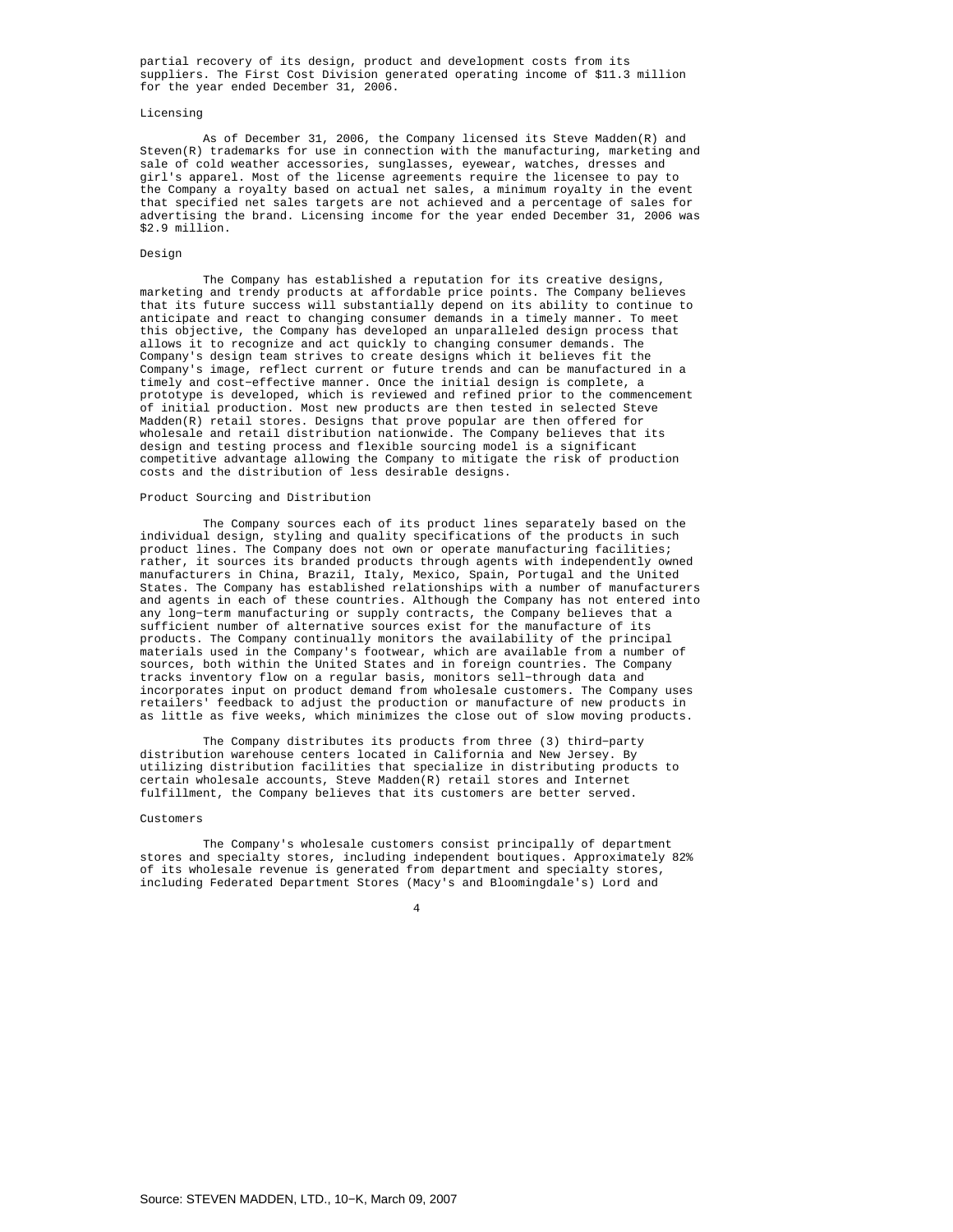Taylor, Dillard's, Nordstrom, Journeys, Limited Too and Mandees; and catalog retailers, including Victoria's Secret and Fingerhut. For the year ended December 31, 2006, Federated Department Stores accounted for approximately \$60.7 million, or 17% of the Company's wholesale net sales and 13% of the Company's total net sales.

#### Distribution Channels

 The Company sells its products principally through its Company−owned retail stores and through department stores, specialty stores and discount stores in the United States and abroad. For the year ended December 31, 2006, net sales from the Company's Retail Division and the Company's Wholesale Division accounted for approximately \$127.7 million (27%) and \$347.5 million (73%) of the Company's total net sales, respectively. The following paragraphs describe each of these distribution channels.

#### Steve Madden and Steven Retail Stores

 As of December 31, 2006, the Company operated ninety−four (94) Company−owned retail stores (including one Internet store) under the Steve Madden(R) name and two (2) under the Steven(R) name. The Company believes that its retail stores will continue to enhance overall sales, profitability, and its ability to react to changing consumer trends. The stores are also a marketing tool that allows the Company to strengthen brand recognition and to showcase selected items from its full line of branded and licensed products. Furthermore, the retail stores provide the Company with a venue to test and introduce new products and merchandising strategies. Specifically, the Company often tests new designs at its Steve Madden(R) retail stores before scheduling them for mass production and wholesale distribution. In addition to these test marketing benefits, the Company has been able to leverage sales information gathered at Steve Madden(R) retail stores to assist its wholesale customers in order placement and inventory management.

A typical Steve Madden(R) store is approximately  $1,400$  to  $1,600$  square feet and is located in a mall or street location that the Company expects will attract the highest concentration of the Company's core demographic, style−conscious customer base. The Steven(R) stores have a more sophisticated design and format styles to appeal to their more mature target audience. In addition to carefully analyzing mall demographics and locations, the Company also sets profitability guidelines for each potential store site. Specifically, the Company targets well trafficked sites at which the demographics fit the Company's consumer profile and seeks new locations where the projected fixed annual rent expense stays within Company guidelines. By setting these guidelines, the Company seeks to identify stores that will contribute to the Company's overall profitability both in the near− and longer−terms.

# Department Stores

 The Company currently sells to over 9,800 doors of 58 department stores throughout the United States and Canada. The major accounts include Federated Department Stores (Macy's and Bloomingdale's), Lord and Taylor, Nordstrom and Dillard's.

 The Company provides merchandising support to its department store customers which includes in−store fixtures and signage, supervision of displays and merchandising of the Company's various product lines. The Company's wholesale merchandising effort includes the creation of in−store concept shops, where a broader collection of the Company's branded products are showcased. These in−store concept shops create an environment that is consistent with the Company's image and enable the retailer to display and sell a greater volume of the Company's products per square foot of retail space. In addition, these in−store concept shops encourage longer term commitment by the retailer to the Company's products and enhance consumer brand awareness.

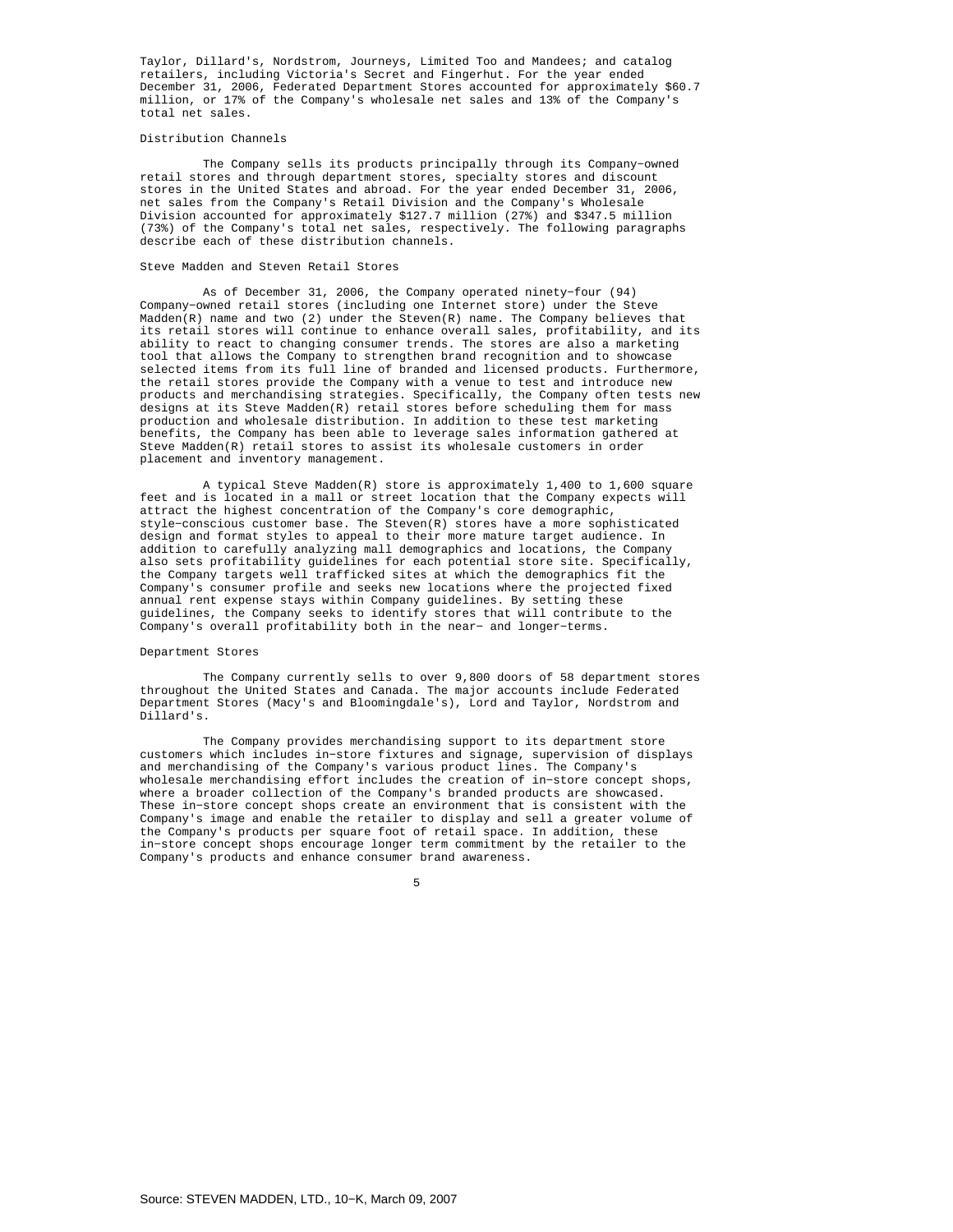In addition to merchandising support, the Company's key account executives maintain weekly communications with their accounts to guide them in placing orders and to assist them in managing inventory, assortment and retail sales. The Company leverages its sell−through data gathered at its retail stores to assist department stores in allocating their open−to−buy dollars to the most popular styles in the product line and to phase out styles with weaker sell−throughs, which minimizes markdown exposure at seasons end.

#### Specialty Stores/Catalog Sales

 The Company currently sells to specialty store locations throughout the United States. The Company's major specialty store accounts include Journeys, Mandees, Famous Footwear and DSW. The Company offers its specialty store accounts the same merchandising, sell−through and inventory tracking support offered to its department store accounts. Sales of the Company's products are also made through various catalogs, such as Victoria's Secret.

### Internet Sales

 The Company operates an Internet website: www.stevemadden.com, where customers can purchase numerous styles of the Company's Steve Madden(R), Steven(R) and Steve Madden Mens footwear and accessory products.

#### Distribution Agreements

 Steve Madden(R) products are available in many countries and territories worldwide via several retail selling and distribution agreements. Under the terms of the retail selling agreements, the distributors and retailers are required to open a minimum number of stores each year and to pay the Company a fee for each pair of footwear purchased, and in many cases, an additional fixed amount per pair or an additional amount based on a percentage of sales. Under the terms of the distribution agreements, the distributor is required to purchase certain minimum amounts of Steve Madden(R) shoes. These agreements, which expire at various times through December 31, 2012, are exclusive in their specific territories which include Canada, Australia, New Zealand, Israel, UAE, Bahrain, Qatar, Oman, Indonesia, Mexico, South Africa, Turkey and several countries in Central and South America.

#### Competition

 The fashion footwear industry is highly competitive. The Company competes with specialty shoe companies as well as companies with diversified footwear product lines. Many of these competitors, including Diesel, Kenneth Cole, Nine West, DKNY, Skechers, Nike and Guess, may have greater financial and other resources than the Company. The Company believes effective advertising and marketing, fashionable styling, high quality and value are the most important competitive factors and intends to continue to employ these elements as it develops its products.

# Marketing and Sales

 The Company has focused on creating an integrated brand building program to establish Steve Madden as a leading designer of fashion footwear for style−conscious young women and men. As a result, the Company developed a national advertising campaign for lifestyle and fashion magazines which was also used in regional marketing programs such as radio advertisements, television commercials, outdoor media, college event sponsorship and live online chat forums. The Company also continues to promote its website (www.stevemadden.com) where customers can purchase Steve Madden(R), Steven(R) and Steve Madden Mens products and interact with the Company.

#### $\sim$  6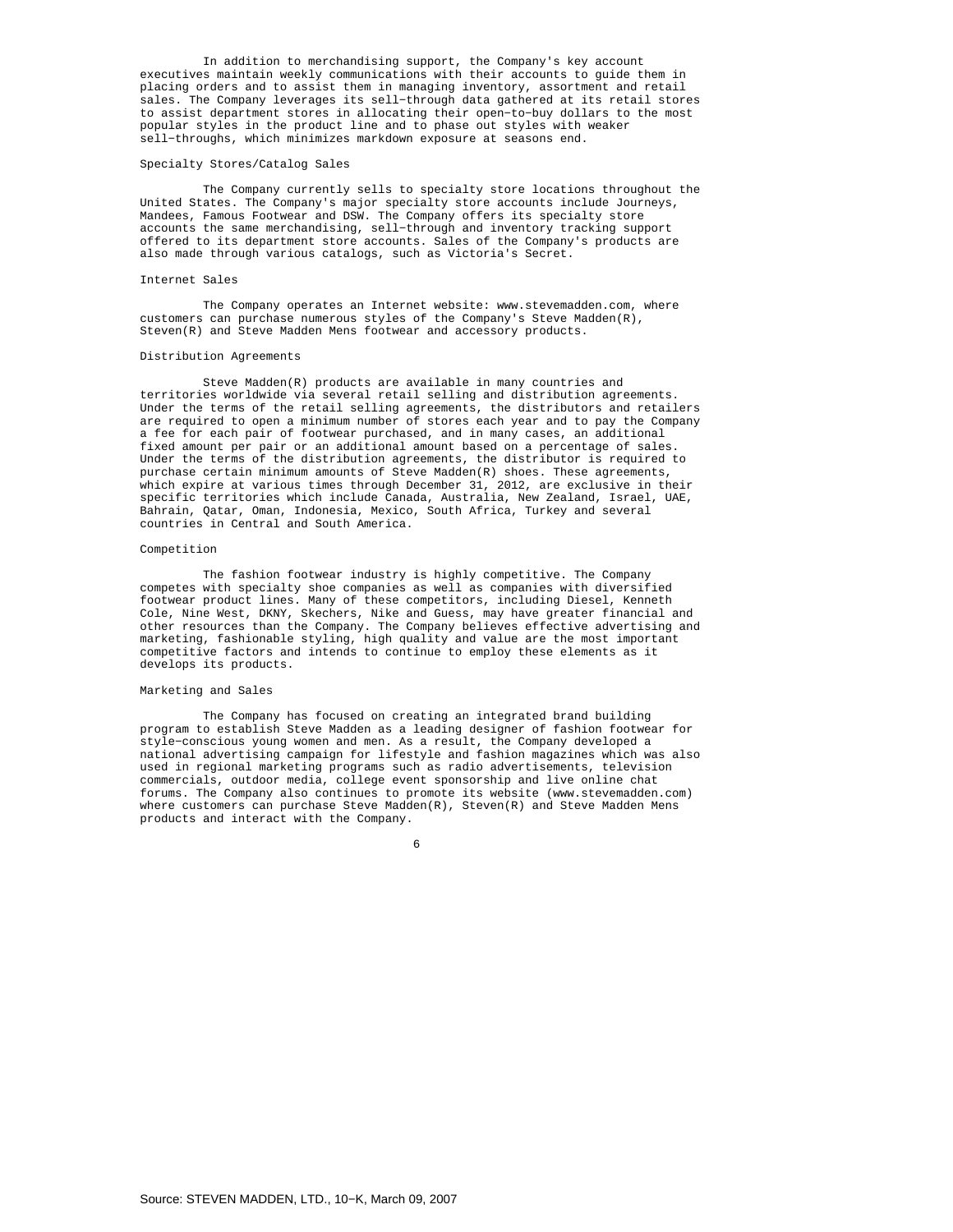#### Management Information Systems (MIS) Operations

 Sophisticated information systems are essential to the Company's ability to maintain its competitive position and to support continued growth. The Company operates on a dual AS/400 system which provides system support for all aspects of its business including manufacturing purchase orders, customer purchase orders, order allocations, invoicing, accounts receivable management, real time inventory management, quick response replenishment, point−of−sale support, and financial and management reporting functions. The Company has a PKMS bar coded warehousing system that is integrated with the wholesale system in order to provide accurate inventory positions and quick response size replenishment for its customers. In addition, the Company has installed an EDI system which provides a computer link between the Company and certain wholesale customers that enables both the customer and the Company to monitor purchases, shipments and invoicing. The EDI system also improves the Company's ability to respond to customer inventory requirements on a weekly basis.

# Receivables Financing; Line of Credit

 On July 1, 2005, the Company entered into a factoring agreement with GMAC Commercial Finance LLC ("GMAC"). The agreement, which has no specific expiration date and can be terminated by either party with sixty (60) days written notice after June 30, 2007, provides the Company with a \$25 million credit facility with a \$15 million sub−limit on direct borrowings. Under the terms of the agreement, the Company may request advances from the factor up to 80% of aggregate receivables purchased by the factor at an interest rate of two and one−half percent (2.5%) over the 30 day LIBOR. The Company also pays a fee equal to 0.325% of the gross invoice amount of each receivable purchased. Prior to July 1, 2005, the Company had a factoring agreement with Capital Factors, Inc. The Company sells and assigns a substantial portion of its receivables, principally without recourse, to the factor. As of December 31, 2006 and 2005, \$260,000 and \$555,000 of factored receivables, respectively, were sold by the Company with recourse. GMAC will maintain a lien on all of the Company's receivables and assume the credit risk for all assigned accounts approved by them with certain restrictions.

 The Company's Daniel M. Friedman Division has a factoring agreement with Wells Fargo Century. Under the terms of the agreement, the Company is eligible to draw down 85% of its invoiced receivables at an interest rate equal to the prime rate. The Company pays a fee equal to 0.45% of the gross invoice amount of each receivable purchased. Wells Fargo Century will maintain a lien on all of the Daniel M. Friedman's receivables and assume the credit risk for all assigned accounts approved by them with certain restrictions. The expiration date on this agreement is June 30, 2007 with automatic one−year renewals thereafter.

#### Trademarks and Service Marks

 The STEVE MADDEN and/or STEVE MADDEN plus Design trademarks and service marks have been registered in numerous International Classes in the United States (Int'l Cl. 25 for clothing and footwear; Int'l Cl. 18 for leather goods, such as handbags and wallets; Int'l Cl. 9 for eyewear; Int'l Cl. 14 for jewelry; Int'l Cl. 3 for cosmetics and fragrances; Int'l Cl. 20 for picture frames and furniture; Int'l Cl. 16 for paper goods; Int'l Cl. 24 for bedding; and Int'l Cl. 35 for retail store services). The Company also has pending trademark applications in the United States for the mark STEVE MADDEN and/or STEVE MADDEN (design) in numerous international classes (Class 2 for paints, Class 4 for candles, Class 6 for key chains and id bracelets, Class 11 for lamps, Class 14 for jewelry and watches, Class 18 for bags and leather goods, Class 21 for housewares, Class 26 for hair accessories, Class 27 for rugs and carpets, Class 28 for sporting goods, and Class 32 for light beverages).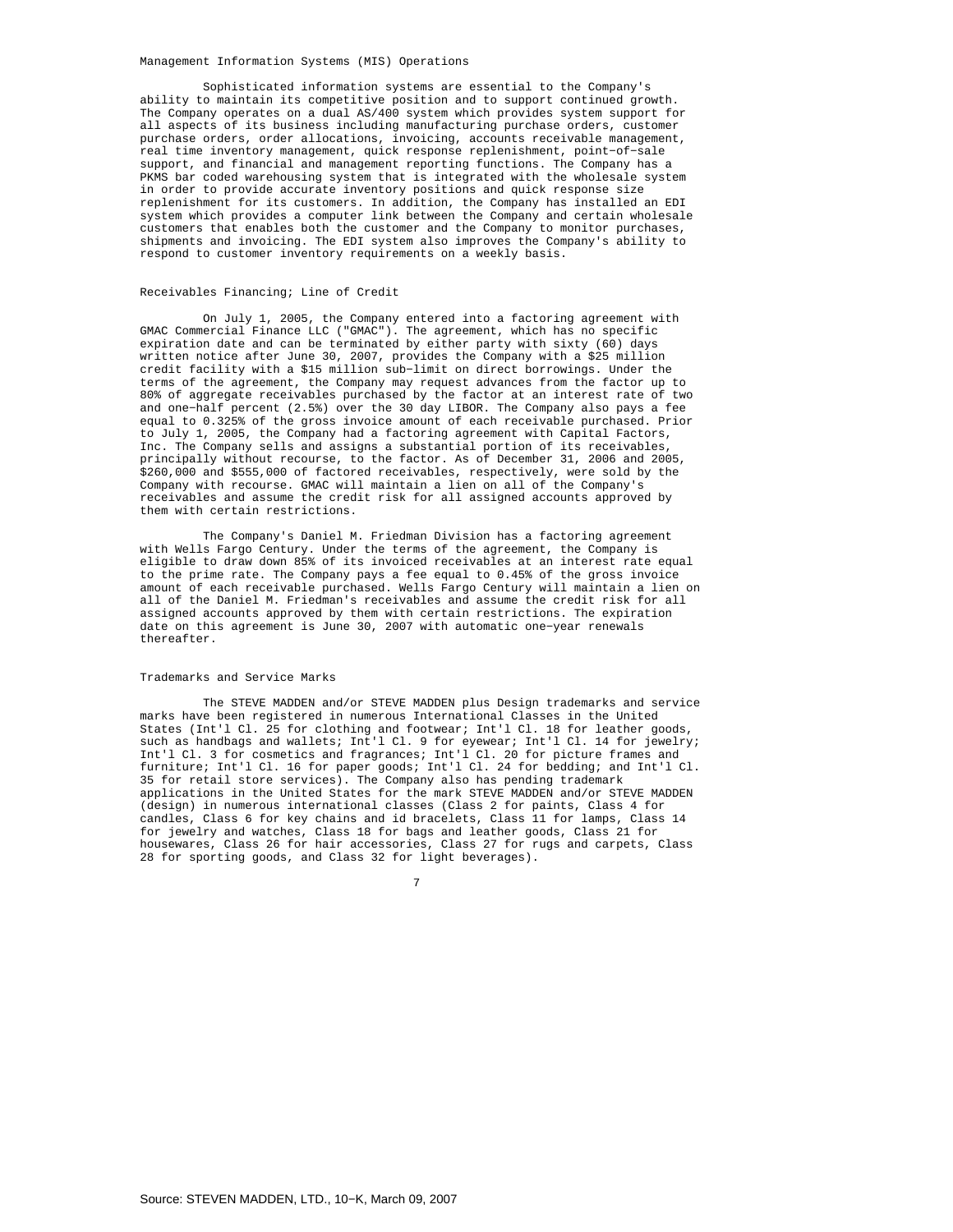The Company also has trademark registrations in the United States for the marks EYESHADOWS BY STEVE MADDEN (Int'l Cl. 9 for eyewear), ICE TEE (Int'l Cl. 25 for clothing and footwear), SHOE BIZ BY STEVE MADDEN (Int'l Cl. 25 for clothing and footwear; and Int'l Cl. 35 for retail store services) STEVEN M. (Int'l Class 25 for clothing and footwear); and STEVEN (Int'l Cl. 25 for clothing and footwear, Class 3 for cosmetics and fragrances, Class 14 for jewelry, Class 18 for leather goods, Class 26 for hair accessories, Class 35 for retail store services, and Class 9 for eyewear). The Company also has pending applications for STEVEN in various international classes (Class 2 for paints, Class 4 for candles, Class 6 for key chains and id bracelets, Class 11 for lamps, Class 16 for printed matter, Class 20 for furniture, Class 21 for housewares, Class 26 for hair accessories, Class 27 for rugs and carpets, and Class 32 for light beverages). The Company also owns a registration for the mark SOHO COBBLER and SOHO COBBLER (design) in the U.S. in Class 25 for footwear.

 The Company also has several pending applications in the U.S. for MADDEN in a variety of international classes (Class 3 for cosmetics and fragrances, Class 9 for watches and CDs, Class 14 for jewelry and watches, Class 18 for bags, , Class 14 for jewelry, Class 25 for clothing and footwear, and Class 28 for toys and sporting goods). The Company also has pending applications in the U.S. for STEVEN BY STEVE MADDEN in Classes 18 (bags) and 24 (bedding), and for MADDEN BY STEVE MADDEN in Class 2 for paints, Class 3 for perfume and cosmetics, Class 4 for candles, Class 6 for key rings and key chains, Class 9 for eyewear and CDs, Class 11 for lamps, Class 14 for jewelry, Class 16 for stationery and notebooks, Class 18 for bags, Class 20 for furniture, Class 21 for housewares, Class 24 for bedding, Class 25 for clothing and footwear, Class 26 for hair accessories, Class 27 for carpets and rugs, Class 28 for toys and games, Class 32 for light beverages, and Class 35 for retail store services.

 Additionally, the Company has several pending trademark and service mark applications in the United States for various marks, including a stylized "H" Design (Int'l Cl. 25 for clothing and footwear), STEVE MADDEN LUXE in Class 14 for jewelry and watches and Class 25 for clothing and footwear. RULE STEVE MADDEN (in Class 2 for paints, Class 3 for perfume and cosmetics, Class 4 for candles, Class 6 for key rings and key chains, Class 9 for eyewear and CDs, Class 11 for lamps, Class 14 for jewelry, Class 16 for stationery and notebooks, Class 18 for bags, Class 20 for furniture, Class 21 for housewares, Class 24 for bedding, Class 25 for clothing and footwear, Class 26 for hair accessories, Class 27 for carpets and rugs, Class 28 for toys and games, Class 32 for light beverages, and Class 35 for retail store services), SM NEW YORK (in Class 3 for perfume and cosmetics, Class 9 for eyewear and CDs, Class 14 for jewelry, Class 18 for bags, and Class 25 for clothing and footwear); and SMNY (in Class 3 for perfume and cosmetics, Class 9 for eyewear and CDs, Class 14 for jewelry, Class 18 for bags, and Class 25 for clothing and footwear).

 The Company further owns registrations for the STEVE MADDEN and/or STEVE MADDEN plus Design trademarks and service marks in various International Classes in Argentina, Australia, Bahrain, Belize, Brazil, Canada, Chile, China, Colombia, El Salvador, Guatemala, Hong Kong, Israel, Italy, Japan, Korea, Lebanon, Mexico, New Zealand, the Netherlands, Nicaragua, Oman, Panama, the Philippines, Qatar, Russia, Saudi Arabia, Singapore, South Africa, Taiwan, Thailand, Turkey, the United Arab Emirates, Venezuela, the European Union, and the Benelux countries and has pending applications for registration of the STEVE MADDEN and/or STEVE MADDEN plus Design trademarks and service marks in Azerbaijan, Belarus, Canada, China, Costa Rica, Ecuador, Estonia, Georgia, Guatemala, Honduras, Indonesia, Kazakhstan, Korea, Kuwait, Kyrgyzstan, Latvia, Lithuania, Oman, Paraguay, Peru, Qatar, Tajikistan, Ukraine, the United Arab Emirates, and Uzbekistan .

 Additionally, the Company owns registrations for the STEVEN trademark and service mark in various International Classes in Australia, Bahrain, Belize, China, the Dominican Republic, El Salvador, the European Union, Hong Kong, Israel, Lebanon, Japan, New Zealand, Netherland Antilles, the Philippines, Saudi Arabia, Thailand, Taiwan, Turkey, and the United Arab Emirates and has pending applications for registration of the STEVEN trademark and service mark in China,

en andere andere andere andere andere andere andere andere andere andere andere andere andere andere andere a<br>Bestehende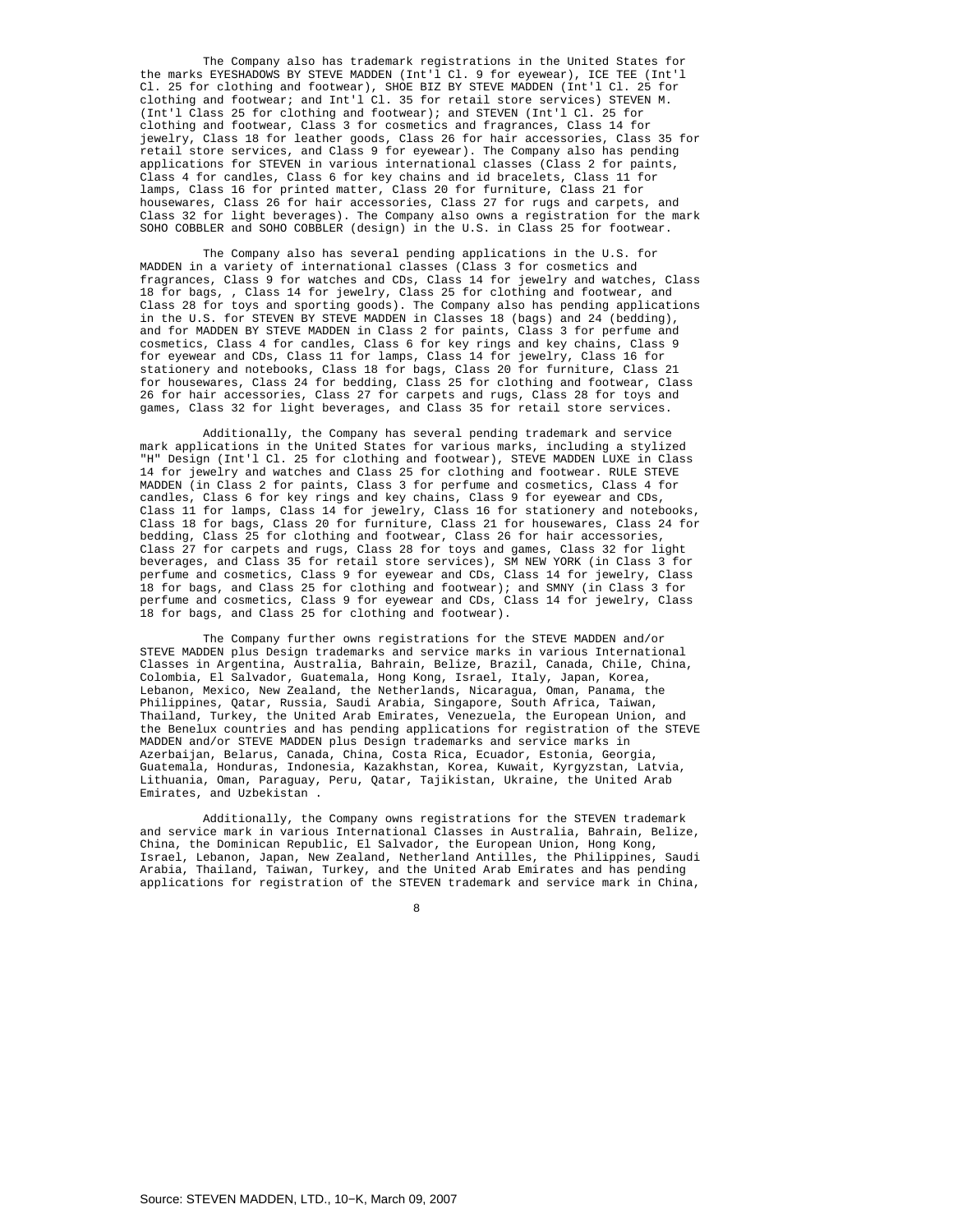Columbia, Ecuador, the European Union, Guatemala, Indonesia, Israel, Italy, Korea, Malaysia, Nicaragua, Oman, Philippines, Qatar, Russia, South Africa, Taiwan, Thailand, Turkey, and Taiwan.

 The Company further owns registrations for the "torch stripe" design in Class 25 in the European Union and Panama, and has a pending application for the "torch stripe" design in Class 25 in China.

 The Company further owns registrations for the mark STEVEN BY STEVE MADDEN in various international classes in the European Union and Panama, and has pending applications for the mark STEVEN BY STEVE MADDEN in various international classes in Canada, China, Israel, and Korea.

 The Company further owns registrations for the mark SM NEW YORK in International Class 25 (clothing and footwear) in Belize, the Dominican Republic, El Salvador, Netherland Antilles, and New Zealand, and has pending applications for registration of the SM NEW YORK mark in International Class 25 (clothing and footwear) in Australia, Columbia, Costa Rica, Ecuador, Guatemala, Nicaragua, Panama, South Africa, and Venezuela.

 Additionally, the Company, through its Diva Acquisition Corp. subsidiary, owns registrations for the DAVID AARON trademark and service mark in various International Classes in the United States (Int'l Cl. 25 for clothing and footwear; Int'l Cl. 18 for leather goods, such as handbags and wallets; and Int'l Cl. 35 for retail store services), and in Australia, Canada, the European Union, Hong Kong, Japan, Korea, Panama, and South Africa in some or all of Classes 3, 18, and 25, and for its D. AARON trademark in Class 25 Spain. Also, the Company owns registrations for the DAVID AARON trademark in the United States in International Class 3 for perfume and cosmetics; International Class 9 for eyewear; International Class 14 for jewelry; International Class 16 for paper goods; International Class 18 for bags; International Class 24 for bed and bath products; International Class 25 for clothing and footwear and International Class 26 hair accessories in Korea.

 The Company, through its Stevies, Inc. subsidiary, also owns various registrations for the STEVIES and /or STEVIES plus Design trademark and service mark in a number of International Classes in the United States (Int'l Cl. 18 for leather goods, such as handbags and wallets; Int'l Cl. 9 for eyewear; International Class 35 for retail store services; International Class 14 for jewelry; International Class 28 for toys; International Class 16 for paper goods; International Class 3 for perfume and cosmetics, International Class 9 for CDs and eyewear, and International Class 26 for hair accessories), and for STEVIES BY STEVE MADDEN in Class 14 for jewelry, Class 9 for eyewear, Class 3 for perfume and cosmetics, Class 28 for toys and games, Class 35 for retail services, Class 16 for stationery and notebooks, Class 18 for bags. The Company, through its Stevies, Inc. subsidiary, also owns registrations for its STEVIES and/or STEVIES plus Design mark for various goods in Argentina, Bahrain, Canada, China, Columbia, the European Union, Hong Kong, Israel, Japan, Korea, Lebanon, Malaysia, Mexico, Panama, Singapore, Taiwan and the United Arab Emirates. Additionally, Stevies, Inc. has several pending trademark and service mark applications for registration of the STEVIES and STEVIES plus Design marks in various International Classes in Brazil, Indonesia, Korea, Kuwait, Mexico, New Zealand, Oman, Peru, Qatar, Saudi Arabia, Singapore, South Africa, Thailand, Turkey, the United Arab Emirates and Venezuela. Finally, Stevies, Inc. also owns several trademark and service mark registrations of the STEVIES BY STEVE MADDEN mark in various International Classes in the United States (Int'l Cl. 25 for clothing and footwear; Int'l Cl. 14 for jewelry; Int'l Cl. 18 for leather goods, such as handbags and wallets; Int'l Cl. 16 for paper goods; Int'l Cl. 3 for cosmetics and fragrances; Int'l Cl. 9 for eyewear; Int'l Cl. 28 for toys; and Int'l Cl. 35 for retail store services).

 The Company believes that its trademarks have a significant value and are important to the marketing of the Company's products. There can be no assurance, however, that the Company will be able to effectively obtain rights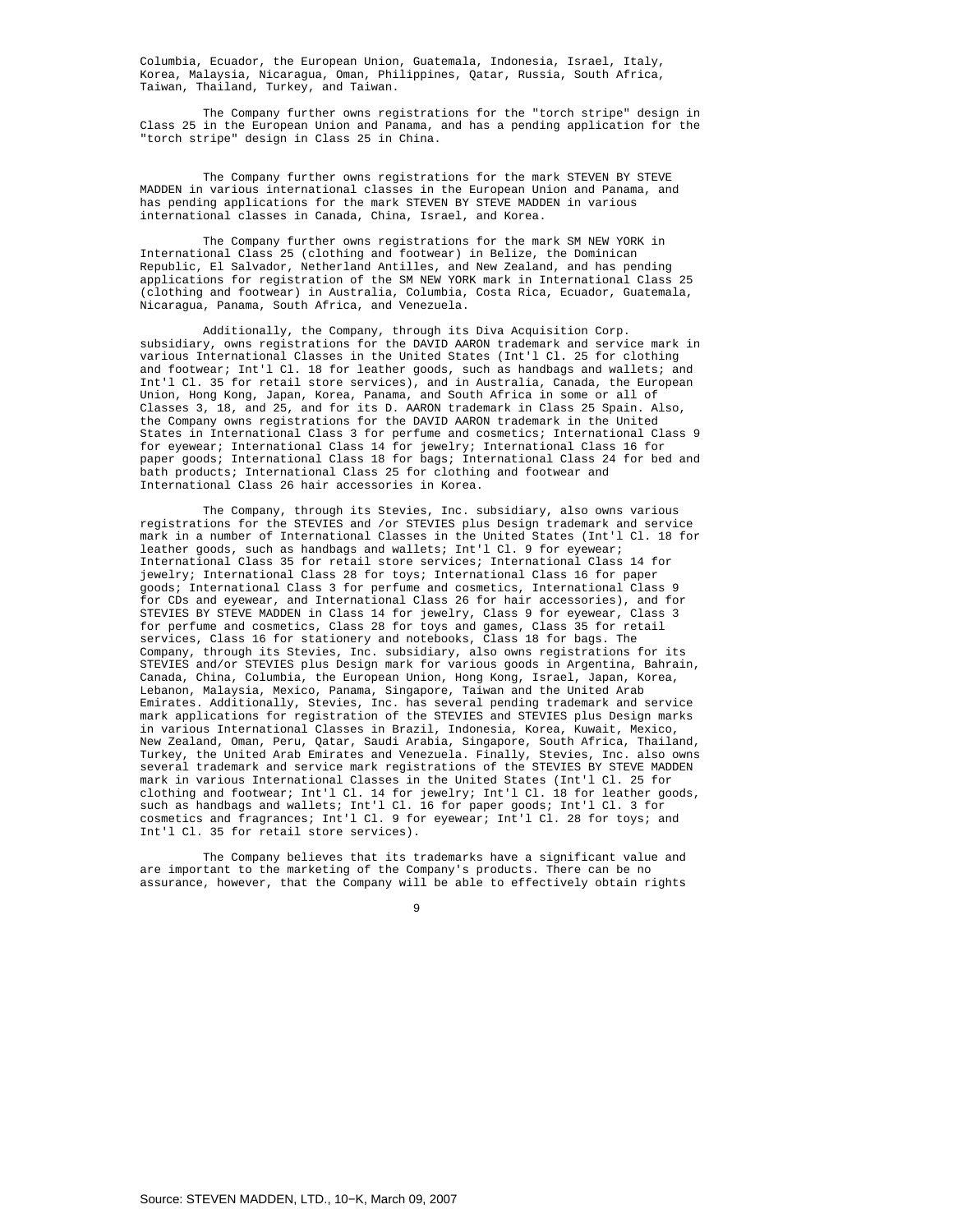to its marks throughout all of the countries of the world. Moreover, no assurance can be given that others will not assert rights in, or ownership of, trademarks and other proprietary rights of the Company or that the Company will be able to successfully resolve such conflicts. The failure of the Company to protect such rights from unlawful and improper appropriation may have a material adverse effect on the Company's business and financial condition.

#### Employees

 On February 5, 2007, the Company employed approximately one thousand four hundred and ninety−eight (1,498) employees, of whom approximately four hundred eighty (480) work on a full−time basis and approximately one thousand and eighteen (1,018) work on a part−time basis, most of whom work in the Retail Division. The management of the Company considers relations with its employees to be good.

# Seasonality

 Historically, the Company's merchandising businesses have experienced holiday retail seasonality. In addition to seasonal fluctuations, the Company's operating results fluctuate quarter to quarter as a result of the timing of holidays, weather, the timing of larger shipments of footwear, market acceptance of the Company's products, the mix, pricing and presentation of the products offered and sold, the hiring and training of additional personnel, inventory write downs for obsolescence, the cost of materials, the product mix between wholesale, retail and licensing businesses, the incurrence of other operating costs and factors beyond the Company's control, such as general economic conditions and actions of competitors.

#### Backlog

 The Company had unfilled wholesale customer orders of \$97.2 million and \$88.3 million, as of February 18, 2007 and 2006, respectively. The Company's backlog at a particular time is affected by a number of factors, including seasonality, timing of market weeks, and wholesale customer purchases of its core basic products through the Company's open stock program. Accordingly, a comparison of backlog from period to period may not be indicative of eventual shipments.

#### <span id="page-15-0"></span>ITEM 1A RISK FACTORS

 You should carefully consider the risks and uncertainties we describe below and the other information in this Annual Report or incorporated by reference herein before deciding to invest in, or retain, shares of our common stock. These are not the only risks and uncertainties that we face. Additional risks and uncertainties that we do not currently know about or that we currently believe are immaterial, or that we have not predicted, may also harm our business operations or adversely affect us. If any of these risks or uncertainties actually occurs, our business, financial condition, operating results or liquidity could be materially harmed.

 Fashion Industry Risks. The success of the Company will depend in significant part upon its ability to anticipate and respond to product and fashion trends as well as to anticipate, gauge and react to changing consumer demands in a timely manner. There can be no assurance that the Company's products will correspond to the changes in taste and demand or that the Company will be able to successfully market products that respond to such trends. If the Company misjudges the market for its products, it may be faced with significant excess inventories for some products and missed opportunities for others. In addition, misjudgments in merchandise selection could adversely affect the Company's image with its customers resulting in lower sales and increased markdown allowances for customers which could have a material adverse effect on the Company's business, financial condition and results of operations.

 <sup>10</sup>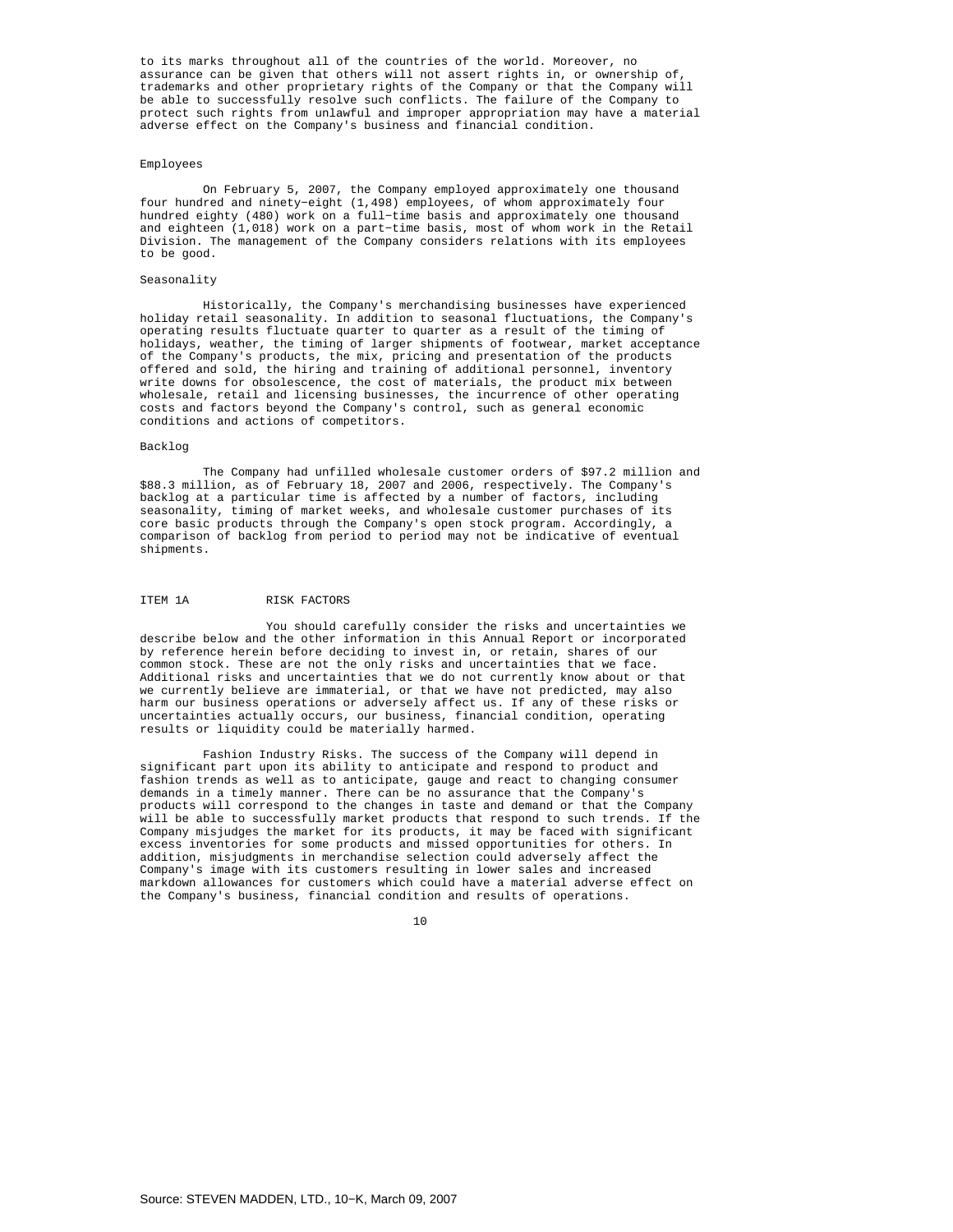The industry in which the Company operates is cyclical, with purchases tending to decline during recessionary periods when disposable income is low. Purchases of contemporary shoes and accessories tend to decline during recessionary periods and also may decline at other times. While the Company has fared well in recent years in a difficult retail environment, there can be no assurance that the Company will be able to maintain its historical rate of growth in revenues and earnings, or remain profitable in the future. A recession in the national or regional economies or uncertainties regarding future economic prospects, among other things, could affect consumer−spending habits and have a material adverse effect on the Company's business, financial condition and results of operations.

 In recent years, the retail industry has experienced consolidation and other ownership changes. In the future, retailers in the United States and in foreign markets may further consolidate, undergo restructurings or reorganizations, or realign their affiliations, any of which could decrease the number of stores that carry the Company's products or increase the ownership concentration within the retail industry. While such changes in the retail industry to date have not had a material adverse effect on the Company's business or financial condition, there can be no assurance as to the future effect of any such changes.

 Inventory Management. The fashion−oriented nature of the Company's products and the rapid changes in customer preferences leave the Company vulnerable to an increased risk of inventory obsolescence. Thus, the Company's ability to manage its inventories properly is an important factor in its operations. Inventory shortages can adversely affect the timing of shipments to customers and diminish sales and brand loyalty. Conversely, excess inventories can result in lower gross margins due to the excessive discounts and markdowns that might be necessary to reduce inventory levels. The inability of the Company to effectively manage its inventory would have a material adverse effect on the Company's business, financial condition and results of operations.

 Dependence upon Customers and Risks Related to Extending Credit to Customers. The Company's customers consist principally of department stores and specialty stores, including shoe boutiques. Certain of the Company's department store customers, including some under common ownership, account for significant portions of the Company's wholesale business.

 The Company generally enters into a number of purchase order commitments with its customers for each of its lines every season and does not enter into long−term agreements with any of its customers. Therefore, a decision by a significant customer of the Company, whether motivated by competitive conditions, financial difficulties or otherwise, to decrease the amount of merchandise purchased from the Company or to change its manner of doing business could have a material adverse effect on the Company's business, financial condition and results of operations. The Company sells its products primarily to retail stores across the United States and extends credit based on an evaluation of each customer's financial condition, usually without collateral. While various retailers, including some of the Company's customers, have experienced financial difficulties in the past few years which increased the risk of extending credit to such retailers, the Company's losses due to bad debts have been limited. Pursuant to the Factoring Agreements between GMAC, Wells Fargo Century and the Company, the factors currently assume the credit risk related to approximately 89% of the Company's accounts receivables. However, financial difficulties of a customer could cause the Company to curtail business with such customer or require the Company to assume more credit risk relating to such customer's account receivable.

 Impact of Foreign Manufacturers. During the year ended December 31, 2006, approximately 99% of the Company's products were purchased through arrangements with a number of foreign manufacturers, primarily from China, Brazil, Italy and Spain.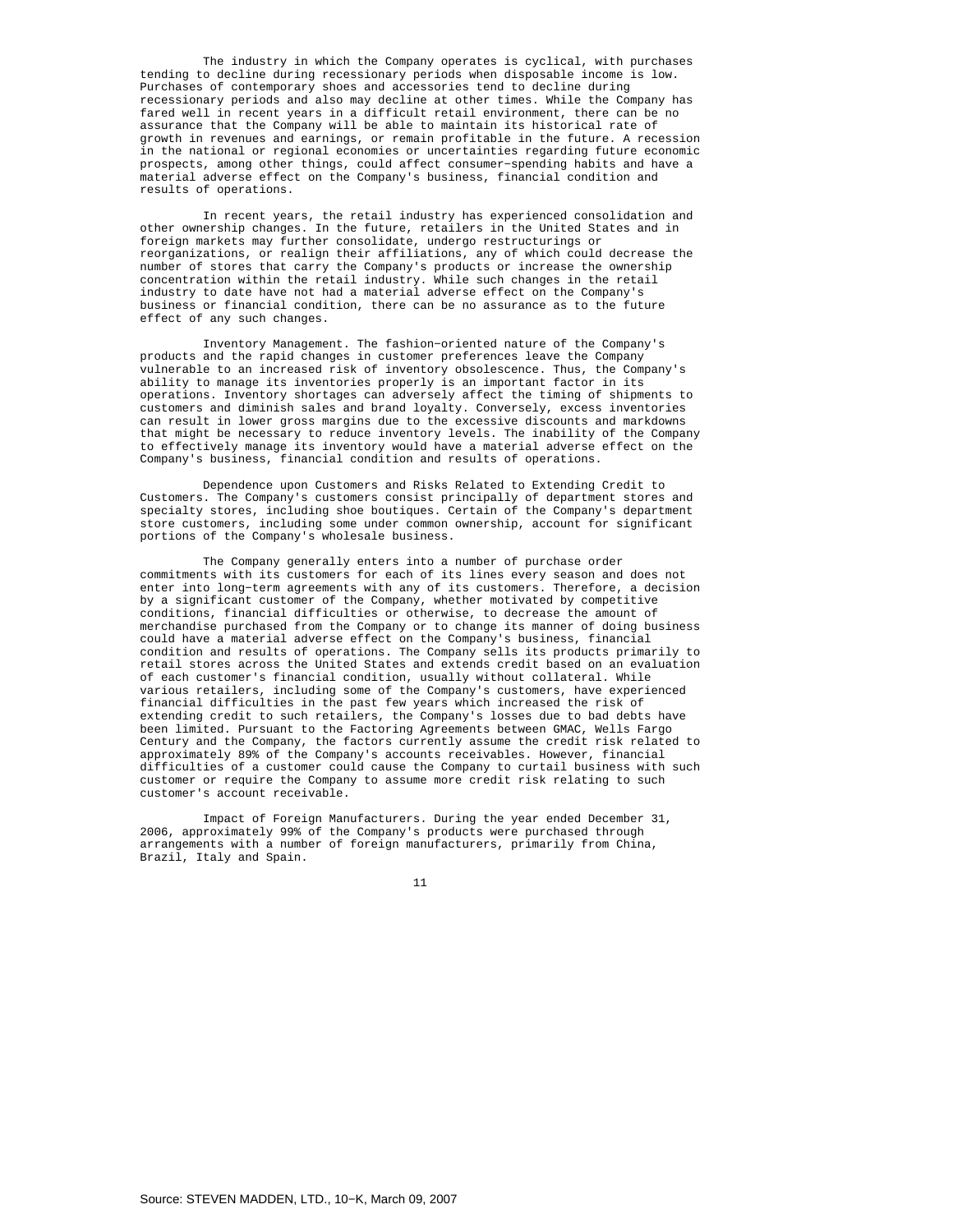Risks inherent in foreign operations include work stoppages, transportation delays and interruptions, changes in social, political and economic conditions which could result in the disruption of trade from the countries in which the Company's manufacturers or suppliers are located, the imposition of additional regulations relating to imports, the imposition of additional duties, taxes and other charges on imports, significant fluctuations of the value of the dollar against foreign currencies, or restrictions on the transfer of funds, any of which could have a material adverse effect on the Company's business, financial condition and results of operations. The Company does not believe that any such economic or political condition will materially affect the Company's ability to purchase products, since a variety of materials and alternative sources are available. The Company cannot be certain, however, that it will be able to identify such alternative sources without delay (if ever) or without greater cost to the Company. The Company's inability to identify and secure alternative sources of supply in this situation would have a material adverse effect on the Company's business, financial condition and results of operations.

 The Company's imported products are also subject to United States custom duties. The United States and the countries in which the Company's products are produced or sold, from time to time, impose new quotas, duties, tariffs, or other restrictions, or may adversely adjust prevailing quota, duty or tariff levels, any of which could have a material adverse effect on the Company's business, financial condition and results of operations.

 Possible Adverse Impact of Unaffiliated Manufacturers' Inability to Manufacture in a Timely Manner, Meet Quality Standards or to Use Acceptable Labor Practices. As is common in the footwear industry, the Company contracts for the manufacture of 99% of its products to its specifications through foreign manufacturers. The Company does not own or operate any manufacturing facilities and is therefore dependent upon independent third parties for the manufacture of all of its products. The Company's products are manufactured to its specifications by both domestic and international manufacturers. The inability of a manufacturer to ship orders of the Company's products in a timely manner or to meet the Company's quality standards could cause the Company to miss the delivery date requirements of its customers for those items, which could result in cancellation of orders, refusal to accept deliveries or a reduction in purchase prices, any of which could have a material adverse effect on the Company's business, financial condition and results of operations.

 Although the Company enters into a number of purchase order commitments each season specifying a time frame for delivery, method of payment, design and quality specifications and other standard industry provisions, the Company does not have long−term contracts with any manufacturer. As a consequence, any of these manufacturing relationships may be terminated, by either party, at any time. Although the Company believes that other facilities are available for the manufacture of the Company's products, both within and outside of the United States, there can be no assurance that such facilities would be available to the Company on an immediate basis, if at all, or that the costs charged to the Company by such manufacturers would not be greater than those presently paid.

 The Company does not control its licensing partners or independent manufacturers or their labor practices. The violation of labor or other laws by an independent manufacturer of the Company or by one of the Company's licensing partners, or the divergence of an independent manufacturer's or licensing partner's labor practices from those generally accepted as ethical in the United States, could have a material adverse effect on the Company's business, financial condition and results of operations.

 Intense Industry Competition. The fashion footwear industry is highly competitive and barriers to entry are low. The Company's competitors include specialty companies as well as companies with diversified product lines. The recent market growth in the sales of fashion footwear has encouraged the entry of many new competitors and increased competition from established companies. Most of these competitors, including Diesel, Kenneth Cole, Nine West, DKNY, Skechers, Nike and Guess, may have significantly greater financial and other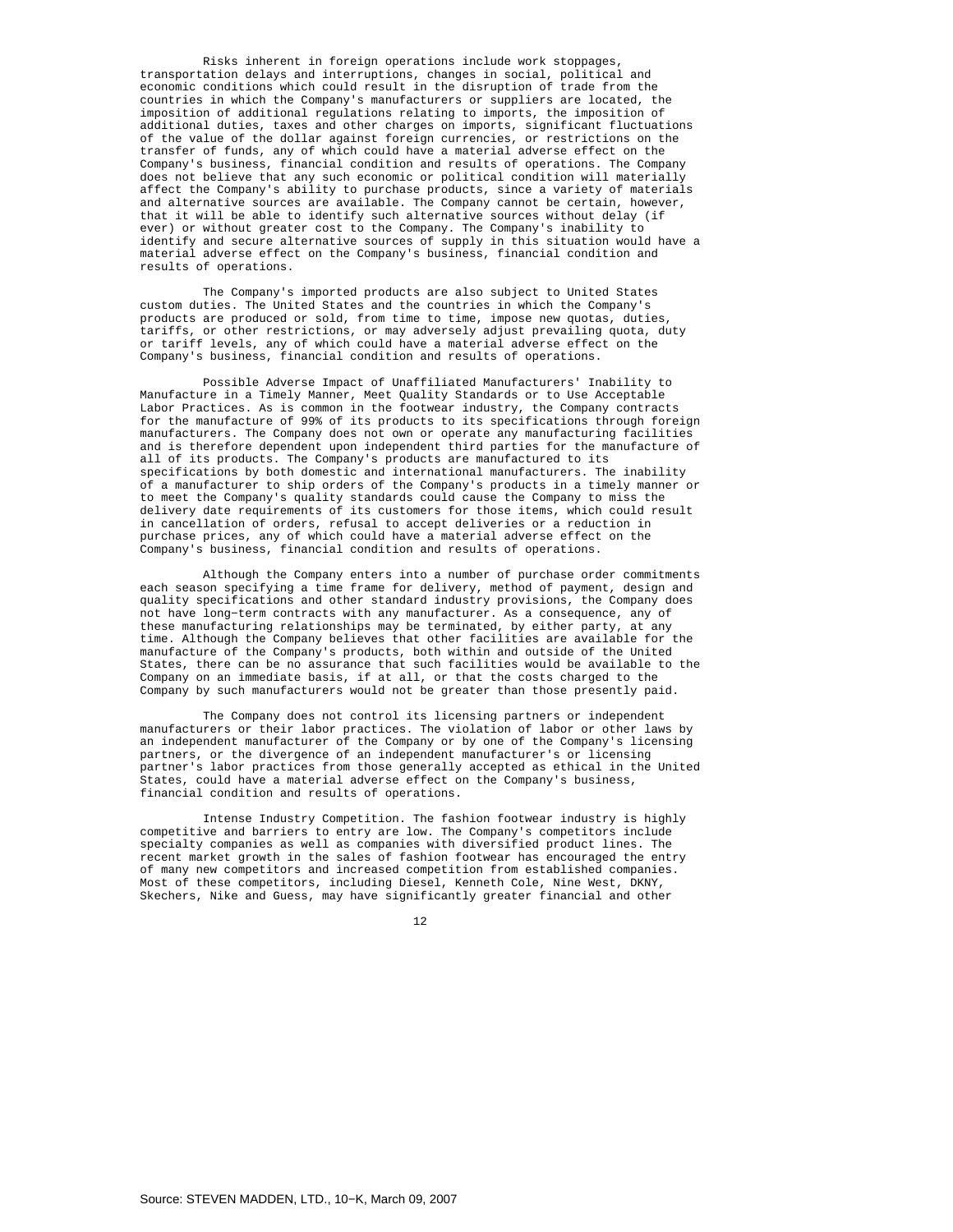resources than the Company and there can be no assurance that the Company will be able to compete successfully with other fashion footwear companies. Increased competition could result in pricing pressures, increased marketing expenditures and loss of market share, and could have a material adverse effect on the Company's business, financial condition and results of operations. The Company believes effective advertising and marketing, branding of the Steve Madden name, fashionable styling, high quality and value are the most important competitive factors and plans to continually employ these elements as it develops its products. The Company's inability to effectively advertise and market its products could have a material adverse effect on the Company's business, financial condition and results of operations.

 Expansion of Retail Business. The Company's continued growth depends to a significant degree on further developing the Steve Madden(R), Stevies(R), Steven(R), SMNY/Madden Girl, Steve Madden Mens, Natural Comfort and Candie's(R) brands, creating new product categories and businesses and operating Company−owned Steve Madden(R) and Steven(R) stores on a profitable basis. During the year ended December 31, 2006, the Company opened four (4) Steve Madden(R) retail stores and has plans to open eight to ten (8 to 10) additional stores in the year ending December 31, 2007. The Company's expansion plan includes the opening of stores in new geographic markets as well as strengthening existing markets. New markets have in the past presented, and will continue to present, competitive and merchandising challenges that are different from those faced by the Company in its existing markets. There can be no assurance that the Company will be able to open new stores, and if opened, that such new stores will be able to achieve sales and profitability levels consistent with management's expectations. The Company's retail expansion is dependent on a number of factors, including the Company's ability to locate and obtain favorable store sites, the performance of the Company's wholesale and retail operations, and the ability of the Company to manage such expansion and hire and train personnel. Past comparable store sales results may not be indicative of future results, and there can be no assurance that the Company's comparable store sales results can be maintained or will increase in the future. In addition, there can be no assurance that the Company's strategies to increase other sources of revenue, which may include expansion of its licensing activities, will be successful or that the Company's overall sales or profitability will increase or not be adversely affected as a result of the implementation of such retail strategies.

 Management of Growth. The Company's operations have increased and will continue to increase demand on the Company's managerial, operational and administrative resources. The Company has recently invested significant resources in, amongst other things, its management information systems and hiring and training new personnel. However, in order to manage currently anticipated levels of future demand, the Company may be required to, among other things, expand its distribution facilities, establish relationships with new manufacturers to produce its products, and continue to expand and improve its financial, management and operating systems. There can be no assurance that the Company will be able to manage future growth effectively and a failure to do so could have a material adverse effect on the Company's business, financial condition and results of operations.

 Seasonal and Quarterly Fluctuations. The Company's results may fluctuate quarter to quarter as a result of the timing of holidays, weather, the timing of larger shipments of footwear, market acceptance of the Company's products, the mix, pricing and presentation of the products offered and sold, the hiring and training of additional personnel, inventory write downs for obsolescence, the cost of materials, the product mix between wholesale, retail and licensing businesses, the incurrence of other operating costs and factors beyond the Company's control, such as general economic conditions and actions of competitors. In addition, the Company expects that its sales and operating results may be significantly impacted by the opening of new retail stores and the introduction of new products. Accordingly, the results of operations in any quarter will not necessarily be indicative of the results that may be achieved for a full fiscal year or any future quarter.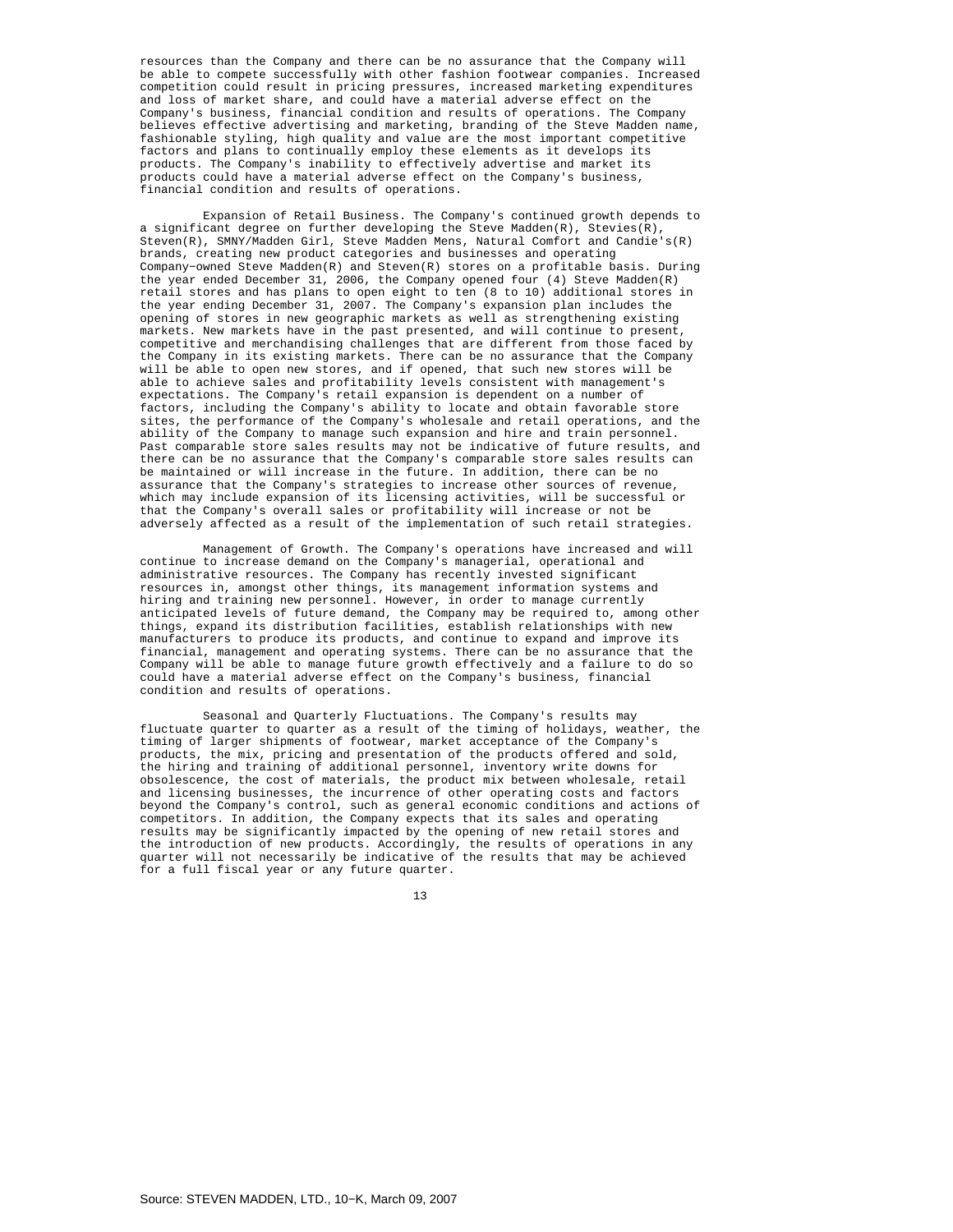Trademark and Service Mark Protection. The Company believes that its trademarks and service marks and other proprietary rights are important to its success and its competitive position. Accordingly, the Company devotes substantial resources to the establishment and protection of its trademarks on a worldwide basis. Nevertheless, there can be no assurance that the actions taken by the Company to establish and protect its trademarks and other proprietary rights will be adequate to prevent imitation of its products by others or to prevent others from seeking to block sales of the Company's products on the basis that they violate the trademarks and proprietary rights of others. Moreover, no assurance can be given that others will not assert rights in, or ownership of, trademarks and other proprietary rights of the Company or that the Company will be able to successfully resolve such conflicts. In addition, the laws of certain foreign countries may not protect proprietary rights to the same extent as do the laws of the United States. The failure of the Company to establish and then protect such proprietary rights from unlawful and improper utilization could have a material adverse effect on the Company's business, financial condition and results of operations.

 Foreign Currency Fluctuations. The Company makes approximately 98% of its purchases in U.S. dollars. However, the Company sources substantially all of its products overseas and, as such, the cost of these products may be affected by changes in the value of the relevant currencies. Changes in currency exchange rates may also affect the relative prices at which the Company and foreign competitors sell their products in the same market. There can be no assurance that foreign currency fluctuations will not have a material adverse effect on the Company's business, financial condition and results of operations.

 Outstanding Options. As of March 5, 2007, there were outstanding options to purchase an aggregate of approximately 1,396,000 shares of Common Stock. Holders of such options are likely to exercise them when, in all likelihood, the market price of the Company's stock is significantly higher than the exercise price of the options. Further, while options are outstanding, they may adversely affect the terms on which the Company could obtain additional capital, if required.

 Economic and Political Risks. The present economic condition in the United States and concern about uncertainties could significantly reduce the disposable income available to the Company's customers for the purchase of the Company's products. In addition, current unstable political conditions, including the potential or actual conflicts in Iraq, North Korea or elsewhere, or the continuation or escalation of terrorism, could have an adverse effect on the Company's business, financial condition and results of operations.

#### <span id="page-19-0"></span>ITEM 1B. UNRESOLVED STAFF COMMENTS

None.

#### <span id="page-19-1"></span>ITEM 2 PROPERTIES

 The Company maintains approximately 37,000 square feet for its executive offices and sample production facilities at 52−16 Barnett Avenue, Long Island City, NY 11104. The lease for the Company's headquarters expires on June 30, 2008 and can be extended, at the option of the Company, through June 30, 2013.

 The Company's showroom is located at 1370 Avenue of the Americas, New York, NY. All of the Company's brands are displayed for sale from this 9,917 square foot space. The lease for the Company's showroom expires on February 28, 2013.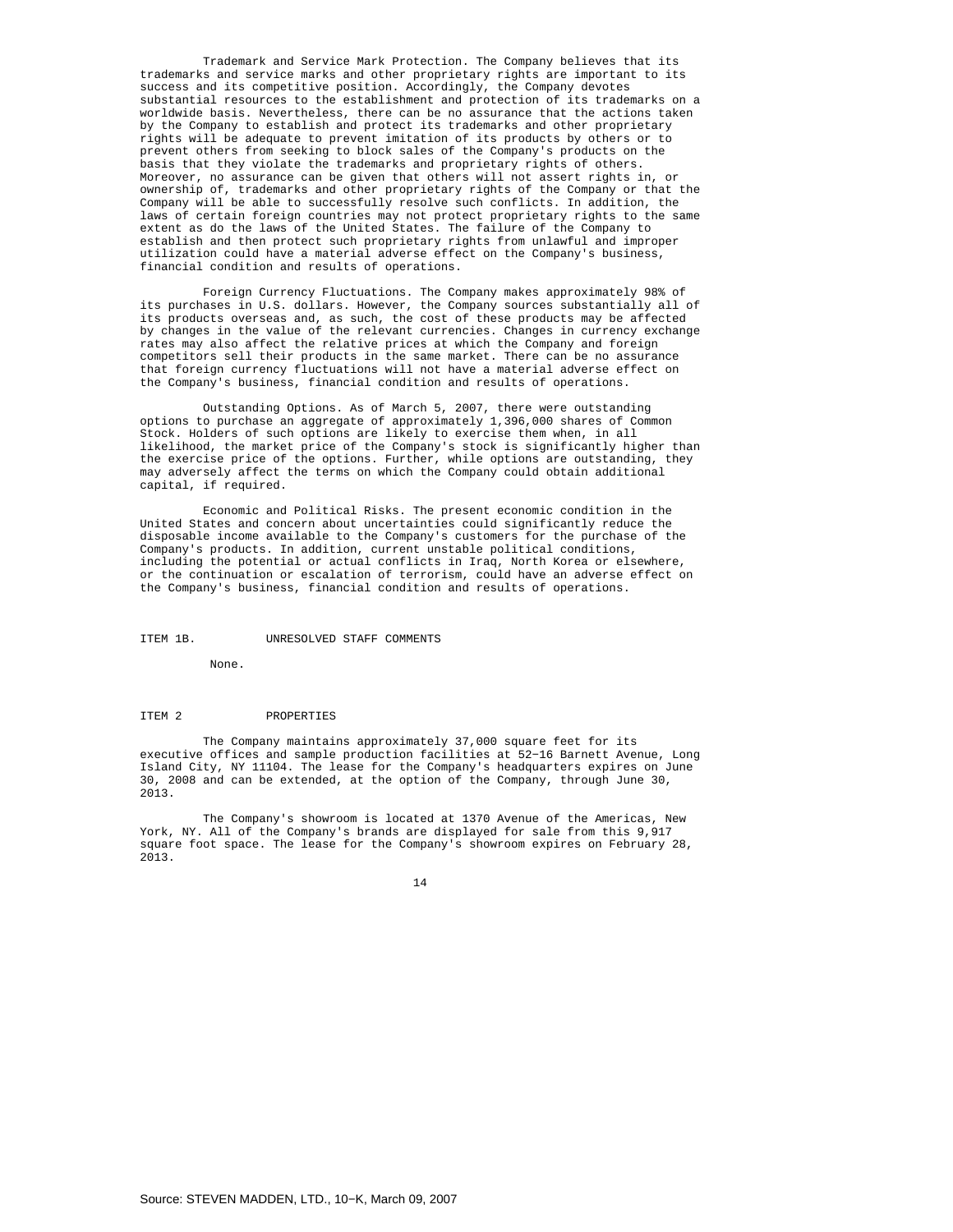The Company's Daniel M. Friedman Division maintains approximately 17,000 square feet for its offices and showroom space at 10 West 33rd Street, New York, NY. The lease expires on December 31, 2014.

 The Company maintains approximately 7,200 square feet as a storage facility at 25−15 Borough Place, Woodside, NY. The lease for this space expires on October 31, 2008 and can be extended, at the option of the Company, through October 31, 2010.

 The Company also maintains an 807 square foot showroom located at Fashion Center Dallas in the World Trade Center, Dallas, Texas. The lease for this showroom expires on April 30, 2007. The Company does not expect to extend the lease but plans to rent space in the area for fashion shows as needed.

 The Company also currently engages three independent distributors to warehouse and distribute its products.

 All of the Company's retail stores are leased pursuant to leases that, under their original term, extend for an average of ten years in length. A majority of the leases include clauses that provide for contingent rental payments if gross sales exceed certain targets. In addition, a majority of the leases enable the Company and/or the landlord to terminate the lease in the event that the Company's gross sales do not achieve certain minimum levels during a prescribed period. Many of the leases contain rent escalation clauses to compensate for increases in operating costs and real estate taxes.

 The current terms of the Company's retail store leases expire as follows:

| Years Lease Terms Expire | Number of Stores |
|--------------------------|------------------|
|                          |                  |
| 2007                     | $\Omega$         |
| 2008                     | 11               |
| 2009                     | 9                |
| 2010                     | 9                |
| 2011                     | 13               |
| 2012                     | 9                |
| 2013                     | 12               |
| 2014                     | 7                |
| 2015                     | 12               |
| 2016                     | 8                |
| 2017                     | 4                |
| 2018                     |                  |

#### <span id="page-20-0"></span>ITEM 3 LEGAL PROCEEDINGS

 Except as set forth below, no material legal proceedings are pending to which the Company or any of its property is subject.

 On August 10, 2005, the U.S. Customs Department ("Customs") issued a report that asserts that certain commissions which the Company treated as buying agents' commissions (which are non−dutiable), should be treated as "selling agents' commissions" and hence are dutiable. In the report, Customs estimates that the Company had underpaid duties during the calendar years of 1998 through 2004 in the amount of \$1.1 million plus interest and penalties. Based on management's estimation earlier in the year, a reserve of \$2 million covering

#### <u>15</u>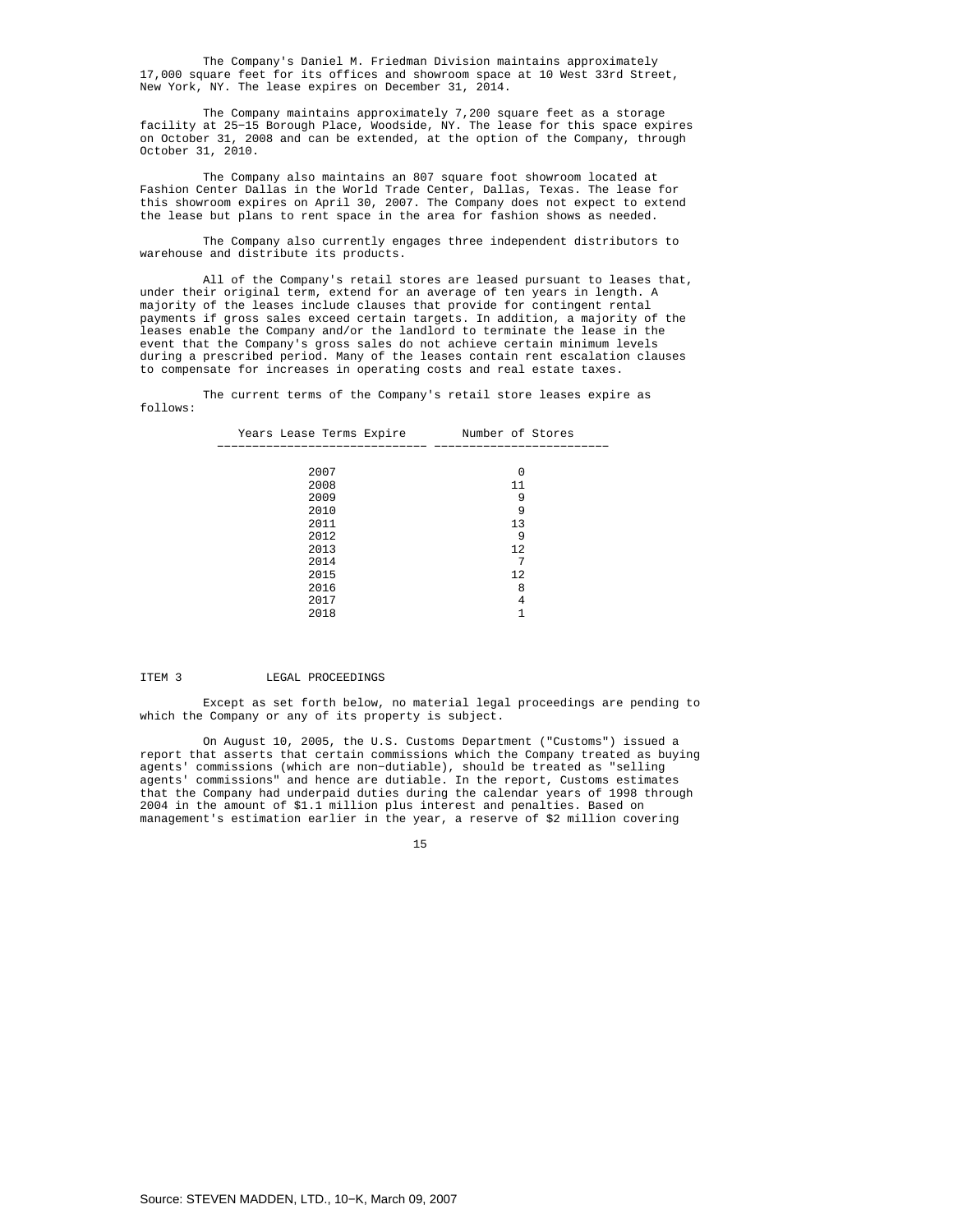under−payments, interest and penalties, was recorded as of March 31, 2006 in the Condensed Consolidated Financial Statements. Based on a meeting held with Customs on November 8, 2006, and pursuant to discussions with legal counsel, the Company reasonably believes that the maximum liability in this case, including interest and penalties, will be no more than \$1.5 million. Accordingly, the reserve was reduced to \$1.5 million as of December 31, 2006. Such reserve may in the future be modified to reflect the status of this matter.

 The Company has been named as a defendant in certain other lawsuits in the normal course of business. In the opinion of management, after consulting with legal counsel, the liabilities, if any, resulting from these matters should not have a material effect on the Company's financial position or results of operations. It is the policy of management to disclose the amount or range of reasonably possible losses in excess of recorded amounts.

<span id="page-21-0"></span>ITEM 4 SUBMISSION OF MATTERS TO A VOTE OF SECURITY HOLDERS

<span id="page-21-1"></span> No matters were submitted to a vote of the holders of the Company's Common Stock during the last quarter of its fiscal year ended December 31, 2006.

# PART II

#### <span id="page-21-2"></span>ITEM 5 MARKET FOR REGISTRANT'S COMMON EQUITY, RELATED STOCKHOLDER MATTERS AND ISSUER PURCHASES OF EQUITY SECURITIES

 The Company's shares of common stock trade on The Nasdaq Global Market since August 1, 2006 and on The Nasdaq National Market prior to that date. The following table sets forth the range of high and low closing sales prices for the Company's Common Stock during each fiscal quarter during the two−year period ended December 31, 2006 as reported by The Nasdaq National Market and The Nasdaq Global Market. The trading volume of the Company's securities fluctuates and may be limited during certain periods. As a result, the liquidity of an investment in the Company's securities may be adversely affected.

#### Common Stock

|                    | High  | Low   |                    | High  | Low   |
|--------------------|-------|-------|--------------------|-------|-------|
|                    |       |       |                    |       |       |
| 2006               |       |       | 2005               |       |       |
| Ouarter ended      |       |       | Ouarter ended      |       |       |
| March 31, 2006     | 24.53 | 18.63 | March 31, 2005     | 12.93 | 10.81 |
| Ouarter ended      |       |       | Ouarter ended      |       |       |
| June 30, 2006      | 37.17 | 23.20 | June 30, 2005      | 12.57 | 10.41 |
| Ouarter ended      |       |       | Ouarter ended      |       |       |
| September 30, 2006 | 40.69 | 26.59 | September 30, 2005 | 16.43 | 11.85 |
| Ouarter ended      |       |       | Ouarter ended      |       |       |
| December 31, 2006  | 44.70 | 33.99 | December 31, 2005  | 20.21 | 15.13 |

 As of March 5, 2007, there were 21,108,748 shares of Common Stock outstanding and 58 record holders.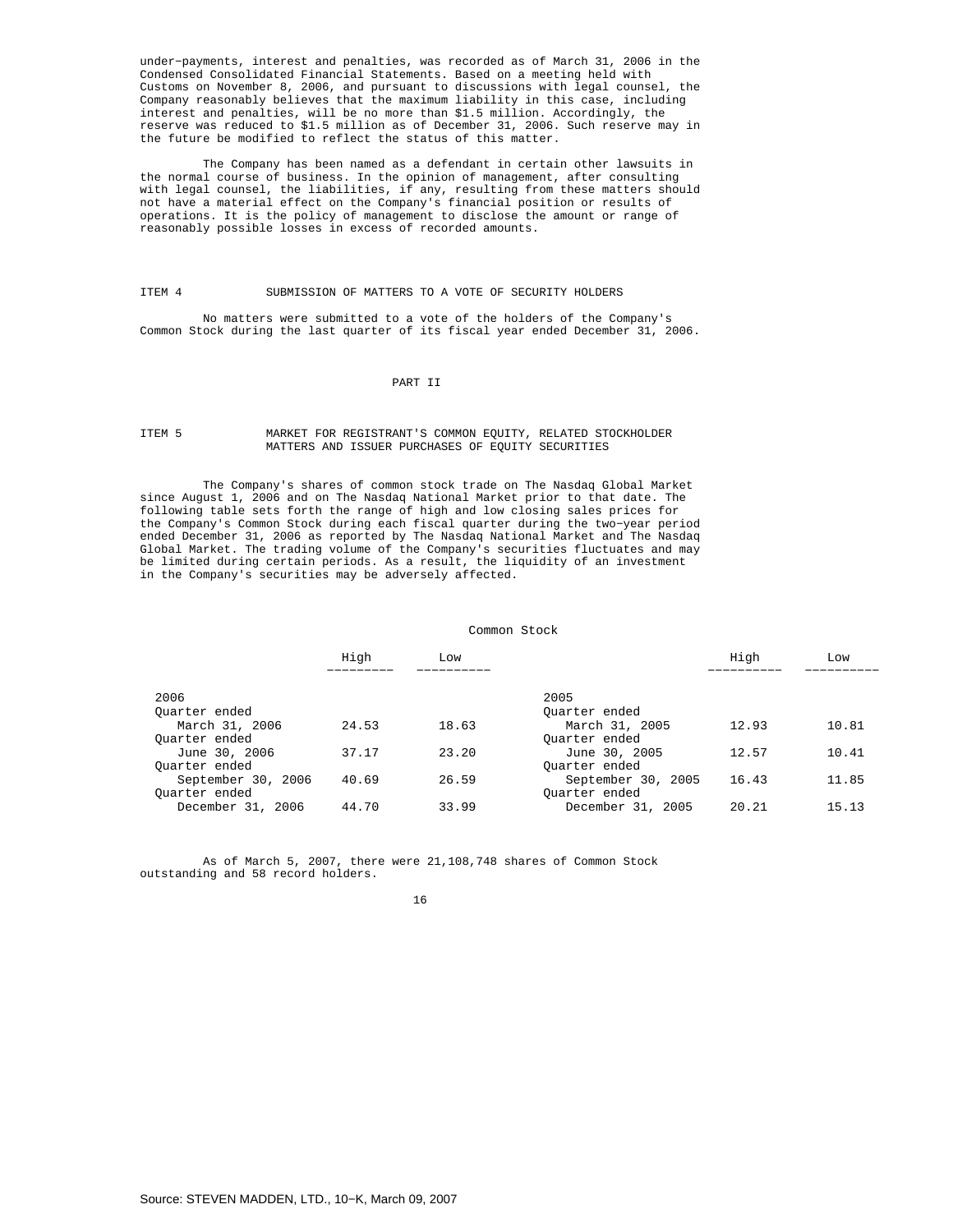Dividends. On October 30, 2006, the Board of Directors declared a special dividend of \$1 per share payable to Steven Madden, Ltd. shareholders of record at the close of business on November 13, 2006. The dividend, which totaled \$21.5 million (\$421,000 of which is payable to holders of restricted stock pending the vesting of these shares) was paid on November 22, 2006.

 Equity Compensation Plans. Information regarding our equity compensation plans as of December 31, 2006 is disclosed in Item 12. "Security Ownership of Certain Beneficial Owners and Management and Related Stockholder Matters."

 Issuer Repurchases of Equity Securities. There were no shares of common stock repurchased by the Company during the fourth quarter of fiscal 2006. In February 2007, the Board of Directors authorized an increase of the Company's previously announced share repurchase program of \$30 million, bringing the total authorization up to \$59 million. The program has no set expiration or termination date.

 Pursuant to an agreement reached on February 2, 2005 with an 8% shareholder, the Company agreed to commit \$25 million during the twelve months ended January 31, 2006 and \$10 million during the twelve months ended January 31, 2007 through a combination of share repurchases and/or dividends, such programs to be implemented at such time and such manner as determined by the board of directors in its sole discretion. As of January 31, 2007, the Company has satisfied this agreement by the repurchase of 909,000 shares for \$14.7 million and the payment of dividends in the amount of \$34.9 million.

#### <span id="page-22-0"></span>ITEM 6 SELECTED FINANCIAL DATA

 The following selected financial data has been derived from the Company's audited financial statements. The Income Statement Data relating to 2006, 2005 and 2004, and the Balance Sheet Data as of December 31, 2006 and 2005 should be read in conjunction with the Company's audited consolidated financial statements and notes thereto appearing elsewhere herein.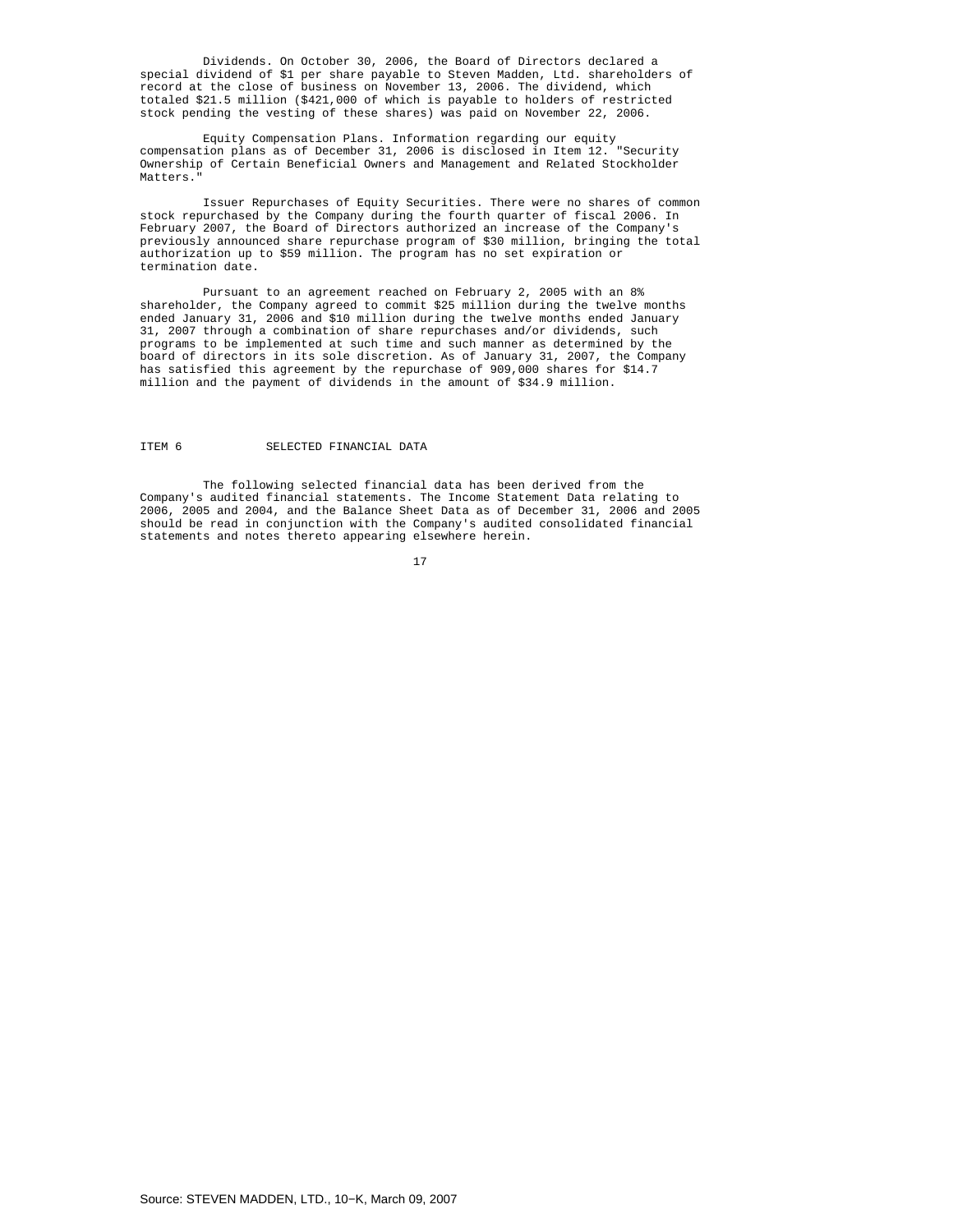|                                                                                                  | Year Ended December 31, |               |  |                                                                                         |  |                                                                                                                                                                                                                                                                                                                                                                                                                                                                            |  |                                           |  |                 |
|--------------------------------------------------------------------------------------------------|-------------------------|---------------|--|-----------------------------------------------------------------------------------------|--|----------------------------------------------------------------------------------------------------------------------------------------------------------------------------------------------------------------------------------------------------------------------------------------------------------------------------------------------------------------------------------------------------------------------------------------------------------------------------|--|-------------------------------------------|--|-----------------|
|                                                                                                  |                         | 2006          |  | 2005 2004 2003                                                                          |  |                                                                                                                                                                                                                                                                                                                                                                                                                                                                            |  |                                           |  | 2002            |
| INCOME STATEMENT DATA:                                                                           |                         |               |  |                                                                                         |  |                                                                                                                                                                                                                                                                                                                                                                                                                                                                            |  |                                           |  |                 |
| Net sales                                                                                        |                         | \$475,163,000 |  | \$375,786,000                                                                           |  | \$338,144,000                                                                                                                                                                                                                                                                                                                                                                                                                                                              |  | \$324,204,000                             |  | \$326, 136, 000 |
| Cost of sales                                                                                    |                         | 276,734,000   |  | 236,631,000 218,601,000 201,487,000                                                     |  |                                                                                                                                                                                                                                                                                                                                                                                                                                                                            |  |                                           |  | 202, 451, 000   |
| Gross profit                                                                                     |                         |               |  | 198,429,000 139,155,000 119,543,000 122,717,000 123,685,000                             |  |                                                                                                                                                                                                                                                                                                                                                                                                                                                                            |  |                                           |  |                 |
| Commissions and licensing fee - net 14, 246, 000 7, 119, 000 4, 588, 000 5, 742, 000 4, 381, 000 |                         |               |  |                                                                                         |  |                                                                                                                                                                                                                                                                                                                                                                                                                                                                            |  |                                           |  |                 |
| Operating expenses                                                                               |                         |               |  | $(134, 377, 000)$ $(114, 185, 000)$ $(105, 150, 000)$ $(94, 833, 000)$ $(94, 854, 000)$ |  |                                                                                                                                                                                                                                                                                                                                                                                                                                                                            |  |                                           |  |                 |
| Impairment of goodwill                                                                           |                         |               |  | $--$ (519,000)                                                                          |  | $\frac{1}{2} \left( \frac{1}{2} \right) \left( \frac{1}{2} \right) \left( \frac{1}{2} \right) \left( \frac{1}{2} \right) \left( \frac{1}{2} \right) \left( \frac{1}{2} \right) \left( \frac{1}{2} \right) \left( \frac{1}{2} \right) \left( \frac{1}{2} \right) \left( \frac{1}{2} \right) \left( \frac{1}{2} \right) \left( \frac{1}{2} \right) \left( \frac{1}{2} \right) \left( \frac{1}{2} \right) \left( \frac{1}{2} \right) \left( \frac{1}{2} \right) \left( \frac$ |  |                                           |  |                 |
| Income from operations                                                                           |                         |               |  | $78,298,000$ $31,570,000$ $18,981,000$ $33,626,000$ $33,212,000$                        |  |                                                                                                                                                                                                                                                                                                                                                                                                                                                                            |  |                                           |  |                 |
| Interest income                                                                                  |                         |               |  | $3,703,000$ $2,554,000$ $2,009,000$ $1,611,000$ $1,166,000$                             |  |                                                                                                                                                                                                                                                                                                                                                                                                                                                                            |  |                                           |  |                 |
| Interest expense                                                                                 |                         |               |  | $(100,000)$ $(164,000)$ $(68,000)$ $(54,000)$ $(16,000)$                                |  |                                                                                                                                                                                                                                                                                                                                                                                                                                                                            |  |                                           |  |                 |
| Gain (loss) on sale of marketable                                                                |                         |               |  |                                                                                         |  |                                                                                                                                                                                                                                                                                                                                                                                                                                                                            |  |                                           |  |                 |
| securities                                                                                       |                         |               |  | $(967,000)$ $(500,000)$ $32,000$ $136,000$ 66,000                                       |  |                                                                                                                                                                                                                                                                                                                                                                                                                                                                            |  |                                           |  |                 |
| Income before provision for income                                                               |                         |               |  |                                                                                         |  |                                                                                                                                                                                                                                                                                                                                                                                                                                                                            |  |                                           |  |                 |
| taxes                                                                                            |                         |               |  | 80,934,000 33,460,000 20,954,000 35,319,000                                             |  |                                                                                                                                                                                                                                                                                                                                                                                                                                                                            |  |                                           |  | 34,428,000      |
| Provision for income taxes                                                                       |                         |               |  | $34,684,000$ $14,260,000$ $8,679,000$ $14,865,000$                                      |  |                                                                                                                                                                                                                                                                                                                                                                                                                                                                            |  |                                           |  | 14,587,000      |
| Net Income                                                                                       |                         | \$46,250,000  |  | \$19,200,000                                                                            |  |                                                                                                                                                                                                                                                                                                                                                                                                                                                                            |  | $$12,275,000 \t$20,454,000 \t$19,841,000$ |  |                 |
| Basic income per share                                                                           | \$                      | 2.21          |  | $\sin \theta = 0.95$                                                                    |  | \$0.62                                                                                                                                                                                                                                                                                                                                                                                                                                                                     |  | $$1.05$ \$ 1.05                           |  |                 |
| Diluted income per share                                                                         |                         | 2.09          |  | $\sin \theta = 0.92$                                                                    |  | $\texttt{S}$ 0.58                                                                                                                                                                                                                                                                                                                                                                                                                                                          |  | $\sin \theta = 0.96$                      |  | \$0.96          |
| Basic weighted average common                                                                    |                         |               |  |                                                                                         |  |                                                                                                                                                                                                                                                                                                                                                                                                                                                                            |  |                                           |  |                 |
| shares outstanding                                                                               |                         |               |  |                                                                                         |  |                                                                                                                                                                                                                                                                                                                                                                                                                                                                            |  |                                           |  | 18,892,292      |
| Effect of potential common shares                                                                |                         |               |  |                                                                                         |  |                                                                                                                                                                                                                                                                                                                                                                                                                                                                            |  |                                           |  |                 |
| from exercise of options and                                                                     |                         |               |  |                                                                                         |  |                                                                                                                                                                                                                                                                                                                                                                                                                                                                            |  |                                           |  |                 |
| warrants                                                                                         |                         |               |  | 1, 195, 394 806, 487 1, 611, 120 1, 729, 869 1, 672, 527                                |  |                                                                                                                                                                                                                                                                                                                                                                                                                                                                            |  |                                           |  |                 |
| Diluted weighted average common                                                                  |                         |               |  |                                                                                         |  |                                                                                                                                                                                                                                                                                                                                                                                                                                                                            |  |                                           |  |                 |
| shares outstanding                                                                               |                         |               |  | 22, 101, 067 20, 918, 063 21, 334, 424 21, 207, 767                                     |  |                                                                                                                                                                                                                                                                                                                                                                                                                                                                            |  |                                           |  | 20,564,819      |
|                                                                                                  |                         |               |  |                                                                                         |  |                                                                                                                                                                                                                                                                                                                                                                                                                                                                            |  |                                           |  |                 |

| BALANCE SHEET DATA                                                                |                                                            |                                                            | At December 31,                                            |                                                            |                                                           |
|-----------------------------------------------------------------------------------|------------------------------------------------------------|------------------------------------------------------------|------------------------------------------------------------|------------------------------------------------------------|-----------------------------------------------------------|
|                                                                                   | 2006                                                       | 2005                                                       | 2004                                                       | 2003                                                       | 2002                                                      |
| Total assets<br>Working capital<br>Noncurrent liabilities<br>Stockholders' equity | \$251.392.000<br>151,711,000<br>3.136.000<br>\$211.924.000 | \$211.728.000<br>114,066,000<br>2,757,000<br>\$182.065.000 | \$186.430.000<br>101,417,000<br>2,088,000<br>\$164.665.000 | \$177.870.000<br>105,140,000<br>1,828,000<br>\$159.187.000 | \$150.500.000<br>86,461,000<br>1,532,000<br>\$130.075.000 |

#### <span id="page-23-0"></span>ITEM 7 MANAGEMENT'S DISCUSSION AND ANALYSIS OF FINANCIAL CONDITION AND RESULTS OF OPERATIONS

 The following discussion of the Company's financial condition and results of operations should be read in conjunction with the audited Financial Statements and Notes thereto appearing elsewhere in this document.

 Statements in this "Management's Discussion and Analysis of Financial Condition and Results of Operations" and elsewhere in this document as well as statements made in press releases and oral statements that may be made by the Company or by officers, directors or employees of the Company acting on the Company's behalf that are not statements of historical or current fact constitute "forward−looking statements" within the meaning of the Private Securities Litigation Reform Act of 1995. Such forward−looking statements involve known and unknown risks, uncertainties and other unknown factors that could cause the actual results of the Company to be materially different from the historical results or from any future results expressed or implied by such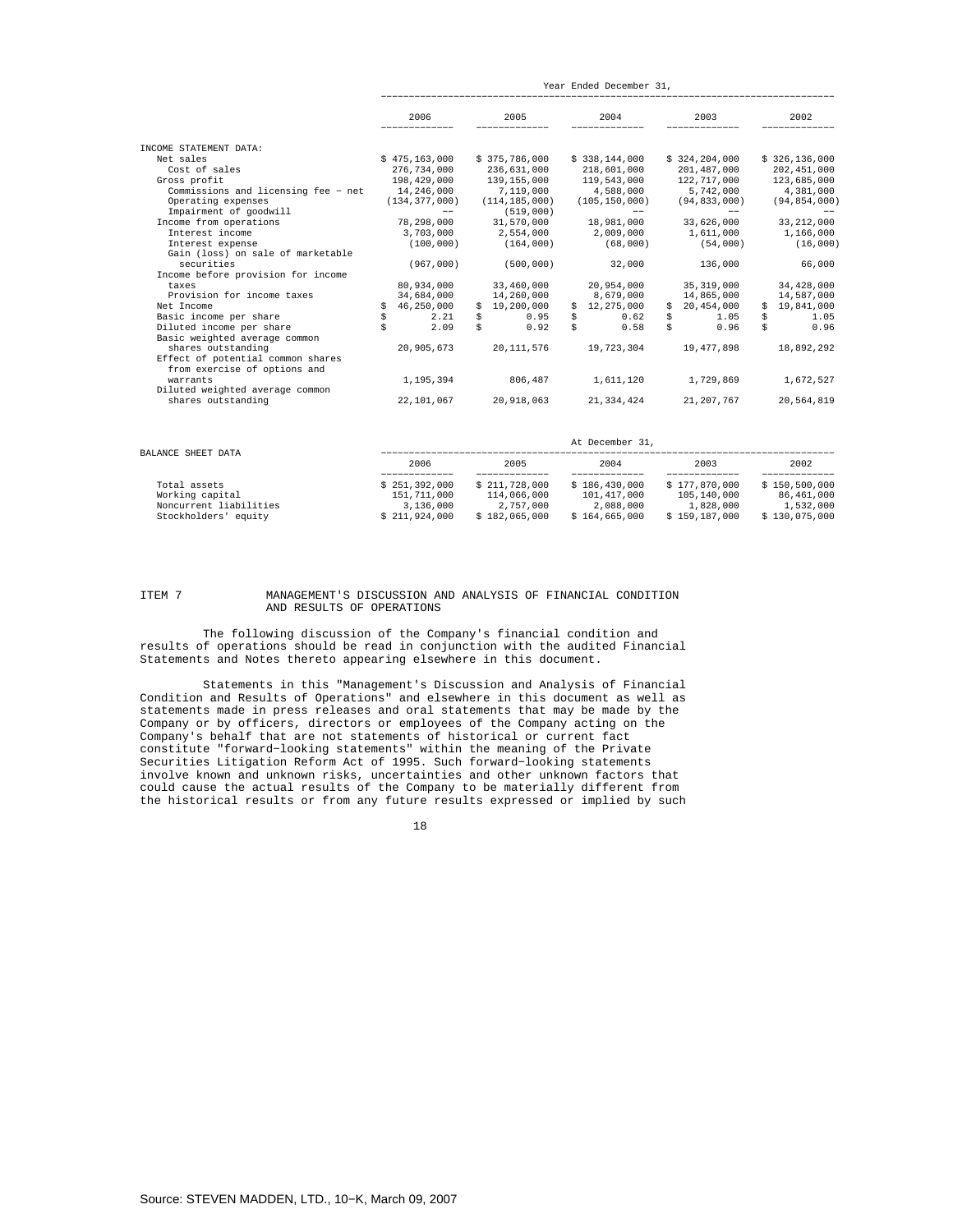forward−looking statements. In addition to statements which explicitly describe such risks and uncertainties, readers are urged to consider statements labeled with the terms "believes," "belief," "expects," "intends," "anticipates," "projects" or "plans" and statements in the future tense to be uncertain forward−looking statements. The forward−looking statements contained herein are also subject generally to risks set forth herein under the caption "Risk Factors" and to other risks and uncertainties that are described from time to time in the Company's reports and registration statements filed with the Securities and Exchange Commission.

Overview

(\$ in thousands, except retail sales data per square foot and per share data)

For the year ended December 31, 2006, diluted earnings per share increased 127% and net income increased 141% over the prior year. The earnings growth in the year is the result of a 26% increase in net sales, an increase in gross profit margins of 5% to 42% from 37% in the prior year, an increase in net commission and licensing fee income of 100%, and a decrease in operating expenses as a percentage of net sales of 3%.

During the year, the Company made progress on its stated goal to evolve Steve Madden into a global lifestyle brand by expanding its product offerings though acquisitions and licensing agreements. On February 7, 2006, the Company acquired all of the equity interest of privately held Daniel M. Friedman and Associates, Inc. and D.M.F. International (collectively, "Daniel M. Friedman"). Founded in 1995, Daniel M. Friedman (a former licensee of the Company) is a manufacturer and distributor of name brand fashion handbags and accessories. In 2006, Daniel M. Friedman contributed net sales of approximately \$51,316. The Company has recently launched two new brands. SMNY, which began shipping in the fourth quarter of 2005, contributed net sales of approximately \$24,451, and is now in over 5,200 doors. In order to consolidate brand identity, the SMNY brand will transition to Madden Girl beginning with the spring 2007 collection. Natural Comfort delivered initial shipments in the second quarter of 2006. Natural Comfort is an owned brand of fashion−forward comfort footwear. On the licensing front, the Company signed four new licensing agreements during the year for "watches" under the Steve Madden and Steven by Steve Madden brands, "girls' apparel" marketed through J.C. Penney under the Stevies brand, "dresses" under the Steve Madden and Steven by Steve Madden brands and "cold weather accessories" under the Steve Madden and Steven by Steve Madden brands.

In line with prior commitments to enhance shareholders value, the Board of Directors approved a special one−time cash dividend of \$1.00 per share of outstanding common stock that was paid on November 22, 2006. Combined with the \$8.3 million of share repurchased in 2006, the total amount of capital returned to shareholders in 2006 amounted to approximately \$29.4 million, which is in addition to the approximately \$21.5 million returned to shareholders in 2005. The Company was able to provide this special dividend and repurchase of stock while still reinvesting in the business and funding management's initiatives for future growth.

The Retail Division continued its strong performance. Gross profit margin in the Retail Division increased to 54% of net sales in 2006 compared to 50% in 2005. This 400 basis point increase in gross profit was the result of more trendy product assortment, improved inventory controls and reduced freight costs resulting in a decrease of promotional activity, and the closure of six under performing stores. Same store sales (sales in stores that were in operation throughout all of 2006 and 2005) increased 4%. Store sales productivity remained high with sales per square foot of \$719. The Company is planning to open eight to ten new stores in 2007.

The Company's annualized inventory turnover was 7.2 times in 2006 compared to 7.9 times in 2005, reflecting the slower turnover rate inherent in Daniel M. Friedman Division because of its replenishment business. The Company's accounts receivable average collection days increased to 59 days in 2006 compared to 57 days in 2005 because of the longer payment terms of the Daniel M. Friedman Division. As of December 31, 2006, the Company had \$108,885 in cash, cash equivalents and marketable securities, no short or long−term debt, and total stockholders equity of \$211,924. Working capital increased to \$151,711 as of December 31, 2006, compared to \$114,066 on December 31, 2005. During the year ended December 31, 2006, net cash provided by operating activities increased to \$43,408 as compared to \$38,138 in the same period last year.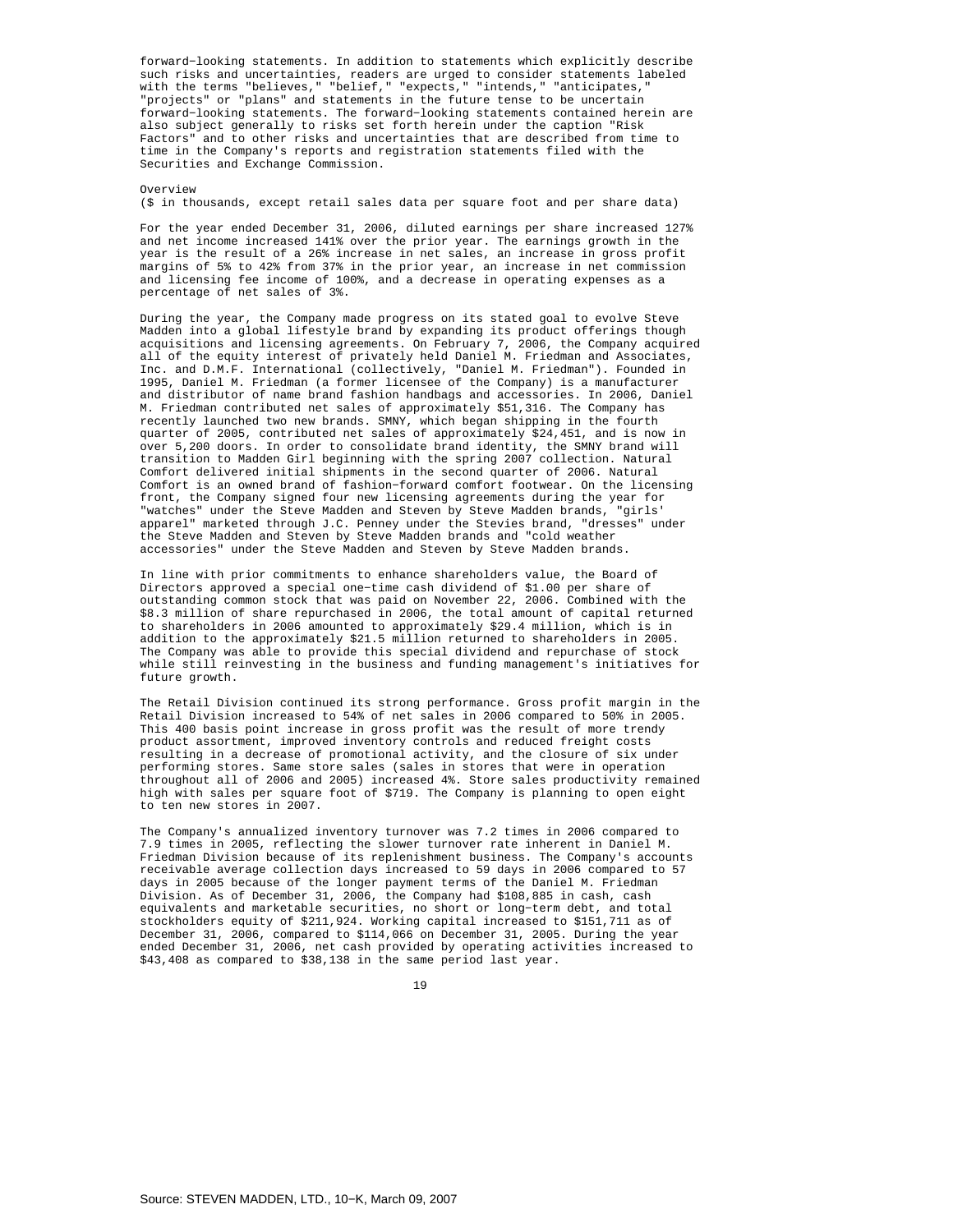# Years Ended December 31 (\$ in thousands)

|                                                    | 2006                 |                         | 2005      |                | 2004      |                |  |
|----------------------------------------------------|----------------------|-------------------------|-----------|----------------|-----------|----------------|--|
| CONSOLIDATED:<br>____________                      | -------------------- |                         |           |                |           |                |  |
|                                                    |                      |                         |           |                |           |                |  |
| Net sales                                          | \$475,163            | 100%                    | \$375,786 | 100%           | \$338,144 | 100%           |  |
| Cost of sales                                      | 276,734              | 58                      | 236,631   | 63             | 218,601   | 65             |  |
| Gross profit                                       | 198,429              | 42                      | 139,155   | 37             | 119,543   | 35             |  |
| Other operating income - net of expenses           | 14,246               | $\overline{\mathbf{3}}$ | 7,119     | $\overline{2}$ | 4,588     | <sup>1</sup>   |  |
| Operating expenses                                 | 134,377              | 28                      | 114,185   | 31             | 105,150   | 31             |  |
| Impairment of goodwill                             | $\sim$ $-$           | $--$                    | 519       | $\Omega$       | $---$     | $---$          |  |
| Income from operations                             | 78,298               | 16                      | 31,570    | 8              | 18,981    | - 5            |  |
| Interest and other income, net                     | 2,636                | $\mathbf{1}$            | 1,890     | $\mathbf{1}$   | 1,973     | <sup>1</sup>   |  |
| Income before income taxes                         | 80,934               | 17                      | 33,460    | 9              | 20,954    | 6              |  |
| Net income                                         | 46,250               | 10                      | 19,200    | 5              | 12,275    | $\overline{4}$ |  |
| By Segment:                                        |                      |                         |           |                |           |                |  |
| WHOLESALE DIVISION:<br>------------------          |                      |                         |           |                |           |                |  |
|                                                    |                      |                         |           |                |           |                |  |
| Net sales                                          | \$347,509            | 100%                    | \$254,275 | $100\%$        | \$230,347 | 100%           |  |
| Cost of sales                                      | 218,014              | 63                      | 175,292   | 69             | 166,724   | 72             |  |
| Gross profit                                       | 129,495              | 37                      | 78,983    | 31             | 63,623    | 28             |  |
| Other operating income                             | 2,925                | $\overline{1}$          | 2,286     | $\mathbf{1}$   | 2,310     | $\overline{1}$ |  |
| Operating expenses                                 | 75,328               | 22                      | 59,958    | 24             | 57,661    | 25             |  |
| Income from operations                             | 57,092               | 16                      | 21,311    | 8              | 8,272     | $\overline{4}$ |  |
| RETAIL DIVISION:<br>--------------                 |                      |                         |           |                |           |                |  |
| Net sales                                          | \$127,654            | 100%                    | \$121,511 | 100%           | \$107,797 | 100%           |  |
| Cost of sales                                      | 58,720               | 46                      | 61,339    | 50             | 51,877    | 48             |  |
| Gross profit                                       | 68,934               | 54                      | 60,172    | 50             | 55,920    | 52             |  |
| Operating expenses                                 | 59,049               | 46                      | 54,227    | 45             | 47,489    | 44             |  |
| Impairment of goodwill                             | $--$                 | $--$                    | 519       | $^{\circ}$     | $---$     | $--$           |  |
| Income from operations                             | 9,885                | 8                       | 5,426     | 5              | 8,431     | -8             |  |
| Number of stores                                   | 96                   |                         | 98        |                | 91        |                |  |
| FIRST COST DIVISION:<br>-------------------        |                      |                         |           |                |           |                |  |
| Other commission income - net of expenses \$11,321 |                      | 100%                    | \$4,833   | 100%           | \$2,278   | 100%           |  |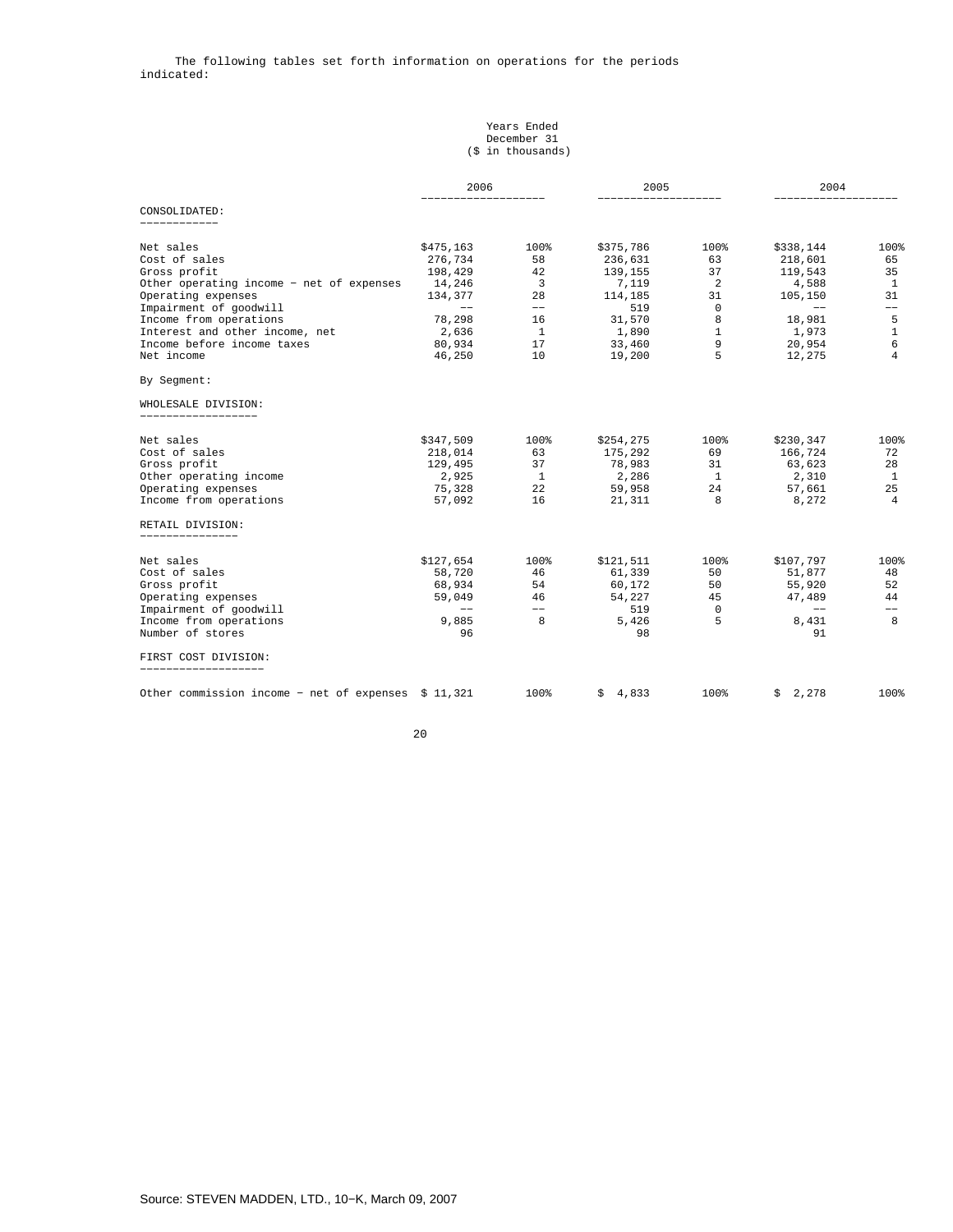RESULTS OF OPERATIONS (\$ in thousands)

Year Ended December 31, 2006 vs. Year Ended December 31, 2005

Consolidated: −−−−−−−−−−−−

Total net sales for the year ended December 31, 2006 increased by 26% to \$475,163 from \$375,786 for the comparable period of 2005. The total increase resulted from a 37% growth in the Wholesale Division combined with a 5% growth in the Retail Division.

Gross profit margin increased to 42% for the year ended December 31, 2006 from 37% for the prior year. Both the Wholesale and the Retail Divisions achieved significant increases in their gross profit margins. The gross profit margin for the Wholesale Division increased to 37% for the year ended December 31, 2006 from 31% for the comparable period of 2005, and in the Retail Division, the gross profit margin increased to 54% as compared to 50% for the comparable period of 2005. A portion of the increased gross margin was the result of improved inventory management which resulted in fewer markdowns.

Operating expenses increased to \$134,377 in the year ended December 31, 2006 from \$114,185 in the same period of 2005. The increase in dollars was primarily caused by the incremental costs associated with the acquisition of Daniel M. Friedman and the addition of the SMNY/Madden Girl division, an increase in sales growth related variable expenses such as warehouse and distribution costs, and an increase in incentive based employee compensation. As a percentage of net sales, operating expenses decreased to 28% for the year ended December 31, 2006 from 31% in the same period of 2005, reflecting the Company's ability to leverage its expense structure against the increase in sales.

Income from operations was \$78,298 for the year ended December 31, 2006 compared to \$31,570 for the comparable period of 2005. Net income increased by 141% to \$46,250 for the year ended December 31, 2006 compared to \$19,200 for the year ended December 31, 2005. This increase in income was primarily due to the increase in net sales, the higher gross profit margin, a substantial increase in commission income and the contribution of the Daniel M. Friedman Division.

Wholesale Division: −−−−−−−−−−−−−−−−−−−

Net sales from the Wholesale Division accounted for \$347,509 or 73%, and \$254,275 or 68% of total net sales for the years ended December 31, 2006 and 2005, respectively. This increase resulted from the incremental sales contributed by the recently acquired Daniel M. Friedman and significant sales growth in Madden Womens, Madden Mens, Candie's and Steven as well as the contribution of the new brands, SMNY/Madden Girl and Natural Comfort. Gross profit margin increased to 37% of net sales for the year ended December 31, 2006 from 31% in the prior year, primarily due to a significant decrease in off−price sales and lower inventory markdowns and allowances. Operating expenses increased to \$75,328 for the year ended December 31, 2006 from \$59,958 in the comparable period of 2005. This increase is primarily due to an increase in direct selling expenses reflective of the 37% growth in sales, incentive bonuses and the incremental costs associated with the new brands SMNY/Madden Girl and Natural Comfort, as well as the acquisition of Daniel M. Friedman. As a percentage of net sales, operating expenses decreased to 22% for the year ended December 31, 2006 from 24% for the prior year, reflecting the Company's ability to leverage its expense structure against the increase in sales. Income from operations for the Wholesale Division increased to \$57,092 for the year ended December 31, 2006 compared to \$21,311 for the year ended December 31, 2005.

#### Retail Division: −−−−−−−−−−−−−−−−

Net sales from the Retail Division accounted for \$127,654 or 27% and \$121,511 or 32% of total net sales for the years ended December 31, 2006 and 2005, respectively. The Company opened four new stores and closed six under−performing stores during the current year. As a result, the Company had 96 retail stores as of December 31, 2006 compared to 98 stores as of December 31, 2005. The 96 stores currently in operation include 93 under the Steve Madden name, two under the Steven name and one internet store. Comparable store sales (sales of those stores, including the internet store, that were open for all of 2006 and 2005) for the year ended December 31, 2006 increased 4% over the same period of 2005.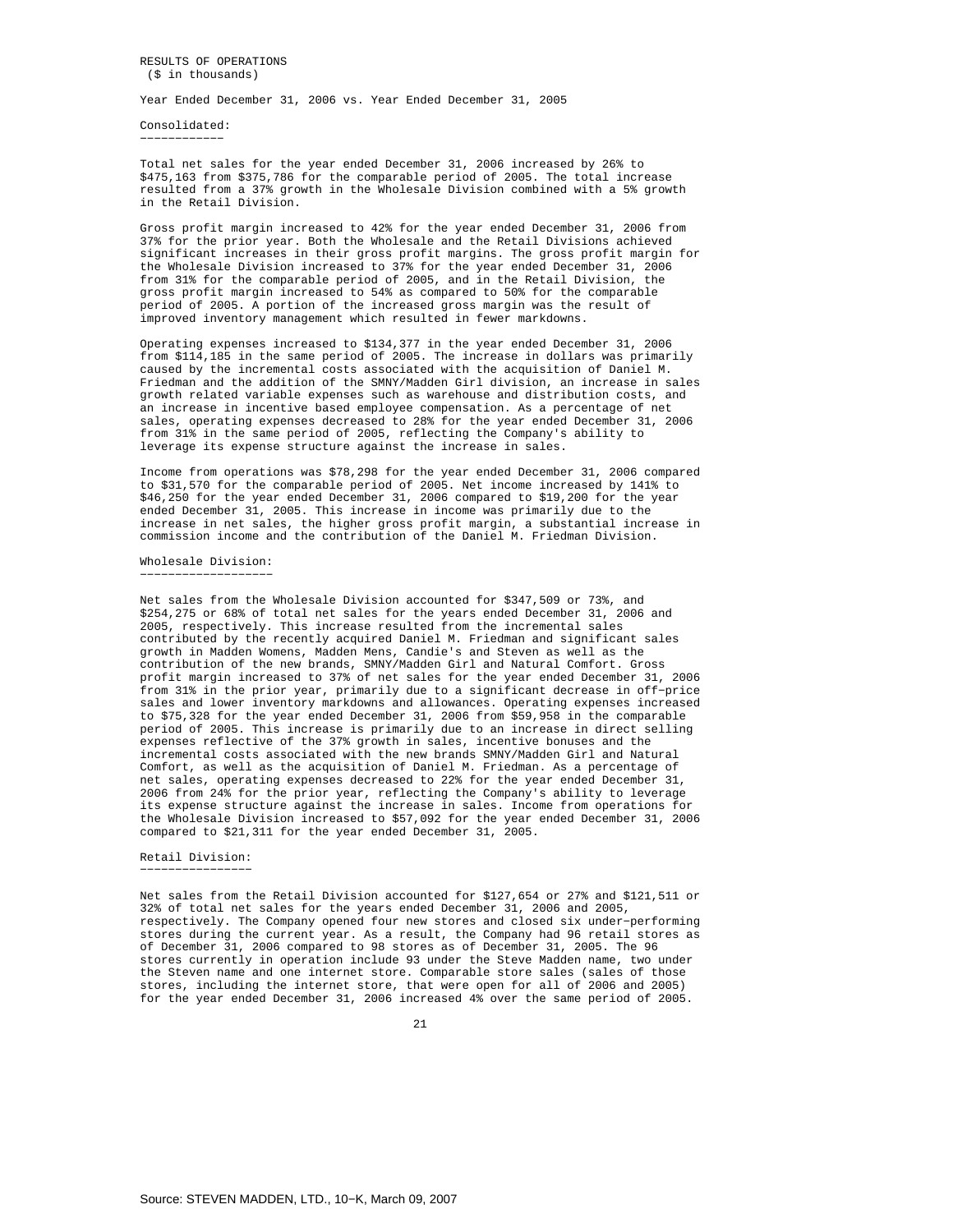Gross profit as a percentage of net sales increased to 54% for the year ended December 31, 2006 from 50% in the comparable period of 2005, primarily due to a significant decrease in promotional sales, improved inventory controls and freight savings. Operating expenses for the Retail Division were \$59,049 for the year ended December 31, 2006 and \$54,227 for the comparable period of 2005. This increase was primarily due to the non−cash write off of unamortized assets associated with the remodeling of nine stores and the closing of six stores in the current period that accounted for \$1,858. Income from operations for the Retail Division was \$9,885 for the year ended December 31, 2006 compared to \$5,426 for the same period in 2005.

First Cost Division: −−−−−−−−−−−−−−−−−−−−

The First Cost Division generated net commission income and design fees of \$11,321 for year ended December 31, 2006, compared to \$4,833 for the comparable period of 2005. The increase was the result of growth in the private label business and, in addition, the Company's ability to leverage the strength of its Steve Madden brands and product designs resulting in a partial recovery of its design, product and development costs through its suppliers.

Year Ended December 31, 2005 vs. Year Ended December 31, 2004

#### Consolidated: −−−−−−−−−−−−−

Total net sales for the year ended December 31, 2005 increased by 11% to \$375,786 from \$338,144 for the comparable period of 2004. Significant sales increases from Madden Mens, Candie's, and the Retail Division and a modest increase from Madden Womens as well as net sales of \$1,576 generated by the Company's new division, SMNY/Madden Girl were partially offset by declines in Steven, l.e.i. and Stevies.

Gross profit margin increased to 37% for the year ended December 31, 2005 from 35% for the year ended December 31, 2004. This increase is the result of an increase in the gross profit margin in the Wholesale Division to 31% for the year ended December 31, 2005 from 28% for the comparable period of 2004, primarily due to a significant decrease in off−price sales and improved efficiencies in inventory management resulting in lower inventory costs. This was partially offset by a decline in gross profit margin in the Retail Division attributed to the liquidation of slow moving inventory combined with the liquidation of inventory at four outlet stores (three of which were temporary locations) that were closed during the third quarter.

Operating expenses increased to \$114,185 in the year ended December 31, 2005 from \$105,150 in the same period of 2004. The increase in dollars is primarily due to an increase in direct selling expenses reflective of the 11% growth in sales and the incremental payroll and occupancy costs associated with the operation of an additional seven retail stores (net). Other contributing factors were an increase of accounting fees incurred by the Company in connection with management's assessment and the external audit of internal controls pursuant to Section 404 of the Sarbanes−Oxley Act of 2002, and the settlement of the LaRue lawsuit in the amount of \$1,500.

Income from operations was \$31,570 for the year ended December 31, 2005 compared to \$18,981 for the comparable period of 2004. Net income increased by 56% to \$19,200 for the year ended December 31, 2005 compared to \$12,275 for the year ended December 31, 2004. This increase in income was primarily due to the increase in sales, the higher gross margin and a substantial increase in commission income.

#### Wholesale Division: −−−−−−−−−−−−−−−−−−−

Net sales from the Wholesale Division accounted for \$254,275 or 68%, and \$230,347 or 68% of total net sales for the year ended December 31, 2005 and 2004, respectively. This increase resulted from the higher sales contributed by Madden Mens, Candies and Steve Madden Womens as well as the contribution of the new SMNY brand. Gross profit margin in the Wholesale Division increased to 31% of net sales for the year ended December 31, 2005 from 28% for the year ended December 31 2004, primarily due to better product offerings and improved efficiencies in inventory management resulting in a significant reduction of inventory markdowns and allowances. Operating expenses increased to \$59,958 for the year ended December 31, 2005 from \$57,661 in the comparable period of 2004. This increase is primarily due to an increase in direct selling expenses reflective of the 10% growth in sales, incentive bonuses and the incremental costs associated with the new brands SMNY/Madden Girl. As a percentage of net sales, operating expenses decreased to 24% for the year ended December 31, 2005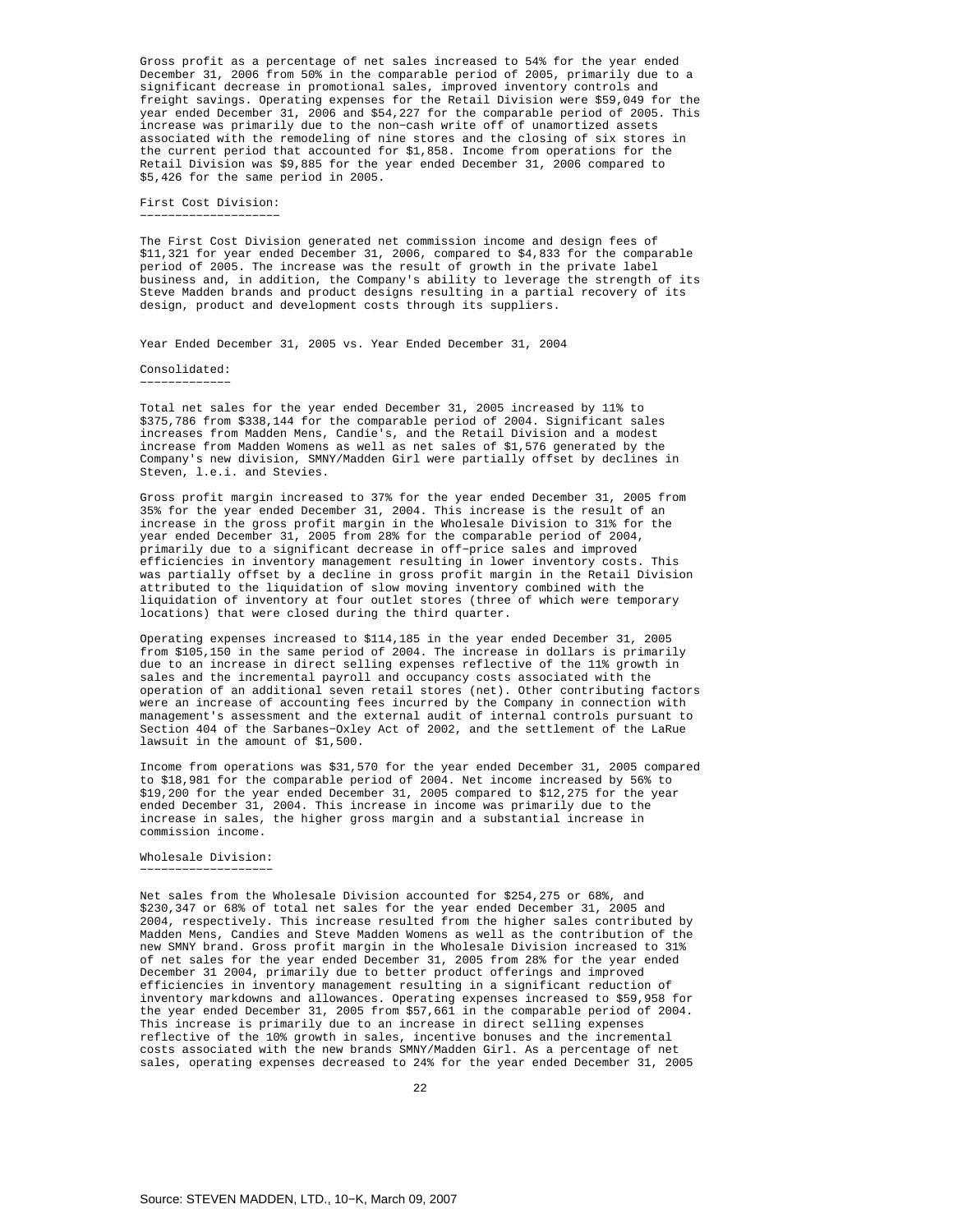from 25% for the year ended December 31, 2004, reflecting the Company's ability to control costs and leverage its expense structure against the increase in sales. Income from operations for the Wholesale Division increased to \$21,311 for the year ended December 31, 2005 compared to \$8,272 for the prior year.

Retail Division: −−−−−−−−−−−−−−−−

Net sales from the Retail Division accounted for \$121,511 or 32% and \$107,797 or 32% of total sales for the years ended December 31, 2005 and 2004, respectively. As of December 31, 2005, there were 98 retail stores compared to 91 retail stores as of December 31, 2004. The 98 stores in operation as of December 31, 2005 included 94 under the Steve Madden name, two under the Steven name, one outlet under the Shoe Biz name and one internet store. Comparable store sales (sales of those stores that were open for all of 2005 and 2004) for the year ended December 31, 2005 increased 5% over the same period of 2004. This increase was achieved through the early release and success of opened up sandals in spring, strong boot sales in the fall, and a substantial growth in Madden Mens volume at the stores. Gross profit margin decreased to 50% for the year ended December 31, 2005 from 52% in the comparable period of 2004, primarily due to an increase in the liquidation of slow moving inventory combined with the liquidation of inventory at five stores that were closed during the year 2005. Operating expenses for the Retail Division were \$54,227 for the year ended December 31, 2005 and \$47,489 for the comparable period of 2004. This increase was primarily due to increased payroll and payroll related expenses and higher occupancy expenses associated with the operation of seven additional stores in 2005 and an increase in direct selling expenses. Income from operations for the Retail Division was \$5,426 for the year ended December 31, 2005 compared to \$8,431 for the same period of 2004.

First Cost Division: −−−−−−−−−−−−−−−−−−−−

Adesso−Madden, Inc. generated net commission income of \$4,833 for the year ended December 31, 2005, compared to \$2,278 for the comparable period of 2004. The increase was the result of the growth in first cost business with existing as well as new customers, the expansion of the Company's private label business in men's footwear, the transition of Unionbay to a first cost commission based model and the cumulative contribution of commissions on international sales made on a direct−from−factory basis.

LIQUIDITY AND CAPITAL RESOURCES (\$ in thousands)

The Company had working capital of \$151,711 at December 31, 2006 compared to \$114,066 at December 31, 2005. The Company's net income for the year ended December 31, 2006 contributed to the increase in working capital. Additionally, during the year ended December 31, 2006, a significant amount of the Company's bond portfolio moved to within one year of maturity resulting in a reclassification of these bonds to current assets.

Under the terms of a factoring agreement with GMAC, the Company is eligible to borrow 80% of its invoiced receivables at an interest rate of two and one−half percent (2.5%) over the 30 day London Inter−Bank Offered Rate ("LIBOR"). The agreement, which has no specific expiration date and can be terminated by either party with 60 days written notice after June 30, 2007, provides the Company with a \$25 million credit facility with a \$15 million sub−limit on direct borrowings. GMAC maintains a lien on all of the Company's receivables and assumes the credit risk for all assigned accounts approved by them.

The Company's Daniel M. Friedman Division has a factoring agreement with Wells Fargo Century. Under the terms of the agreement, the Company is eligible to borrow 85% of its invoiced receivables at an interest rate equal to the prime rate.

As of December 31, 2006, the Company held marketable securities valued at \$89,681, consisting primarily of corporate and municipal bonds, U.S. Treasury notes, government asset−backed securities, certificates of deposits and equities.

The Company believes that based upon its current financial position and available cash and marketable securities, it will meet all of its financial commitments and operating needs for at least the next twelve months.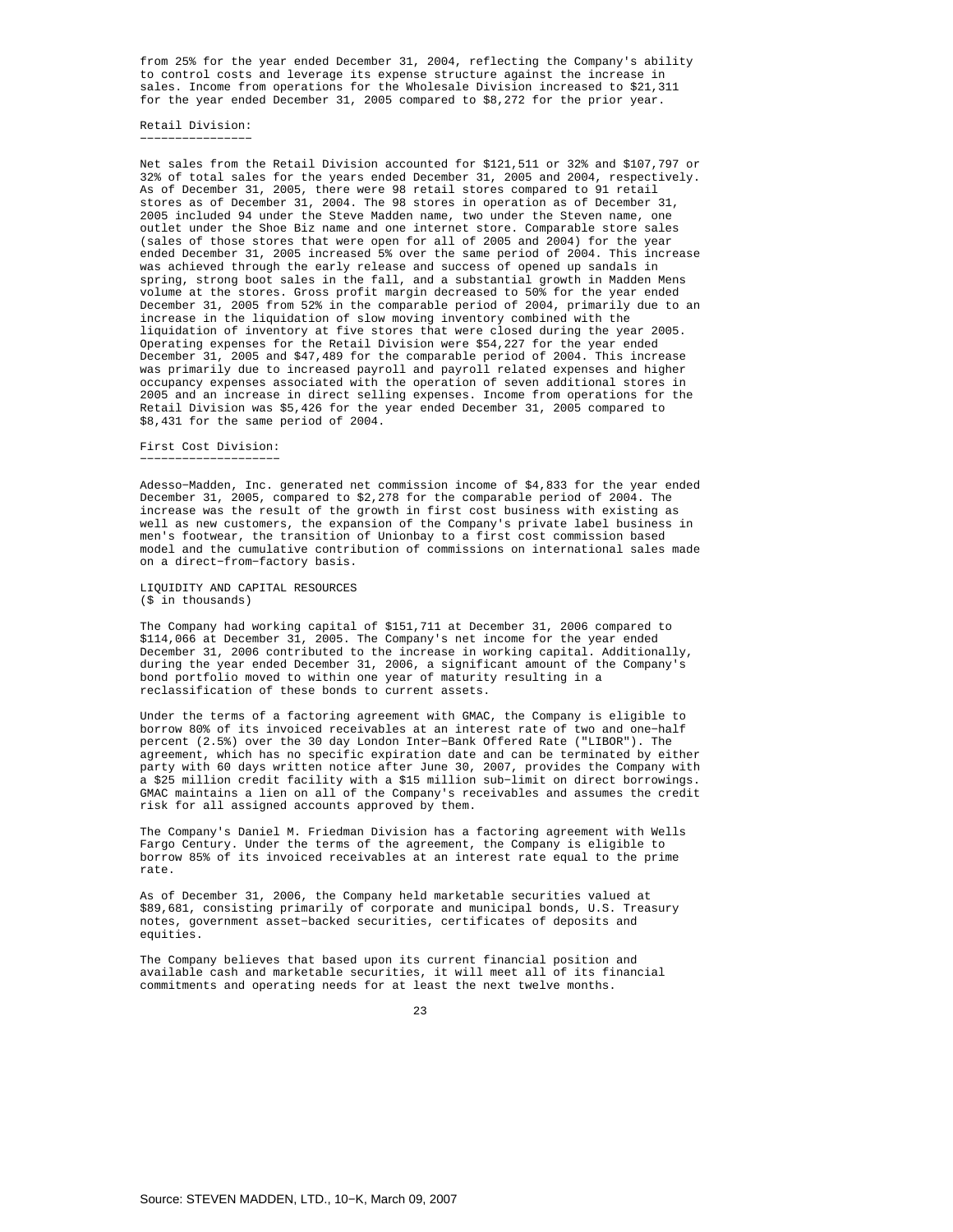OPERATING ACTIVITIES (\$ in thousands)

During the year ended December 31, 2006, net cash provided by operating activities was \$43,408. Sources of cash were provided primarily by the net income of \$46,250, an increase in accrued incentive compensation of \$6,163 and decrease in inventories of \$635. The primary uses of cash were increases in factored receivables of \$10,136 and non−factored receivables of \$2,275 caused by a substantial increase in sales in 2006 including the incremental sales from the acquisition of Daniel M. Friedman. Other uses of cash include an increase in prepaid expenses, prepaid taxes, deposits and other assets of \$2,133 and a decrease in accounts payable and accrued expenses of \$6,136.

CONTRACTUAL OBLIGATIONS (\$ in thousands)

The Company's contractual obligations as of December 31, 2006 were as follows:

|                                                                     | Payment due by perfou |          |              |              |                |  |  |  |  |  |
|---------------------------------------------------------------------|-----------------------|----------|--------------|--------------|----------------|--|--|--|--|--|
| Contractual Obligations                                             | Total                 | 2007     | 2008-2009    | 2010-2011    | 2012 and after |  |  |  |  |  |
| Operating lease<br>obligations                                      | \$94,649              | \$13,595 | \$25,282     | \$22.303     | \$33,469       |  |  |  |  |  |
| Purchase obligations                                                | 50,991                | 50,991   |              |              |                |  |  |  |  |  |
| Other long-term liabilities<br>(future minimum royalty<br>payments) | 1,318                 | 778      | 540          |              |                |  |  |  |  |  |
|                                                                     |                       |          |              |              |                |  |  |  |  |  |
| Total                                                               | \$146,958<br>======   | \$65,364 | Ŝ.<br>25,822 | Ŝ.<br>22,303 | 33,469<br>Ŝ.   |  |  |  |  |  |

Payment due by period

At December 31, 2006, the Company had un−negotiated open letters of credit for the purchase of inventory of approximately \$1,981.

The Company has an employment agreement with Steven Madden, its Creative and Design Chief, which provides for an annual base salary of \$600 subject to certain specified adjustments through June 30, 2015. The agreement also provides for annual bonuses based on EBITDA, revenue of any new business, and royalty income over \$2 million, plus an equity grant and a non−accountable expense allowance.

On February 7, 2006, the Company acquired all of the equity interest of Daniel M. Friedman. The acquisition was completed for consideration of \$18,710, including transaction costs. In addition, the purchase agreement includes certain earn−out provisions based on financial performance through 2010.

The Company has employment agreements with certain executives, which provide for the payment of compensation aggregating approximately \$1,643 in 2007, \$1,192 in 2008 and \$480 in 2009. In addition, some of the employment agreements provide for a discretionary bonus and some provide for incentive compensation based on various performance criteria as well as other benefits. The Chief Operating Officer of the Company is entitled to deferred compensation calculated as a percentage of his base salary.

Ninety−nine percent (99%) of the Company's products are produced at overseas locations, the majority of which are located in China, with a small percentage located in Brazil, Italy and Spain. The Company has not entered into any long−term manufacturing or supply contracts with any of these foreign companies. The Company believes that a sufficient number of alternative sources exist outside of the United States for the manufacture of its products. In addition, the Company currently makes approximately 98% of its purchases in U.S. dollars.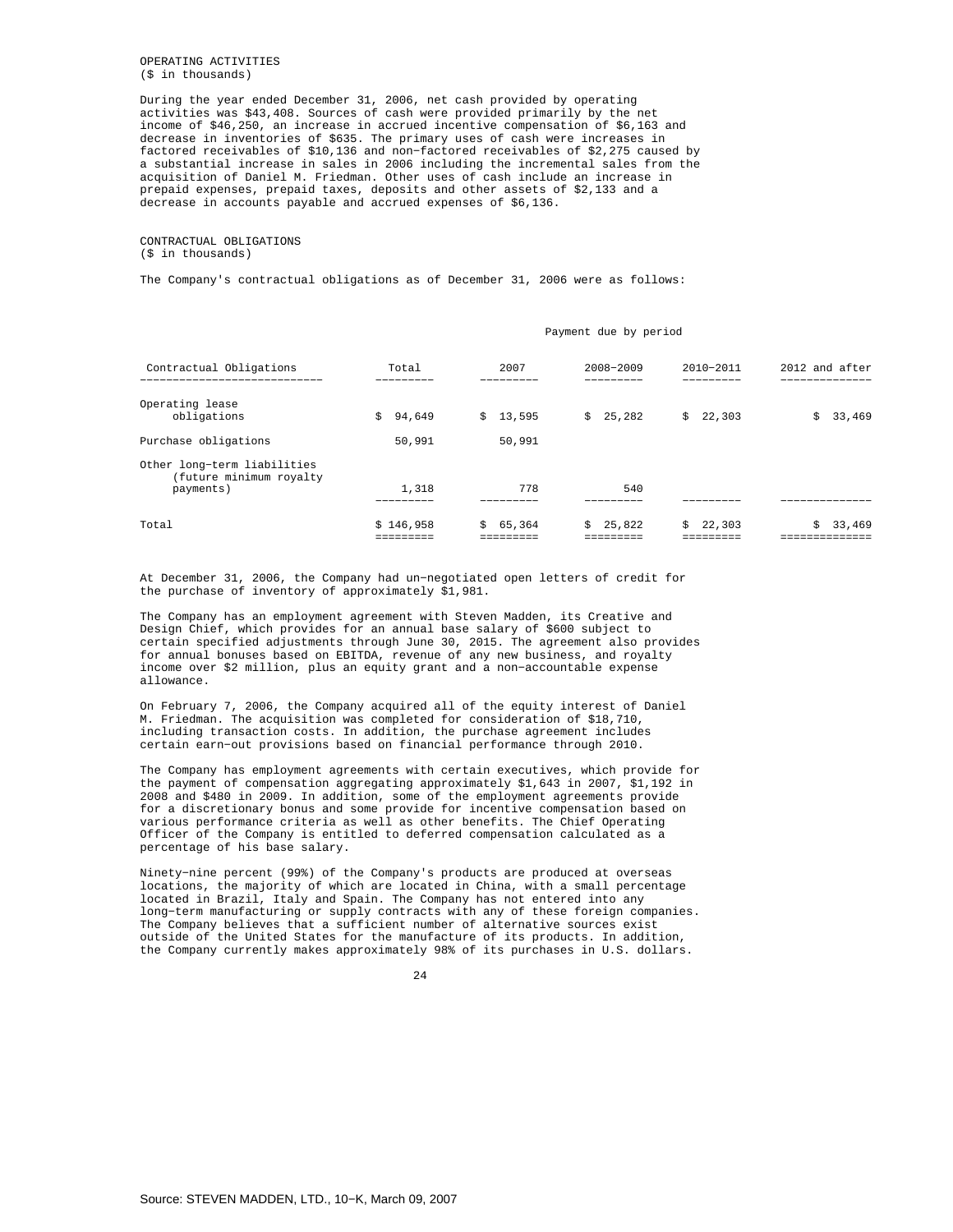INVESTING ACTIVITIES (\$ in thousands)

During the year ended December 31, 2006, the Company invested \$44,690 in marketable securities and received \$21,434 from the maturities and sales of securities. Also, the Company invested \$15,357 in the acquisition of Daniel M. Friedman. Additionally, the Company made capital expenditures of \$9,511, principally for leasehold improvements for three new stores, remodeling of nine existing stores, additional office space and upgrades to its computer systems.

FINANCING ACTIVITIES (\$ in thousands)

During the year ended December 31, 2006, the Company paid dividends of \$21,106 and repurchased 349,000 shares of the Company's common stock at an average price of \$23.68 for a total cost of \$8,264. The Company received \$6,837 in cash and also realized a tax benefit of \$3,611 in connection with the exercise of stock options.

# INFLATION

The Company does not believe that the relatively low rates of inflation experienced over the last few years in the United States, where it primarily competes, have had a significant effect on sales, expenses or profitability.

CRITICAL ACCOUNTING POLICIES AND THE USE OF ESTIMATES

Management's Discussion and Analysis of Financial Condition and Results of Operations is based upon the Company's consolidated financial statements which have been prepared in accordance with Generally Accepted Accounting Principles. The preparation of these financial statements requires management to make estimates and judgments that affect the reported amounts of assets, liabilities, sales and expenses, and related disclosure of contingent assets and liabilities. Estimates by their nature are based on judgments and available information. Estimates are made based upon historical factors, current circumstances and the experience and judgment of management. Assumptions and estimates are evaluated on an ongoing basis and the Company may employ outside experts to assist in evaluations. Therefore, actual results could materially differ from those estimates under different assumptions and conditions. Management believes the following critical accounting estimates are more significantly affected by judgments and estimates used in the preparation of the Company's condensed consolidated financial statements: allowance for bad debts, returns, and customer chargebacks; inventory reserves; valuation of intangible assets; litigation reserves and cost of sales.

Allowances for bad debts, returns and customer chargebacks. The Company provides reserves against its trade accounts receivables for future customer chargebacks, co−op advertising allowances, discounts, returns and other miscellaneous deductions that relate to the current period. The reserve against the Company's non−factored trade receivables also includes estimated losses that may result from customers' inability to pay. The amount of the reserve for bad debts, returns, discounts and compliance chargebacks are determined by analyzing aged receivables, current economic conditions, the prevailing retail environment and historical dilution levels for customers. As a result of a reevaluation of the retail environment, the Company revised its method for evaluating its allowance for customer markdowns and advertising chargebacks in the fourth quarter of 2005. In the past, the Company would look at historical dilution levels for customers to determine the allowance amount. Under the new methodology, the Company evaluates anticipated chargebacks by reviewing several performance indicators for its major customers. These performance indicators (which include inventory levels at the retail floors, sell through rates and gross margin levels) are analyzed by key account executives and the Vice President of Wholesale Sales to estimate the amount of the anticipated customer allowance. Failure to correctly estimate the amount of the reserve could materially impact the Company's results of operations and financial position.

Inventory reserves. Inventories are stated at lower of cost or market, on a first−in, first−out basis. The Company reviews inventory on a regular basis for excess and slow moving inventory. The review is based on an analysis of inventory on hand, prior sales, and expected net realizable value through future sales. The analysis includes a review of inventory quantities on hand at period−end in relation to year−to−date sales and projections for sales in the foreseeable future as well as subsequent sales. The Company considers quantities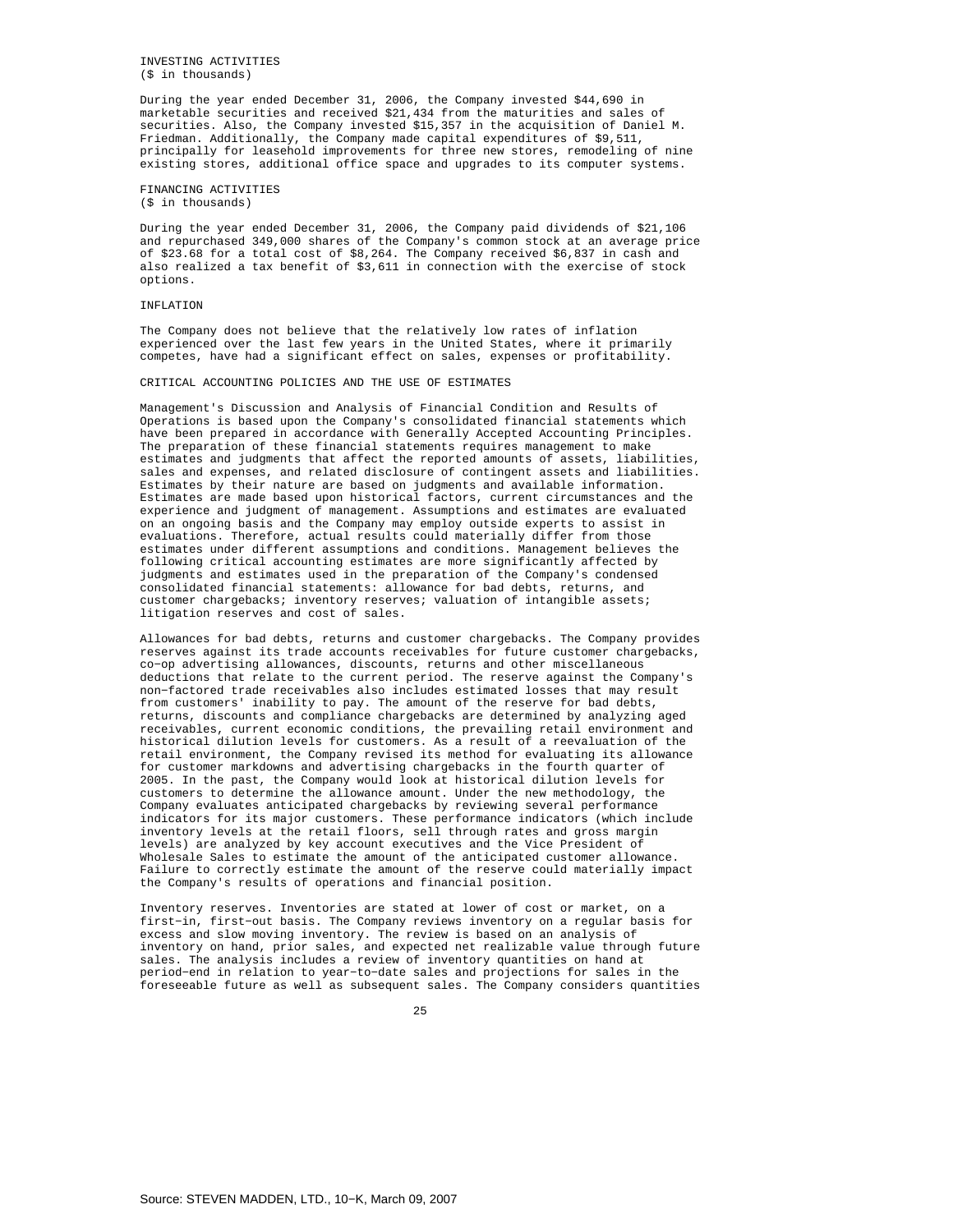on hand in excess of estimated future sales to be at risk for market impairment. The net realizable value, or market value, is determined based on the estimate of sales prices of such inventory through off−price or discount store channels. The likelihood of any material inventory write−down is dependent primarily on the expectation of future consumer demand for the Company's product. A misinterpretation or misunderstanding of future consumer demand for the Company's product, the economy, or other failure to estimate correctly, in addition to abnormal weather patterns, could result in inventory valuation changes, either favorably or unfavorably, compared to the valuation determined to be appropriate as of the balance sheet date.

Valuation of intangible assets. SFAS No. 142, "Goodwill and Other Intangible Assets", which was adopted by the Company on January 1, 2002, requires that goodwill and intangible assets with indefinite lives no longer be amortized, but rather be tested for impairment at least annually. This pronouncement also requires that intangible assets with finite lives be amortized over their respective lives to their estimated residual values, and reviewed for impairment in accordance with SFAS No. 144 "Accounting for Impairment or Disposal of Long−lived Assets." In accordance with SFAS No. 144, long−lived assets, such as property, equipment, leasehold improvements and goodwill subject to amortization, are reviewed for impairment annually or whenever events or changes in circumstances indicate that the carrying amount of an asset may not be recoverable. Recoverability of assets to be held and used is measured by a comparison of the carrying amount of an asset to the estimated undiscounted future cash flows expected to be generated by the asset. If the carrying amount of an asset exceeds its estimated future cash flows, an impairment charge is recognized by the amount by which the carrying amount of the asset exceeds the fair value of the asset.

Litigation reserves. Estimated amounts for litigation claims that are probable and can be reasonably estimated are recorded as liabilities in the Company's consolidated financial statements. The likelihood of a material change in these estimated reserves would be dependent on new claims as they may arise and the favorable or unfavorable events of a particular litigation. As additional information becomes available, management will assess the potential liability related to the pending litigation and revise their estimates. Such revisions in management's estimates of the contingent liability could materially impact the Company's results of operation and financial position.

Cost of sales. All costs incurred to bring finished products to the Company's distribution center and, in the retail division, the costs to bring products to the company's stores, are included in the cost of sales line item on the Company's Consolidated Statement of Operations. These include the cost of finished products, purchase commissions, letter of credit fees, brokerage fees, material and labor and related items, sample expenses, custom duty, inbound freight, royalty payments on licensed products, labels and product packaging. All warehouse and distribution costs are included in the operating expenses line item of the Company's Consolidated Statement of Operations. The Company classifies shipping costs, if any, to customers as operating expenses. The Company's gross profit margins may not be comparable to other companies in the industry because some companies may include warehouse and distribution as a component of cost of sales, while other companies report on the same basis as the Company and include them in operating expenses.

#### <span id="page-31-0"></span>ITEM 7A QUANTITATIVE AND QUALITATIVE DISCLOSURES ABOUT MARKET RISK (\$ in thousands)

The Company does not engage in the trading of market risk sensitive instruments in the normal course of business. Financing arrangements for the Company are subject to variable interest rates primarily based on LIBOR. An analysis of the Company's credit agreement with GMAC and Wells Fargo Century can be found in Note C, "Due From Factors" to the Consolidated Financial Statements included in this Annual Report on Form 10−K.

As of December 31, 2006, the Company held marketable securities valued at \$89,681, which consist primarily of corporate and municipal bonds, U.S. treasury notes, certificates of deposit and government asset−backed securities that have various maturities through December 2009, as well as marketable equity securities. These investments are subject to interest rate risk and will decrease in value if market interest rates increase. The Company currently has the ability to hold these investments until maturity. In addition, any decline in interest rates would be expected to reduce the Company's interest income.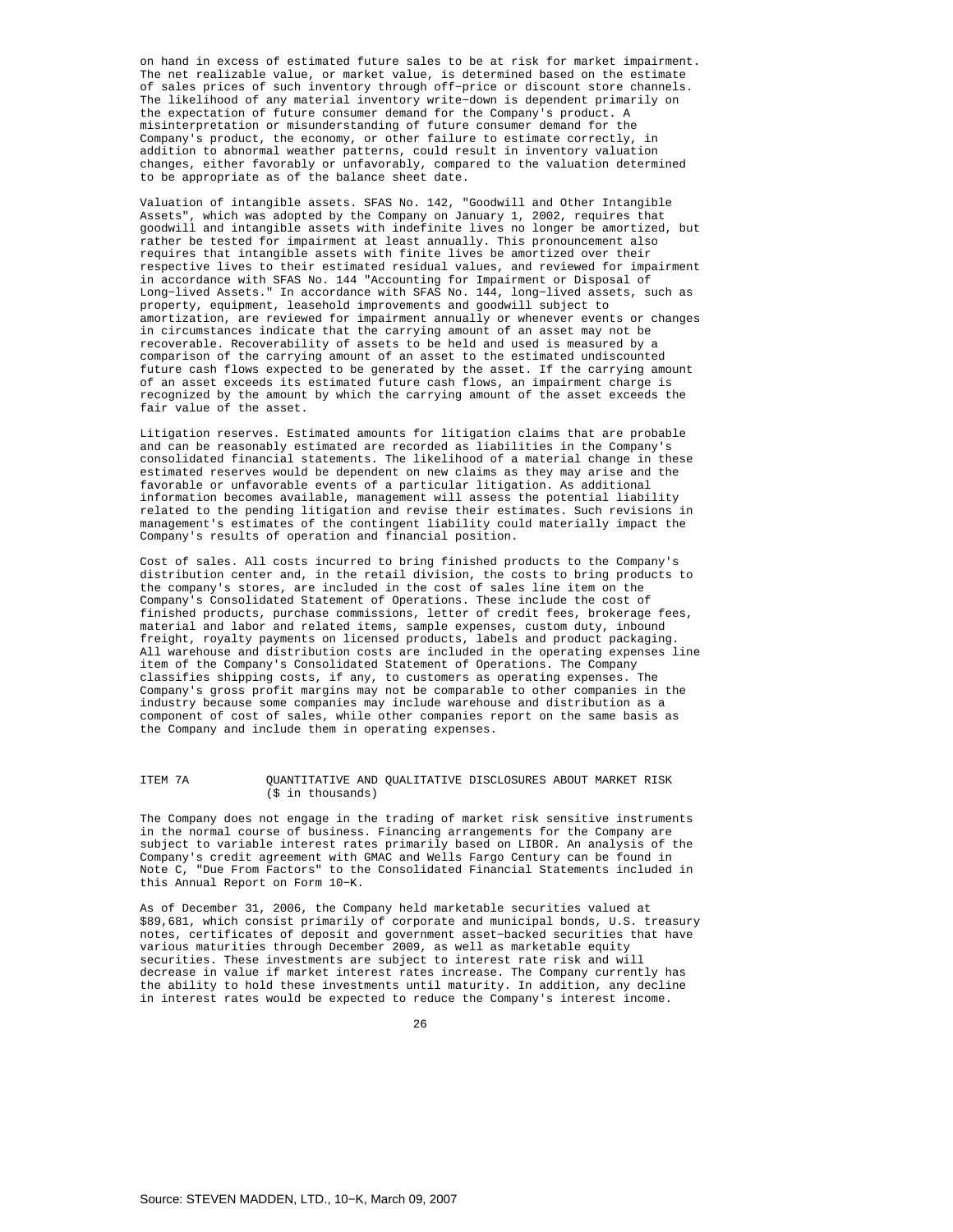### <span id="page-32-0"></span>ITEM 8 FINANCIAL STATEMENTS AND SUPPLEMENTARY DATA

 See the financial statements following Item 15 of this Annual Report on Form 10−K.

#### <span id="page-32-1"></span>ITEM 9 CHANGES IN AND DISAGREEMENTS WITH ACCOUNTANTS ON ACCOUNTING AND FINANCIAL DISCLOSURE

None.

#### <span id="page-32-2"></span>ITEM 9A CONTROLS AND PROCEDURES

Disclosure Controls and Procedures

 As required by Rule 13a−15(b) of the Exchange Act, the Company's management, including the Company's Chief Executive Officer and Chief Financial Officer, has evaluated the effectiveness of its disclosure controls and procedures as of the end of the fiscal year covered by this annual report. Based on that evaluation, the Chief Executive Officer and Chief Financial Officer have concluded that the Company's disclosure controls and procedures (as defined in Rule 13a−15(e) under the Exchange Act) were effective as of the end of the fiscal year covered by this annual report.

Management's Annual Report on Internal Control Over Financial Reporting

Management of Steve Madden, Ltd. is responsible for establishing and maintaining adequate internal control over financial reporting (as defined in Rule 13a−15(f) of the Securities Exchange Act of 1934).

The Company's internal control over financial reporting is a process designed to provide reasonable assurance regarding the reliability of financial reporting and the preparation of financial statements for external purpose in accordance with U.S. generally accepted accounting principles. The Company's internal control over financial reporting includes those policies and procedures that (1) pertain to maintenance of records that, in reasonable detail, accurately and fairly reflect the transaction and dispositions of the assets of the company; (2) provide reasonable assurance that transactions are recorded as necessary to permit preparation of financial statements in accordance with U.S. generally accepted accounting principles, and that receipts and expenditures of the company are being made only in accordance with authorizations of management and directors of the company; and (3) provide reasonable assurance regarding prevention or timely detection of unauthorized acquisition, use, or disposition of the company's assets that could have a material effect on the financial statements.

Because of its inherent limitations, internal control over financial reporting may not prevent or detect misstatements. Also, projections of any evaluation of effectiveness to future periods are subject to the risk that controls may become inadequate because of changes in conditions, or that the degree of compliance with the policies or procedures may deteriorate.

We acquired Daniel M. Friedman & Associates, Inc. in February 2006. We have excluded Daniel M. Friedman & Associates, Inc. from the scope of our annual report on internal control over financial reporting as of December 31, 2006. These operations represent approximately 11% of our total assets at December 31, 2006 and approximately 11% and 5% of our revenues and net income for the year ended December 31, 2006, respectively.

Under the supervision of and with the participation of the Chief Executive Officer and the Chief Financial Officer, the Company's management conducted an assessment of the effectiveness of the Company's internal control over financial reporting based on the frame work and criteria established in Internal Control − Integrated Framework, issued by the Committee of Sponsoring Organizations of the Tradeway Commission. Based on this assessment, the Company's management has concluded that, as of December 31, 2006, the Company's internal control over financial reporting was effective.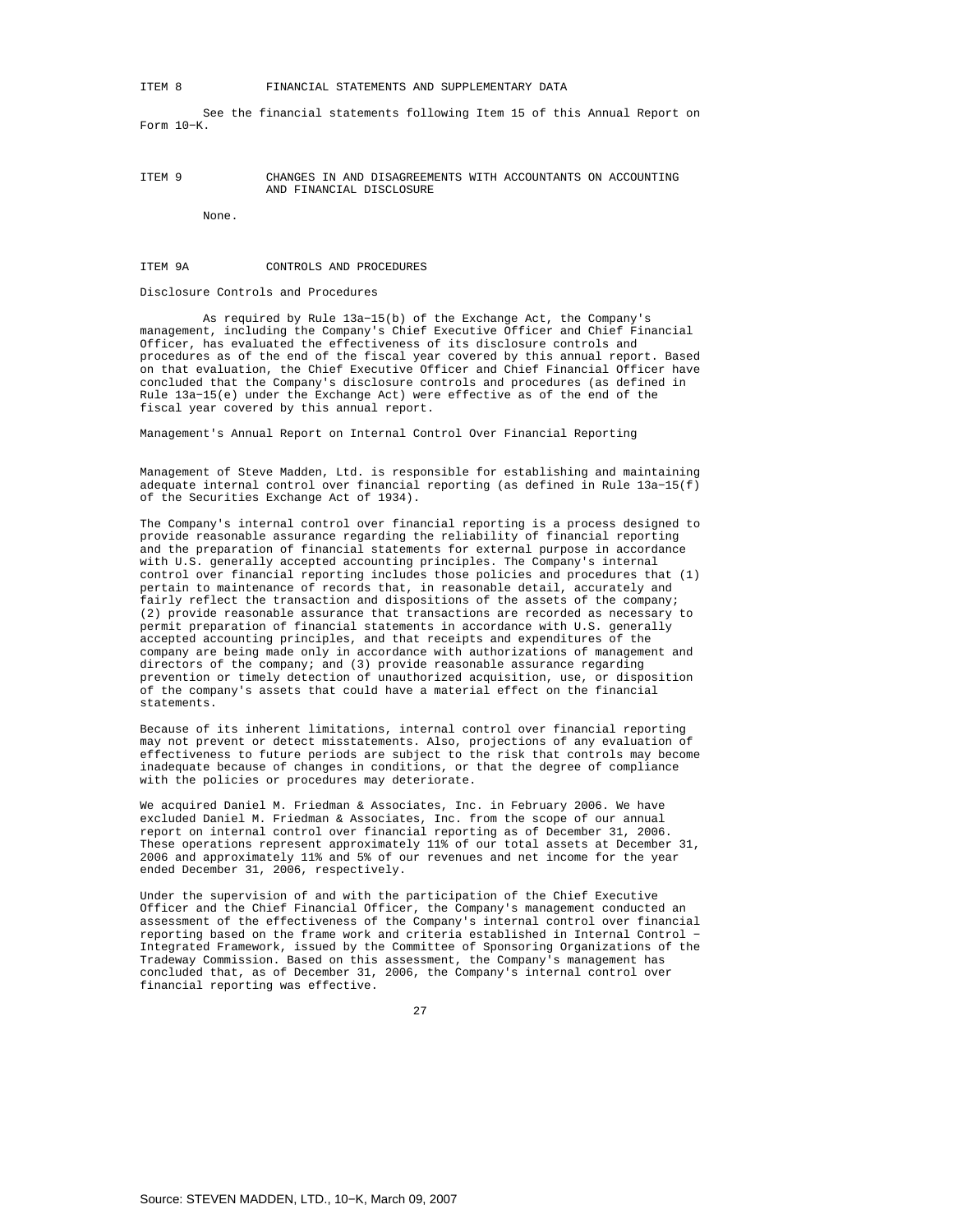Attestation Report of the Company's Independent Registered Public Accounting Firm

 The Company's Independent Registered Public Accounting Firm, Eisner LLP, has audited and issued a report on management's assessment of the Company's internal control over financial reporting. The report of Eisner LLP appears below.

To the Board of Directors and Shareholders of Steven Madden, Ltd.

 We have audited management's assessment, included in the accompanying Management's Annual Report on Internal Control Over Financial Reporting, that Steven Madden, Ltd. and subsidiaries (the "Company") maintained effective internal control over financial reporting as of December 31, 2006, based on criteria established in Internal Control − Integrated Framework issued by the Committee of Sponsoring Organizations of the Treadway Commission ("COSO"). The Company's management is responsible for maintaining effective internal control over financial reporting and for its assessment of the effectiveness of internal control over financial reporting. Our responsibility is to express an opinion on management's assessment and an opinion on the effectiveness of the Company's internal control over financial reporting based on our audit.

 We conducted our audit in accordance with the standards of the Public Company Accounting Oversight Board (United States). Those standards require that we plan and perform the audit to obtain reasonable assurance about whether effective internal control over financial reporting was maintained in all material respects. Our audit included obtaining an understanding of internal control over financial reporting, evaluating management's assessment, testing and evaluating the design and operating effectiveness of internal control, and performing such other procedures as we considered necessary in the circumstances. We believe that our audit provides a reasonable basis for our opinion.

 A company's internal control over financial reporting is a process designed to provide reasonable assurance regarding the reliability of financial reporting and the preparation of financial statements for external purposes in accordance with generally accepted accounting principles. A company's internal control over financial reporting includes those policies and procedures that (i) pertain to the maintenance of records that, in reasonable detail, accurately and fairly reflect the transactions and dispositions of the assets of the company; (ii) provide reasonable assurance that transactions are recorded as necessary to permit preparation of financial statements in accordance with generally accepted accounting principles, and that receipts and expenditures of the company are being made only in accordance with authorizations of management and directors of the company; and (iii) provide reasonable assurance regarding prevention or timely detection of unauthorized acquisition, use, or disposition of the company's assets that could have a material effect on the financial statements.

 Because of its inherent limitations, internal control over financial reporting may not prevent or detect misstatements. Also, projections of any evaluation of effectiveness to future periods are subject to the risk that controls may become inadequate because of changes in conditions, or that the degree of compliance with the policies or procedures may deteriorate.

 As indicated in the accompanying Management's Annual Report on Internal Control over Financial Reporting, management's assessment of the effectiveness of internal control over financial reporting as of December 31, 2006 did not include the internal controls of Daniel M. Friedman and Associates, Inc. and D.M.F. International (collectively, "Daniel M. Friedman") because they were acquired by the Company in purchase business combinations during 2006. Daniel M. Friedman constituted approximately 11% of total assets and approximately 11% and 5% of revenues and net income, respectively, of the related consolidated financial statement amounts as of and for the year ended December 31, 2006. Our audit of internal control over financial reporting of the Company also did not include an evaluation of the internal control over financial reporting of Daniel M. Friedman.

 In our opinion, management's assessment that the Company maintained effective internal control over financial reporting as of December 31, 2006, is fairly stated, in all material respects, based on criteria established in Internal Control−Integrated Framework issued by the COSO. Also, in our opinion, Steven Madden, Ltd. and subsidiaries maintained, in all material respects, effective internal control over financial reporting as of December 31, 2006, based on criteria established in Internal Control−Integrated Framework issued by COSO.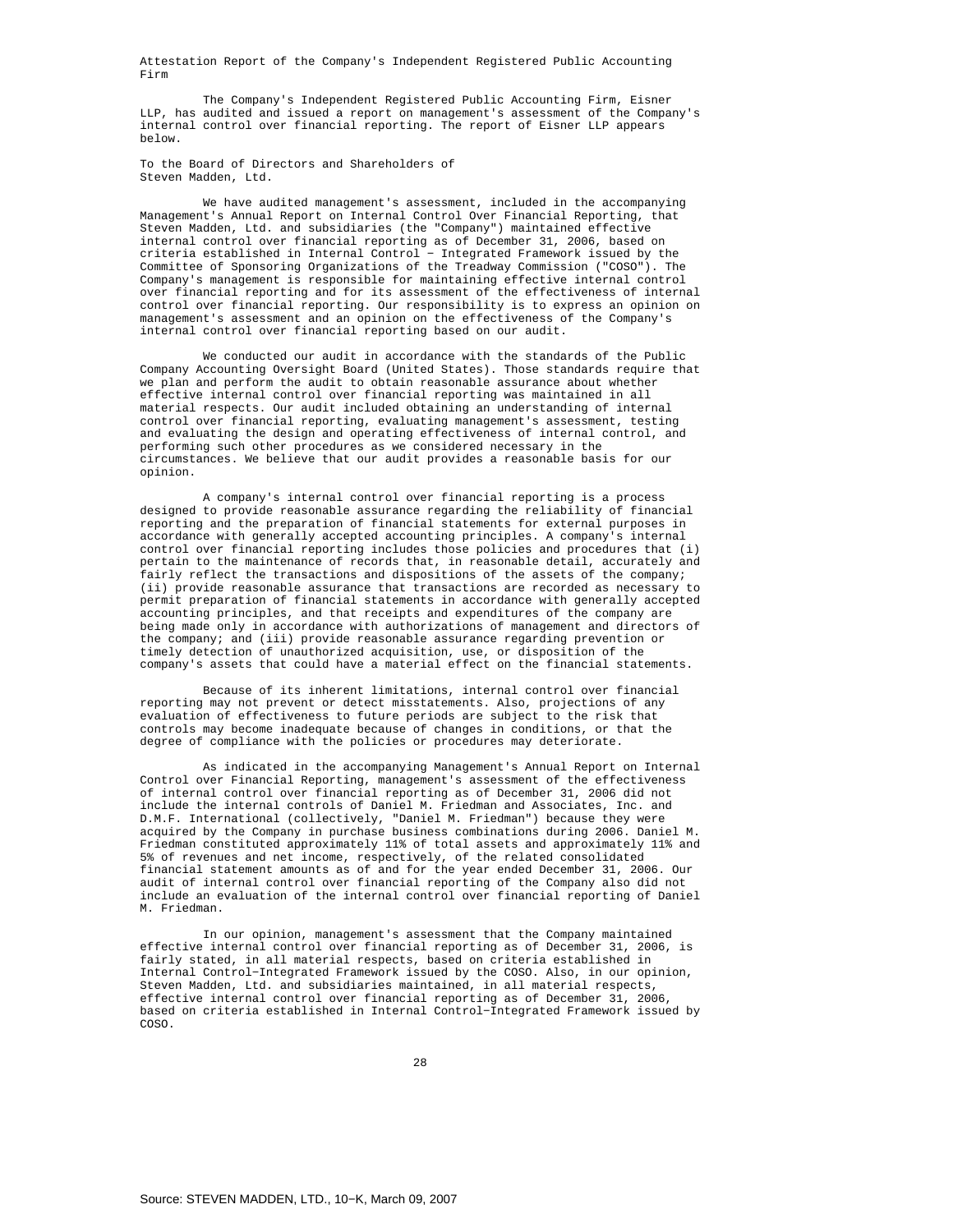We also have audited, in accordance with the standards of the Public Company Accounting Oversight Board (United States), the consolidated balance sheets of Steven Madden, Ltd. and subsidiaries as of December 31, 2006 and 2005, and the related consolidated statements of income, changes in stockholders' equity, and cash flows for the years in the three−year period ended December 31,2006, and our report dated March 7, 2007 expressed an unqualified opinion on those consolidated financial statements.

Eisner LLP

New York, New York March 7, 2007

Changes in Internal Control Over Financial Reporting

 As required by Rule 13a−15(d) under the Exchange Act, the Company's management, including the Company's Chief Executive Officer and Chief Financial Officer, has evaluated the Company's internal controls over financial reporting to determine whether any changes occurred during the fourth quarter of 2006 that have materially affected, or are reasonably likely to materially affect, the Company's internal control over financial reporting. Based on that evaluation, there has been no such material change during the fourth quarter of 2006.

<span id="page-34-0"></span>ITEM 9B OTHER INFORMATION

None.

# PART III

<span id="page-34-2"></span><span id="page-34-1"></span>ITEM 10 DIRECTORS, EXECUTIVE OFFICERS AND CORPORATE GOVERNANCE

 The information required to be furnished pursuant to this item will be set forth in the Company's proxy statement for the 2007 Annual Meeting of Stockholders, and is incorporated herein by reference.

#### <span id="page-34-3"></span>ITEM 11 EXECUTIVE COMPENSATION

 The information required to be furnished pursuant to this item will be set forth in the Company's proxy statement for the 2007 Annual Meeting of Stockholders, and is incorporated herein by reference.

#### <span id="page-34-4"></span>ITEM 12 SECURITY OWNERSHIP OF CERTAIN BENEFICIAL OWNERS AND MANAGEMENT AND RELATED STOCKHOLDER MATTERS

 The information required to be furnished pursuant to this item will be set forth in the Company's proxy statement for the 2007 Annual Meeting of Stockholders, and is incorporated herein by reference.

#### <span id="page-34-5"></span>ITEM 13 CERTAIN RELATIONSHIPS AND RELATED TRANSACTIONS AND DIRECTOR INDEPENDENCE

 The information required to be furnished pursuant to this item will be set forth in the Company's proxy statement for the 2007 Annual Meeting of Stockholders, and is incorporated herein by reference.

#### <span id="page-34-6"></span>ITEM 14 PRINCIPAL ACCOUNTANT FEES AND SERVICES

 The information required to be furnished pursuant to this item will be set forth in the Company's proxy statement for the 2007 Annual Meeting of Stockholders, and is incorporated herein by reference.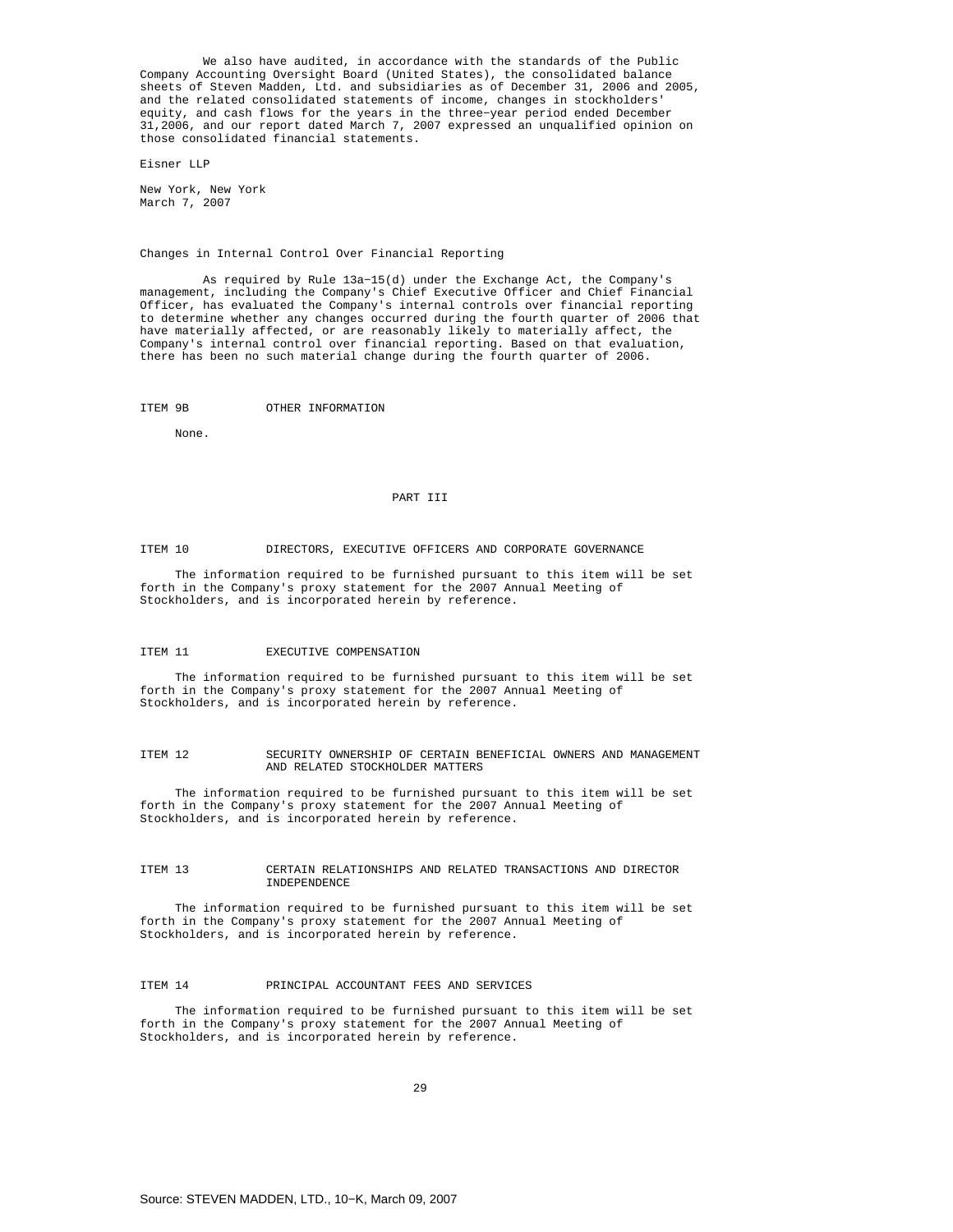# PART IV

<span id="page-35-1"></span><span id="page-35-0"></span>ITEM 15 EXHIBITS AND FINANCIAL STATEMENT SCHEDULES

(a)(1) Financial Statements The following consolidated financial statements of Steven Madden, Ltd. and subsidiaries are included in Item 8:

30

STEVE MADDEN, LTD. AND SUBSIDIARIES

Contents

 Page −−−−

Consolidated Financial Statements

| Report of Independent Registered Public Accounting Firm                                               | $F - 2$ |
|-------------------------------------------------------------------------------------------------------|---------|
| Balance sheets as of December 31, 2006 and 2005                                                       | $F-3$   |
| Statements of income for the years ended December 31, 2006, 2005<br>and $2004$                        | $F - 4$ |
| Statements of changes in stockholders' equity for the years ended<br>December 31, 2006, 2005 and 2004 | $F - 5$ |
| Statements of cash flows for the years ended December 31, 2006,<br>2005 and 2004                      | $F - 7$ |
| Notes to financial statements                                                                         | $F - 8$ |
| $F-1$                                                                                                 |         |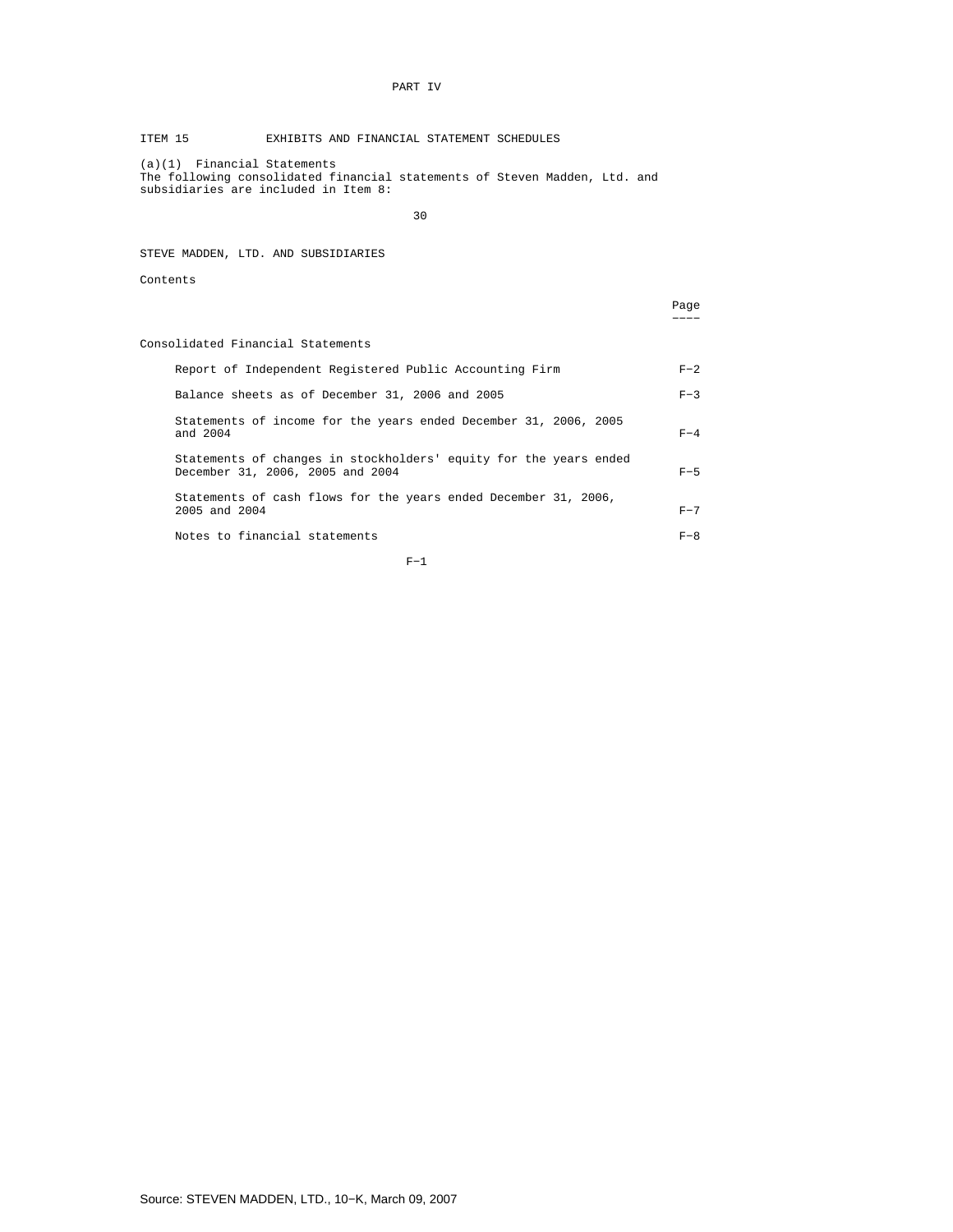To the Board of Directors and Stockholders Steven Madden, Ltd.

We have audited the accompanying consolidated balance sheets of Steven Madden, Ltd. and subsidiaries (the "Company") as of December 31, 2006 and 2005, and the related consolidated statements of income, changes in stockholders' equity and cash flows for the years in the three−year period ended December 31, 2006. These financial statements are the responsibility of the Company's management. Our responsibility is to express an opinion on these financial statements based on our audits.

We conducted our audits in accordance with the standards of the Public Company Accounting Oversight Board (United States). Those standards require that we plan and perform the audit to obtain reasonable assurance about whether the financial statements are free of material misstatement. An audit includes examining, on a test basis, evidence supporting the amounts and disclosures in the financial statements. An audit also includes assessing the accounting principles used and significant estimates made by management, as well as evaluating the overall financial statement presentation. We believe that our audits provide a reasonable basis for our opinion.

As discussed in Note F to the financial statements effective January 1, 2006, the Company changed its method of accounting for stock based compensation in accordance with Statement of Financial Accounting Standards No. 123 (Revised 2004), "Shared−Based Payment".

In our opinion, the financial statements referred to above present fairly, in all material respects, the consolidated financial position of Steven Madden, Ltd. and subsidiaries as of December 31, 2006 and 2005, and the consolidated results of their operations and their consolidated cash flows for each of the years in the three−year period ended December 31, 2006 in conformity with U.S. generally accepted accounting principles.

We also have audited, in accordance with the standards of the Public Company Accounting Oversight Board (United States), the effectiveness of Steven Madden, Ltd. and subsidiaries' internal control over financial reporting as of December 31, 2006, based on criteria established in Internal Control − Integrated Framework issued by the Committee of Sponsoring Organizations of the Treadway Commission (COSO), and our report dated March 7, 2007 expressed an unqualified opinion on management's assessment of, and the effective operation of, internal control over financial reporting.

Eisner LLP

New York, New York March 7, 2007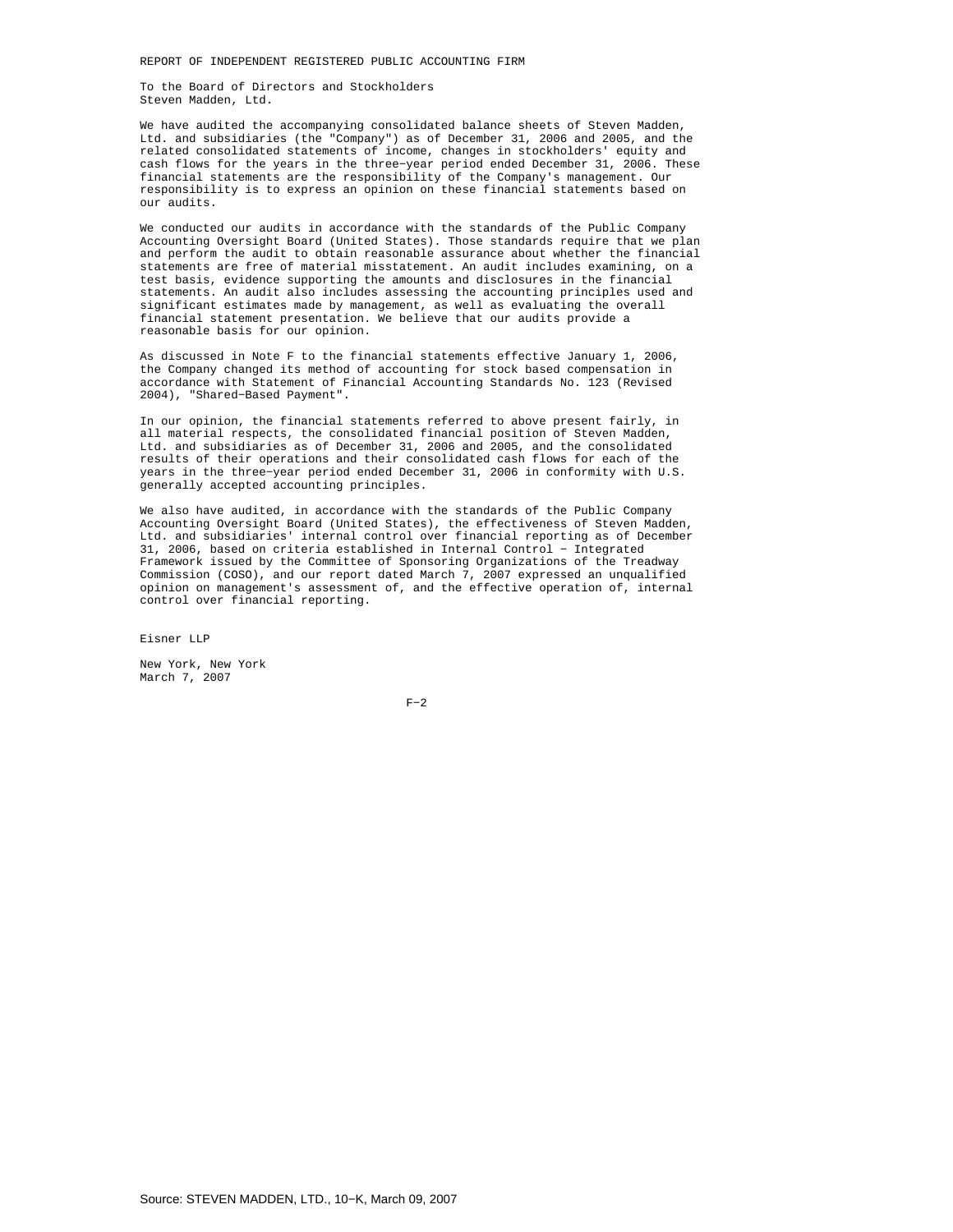Consolidated Balance Sheets (in thousands) December 31,

|                                                                                                                                                                                                                | ----------------------------- |                          |  |                                                                                                           |  |
|----------------------------------------------------------------------------------------------------------------------------------------------------------------------------------------------------------------|-------------------------------|--------------------------|--|-----------------------------------------------------------------------------------------------------------|--|
|                                                                                                                                                                                                                |                               | 2006                     |  | 2005                                                                                                      |  |
| ASSETS                                                                                                                                                                                                         |                               |                          |  |                                                                                                           |  |
| Current assets:                                                                                                                                                                                                |                               |                          |  |                                                                                                           |  |
| Cash and cash equivalents                                                                                                                                                                                      | \$                            | 19,204                   |  | \$ 42,842                                                                                                 |  |
|                                                                                                                                                                                                                |                               |                          |  |                                                                                                           |  |
| Accounts receivable - net of allowances of \$1,009 and \$813                                                                                                                                                   |                               |                          |  | $\begin{array}{ccc}\n 19,204 & \rightarrow & \\ 7,317 & & 3,294 \\ \hline\n 200 & & 31,785\n \end{array}$ |  |
| Due from factors - net of allowances of \$11,499 and \$7,587                                                                                                                                                   |                               | 40,208                   |  |                                                                                                           |  |
| Inventories                                                                                                                                                                                                    |                               | 33,660                   |  | 28,412                                                                                                    |  |
| Marketable securities - available for sale                                                                                                                                                                     |                               | 72,542                   |  | 24,092                                                                                                    |  |
| Prepaid expenses and other current assets                                                                                                                                                                      |                               | 5,929                    |  | 2,435                                                                                                     |  |
| Prepaid taxes                                                                                                                                                                                                  |                               | 1,084                    |  | 2,512                                                                                                     |  |
| Deferred taxes                                                                                                                                                                                                 |                               | 8,099<br>------------    |  | 5,600<br>------------                                                                                     |  |
| Total current assets                                                                                                                                                                                           |                               |                          |  | 188,043 140,972                                                                                           |  |
| Property and equipment, net                                                                                                                                                                                    |                               | 23,375                   |  | 20,898                                                                                                    |  |
| Deferred taxes                                                                                                                                                                                                 |                               | 6,794                    |  |                                                                                                           |  |
|                                                                                                                                                                                                                |                               |                          |  | 5,568                                                                                                     |  |
| Deposits and other                                                                                                                                                                                             |                               | 2,432                    |  | 586                                                                                                       |  |
| Marketable securities - available for sale                                                                                                                                                                     |                               | 17,139                   |  | 42,157                                                                                                    |  |
| Goodwill $-$ net                                                                                                                                                                                               |                               | 6,465                    |  | 1,547                                                                                                     |  |
| Intangibles - net                                                                                                                                                                                              |                               | 7,144<br>-----------     |  | $\sim$ $-$<br>------------                                                                                |  |
|                                                                                                                                                                                                                |                               | $$251,392$ $$211,728$    |  |                                                                                                           |  |
|                                                                                                                                                                                                                |                               | ============             |  | ------------                                                                                              |  |
| LIABILITIES                                                                                                                                                                                                    |                               |                          |  |                                                                                                           |  |
| Current liabilities:                                                                                                                                                                                           |                               |                          |  |                                                                                                           |  |
| Accounts payable                                                                                                                                                                                               |                               | \$12,784                 |  | \$15,579                                                                                                  |  |
| Accrued expenses                                                                                                                                                                                               |                               |                          |  | $14,056$ 7,998                                                                                            |  |
| Accrued incentive compensation                                                                                                                                                                                 |                               | 9,492                    |  | 3,329                                                                                                     |  |
|                                                                                                                                                                                                                |                               |                          |  | ____________                                                                                              |  |
| Total current liabilities                                                                                                                                                                                      |                               | 36,332                   |  | 26,906                                                                                                    |  |
| Deferred rent                                                                                                                                                                                                  |                               | 3,136                    |  | 2,757                                                                                                     |  |
|                                                                                                                                                                                                                |                               | -------------            |  | ----------                                                                                                |  |
|                                                                                                                                                                                                                |                               | 39,468<br>-------------  |  | 29,663<br>-----------                                                                                     |  |
|                                                                                                                                                                                                                |                               |                          |  |                                                                                                           |  |
| Commitments, contingencies and other - see notes $J &L$                                                                                                                                                        |                               |                          |  |                                                                                                           |  |
| STOCKHOLDERS' EQUITY<br>Preferred stock - \$.0001 par value, $5,000$ shares authorized; none issued Series<br>A Junior Participating preferred stock - \$.0001 par value, 60 shares<br>authorized; none issued |                               |                          |  |                                                                                                           |  |
| Common stock - \$.000067 par value, 90,000 shares authorized, 24,806 and                                                                                                                                       |                               |                          |  |                                                                                                           |  |
| 24,225 shares issued, 21,106 and 20,874 shares outstanding at                                                                                                                                                  |                               |                          |  |                                                                                                           |  |
| December 31, 2006 and 2005, respectively                                                                                                                                                                       |                               | $\overline{a}$           |  | -2                                                                                                        |  |
| Additional paid-in capital                                                                                                                                                                                     |                               | 112,692                  |  | 99,950                                                                                                    |  |
| Retained earnings                                                                                                                                                                                              |                               | 133,561                  |  | 108,838                                                                                                   |  |
| Other comprehensive loss:                                                                                                                                                                                      |                               |                          |  |                                                                                                           |  |
| Unrealized loss on marketable securities (net of taxes)<br>Treasury stock - 3,700 and 3,351 shares at cost at December 31, 2006 and                                                                            |                               | (641)                    |  | (1, 299)                                                                                                  |  |
| 2005, respectively                                                                                                                                                                                             |                               | (33, 690)                |  | (25, 426)                                                                                                 |  |
|                                                                                                                                                                                                                |                               |                          |  | -------------                                                                                             |  |
|                                                                                                                                                                                                                |                               | 211,924<br>------------- |  | 182,065<br>------------                                                                                   |  |
|                                                                                                                                                                                                                |                               | \$251,392                |  | \$211,728                                                                                                 |  |
|                                                                                                                                                                                                                |                               | ============             |  | ============                                                                                              |  |

See notes to financial statements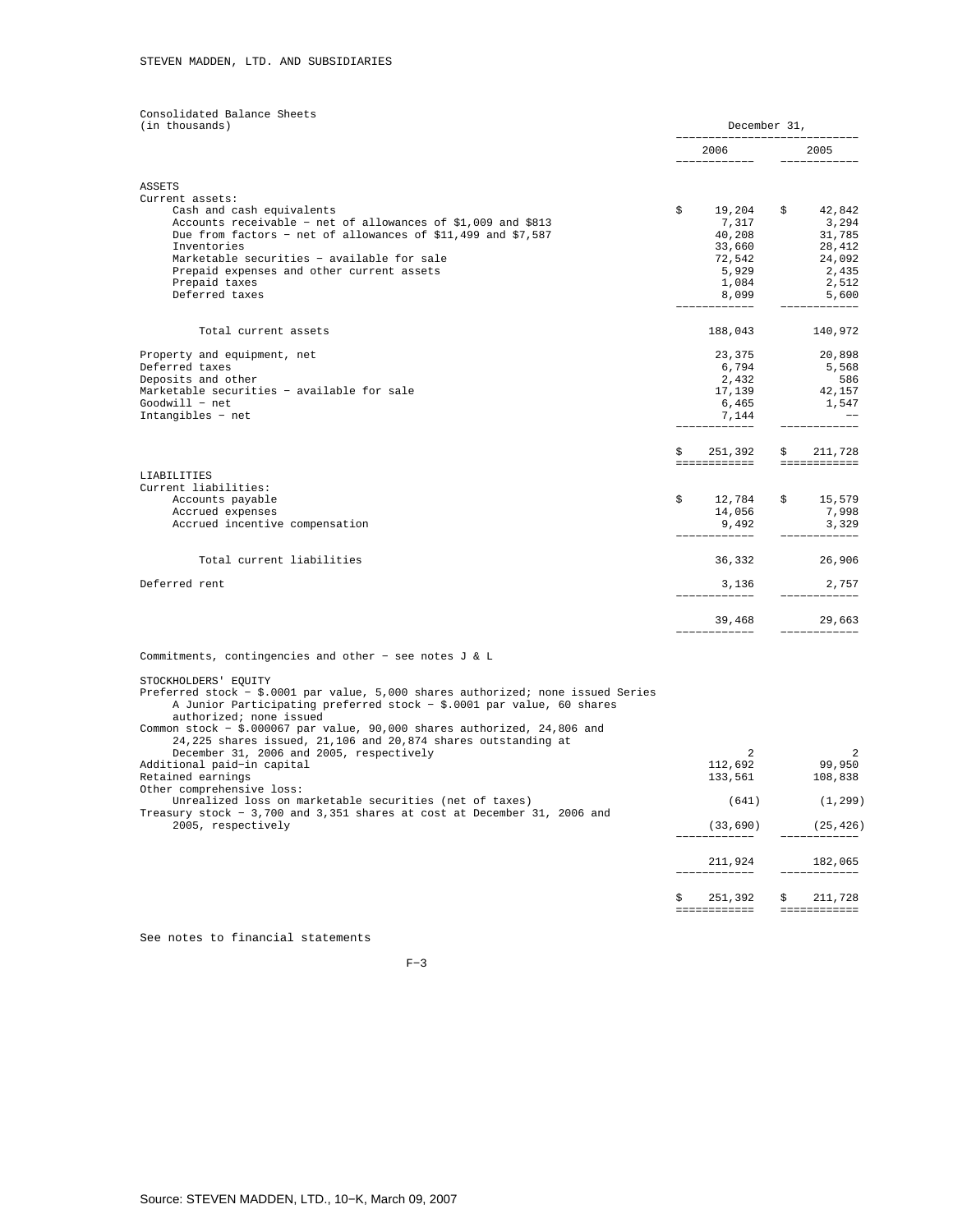| Consolidated Statements of Income<br>(in thousands, except per share data)                                      |                                   | Year Ended December 31,                                                                                                           |                                     |  |  |  |  |
|-----------------------------------------------------------------------------------------------------------------|-----------------------------------|-----------------------------------------------------------------------------------------------------------------------------------|-------------------------------------|--|--|--|--|
|                                                                                                                 | 2006                              | 2005 2004                                                                                                                         |                                     |  |  |  |  |
| Net sales:<br>Wholesale<br>Retail                                                                               | \$<br>-------------               | 347,509 \$ 254,275 \$ 230,347<br>$127,654$ $121,511$ $107,797$<br>____________                                                    | ------------                        |  |  |  |  |
|                                                                                                                 | ------------                      | 475,163 375,786<br>____________                                                                                                   | 338,144<br>------------             |  |  |  |  |
| Cost of sales:<br>Wholesale<br>Retail                                                                           | 218,014<br>58,720<br>------------ | 175,292<br>61,339<br>____________                                                                                                 | 166,724<br>51,877<br>------------   |  |  |  |  |
|                                                                                                                 | ------------                      | 276,734 236,631<br>-------------                                                                                                  | 218,601<br>-------------            |  |  |  |  |
| Gross profit:<br>Wholesale<br>Retail                                                                            | 129,495<br>--------------         | 129,495 78,983<br>68,934 60,172<br>_____________                                                                                  | 63,623<br>55,920<br>------------    |  |  |  |  |
| Commission and licensing fee income - net<br>Operating expenses<br>Impairment of goodwill                       | 198,429                           | 139,155<br>7,119<br>$(134,377) \qquad \qquad (114,185) \qquad \qquad (105,150)$ $\qquad \qquad (114,185) \qquad \qquad (105,150)$ | 119,543                             |  |  |  |  |
| Income before other income (expenses) and provision for<br>income taxes                                         |                                   | 78,298 31,570 18,981                                                                                                              |                                     |  |  |  |  |
| Other income (expenses):<br>Interest income<br>Interest expense<br>Gain (loss) on sale of marketable securities | 3,703<br>(100)<br>(967)           | 2,554<br>$(164)$<br>(500)<br>-------------                                                                                        | 2,009<br>(68)<br>32<br>------------ |  |  |  |  |
| Income before provision for income taxes<br>Provision for income taxes                                          | 34,684                            | 80,934<br>34,684<br>14,260<br>------------                                                                                        | 20,954<br>8,679<br>------------     |  |  |  |  |
| Net income                                                                                                      |                                   |                                                                                                                                   |                                     |  |  |  |  |
| Basic income per share                                                                                          |                                   | $$2.21$ \$ 0.95                                                                                                                   | \$0.62                              |  |  |  |  |
| Diluted income per share                                                                                        |                                   | $$2.09$ \$ 0.92 \$ 0.58                                                                                                           |                                     |  |  |  |  |
| Basic weighted average common shares outstanding<br>Effect of dilutive securities - options                     | 20,906<br>1,195<br>____________   | 20,112<br>806                                                                                                                     | 19,724<br>1,611<br>------------     |  |  |  |  |
| Diluted weighted average common shares outstanding                                                              |                                   | 22,101 20,918 21,335                                                                                                              |                                     |  |  |  |  |
| Dividends paid per common share                                                                                 |                                   | $$1.00 \t$ 0.67 \t$ 0.00$                                                                                                         |                                     |  |  |  |  |

See notes to financial statements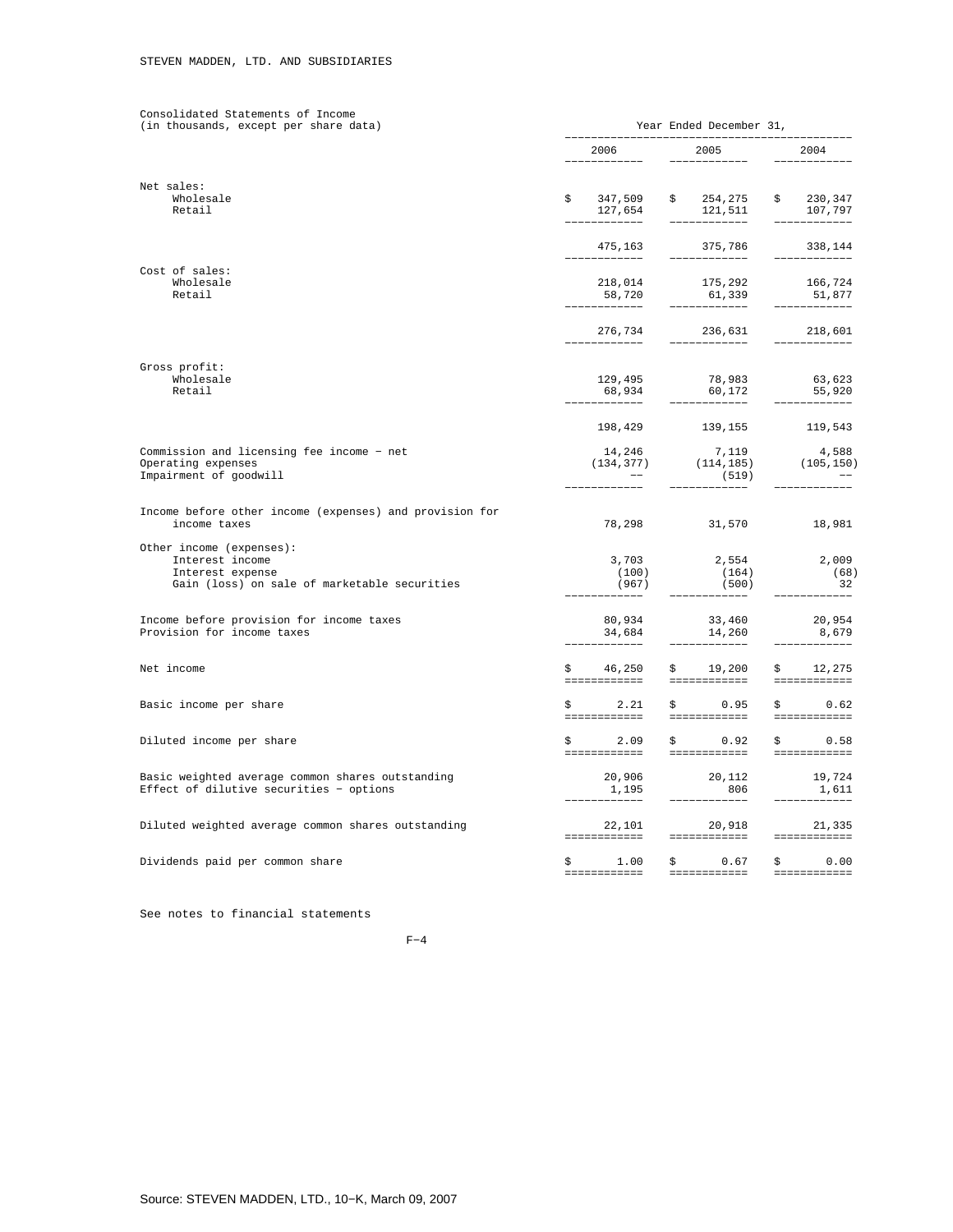# Consolidated Statements of Changes in Stockholders' Equity (in thousands)

|                                                                                                                                                                                | Common Stock             |                | Additional<br>Paid-in        |    |                                   |    |                     | Retained |                | Unearned |
|--------------------------------------------------------------------------------------------------------------------------------------------------------------------------------|--------------------------|----------------|------------------------------|----|-----------------------------------|----|---------------------|----------|----------------|----------|
|                                                                                                                                                                                | Shares<br>-------------- | Amount         |                              |    | Capital                           |    | Earnings            | .        | Compensation   |          |
| Balance - December 31, 2003<br>Exercise of stock options<br>Tax benefit from exercise of options<br>Issuance of fully vested restricted stock                                  | 21,688<br>194<br>30      | Ŝ              | $\mathbf{1}$                 | Ŝ. | 79.136<br>454<br>1,004            | Ŝ. | 91,176              | Ŝ.       | (3,008)        |          |
| Forfeiture of restricted stock<br>Cash in lieu of restricted stock<br>Deferred compensation in connection with<br>issuance of stock options and                                |                          |                |                              |    | (183)<br>(378)                    |    |                     |          | 121            |          |
| restricted stock<br>Amortization of unearned compensation<br>Unrealized holding loss on marketable<br>securities (net of taxes of \$741)                                       |                          |                |                              |    | 598                               |    |                     |          | (598)<br>2,782 |          |
| Net income<br>Comprehensive income<br>Common stock purchased for treasury                                                                                                      |                          |                |                              |    |                                   |    | 12,275              |          |                |          |
| Balance - December 31, 2004<br>Exercise of stock options<br>Tax benefit from exercise of options<br>Issuance of fully vested restricted stock                                  | 21,912<br>2,133<br>180   |                | $\mathbf{1}$<br>$\mathbf{1}$ |    | 80,631<br>16,482<br>4,604         |    | 103,451             |          | (703)          |          |
| Cash in lieu of restricted stock<br>Amortization of unearned compensation<br>Unrealized holding loss on marketable<br>securities (net of taxes of \$199)                       |                          |                |                              |    | (1, 767)                          |    |                     |          | 703            |          |
| Net income<br>Comprehensive income<br>Cash dividend paid<br>Common stock purchased for treasury                                                                                |                          |                |                              |    |                                   |    | 19,200<br>(13, 813) |          |                |          |
| Balance - December 31, 2005<br>Exercise of stock options<br>Tax benefit from exercise of options<br>Issuance of fully vested restricted stock<br>Stock-based compensation      | 24,225<br>551<br>30      |                | 2                            |    | 99,950<br>6,837<br>3,611<br>2,294 |    | 108,838             |          |                |          |
| Unrealized holding loss on marketable<br>securities (net of taxes of \$476)<br>Net income<br>Comprehensive income<br>Cash dividend paid<br>Common stock purchased for treasury |                          |                |                              |    |                                   |    | 46,250<br>(21, 527) |          |                |          |
| Balance - December 31, 2006                                                                                                                                                    | 24,806                   |                | 2                            | Ŝ  | 112,692                           | Ŝ  | 133,561             | Ŝ        |                |          |
|                                                                                                                                                                                | ==============           | ============== |                              |    | ==============                    |    | ==============      |          |                |          |

See notes to financial statements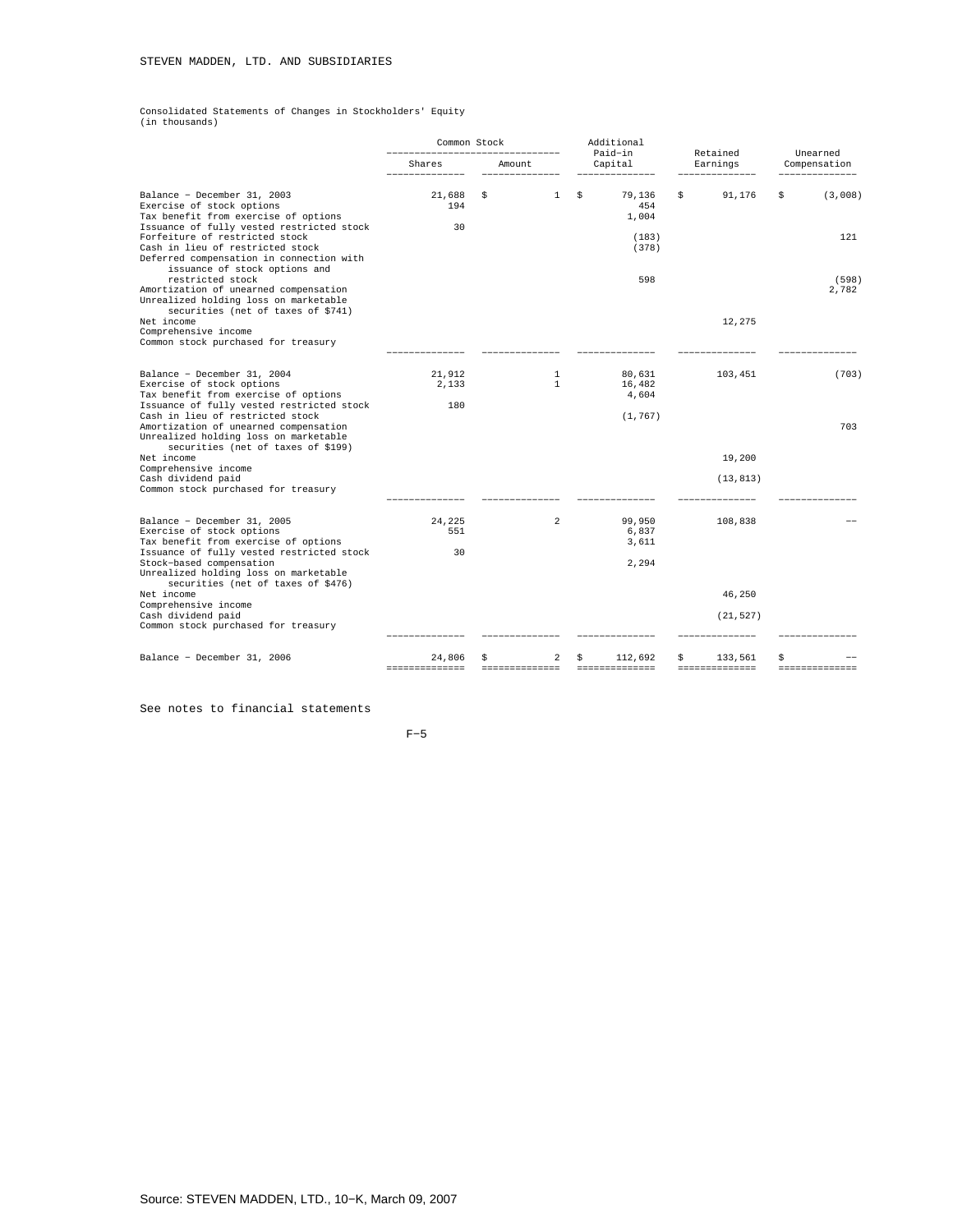Consolidated Statements of Changes in Stockholders' Equity (Continued) (in thousands)

|                                                                                                                                                                                 |                      | Accumulated<br>Other<br>Treasury Stock<br>Comprehensive |                         | --------------------------------<br>Shares<br>Amount<br>-------------- |                             | Total                                   |                                |
|---------------------------------------------------------------------------------------------------------------------------------------------------------------------------------|----------------------|---------------------------------------------------------|-------------------------|------------------------------------------------------------------------|-----------------------------|-----------------------------------------|--------------------------------|
|                                                                                                                                                                                 | Gain (Loss)          |                                                         |                         |                                                                        |                             | Stockholders'<br>Equity                 | Comprehensive<br>Income        |
| Balance - December 31, 2003<br>Exercise of stock options<br>Tax benefit from exercise of options<br>Issuance of fully vested restricted stock<br>Forfeiture of restricted stock | \$                   | (127)                                                   | 1,867 \$                |                                                                        | $(7,991)$ \$                | 159,187<br>454<br>1,004<br>(62)         |                                |
| Cash in lieu of restricted stock<br>Deferred compensation in connection with<br>issuance of stock options and<br>restricted stock                                               |                      |                                                         |                         |                                                                        |                             | (378)                                   |                                |
| Amortization of unearned compensation<br>Unrealized holding loss on marketable<br>securities (net of taxes of \$741)<br>Net income                                              |                      | (897)                                                   |                         |                                                                        |                             | 2,782<br>(897)<br>12,275                | (897)<br>12,275<br>----------  |
| Comprehensive income                                                                                                                                                            |                      |                                                         |                         |                                                                        |                             |                                         | 11,378<br>Ŝ.                   |
| Common stock purchased for treasury                                                                                                                                             |                      |                                                         | 818<br>--------------   |                                                                        | (9, 700)<br>--------------- | (9, 700)<br>--------------              | ==============                 |
| Balance - December 31, 2004<br>Exercise of stock options<br>Tax benefit from exercise of options<br>Issuance of fully vested restricted stock                                   |                      | (1,024)                                                 | 2,685                   |                                                                        | (17, 691)                   | 164,665<br>16,483<br>4,604              |                                |
| Cash in lieu of restricted stock<br>Amortization of unearned compensation<br>Unrealized holding loss on marketable                                                              |                      |                                                         |                         |                                                                        |                             | (1, 767)<br>703                         |                                |
| securities (net of taxes of \$199)<br>Net income                                                                                                                                |                      | (275)                                                   |                         |                                                                        |                             | (275)<br>19,200                         | (275)<br>19,200<br>----------  |
| Comprehensive income                                                                                                                                                            |                      |                                                         |                         |                                                                        |                             |                                         | 18,925<br>Ŝ.<br>-------------- |
| Cash dividend paid<br>Common stock purchased for treasury                                                                                                                       |                      |                                                         | 666<br>--------------   |                                                                        | (7, 735)<br>-------------   | (13, 813)<br>(7, 735)<br>-------------- |                                |
| Balance - December 31, 2005<br>Exercise of stock options<br>Tax benefit from exercise of options<br>Issuance of fully vested restricted stock                                   |                      | (1, 299)                                                | 3,351                   |                                                                        | (25, 426)                   | 182,065<br>6,837<br>3,611               |                                |
| Stock-based compensation<br>Unrealized holding gain on marketable                                                                                                               |                      |                                                         |                         |                                                                        |                             | 2,294                                   |                                |
| securities (net of taxes of \$476)<br>Net income                                                                                                                                |                      | 658                                                     |                         |                                                                        |                             | 658<br>46,250                           | 658<br>46,250<br>-----------   |
| Comprehensive income                                                                                                                                                            |                      |                                                         |                         |                                                                        |                             |                                         | 46.908                         |
| Cash dividend paid (\$421 of which is<br>payable to holders of restricted<br>stock pending the vesting of                                                                       |                      |                                                         |                         |                                                                        |                             |                                         | --------------                 |
| these shares)<br>Common stock purchased for treasury                                                                                                                            |                      |                                                         | 349                     |                                                                        | (8, 264)                    | (21, 527)<br>(8, 264)                   |                                |
| Balance - December 31, 2006                                                                                                                                                     | \$<br>============== | (641)                                                   | 3,700<br>============== | \$                                                                     | (33, 690)<br>-------------- | \$<br>211,924<br>--------------         |                                |

See notes to financial statements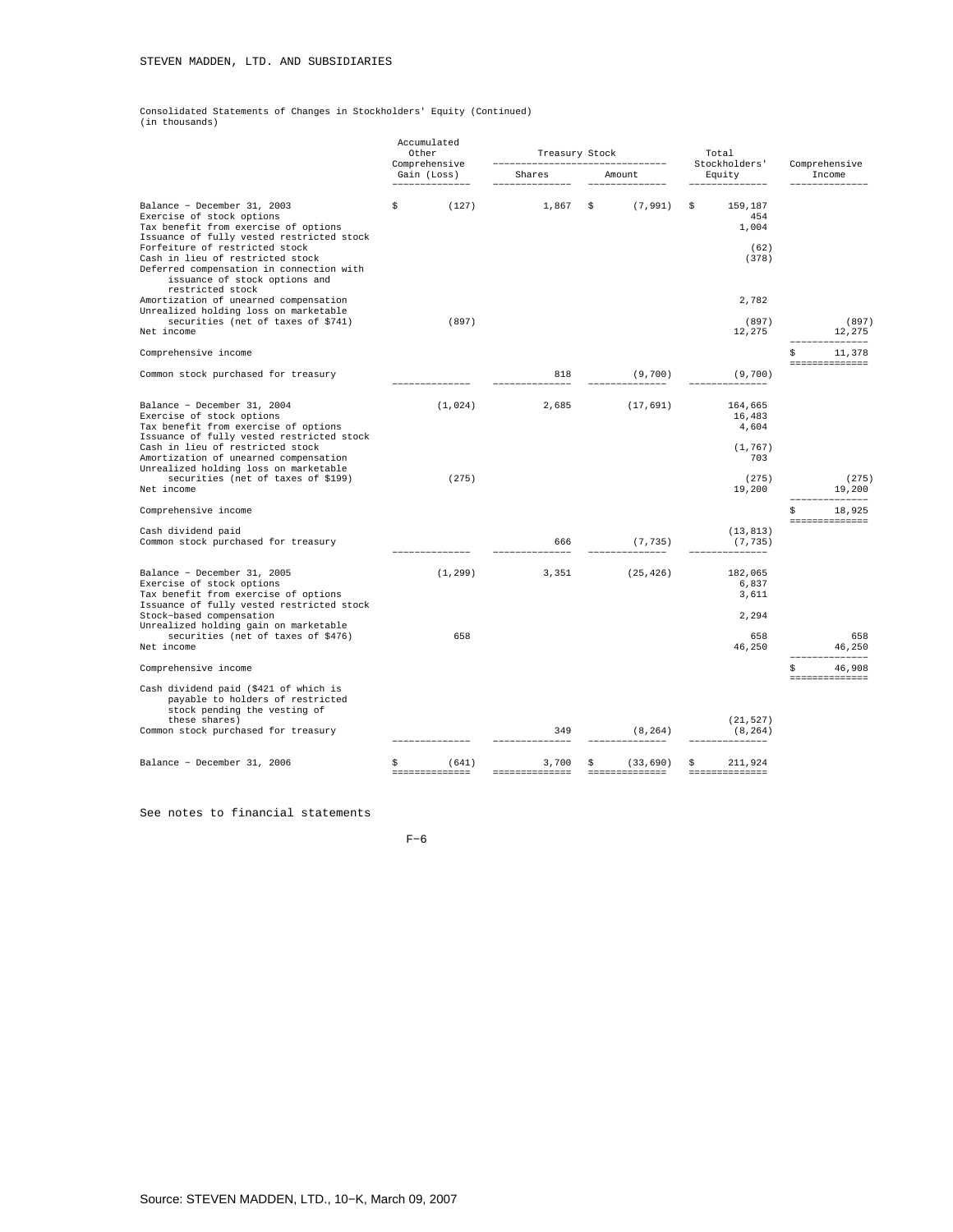Consolidated Statements of Cash Flows (in thousands) Year Ended December 31,

|                                                                         | 2006                      | 2005                                     | 2004                                         |
|-------------------------------------------------------------------------|---------------------------|------------------------------------------|----------------------------------------------|
| Cash flows from operating activities:                                   |                           |                                          |                                              |
| Net income                                                              | \$<br>46,250              | \$19,200                                 | $\ddot{s}$<br>12,275                         |
| Adjustments to reconcile net income to net cash provided by             |                           |                                          |                                              |
| operating activities:                                                   |                           |                                          |                                              |
| Stock-based compensation                                                | 2,294                     | 703                                      | 2,719                                        |
| Depreciation and amortization                                           | 6,705                     | 5,120                                    | 4,865                                        |
| Loss on disposal of fixed assets                                        | 1,857                     | 535                                      | 198                                          |
| Impairment of goodwill                                                  | $- - -$                   | 519                                      | $- - -$                                      |
| Deferred taxes                                                          | (4, 210)                  | (2,691)                                  | (227)                                        |
| Provision for doubtful accounts and chargebacks                         | 3,048                     | 5,485                                    | 537<br>260                                   |
| Deferred rent expense                                                   | 379<br>967                | 669<br>500                               |                                              |
| Realized (gain) loss on sale of marketable securities                   |                           |                                          | (32)                                         |
| Changes in:<br>Accounts receivable                                      |                           |                                          | 1,824                                        |
| Due from factors                                                        | (2, 275)<br>(10, 136)     | (1,197)<br>(3,282)                       |                                              |
| Inventories                                                             |                           |                                          | (5, 416)<br>(10, 526)                        |
| Prepaid expenses, prepaid taxes, deposits and other                     | 635                       | 5,972                                    |                                              |
| assets                                                                  |                           |                                          | 2,559                                        |
|                                                                         | (2, 133)                  | (624)<br>4,320                           |                                              |
| Accounts payable and accrued expenses<br>Accrued incentive compensation | (6, 136)<br>6,163         | 2,909                                    | 2,870<br>(47)                                |
|                                                                         | -------------             | -------------                            |                                              |
| Net cash provided by operating activities                               |                           | 43,408 38,138                            | 11,859                                       |
|                                                                         | ___________               |                                          |                                              |
| Cash flows from investing activities:                                   |                           |                                          |                                              |
| Purchase of property and equipment                                      | (9, 511)                  |                                          |                                              |
| Purchases of marketable securities                                      | (44,690)                  |                                          | $(5,822)$ $(7,387)$<br>$(27,252)$ $(27,779)$ |
| Maturity/sale of marketable securities                                  | 21,434                    | 9,153                                    | 9,708                                        |
| Acquisition, net of cash acquired                                       | (15, 357)<br>------------ | $\sim 100$ km s $^{-1}$<br>------------- | $\sim$ $-$                                   |
| Net cash used in investing activities                                   |                           | $(48, 124)$ $(23, 921)$ $(25, 458)$      |                                              |
|                                                                         | ------------              |                                          | -------------                                |
| Cash flows from financing activities:                                   |                           |                                          |                                              |
| Proceeds from exercise of stock options                                 | 6,837<br>3,611            | 16,483                                   | 454<br>1,004                                 |
| Tax benefit from exercise of options                                    |                           | 4,604<br>(13, 813)                       |                                              |
| Cash dividend paid                                                      | (21, 106)                 |                                          | $\sim$ $-$                                   |
| Cash in lieu of restricted stock                                        | $-$<br>(8,264)            | $(1, 767)$<br>$(7, 735)$                 | (378)<br>$(378)$<br>(9,700)                  |
| Common stock purchased for treasury                                     |                           |                                          |                                              |
| Payments of lease obligations                                           | $ -$<br>____________      | $\sim$ $\sim$ $  -$<br>-------------     | (1)<br>-------------                         |
| Net cash used in financing activities                                   |                           | $(18,922)$ $(2,228)$ $(8,621)$           |                                              |
|                                                                         |                           |                                          |                                              |
| Net (decrease) increase in cash and cash equivalents                    |                           | $(23, 638)$ 11,989                       | (22, 220)                                    |
| Cash and cash equivalents - beginning of year                           | 42,842                    | 30,853<br>-------------                  | 53,073<br>------------                       |
| Cash and cash equivalents - end of year                                 |                           | $$19,204$ $$42,842$ $$30,853$            |                                              |
|                                                                         |                           |                                          |                                              |
| Supplemental disclosures of cash flow information:                      |                           |                                          |                                              |
| Cash paid during the year for:<br>Interest                              | \$                        | 164                                      | \$<br>68                                     |
| Income taxes                                                            | 100<br>\$33,886           | \$                                       | $$12,536$ \$5,855                            |
| Non-cash transactions                                                   |                           |                                          |                                              |
| Dividend accrual related to restricted stock                            | \$<br>421                 | \$<br>$---$                              | \$<br>$\qquad \qquad -$                      |
|                                                                         |                           |                                          |                                              |

See notes to financial statements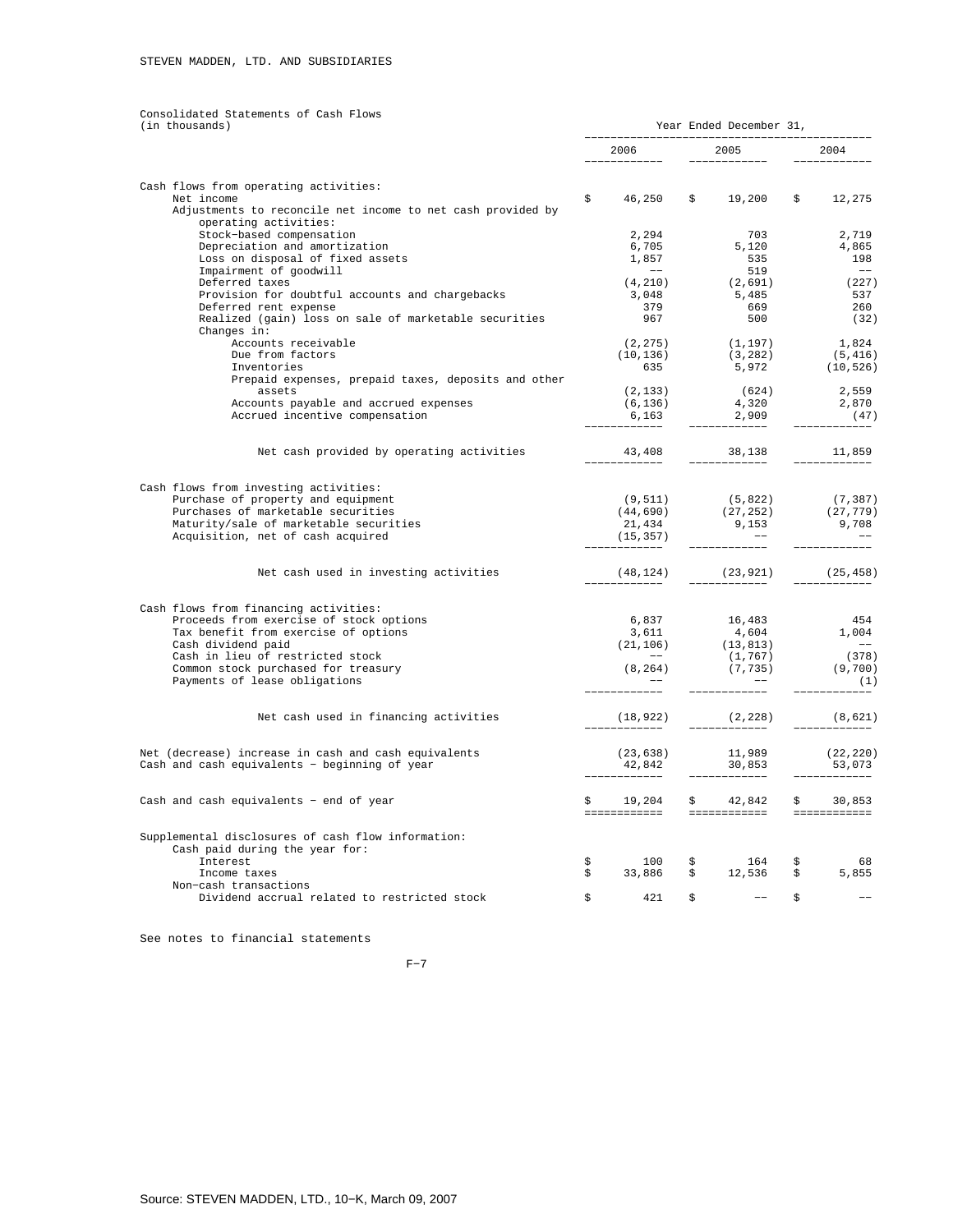# NOTE A − SUMMARY OF SIGNIFICANT ACCOUNTING POLICIES

[1] Organization:

 Steven Madden, Ltd., a Delaware corporation, designs and sources women's, men's and childrens shoes, for sale through its wholesale and retail channels under the Steve Madden, Steven, Madden Mens and Natural Comfort brands and through its wholesale channels under the Stevies, SMNY/Madden Girl and Candie's (under license) brand names. In addition, the Company designs, sources, markets and sells name brand and private label fashion handbags and accessories through its Daniel M. Friedman Division. Revenue is generated predominately through the sale of the Company's brand name merchandise and certain licensed products. At December 31, 2006 and 2005, the Company operated 96 and 98 retail stores (including its website as a store), respectively. Revenue is subject to seasonal fluctuations. See Note M for operating segment information.

[2] Principles of consolidation:

 The consolidated financial statements include the accounts of Steven Madden, Ltd. and its wholly owned subsidiaries Steven Madden Retail, Inc., Diva Acquisition Corp., Adesso−Madden, Inc., Unionbay Men's Footwear, Inc., Stevies, Inc. and Daniel M. Friedman and Associates, Inc. (collectively referred to as the "Company"). All significant intercompany balances and transactions have been eliminated.

[3] Stock split:

 On April 27, 2006, the Board of Directors declared a 3−for−2 stock split of its outstanding shares of common stock, which was effected in the form of a stock dividend of one share of stock for every two shares outstanding. The dividend was paid on May 26, 2006 to stockholders of record at the close of business on May 11, 2006. All share and per share data provided herein gives effect to this stock split, applied retroactively.

[4] Use of estimates:

 The preparation of financial statements in conformity with accounting principles generally accepted in the United States of America requires management to make estimates and assumptions that affect the reported amounts of assets and liabilities and disclosure of contingent assets and liabilities at the date of the financial statements and the reported amounts of revenue and expenses during the reporting period. Actual results could differ from those estimates.

 Allowances for bad debts, returns and customer chargebacks: The Company provides reserves on trade accounts receivables for future and existing customer chargebacks and markdown allowances, discounts, returns and other miscellaneous compliance related deductions that relate to the current period sales. As a result of a reevaluation of the retail environment, the Company revised its method for evaluating its estimate of the allowance for customer chargebacks in 2005. In the past, the Company would look at historical dilution levels for customers to determine the allowance amount. Under the new method of estimation, the Company evaluates anticipated chargebacks by reviewing several performance indicators at its major customers. These performance indicators, which include inventory levels, sell through rates and gross margin levels, are analyzed by key account executives and the Vice President of Wholesale Sales to estimate the amount of the anticipated customer allowance. This change in accounting estimate resulted in an increase of our reserve by approximately \$1,700 in the fourth quarter of 2005.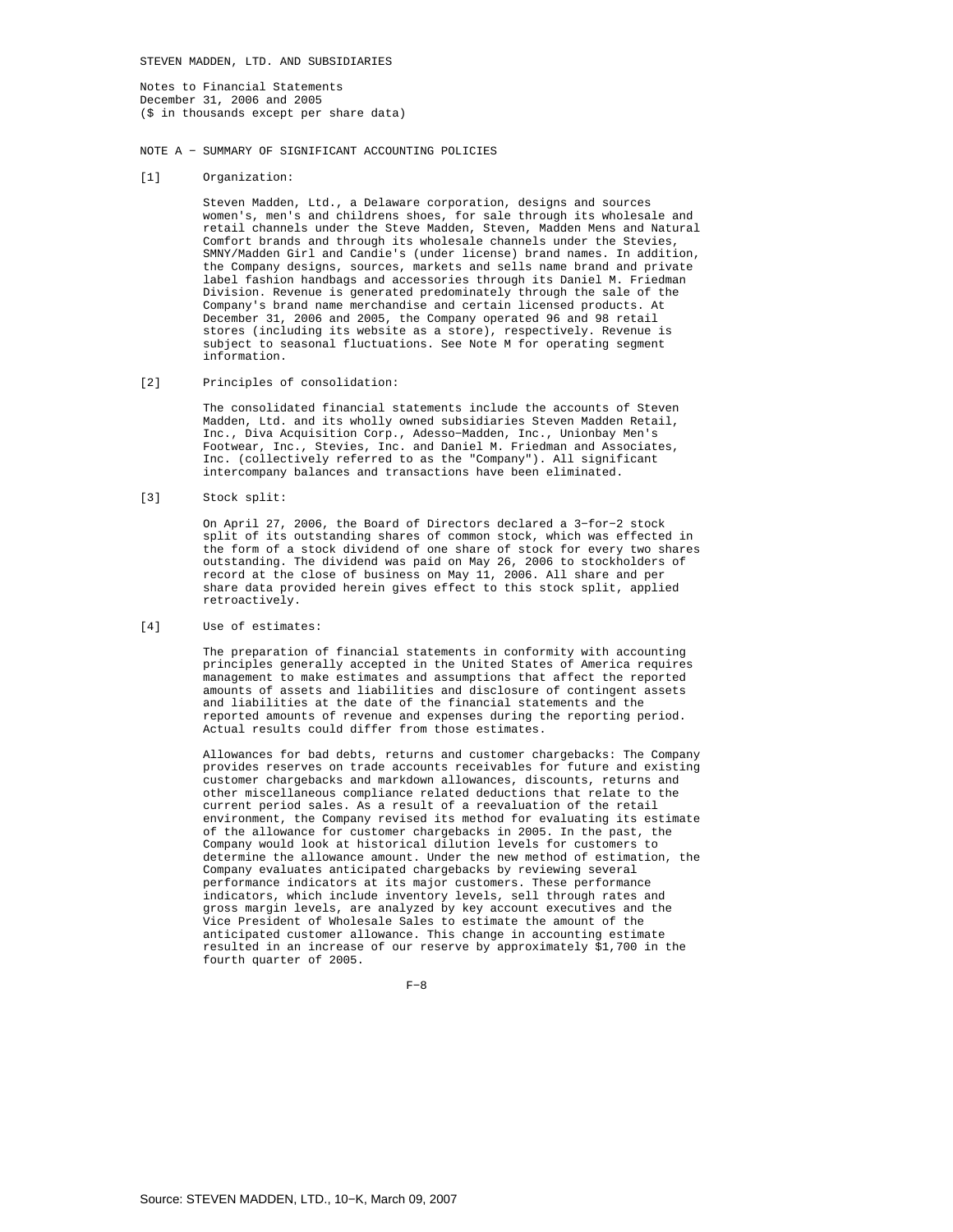# NOTE A − SUMMARY OF SIGNIFICANT ACCOUNTING POLICIES (CONTINUED)

# [5] Cash equivalents:

 Cash equivalents at December 31, 2006 and 2005, amounted to approximately \$11,121 and \$33,290, respectively, and consisted of money market accounts and commercial paper. The Company considers all highly liquid instruments with an original maturity of three months or less when purchased to be cash equivalents.

# [6] Marketable securities:

 Marketable securities consist primarily of corporate bonds, U.S. treasury notes, certificates of deposit and government asset−backed securities with maturities greater than three months and up to five years at the time of purchase, as well as marketable equity securities. These securities, which are classified as available for sale, are carried at fair value, with unrealized gains and losses net of any tax effect reported in stockholders' equity as accumulated other comprehensive income, and are held at an investment bank with the schedule of maturities at December 31, 2006 as follows:

|                                                                                                                                                                  | Maturities |                                    |    |                                  |  |
|------------------------------------------------------------------------------------------------------------------------------------------------------------------|------------|------------------------------------|----|----------------------------------|--|
|                                                                                                                                                                  |            | 1 Year or Less 1 to 5 Years        |    |                                  |  |
| Schedule of maturities:<br>Municipal bonds<br>US Government and Federal agency<br>bonds<br>Corporate bonds<br>Fixed income securities<br>Certificates of deposit | \$         | 21,869<br>1,980<br>7,326<br>36,286 | \$ | 7,072<br>3,175<br>4,849<br>2,043 |  |
| Marketable equity securities                                                                                                                                     | \$         | 67,461<br>5,081<br>72,542          | Ŝ. | 17,139<br>17,139                 |  |

# [7] Inventories:

 Inventories, which consist of finished goods on hand and in transit, are stated at the lower of cost (first−in, first−out method) or market.

# [8] Property and equipment:

 Property and equipment are stated at cost less accumulated depreciation and amortization. Depreciation is computed utilizing the straight−line method based on estimated useful lives ranging from three to ten years. Leasehold improvements are amortized utilizing the straight−line method over the shorter of their estimated useful lives or the remaining lease term. Depreciation and amortization include amounts relating to property and equipment under capital leases.

 Impairment losses are recognized for long−lived assets, including certain intangibles, used in operations when indicators of impairment are present and the undiscounted cash flows estimated to be generated by those assets are not sufficient to recover the assets' carrying amount. Impairment losses are measured by comparing the fair value of the assets to their carrying amount. No impairment losses have been incurred for the years presented other than the impairment of goodwill as described in Note A[9].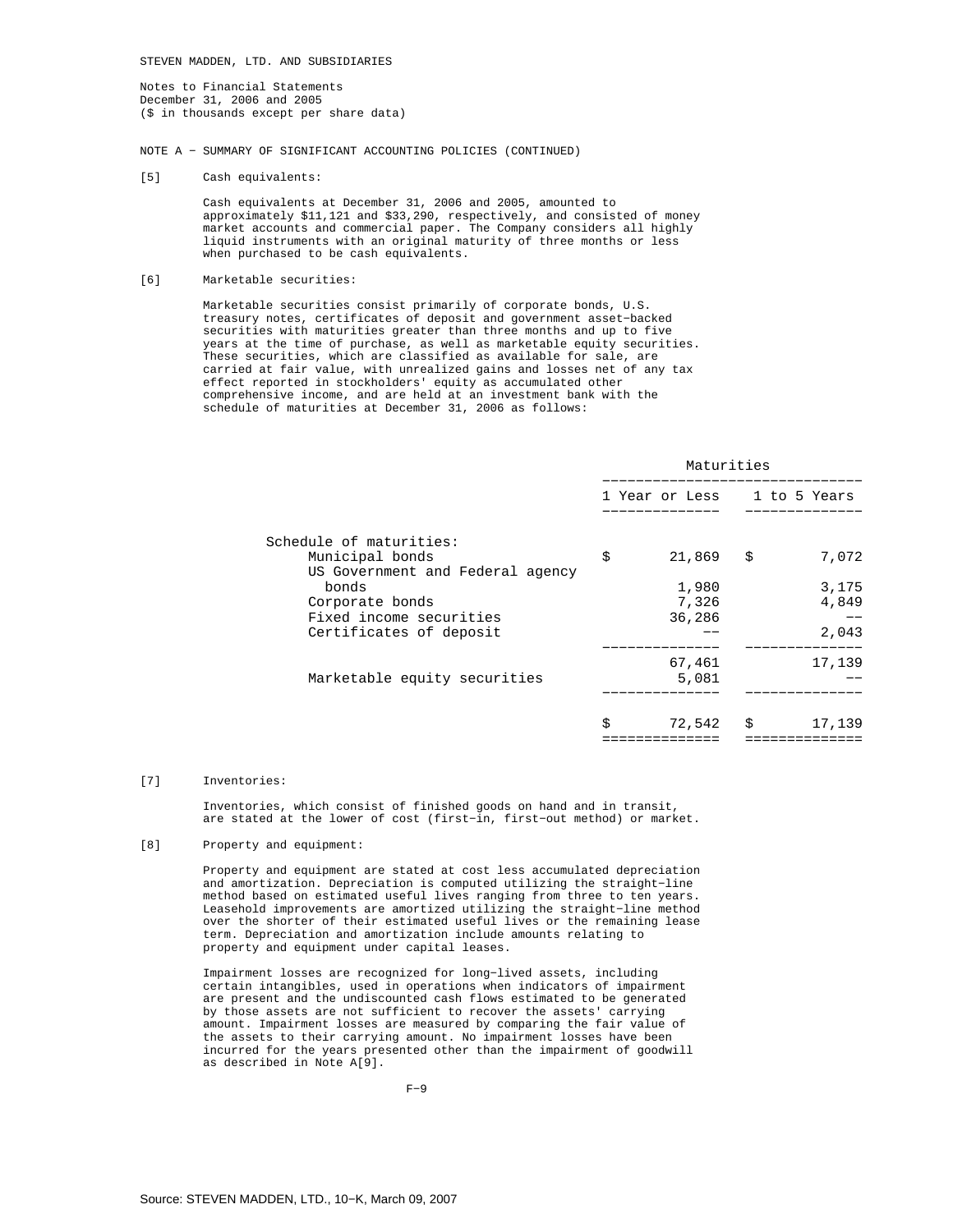# NOTE A − SUMMARY OF SIGNIFICANT ACCOUNTING POLICIES (CONTINUED)

[9] Goodwill:

 The Company accounts for goodwill and intangible assets in accordance with SFAS No. 142, "Goodwill and Other Intangible Assets" ("SFAS 142"). Under SFAS 142, amortization of goodwill and indefinite lived intangible assets are not amortized, rather they are tested for impairment on an annual basis or more often if events or circumstances change that could cause these assets to become impaired.

 On May 1, 1998, the Company purchased certain assets from and assumed certain liabilities of Daniel Scott, Inc. which operated two retail outlet stores under the name Shoe Biz. The acquisition was recorded at a total cost of approximately \$703, including related expenses, of which \$635 was allocated to cost in excess of fair value of the identifiable net assets acquired ("goodwill"). Prior to the adoption of SFAS 142, the Company had amortized approximately \$116 of the goodwill, resulting in a net value of \$519. During the year ended December 31, 2004, the Company operated four stores under the Shoe Biz name. In order to consolidate its resources to the Steve Madden brand, the Company decided to discontinue using the Shoe Biz name. As a result, as of June 30, 2005, one Shoe Biz store was converted to a Steve Madden store, while two other Shoe Biz stores were closed. The remaining store operating under the Shoe Biz was closed in the first quarter of 2006. As a result, the entire balance of the goodwill of \$519 is considered impaired and was recognized as a reduction of income in the second quarter of 2005.

[10] Net income per share:

 Basic income per share is based on the weighted average number of common shares outstanding during the year. Diluted income per share reflects: a) the potential dilution assuming common shares were issued upon the exercise of outstanding in−the−money options and the proceeds thereof were used to purchase treasury stock at the average market price during the period, and b) the vesting of granted nonvested restricted stock awards for which the assumed proceeds upon grant are deemed to be the amount of compensation cost attributable to future services and are not yet recognized using the treasury stock method, to the extent dilutive. For the years ended December 31, 2006 and 2005, no options exercisable into shares of common stock have been excluded in the calculation of diluted income per share, whereas options to purchase 1,878,000 shares of common stock were excluded from the calculation of diluted income per share in 2004 because the result would have been antidilutive. For the years ended December 31, 2006, 2005 and 2004, the unvested restricted stock awards were dilutive.

[11] Advertising costs:

 The Company expenses costs of print, radio and billboard advertisements as of the first date the advertisements take place. Advertising expense included in operating expenses amounted to approximately \$7,187 in 2006, \$8,354 in 2005 and \$8,993 in 2004.

[12] Fair value of financial instruments:

 The carrying value of the Company's financial instruments approximates fair value due to their short−term nature or their underlying terms. Marketable securities are carried at quoted market prices which represent fair value.

[13] Stock−based compensation:

 At December 31, 2006, the Company had various stock−based compensation plans. Effective January 1, 2006, the Company adopted the provisions of Statement of Financial Accounting Standards No. 123R, "Accounting for Stock−Based Compensation" ("SFAS 123R"), which requires stock−based compensation to be measured based on the fair value of the awards on the grant date. Prior to adopting SFAS 123R, the Company's equity−based compensation expense was accounted for under the provisions of APB Opinion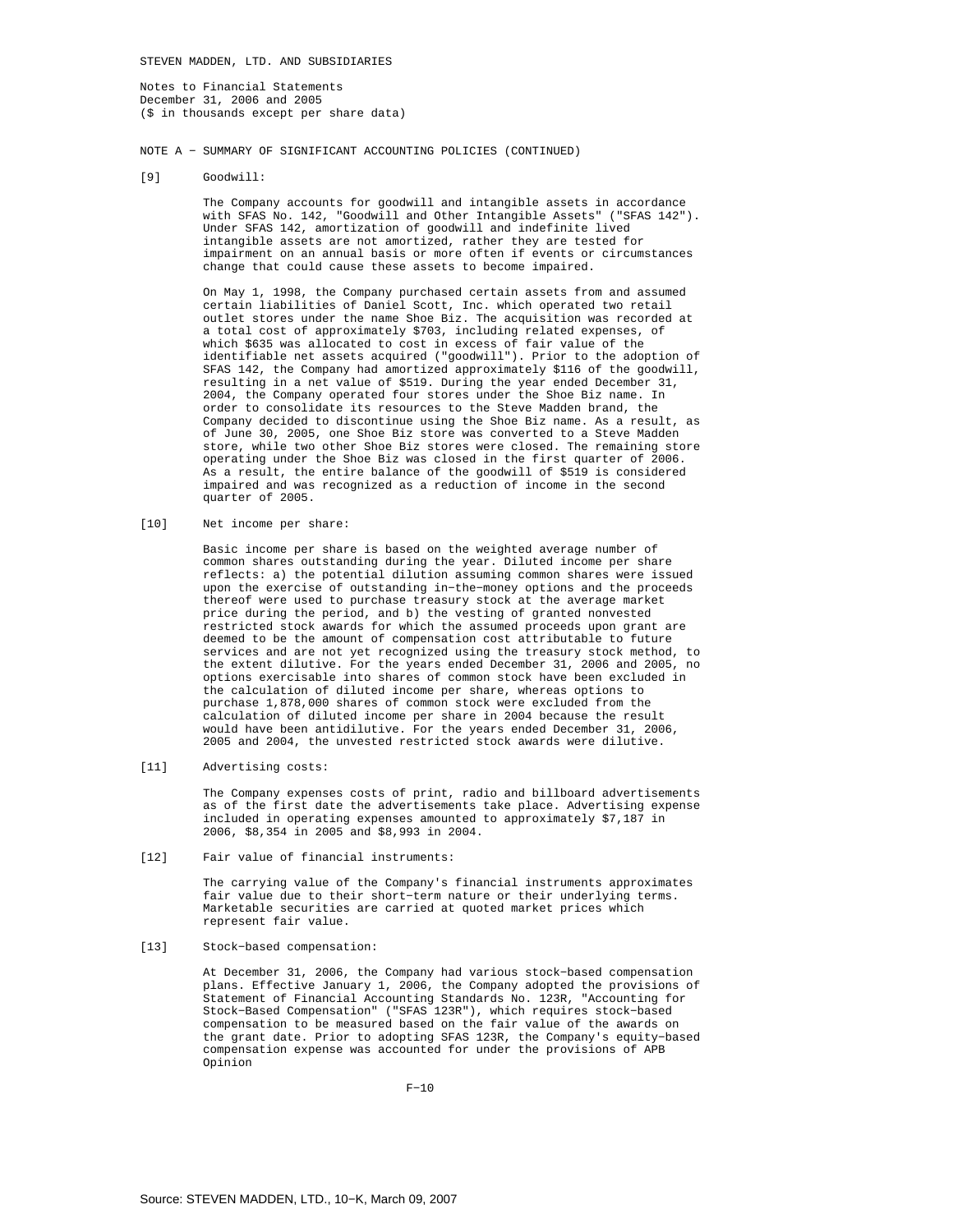# NOTE A − SUMMARY OF SIGNIFICANT ACCOUNTING POLICIES (CONTINUED)

 Opinion No. 25, "Accounting for Stock Issued to Employees", as permitted by SFAS No. 123. Refer to Note F for additional information regarding the Company's stock−based compensation plans.

### [14] Revenue recognition:

 The Company recognizes revenue on wholesale sales when products are shipped pursuant to our standard terms which are freight on board (FOB) warehouse or when products are delivered to the consolidators as per the terms of the customer's purchase order. Sales reductions for anticipated discounts, allowances and other deductions are recognized when sales are recorded. Customers retain the right to deduct the amount of loss sustained for poor quality or improper or short shipments, which have historically been immaterial. Retail sales are recognized when the payment is received from customers and are recorded net of returns. The Company earns commission income acting in the capacity of an agent through its Adesso−Madden Division by arranging to produce private label shoes to the specifications of its clients. In addition, the Company has leveraged the strength of its Steve Madden brands and product designs resulting in a partial recovery of its design, product and development costs through its suppliers. Commission revenue and product and development cost recoveries are recognized as earned when title of the product transfers from the manufacturer to the customer and is reported on a net basis after deducting operating expenses.

 The Company licenses its trademarks for use in connection with the manufacturing, marketing and sale of cold weather accessories, sunglasses, eyewear, outerwear, watches, children's apparel and dresses. The license agreements require the licensee to pay to the Company a royalty and, in substantially all of the agreements, an advertising fee based on the higher of a minimum or a net sales percentage as defined in the various agreements. Licensing revenue is recognized on the basis of net sales reported by the licensees or minimum guaranteed royalties, if higher. In substantially all of the Company's license agreements, the minimum guaranteed royalty is earned and payable on a quarterly basis.

# [15] Sales deductions:

 The Company supports retailers' initiatives to maximize sales of the Company's products on the retail floor by subsidizing the co−op advertising programs of such retailers, providing them with inventory markdown allowances and participating in various other marketing initiatives of its major customers. Such expenses are reflected in the financial statements as deductions to net sales. For the years ended December 31, 2006, 2005 and 2004 the total deductions to net sales for these expenses were \$35,267, \$36,356 and \$30,027, respectively.

# [16] Cost of sales:

 All costs incurred to bring finished products to the Company's distribution center and, in the retail division, the costs to bring products to the Company's stores, are included in the cost of sales line item on the Consolidated Statement of Income. These include the cost of finished products, purchase commissions, letter of credit fees, brokerage fees, material and labor and related items, sample expenses, custom duty, inbound freight, royalty payments on licensed products, labels and product packaging. All warehouse and distribution costs and freight to customers, if any, are included in the operating expenses line item of the Company's Consolidated Statement of Income. The Company's gross margins may not be comparable to other companies in the industry because some companies may include warehouse and distribution costs as a component of cost of sales, while other companies report on the same basis as the Company and include them in operating expenses.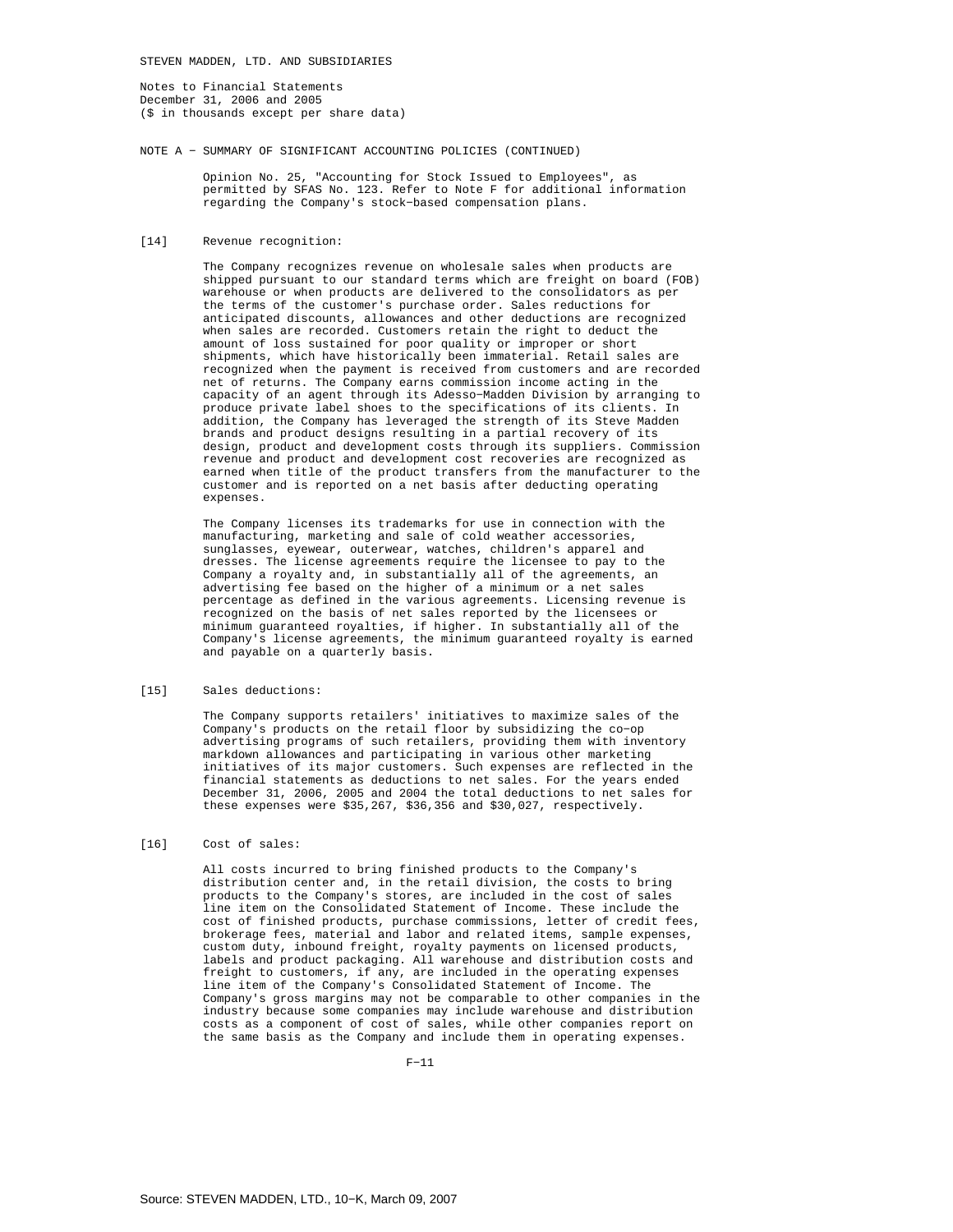NOTE A − SUMMARY OF SIGNIFICANT ACCOUNTING POLICIES (CONTINUED)

[17] Warehouse and shipping costs:

 The Company includes all warehouse and distribution costs in the Operating Expenses line on the Consolidated Statements of Income. For the years ended December 31, 2006, 2005 and 2004, the total warehouse and distribution costs included in Operating Expenses were \$8,901, \$6,229 and \$5,819 respectively. The Company's standard terms of sales are "FOB Steve Madden warehouse" and thus the Company's wholesale customers absorb most shipping costs. Shipping costs to wholesale customers incurred by the Company are not considered significant and are included in the Operating Expense line in the Consolidated Statements of Income.

[18] Impairment of long−lived assets:

 The Company reviews long−lived assets, including amortizable intangible assets, for impairment whenever events or changes in business circumstances indicate that the carrying amount of the asset may not be fully recoverable. If facts and circumstances indicate that the Company's long−lived assets might be impaired, the estimated future undiscounted cash flows associated with the long−lived asset would be compared to its carrying amounts to determine if a write−down to fair value is necessary. If a write−down is required, the amount is determined by estimation of the present value of net discounted cash flows in accordance with SFAS No. 144, "Accounting for the Impairment or Disposal of Long−Lived Assets".

[19]  $401(k)$  Plan:

 The Company maintains a tax−qualified, 401(k) plan which is available to each of the Company's eligible employees who elect to participate after meeting certain length−of−service requirements. The Company makes discretionary matching contributions of 25% of employees' contributions up to a maximum of 6% of employees' compensation which vest to the employees over a period of time. Effective February 7, 2007, the Company began matching 50% of employees' contributions. Total matching contributions to the plan for 2006, 2005 and 2004 were approximately \$180, \$176 and \$187, respectively.

[20] Prior years' reclassifications:

 Royalty payments. The Company has reclassified royalty payments on its Consolidated Statement of Income from operating expenses to cost of sales. This reclassification resulted in an increase in the wholesale cost of sales for the years ended December 31, 2005 and 2004 of \$3,345 and \$3,126 respectively, with a corresponding decrease to operating expenses in the same periods. This reclassification had no impact on the net income of the Company.

 Revision in the Classification of Auction Rate Bonds. During the first quarter of 2006, the Company revised its presentation of its auction rate bonds to short−term investments. Previously, such investments had been classified as cash and cash equivalents. Accordingly, the Company has revised the classification to report these securities as short−term investments on its Consolidated Balance Sheet as of December 31, 2005. As previously reported at December 31, 2005, \$10,000 of these auction rate municipal bonds were classified as cash and cash equivalents on the Company's Consolidated Balance Sheet.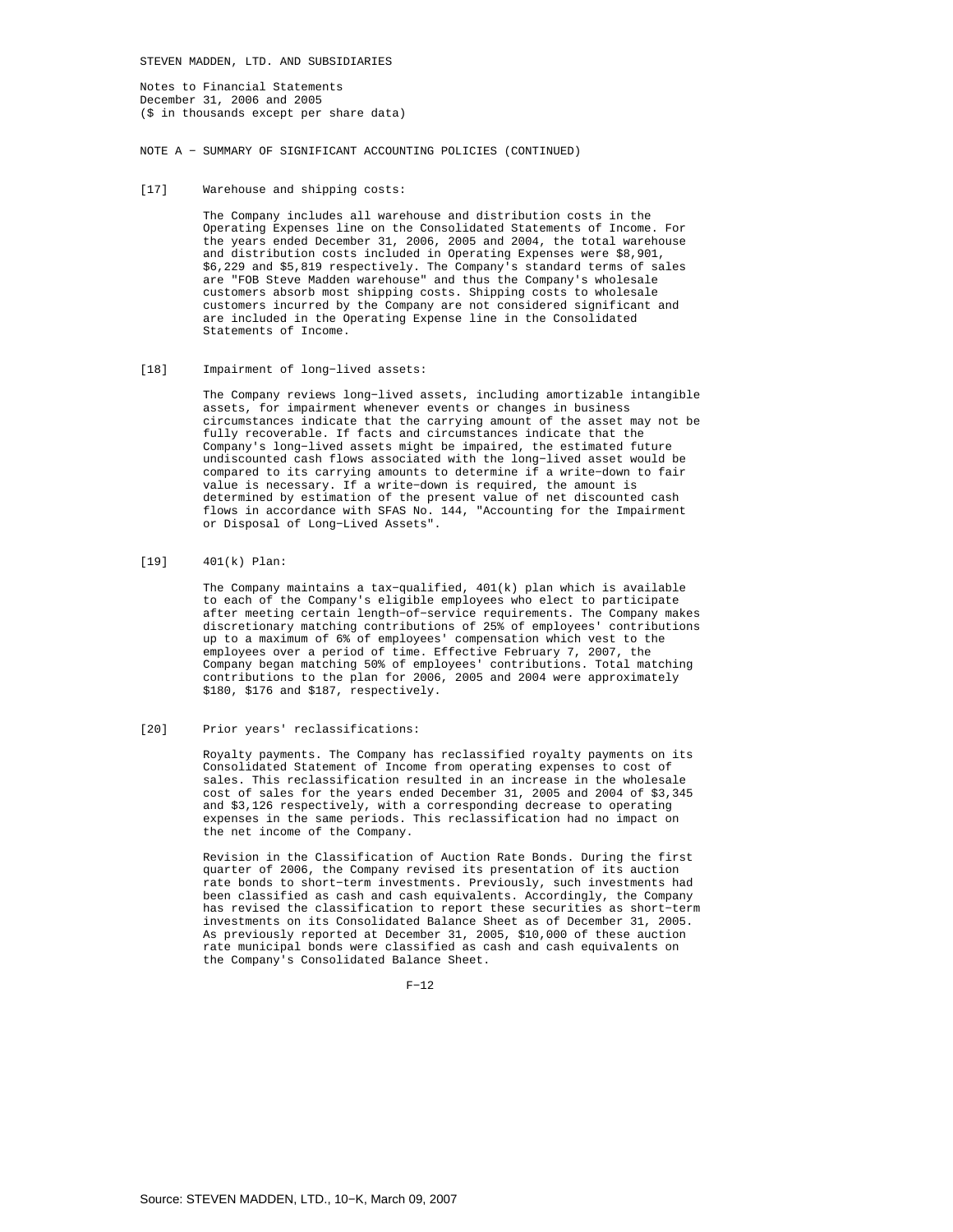# NOTE A − SUMMARY OF SIGNIFICANT ACCOUNTING POLICIES (CONTINUED)

[21] Recently issued accounting standards:

 In July 2006, the Financial Accounting Standards Board ("FASB") issued Interpretation No. 48, "Accounting for Uncertainty In Income Taxes" ("FIN 48"), which addresses the accounting for uncertainty in income taxes recognized in the financial statements in accordance with FASB Statement No. 109, "Accounting for Income Taxes". FIN 48 provides guidance on the financial statement recognition and measurement of a tax position taken on the Company's tax return. FIN 48 also provides guidance on classification, interest and penalties, accounting in interim periods, disclosure and transition. FIN 48 is effective for interim periods of fiscal years beginning after December 15, 2006. The Company is evaluating the requirements of FIN 48 and expects that its adoption will not have a material impact on the Company's results of operations and earnings per share.

 In September 2006, the FASB issued Statement of Financial Accounting Standards No. 157, "Fair Value Measurements" ("SFAS No. 157"). SFAS No. 157 clarifies the principle that fair value should be based on the assumptions market participants would use when pricing an asset or liability and establishes a fair value hierarchy that prioritizes the information used to develop those assumptions. Under the standard, fair value measurements would be separately disclosed by level within the fair value hierarchy. SFAS No. 157 is effective for financial statements issued for fiscal years beginning after November 15, 2007, and interim periods within those fiscal years, with early adoption permitted. We have not yet determined the impact, if any, that the implementation of SFAS No. 157 will have on our results of operations or financial condition.

 In September 2006, the Securities and Exchange Commission ("SEC") issued Staff Accounting Bulletin No. 108, "Considering the Effects of Prior Year Misstatements when Quantifying Misstatements in Current Year Financial Statements" ("SAB 108"). SAB 108 requires registrants to use both a balance sheet approach and an income statement approach when evaluating and quantifying the materiality of a misstatement. SAB 108 provides guidance on correcting errors under the dual approach as well as providing transition guidance for correcting errors. The Company adopted the provisions of SAB 108 as of December 31, 2006. The adoption of SAB 108 did not have an effect on our results of financial operations or financial position.

 In February 2007, the FASB issued Statement of Financial Accounting Standards No. 159, "The Fair Value Option for Financial Assets and Financial Liabilities" ("SFAS No. 159"). SFAS No. 159 permits entities to choose to measure many financial instruments and certain other items at fair value that are not currently required to be measured at fair value. SFAS 159 also establishes presentation and disclosure requirements designed to facilitate comparisons between entities that chose different measurement attributes for similar assets and liabilities. SFAS No. 159 is effective for financial statements issued for fiscal years beginning after November 15, 2007. We have not yet determined the impact, if any, that the implementation of SFAS No. 159 will have on our results of operations or financial condition.

#### NOTE B − ACQUISITION

On February 7, 2006, the Company acquired all of the equity interest of privately held Daniel M. Friedman and Associates, Inc. and D.M.F. International (collectively, "Daniel M. Friedman"). Founded in 1995, Daniel M. Friedman designs, sources, and markets name brand fashion handbags and accessories. The acquisition was completed for consideration of \$18,710, including transaction costs. In addition, the purchase agreement includes certain earn−out provisions based on financial performance through 2010.

The Daniel M. Friedman acquisition was accounted for using the purchase method of accounting as required by SFAS Statement No. 141, "Business Combinations". Accordingly, the assets and liabilities of Daniel M. Friedman were adjusted to their fair values, and the excess of the purchase price over the fair value of the assets acquired, including identified intangible assets, was recorded as goodwill. The fair values assigned to tangible and intangible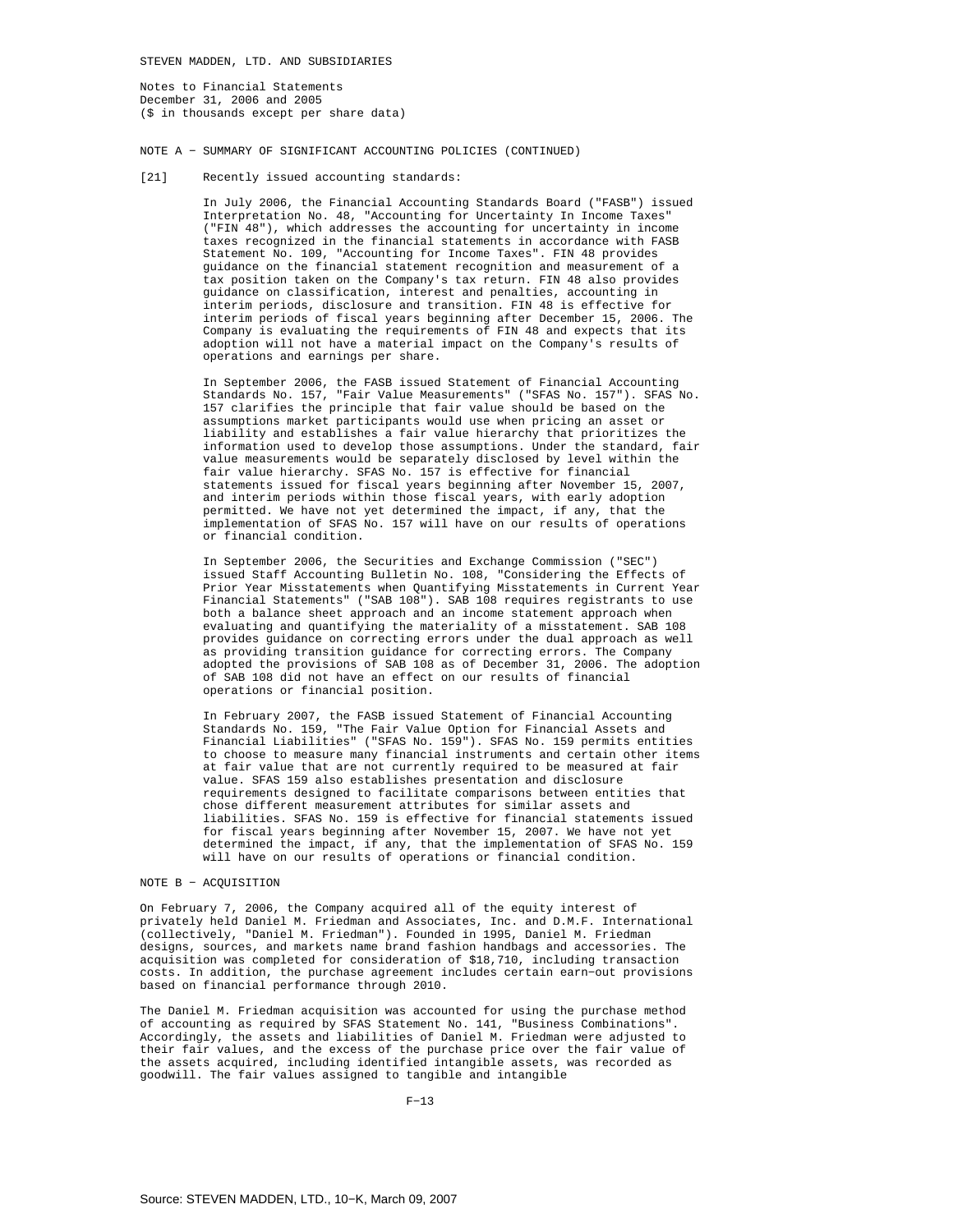#### NOTE B − ACQUISITION (CONTINUED)

assets acquired and liabilities assumed are based on management's estimates and assumptions, as well as third−party independent valuations. The total purchase price has been allocated as follows:

| Current assets<br>Property and equipment<br>Deposits<br>Intangible assets | 9,772<br>S<br>289<br>62<br>8,400 |
|---------------------------------------------------------------------------|----------------------------------|
| Goodwill<br>Liabilities assumed                                           | 4,918<br>(4, 731)                |
| Net assets acquired                                                       | 18,710<br>Ŝ                      |

The purchase price and related allocation may be revised as a result of adjustments made to the purchase price pursuant to the earn−out provisions.

Pursuant to the acquisition, the Company has a note receivable from the former owner and namesake of Daniel M. Friedman in the amount of \$1,250. The note, which has an interest rate of 5%, is due and payable on the same day that the final earn−out payment is due. The note allows the maker to offset the principal and interest due on the note against any earn−out monies that might be due to him. The note is included in the "Deposits and other" category on the Company's Consolidated Balance Sheets.

The results of operations for Daniel M. Friedman have been included in the Company's Consolidated Statements of Income from the date of the acquisition. The following unaudited pro forma information presents the results of the Company's operations as though the Daniel M. Friedman acquisition had occurred on January 1, 2004. The pro forma information, as presented below, is not indicative of the results that would have been obtained had the transaction occurred on January 1, 2004, nor is it indicative of the Company's future results.

|                            | Year Ended December 31,<br>(unaudited) |           |           |  |  |
|----------------------------|----------------------------------------|-----------|-----------|--|--|
|                            | 2006                                   | 2005      | 2004      |  |  |
|                            |                                        |           |           |  |  |
| Net sales                  | \$479,195                              | \$417,299 | \$364,089 |  |  |
| Operating income           | \$78,993                               | \$31,216  | \$18,238  |  |  |
| Net income                 | \$46,631                               | \$18,988  | \$11,844  |  |  |
| Basic earnings per share   | \$2.23                                 | \$0.94    | \$0.60    |  |  |
| Diluted earnings per share | \$2.11                                 | \$0.91    | \$0.56    |  |  |

NOTE C − DUE FROM FACTORS

On July 1, 2005, the Company entered into a factoring agreement with GMAC Commercial Finance LLC ("GMAC"). The agreement, which has no specific expiration date and can be terminated by either party with sixty (60) days written notice after June 30, 2007, provides the Company with a \$25 million credit facility with a \$15 million sub−limit on direct borrowings. Under the terms of the agreement, the Company may request advances from the factor up to 80% of aggregate receivables purchased by the factor at an interest rate of two and one−half percent (2.5%) over the 30 day LIBOR. The Company also pays a fee equal to 0.325% of the gross invoice amount of each receivable purchased. Prior to July 1, 2005, the Company had a factoring agreement with Capital Factors, Inc. The Company sells and assigns a substantial portion of its receivables, principally without recourse, to the factor. As of December 31, 2006 and 2005, \$260 and \$555 of factored receivables, respectively, were sold by the Company with recourse. GMAC will maintain a lien on all of the Company's receivables and assume the credit risk for all assigned accounts approved by them with certain restrictions.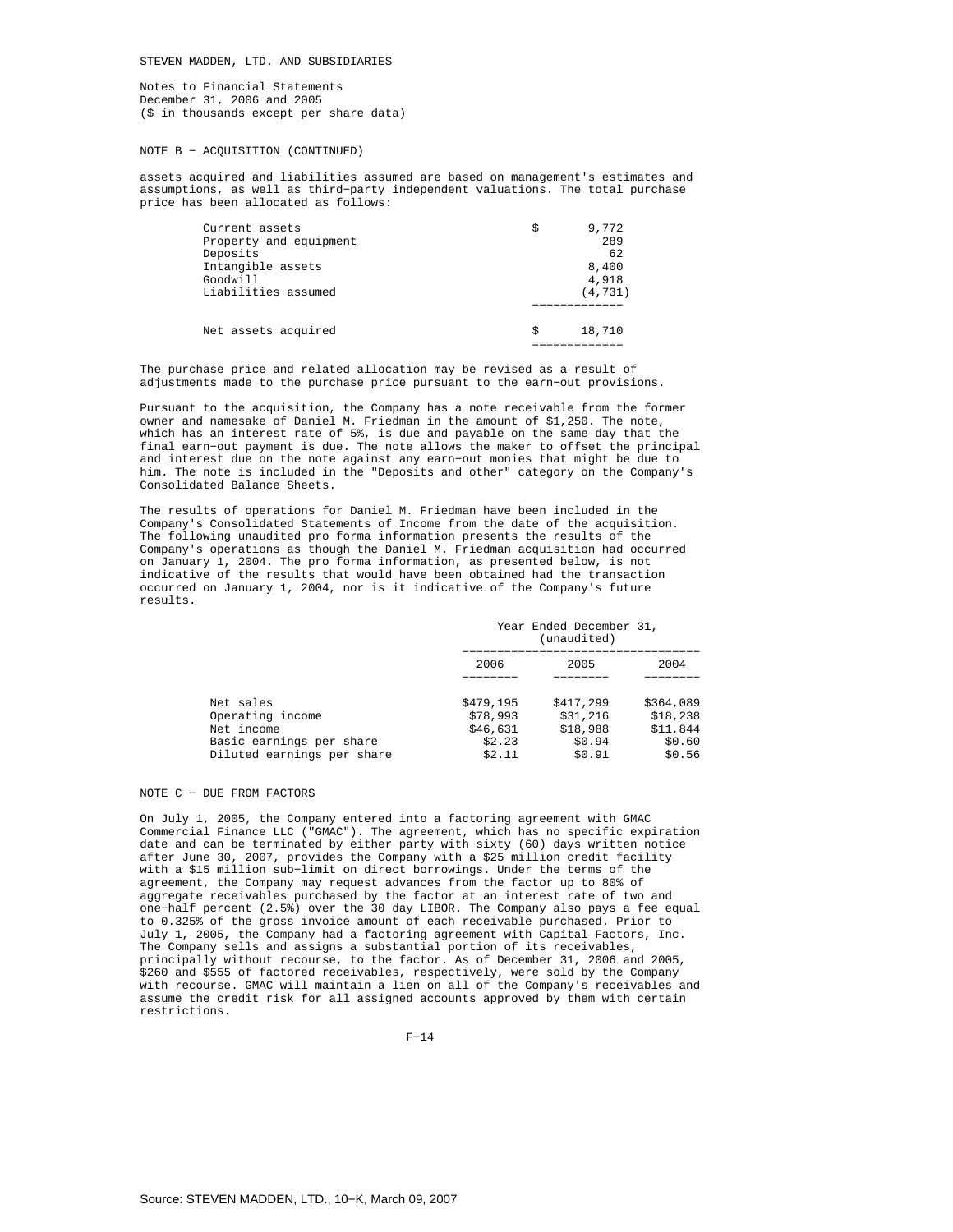NOTE C − DUE FROM FACTOR (CONTINUED)

The Company's Daniel M. Friedman Division has a factoring agreement with Wells Fargo Century. Under the terms of the agreement, the Company is eligible to draw down 85% of its invoiced receivables at an interest rate equal to the prime rate. The Company pays a fee equal to 0.45% of the gross invoice amount of each receivable purchased. Wells Fargo Century will maintain a lien on all of Daniel M. Friedman's receivables and assume the credit risk for all assigned accounts approved by them with certain restrictions. The expiration date on this agreement is June 30, 2007 with automatic one−year renewals thereafter.

A "factored" sale (whether "with" or "without" recourse) is substantially the same as a non−factored sale and the Company accounts for its factored sales/receivables in the same manner as its non−factored sales/receivables. The factor services the collection of the Company's accounts receivable. Funds collected by the factor are applied against advances owed to the factor (if any), and the balance is due and payable to the Company, net of any fees. The allowance against "due from factor" is a projected provision based on certain formulas and prior approvals for markdowns, allowances, discounts, advertising and other deductions that customers may deduct against their payments.

#### NOTE D − PROPERTY AND EQUIPMENT

 The major classes of assets and total accumulated depreciation and amortization are as follows:

|                                                                                                   | December 31, |                                  |    |                                   |
|---------------------------------------------------------------------------------------------------|--------------|----------------------------------|----|-----------------------------------|
|                                                                                                   |              | 2006                             |    | 2005                              |
| Leasehold improvements<br>Machinery and equipment<br>Furniture and fixtures<br>Computer equipment | \$           | 32790<br>1,119<br>4,563<br>9,238 | \$ | 31,690<br>1,001<br>4,823<br>5,458 |
| Less accumulated depreciation and amortization                                                    |              | 47,710<br>(24, 335)              |    | 42,972<br>(22, 074)               |
| Property and equipment - net                                                                      | \$           | 23,375                           | \$ | 20,898                            |

#### NOTE E − GOODWILL AND INTANGIBLE ASSETS

The following is a summary of the carrying amount of goodwill by segment for the year ended December 31, 2006:

|                                                                   | Steven by<br>Steve Madden |          | Daniel M.<br>Friedman  | Total          |
|-------------------------------------------------------------------|---------------------------|----------|------------------------|----------------|
| Balance at December 31, 2005<br>Acquisition of Daniel M. Friedman |                           |          | 1,547 \$ 0 \$<br>4,918 | 1,547<br>4,918 |
| Balance at December 31, 2006                                      |                           | 1,547 \$ | 4,918 \$               | 6,465          |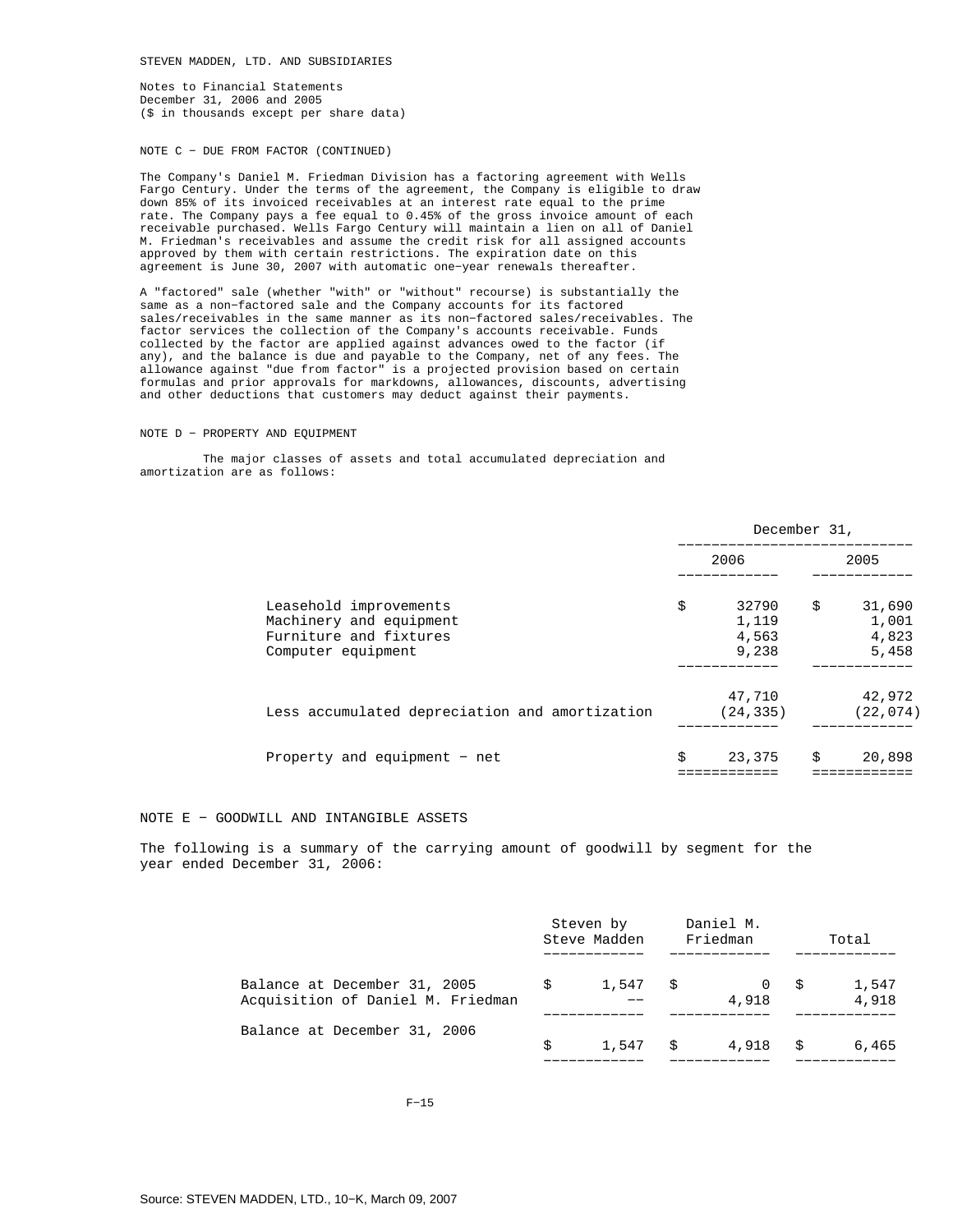# NOTE E − GOODWILL AND INTANGIBLE ASSETS (CONTINUED)

The following table details identifiable intangible assets acquired on February 7, 2006 in the Daniel M. Friedman transaction as of December 31, 2006:

|                                                            |   | Cost basis            |   | Accumulated<br>amortization |   | Net carrying<br>amount |
|------------------------------------------------------------|---|-----------------------|---|-----------------------------|---|------------------------|
| Trade name<br>Customer relationships<br>License agreements | Ŝ | 200<br>2,600<br>5,600 | s | 31<br>240<br>985            | S | 169<br>2,360<br>4,615  |
|                                                            | Ŝ | 8,400                 | s | 1,256                       | s | 7,144                  |

The amortization of intangible assets is included in operating expenses on the Company's Consolidated Statement of Income. The estimated future amortization expense of purchased intangibles as of December 31, 2006 is as follows:

| 2007<br>2008<br>2009<br>2010<br>2011<br>Thereafter | 1,370<br>\$<br>1,370<br>1,267<br>1,267<br>820<br>1,050<br>____ |
|----------------------------------------------------|----------------------------------------------------------------|
|                                                    | 7,144<br>\$                                                    |

#### NOTE F − STOCK−BASED COMPENSATION

In March 2006, the Board of Directors approved the Steven Madden, Ltd. Stock Incentive Plan (the "Plan") under which nonqualified stock options, stock appreciation rights, performance shares, restricted stock, other stock−based awards and performance−based cash awards may be granted to employees, consultants and non−employee directors. The shareholders approved the Plan on May 26, 2006. The number of shares that may be issued or used under the Plan cannot exceed 1,200,000 shares. Management believes that the Plan will better align the interests of its recipients with those of the Company's shareholders. The following table summarizes the number of Common Stock shares authorized for use in the Plan, the amount of Stock based awards issued (net of expired or cancelled) and the amount of Common Stock available for the grant of Stock based awards under the Plan:

| Common Stock authorized                                                           | 1,200,000 |
|-----------------------------------------------------------------------------------|-----------|
| Stock based awards (restricted stock) granted<br>net of expired or cancelled      | 421,000   |
| Common Stock available for grant of stock<br>based awards as of December 31, 2006 | 779,000   |

The Company has established various stock option plans entitled "The 1993 Incentive Stock Option Plan", "The 1995 Stock Plan", "The 1996 Stock Plan", "The 1997 Stock Plan" and "The 1999 Stock Plan" under which options to purchase shares of common stock may be granted to employees, directors, officers, agents, consultants and independent contractors. The plans provide that the option price shall not be less than the fair market value of the common stock on the date of grant and that no portion of the option may be exercised beyond ten years from that date. No incentive stock option can be granted and exercised beyond five years to a stockholder owning 10% or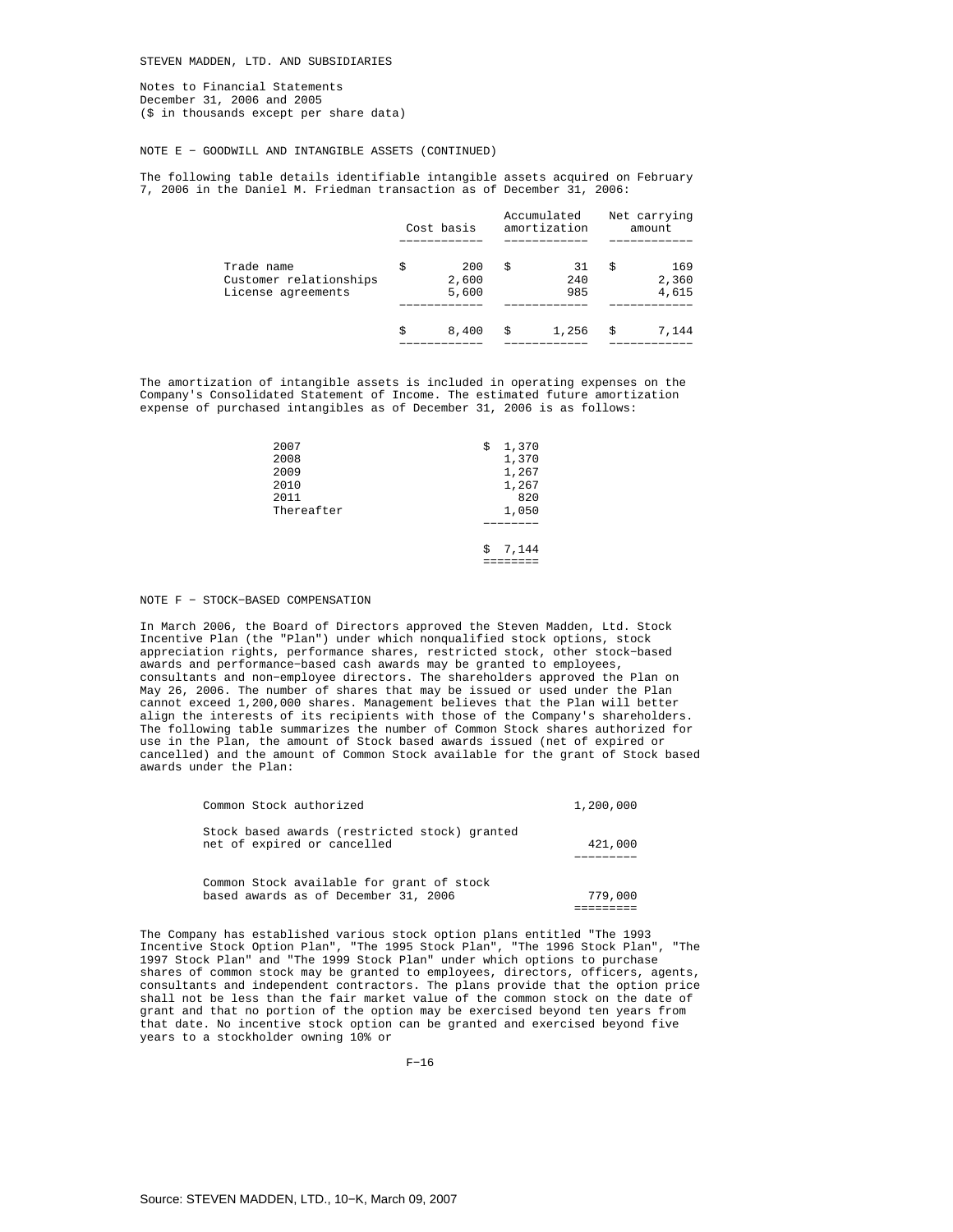# NOTE F − STOCK−BASED COMPENSATION (CONTINUED)

more of the Company's outstanding common stock. Options granted under the plans during the three years ended December 31, 2006 vest between four months and one year from the date of grant. The 1993 Incentive Stock Option Plan, the 1995 Stock Plan and the 1996 Stock Plan expired in 2003, 2005 and 2006, respectively.

The following table summarizes the amount of options authorized, the amount of options granted (net of expired or cancelled options) and the amount of options available for grant for the 1997 Plan and the 1999 Plan:

|                                                | 1997 Plan | 1999 Plan |
|------------------------------------------------|-----------|-----------|
| Options authorized                             | 1,500,000 | 4,830,000 |
| Options granted net of<br>expired or cancelled | 1,492,800 | 4,828,500 |
| Available for grant as of<br>December 31, 2006 | 7,200     | 1,500     |

Effective January 1, 2006, the Company adopted the provisions of Statement of Financial Accounting Standards No. 123R, "Accounting for Stock−Based Compensation" ("SFAS No. 123R"), which requires stock−based compensation to be measured based on the fair value of the awards on the grant date. The Company elected the "modified prospective method" of transition as permitted by SFAS No. 123R. Under this transition method, the Company is required to record compensation expense for all awards granted after the date of adoption and for the unvested portion of previously granted awards that were outstanding at the date of adoption, and accordingly, periods prior to adoption are not restated. For the year ended December 31, 2006, total equity−based compensation of \$2,294 was comprised of \$2,174 in compensation related to restricted stock and \$120 in compensation related to stock options. For the years ended December 31, 2005 and 2004, total equity−based compensation of \$703 and \$2,782, respectively, was related to stock options. Equity−based compensation is included in operating expenses on the Company's Consolidated Statements of Income.

SFAS No. 123R requires the Company to apply an estimated forfeiture rate in calculating the period expense (and revised, if necessary, in subsequent periods if actual forfeitures differ from those estimates), as opposed to recognizing forfeitures as an expense reduction as they occur, which was the method used by the Company prior to adoption. The adjustment to apply estimated forfeitures to previously recognized stock−based compensation was considered immaterial and, as such, was not classified as a cumulative effect of a change in accounting principle.

Prior to the adoption of SFAS No. 123R, the Company presented cash flows resulting from the tax benefits of deductions from the exercise of stock options as operating cash flows in the Statements of Cash Flows. SFAS No. 123R requires cash flows resulting from the tax benefits from tax deductions in excess of the compensation costs recognized for those options (tax benefits) to be classified as financing cash flows. The Company realized a tax benefit from the exercise of stock options of \$3,611 during the year ended December 31, 2006.

Prior to adopting SFAS No. 123R, the Company's equity−based compensation expense was accounted for under the provisions of APB Opinion No. 25, "Accounting for Stock Issued to Employees", as permitted by SFAS No. 123. The following table illustrates the effect on net income and earnings per share if the Company had applied the fair value recognition provision of SFAS No. 123R to equity−based employee compensation for the years ended December 31, 2005 and 2004: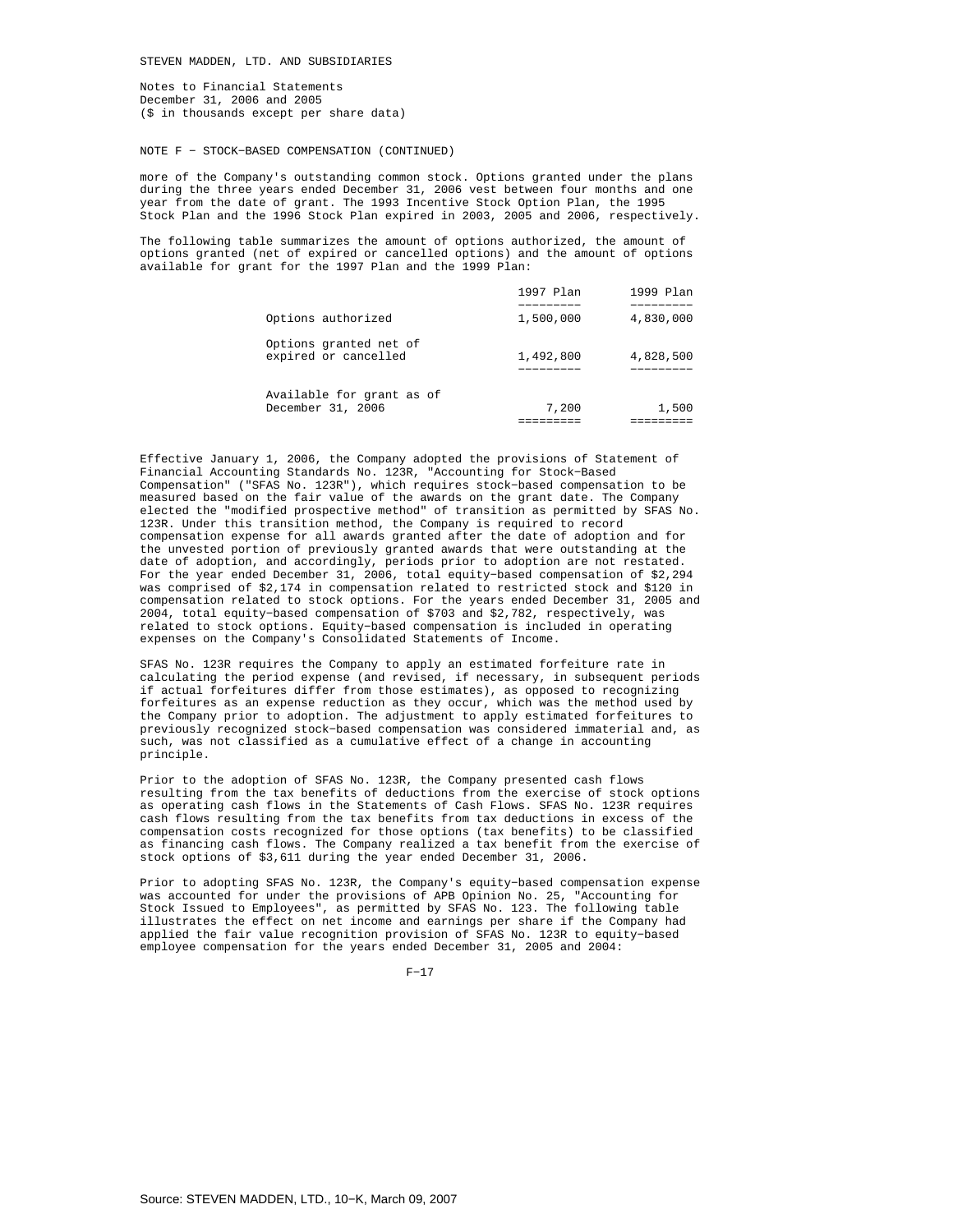STEVEN MADDEN, LTD. AND SUBSIDIARIES

### Notes to Financial Statements December 31, 2006 and 2005 (\$ in thousands except per share data)

NOTE F − STOCK−BASED COMPENSATION (CONTINUED)

|                                                                                               |    | 2005      |    | 2004     |  |
|-----------------------------------------------------------------------------------------------|----|-----------|----|----------|--|
| Reported net income                                                                           | \$ |           |    |          |  |
| Stock-based employee compensation included in<br>reported net income, net of tax              |    | 407       |    | 1,577    |  |
| Stock-based employee compensation determined under<br>the fair value based method, net of tax |    | (2, 246)  |    | (4, 815) |  |
| Pro forma net income                                                                          | \$ | 17,361 \$ |    | 9,037    |  |
| Basic income per share:                                                                       |    |           |    |          |  |
| As reported                                                                                   | \$ | $0.95$ \$ |    | 0.62     |  |
| Pro forma                                                                                     | Ś  | 0.86      | \$ | 0.46     |  |
| Diluted income per share:                                                                     |    |           |    |          |  |
| As reported                                                                                   |    | 0.92      | \$ | 0.58     |  |
| Pro forma                                                                                     | \$ | 0.83      | \$ | 0.42     |  |

Stock Options

During the years ended December 31, 2006 and 2005, there were 551,000 and 2,133,000 options exercised, respectively, with a total intrinsic value of \$10,674 and \$13,013 for the corresponding periods. During the year ended December 31, 2006, 30,000 options vested with a weighted average exercise price of \$11.84, compared to 726,000 options with a weighted average exercise price of \$11.90 that vested during the prior year. As of December 31, 2006, there were no unvested options. There were no options granted during the year ended December 31, 2006.

In connection with the amended employment agreement of the former Chief Executive Officer ("CEO"), who is now the Company's Creative and Design Chief, the Company issued options to purchase 750,000 shares of its common stock. The options, which vested in August 1998, had an exercise price of \$2.21 and were exercisable over 10 years expiring in March 2005. The last of these options was exercised in January of 2005. Unearned compensation was recorded in the amount of \$1,345, which represented the difference between the exercise price and the fair value of the stock on the date of grant, and was classified as a component of stockholders' equity. Through December 31, 2003, the unearned compensation was being amortized over the ten−year term of the amended agreement. During the year ended December 31, 2004, the Company reevaluated its policy on amortizing unearned compensation relating to the issuance of stock options. The Company concluded that deferred compensation was to be amortized over the shorter of the vesting period of the option or the term of the employment agreement. Accordingly, the balance in unearned compensation was expensed, resulting in a charge to operations of \$512 in 2004.

In May 2003, the Company granted 150,000 options to Charles Koppelman, a director, exercisable at \$9.00 per share which vested over one year on a quarterly basis. The difference between the market price of \$12.67 per share and the option exercise price was reflected as unearned compensation and was amortized over the one−year vesting period. In May of 2004, pursuant to a consulting agreement with this former director, the Company granted 150,000 options exercisable at \$9.00 per share which vested over one year on a quarterly basis. The difference between the market price of \$12.73 per share and the option exercise price was amortized over the one−year vesting period.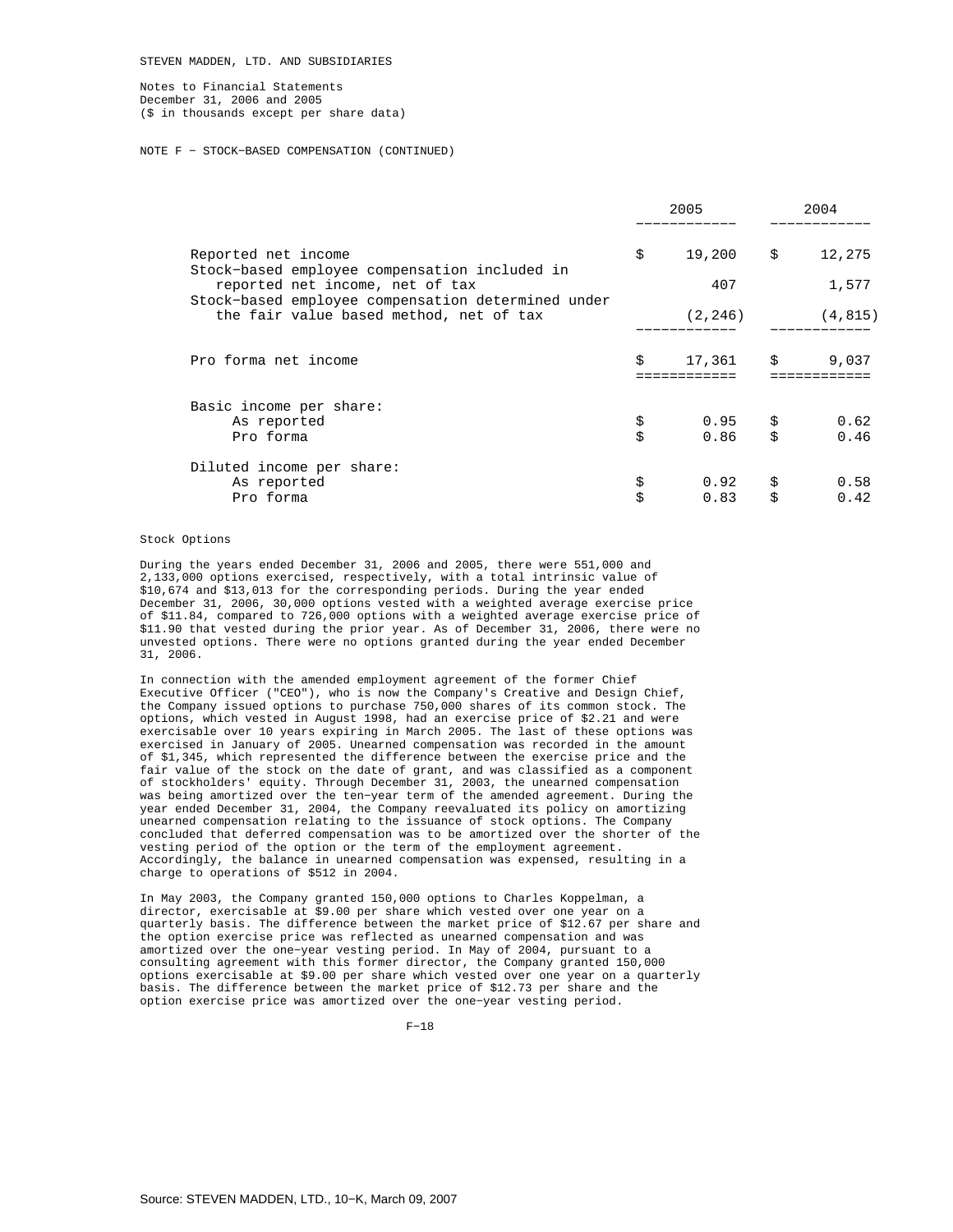### NOTE F − STOCK−BASED COMPENSATION (CONTINUED)

The Company estimates the fair value of options granted using the Black−Scholes option−pricing model, which requires several assumptions. The expected term of the options represents the estimated period of time until exercise and is based on historical experience of similar awards. Expected volatility is based on the historical volatility of the Company's stock. The risk free interest rate is based on the U.S Treasury yield curve in effect at the time of the grant. With the exception of a special dividend paid in November of 2005 and a special dividend paid on November 22, 2006, the Company historically has not paid dividends and thus the expected dividend rate is assumed to be zero. The weighted average fair value of options granted in 2005 and 2004 was approximately \$4.07 and \$6.51, respectively, using the Black−Scholes option−pricing model with the following assumptions:

|                         | 2005  | 2004              |
|-------------------------|-------|-------------------|
|                         |       |                   |
| Volatility              | 43%   | 65%               |
| Risk free interest rate | 3.86% | $3.32\% - 3.51\%$ |
| Expected life in years  |       |                   |
| Dividend yield          |       |                   |
|                         |       |                   |

Activity relating to stock options granted under the Company's plans and outside the plans during the three years ended December 31, 2006 is as follows:

|                                                                                 | Number of<br>-----------                                                                  | Weighted<br>Exercise<br>Shares Price<br>$- - - - - - -$ | Weighted<br>Average<br>Average Remaining<br>Contractual<br>Term<br>----------- | Aggregate<br>Intrinsic<br>Value<br>--------- |
|---------------------------------------------------------------------------------|-------------------------------------------------------------------------------------------|---------------------------------------------------------|--------------------------------------------------------------------------------|----------------------------------------------|
| Outstanding at January 1, 2004<br>Granted<br>Exercised<br>Cancelled/Forfeited   | 3,411,000 \$ 7.57<br>570,000 11.89<br>$(193,000)$ 2.17<br>$(18,000)$ 12.67<br>----------- |                                                         |                                                                                |                                              |
| Outstanding at December 31, 2004<br>Granted<br>Exercised<br>Cancelled/Forfeited | 3,770,000 8.47<br>478,000 11.93<br>$(2, 133, 000)$ 7.73<br>$(165,000)$ 12.55              |                                                         |                                                                                |                                              |
| Outstanding at December 31, 2005<br>Granted<br>Exercised<br>Cancelled/Forfeited | 1,950,000<br>$ -$<br>$(551,000)$ 12.41<br>(3,000)                                         | \$9.79<br>8.00                                          |                                                                                |                                              |
| Outstanding at December 31, 2006                                                | 1,396,000<br>===========                                                                  | \$8.75<br>$=$ = = = = = =                               | 4.4<br>$=$ $=$ $=$                                                             | \$20,980<br>$=$ = = = = = =                  |
| Exercisable at December 31, 2006                                                | 1,396,000<br>===========                                                                  | \$8.75<br><b>EBBBBBB</b>                                | 4.4<br>$=$ $=$ $=$                                                             | \$20,980<br><b>EBBBBBB</b>                   |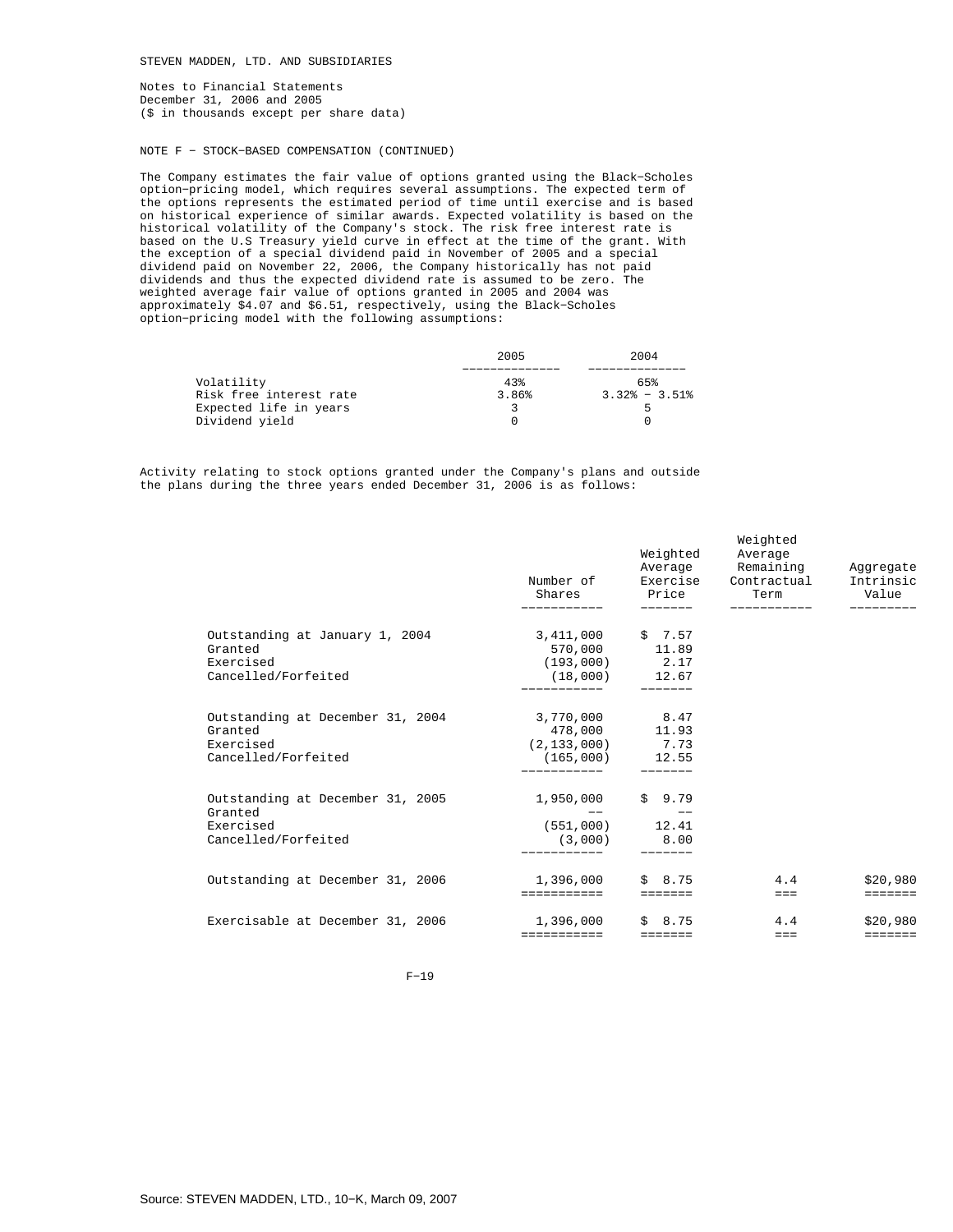#### NOTE F − STOCK−BASED COMPENSATION (CONTINUED)

The following table summarizes information about stock options at December 31, 2006:

|                         |                       | Options Outstanding                                             |                                       | Options Exercisable   |                                          |
|-------------------------|-----------------------|-----------------------------------------------------------------|---------------------------------------|-----------------------|------------------------------------------|
| Range of Exercise Price | Number<br>Outstanding | Weighted Average<br>Remaining<br>Contractual Life<br>(in Years) | Weighted<br>Average<br>Exercise Price | Number<br>Exercisable | Weighted<br>Average<br>Exercise<br>Price |
| under $$2.22$           | 480,000               | 0.5                                                             | \$2.21                                | 480,000               | \$2.21                                   |
| \$3.67 to \$6.37        | 52,000                | 2.1                                                             | 4.52                                  | 52,000                | 4.52                                     |
| $$11.61$ to $$12.50$    | 259,000               | 8.1                                                             | 11.99                                 | 259,000               | 11.99                                    |
| \$12.65 to \$13.99      | 605,000               | 6.1                                                             | 12.93                                 | 605,000               | 12.93                                    |
|                         |                       |                                                                 |                                       |                       |                                          |
|                         | 1,396,000             | 4.4                                                             | 8.75                                  | 1,396,000             | 8.75                                     |
|                         | ============          |                                                                 |                                       |                       |                                          |

### Restricted Stock

The following table summarizes restricted stock activity during the year ended December 31, 2006:

|                                                                    | Number of<br>Shares                                    | Weighted<br>Average Fair<br>Value at Grant<br>Date |
|--------------------------------------------------------------------|--------------------------------------------------------|----------------------------------------------------|
| Outstanding at December 31, 2005<br>Granted<br>Vested<br>Forfeited | 30,000<br>428,000<br>(30,000)<br>(7.000)<br>---------- | \$11.28<br>32.45<br>11.28<br>29.28                 |
| Outstanding at December 31, 2006                                   | 421,000                                                | \$32.51                                            |

As of December 31, 2006, there was \$10,900 of total unrecognized compensation cost related to restricted stock awards granted under the Plan. This cost is expected to be recognized over a weighted−average of 3.6 years. During the year ended December 31, 2006, 165,000 restricted stock awards were granted to the Company's Creative and Design Chief. The Company determines the fair value of its restricted stock awards based on the market price of its common stock on the date of grant.

In July 2004, the Company and several of its salesmen mutually agreed to replace restricted stock awards due to vest in January 2006 with cash awards to be paid on the vesting date. No shares had been issued under the original award. These cash rewards retained the same characteristics as the original restricted stock awards. The vesting date (i.e. the payment date) of the cash awards was the same as the vesting date of the restricted stock, and the payment was contingent upon the recipient still being employed with the Company on the vesting date. The cash awards, which totaled \$183, were charged to operations through December 31, 2005. In April of 2004, an employee of the Company received shares of the Company's common stock pursuant to the vesting of his restricted stock award. These shares were unregistered, and in August 2004 the Company agreed to purchase the shares back from the employee for \$378, which was equal to the value of the restricted stock when originally issued. In April and October of 2002, two executives of the Company were granted restricted stock awards pursuant to their employment agreements. The awards vested on June 30, 2005 and were contingent on the employee's continuous employment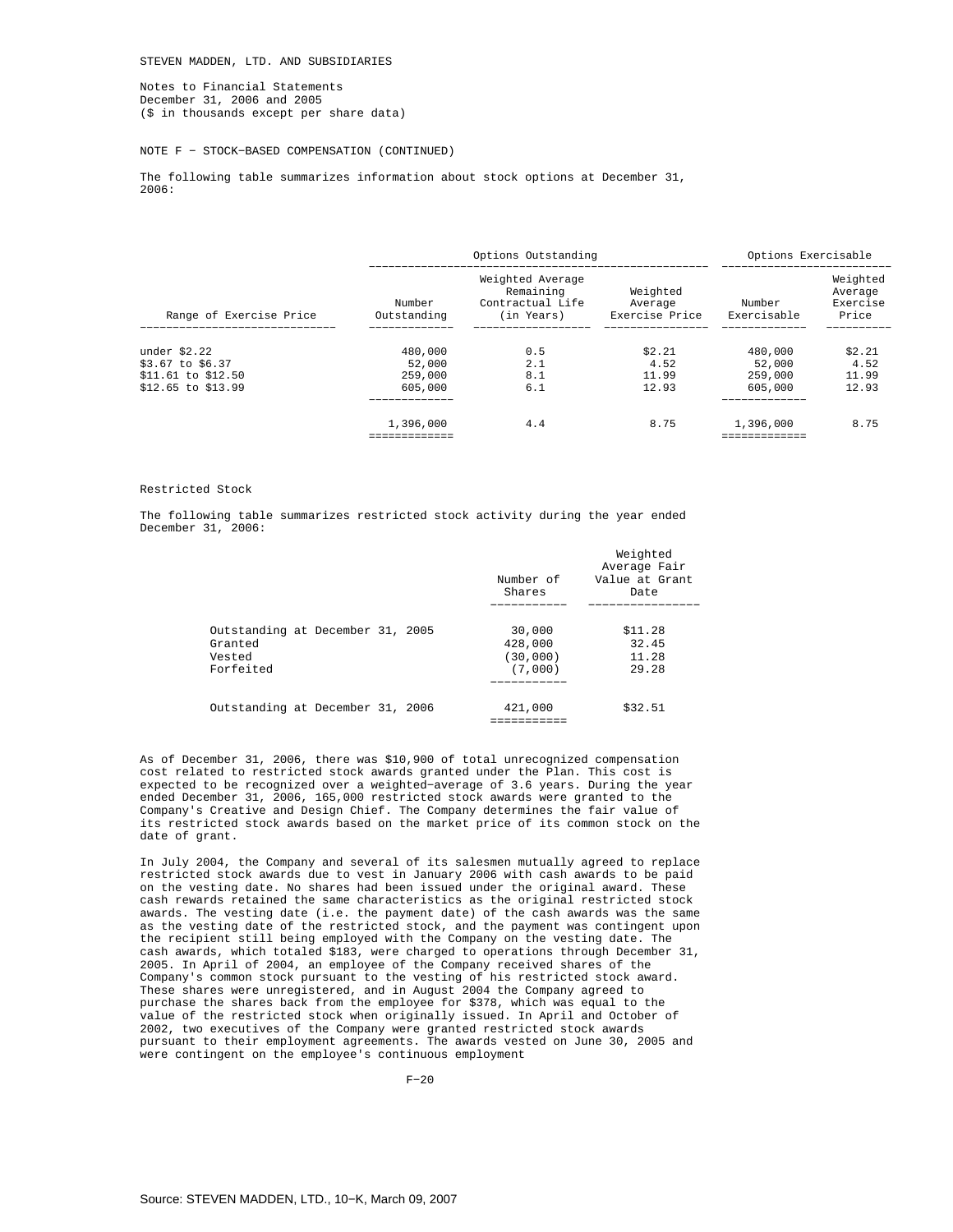NOTE F − STOCK−BASED COMPENSATION (CONTINUED)

through the vesting date. Under the terms of the agreements, the issuance of the shares of common stock required shareholder approval. At the annual meeting of stockholders held on May 27 of 2005, the shareholders did not approve the issuance of the shares. As stated in the Company's proxy statement, the executives were paid \$1,776 equal to the fair value of the restricted stock when first granted.

# NOTE G − PREFERRED STOCK

The Company has authorized 5,000,000 shares of preferred stock. The Board of Directors has designated 60,000 shares of such preferred stock as Series A Junior Participating Preferred Stock ("Series A Preferred"). Holders of the shares of Series A Preferred are entitled to dividends equal to 1,000 times dividends declared or paid on the Company's common stock. Each share of Series A preferred entitles the holder to 1,000 votes on all matters submitted to the holders of common stock. The Series A Preferred has a liquidation preference of \$1,000 per share, and is not redeemable by the Company. No preferred shares have been issued.

# NOTE H − RIGHTS AGREEMENT

On October 30, 2001, the Company declared a dividend distribution of one preferred stock purchase right (a "Right") for each outstanding share of common stock. Each Right entitles the holder to purchase from the Company seven ten−thousandths (7/10,000) of a share of Series A Preferred at a price of \$50 per seven ten−thousandths (7/10,000) of a share. Initially, the Rights will not be exercisable and will automatically trade with the common stock. The Rights become exercisable, in general, ten days following the announcement of a person or group acquiring beneficial ownership of at least 15% of the outstanding voting stock of the Company.

#### NOTE I − COMMON STOCK DIVIDEND

On October 30, 2006, the Board of Directors declared a special dividend of \$1 per share payable to Steven Madden, Ltd. shareholders of record at the close of business on November 13, 2006. The dividend was paid on November 22, 2006.

# NOTE J − OPERATING LEASES

The Company leases office, showroom and retail facilities under noncancelable operating leases with terms expiring at various times through 2018. Future minimum annual lease payments under noncancelable operating leases consist of the following at December 31:

| 2007       | \$ | 13,595 |
|------------|----|--------|
| 2008       |    | 12,875 |
| 2009       |    | 12,407 |
| 2010       |    | 11,557 |
| 2011       |    | 10,746 |
| Thereafter |    | 33,469 |
|            |    |        |
|            |    |        |
|            | Ŝ  | 94,649 |
|            |    |        |

A majority of the retail store leases provide for contingent rental payments if gross sales exceed certain targets. In addition, many of the leases contain rent escalation clauses to compensate for increases in operating costs and real estate taxes.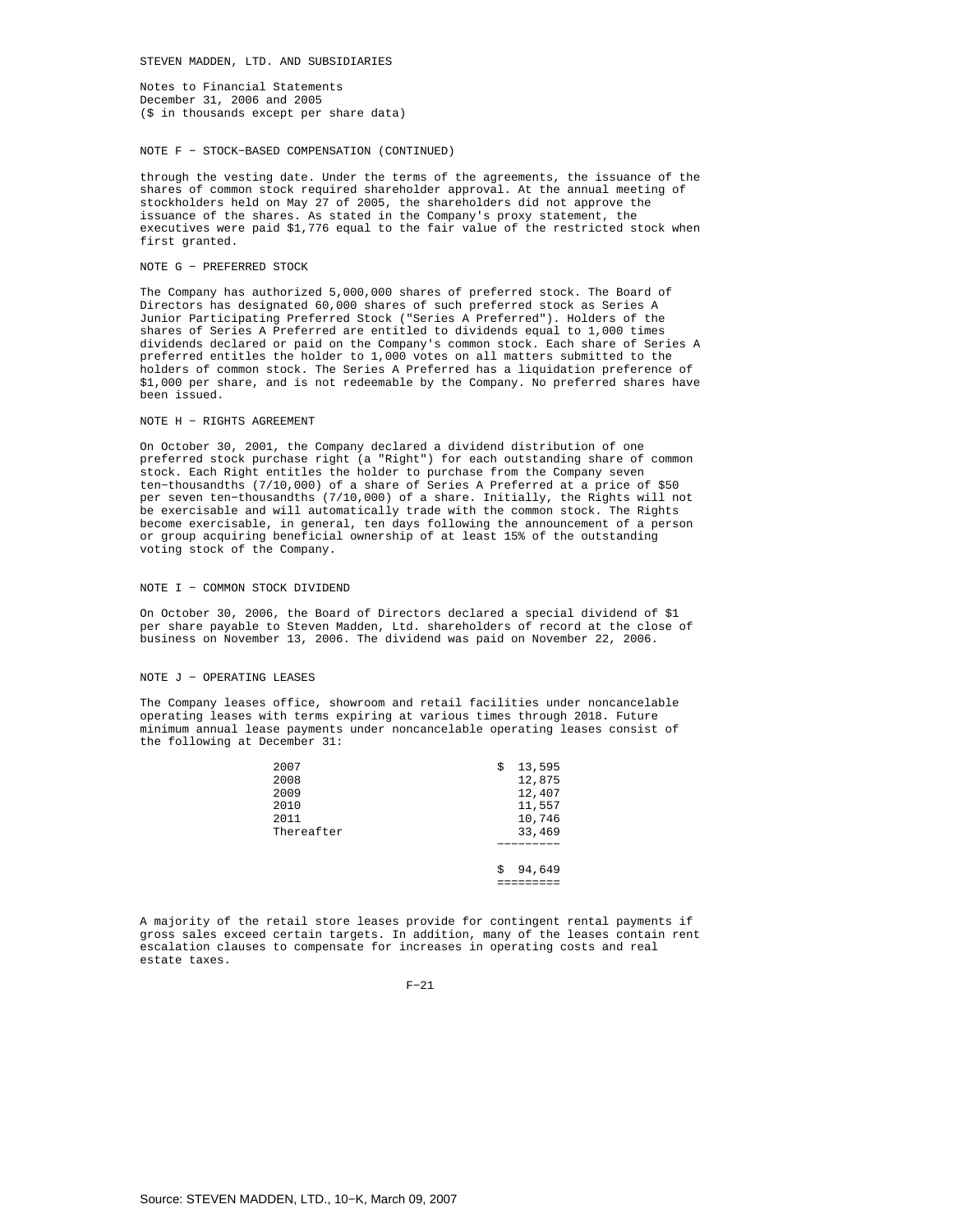STEVEN MADDEN, LTD. AND SUBSIDIARIES

Notes to Financial Statements December 31, 2006 and 2005 (\$ in thousands except per share data)

NOTE J − OPERATING LEASES (CONTINUED)

Rent expense for the years ended December 31, 2006, 2005 and 2004 was approximately \$16,419, \$15,592 and \$13,520, respectively. Included in such amounts are contingent rents of \$240, \$182 and \$105 in 2006, 2005 and 2004, respectively.

Rent expense is calculated by amortizing total rental payments (net of any rental abatements, construction allowances and other rental concessions), on a straight−line basis, over the lease term. Accordingly, rent expense charged to operations differs from rent paid resulting in the Company recording deferred rent.

# NOTE K − INCOME TAXES

The components of income before income taxes is as follows:

|                     |   | 2006            |    | 2005         |   | 2004         |
|---------------------|---|-----------------|----|--------------|---|--------------|
| Domestic<br>Foreign | Ŝ | 77,686<br>3,248 | -Ŝ | 33,460<br>-- | Ŝ | 20,954<br>-- |
|                     | Ŝ | 80,934          | Ŝ  | 33,460       | Ŝ | 20,954       |

The income tax provision (benefit) consists of the following:

|                 | ==========<br>---------- |      |          |      |       |
|-----------------|--------------------------|------|----------|------|-------|
|                 | \$<br>34,684             | \$   | 14,260   | \$   | 8,679 |
|                 |                          |      |          |      |       |
|                 | (4, 202)                 |      | (2,690)  |      | (227) |
| State and local | (702)                    |      | (449)    |      | (38)  |
| Federal         | (3,500)                  |      | (2, 241) |      | (189) |
| Deferred:       |                          |      |          |      |       |
|                 |                          |      |          |      |       |
|                 | 38,886                   |      | 16,950   |      | 8,906 |
| Foreign         | 520                      |      |          |      |       |
| State and local | 10,437                   |      | 4,260    |      | 2,484 |
| Federal         | \$<br>27,929             | \$   | 12,690   | \$   | 6,422 |
| Current:        |                          |      |          |      |       |
|                 |                          |      |          |      |       |
|                 | 2006                     | 2005 |          | 2004 |       |
|                 |                          |      |          |      |       |

A reconciliation between taxes computed at the federal statutory rate and the effective tax rate is as follows:

|                                                                                 | December 31, |       |       |  |
|---------------------------------------------------------------------------------|--------------|-------|-------|--|
|                                                                                 | 2006         | 2005  | 2004  |  |
| Income taxes at federal statutory rate<br>State and local income taxes - net of | 35.0%        | 35.0% | 35.0% |  |
| federal income tax benefit                                                      | 7.8          | 7.4   | 7.6   |  |
| Nondeductible items                                                             | 0.1          | 0.3   | 0.1   |  |
| Nondeductible impairment charges                                                | --           | 0.5   |       |  |
| Other                                                                           |              | (0.6) | (1.3) |  |
|                                                                                 |              |       |       |  |
| Effective rate                                                                  | 42.9%        | 42.6% | 41.4% |  |
|                                                                                 |              |       |       |  |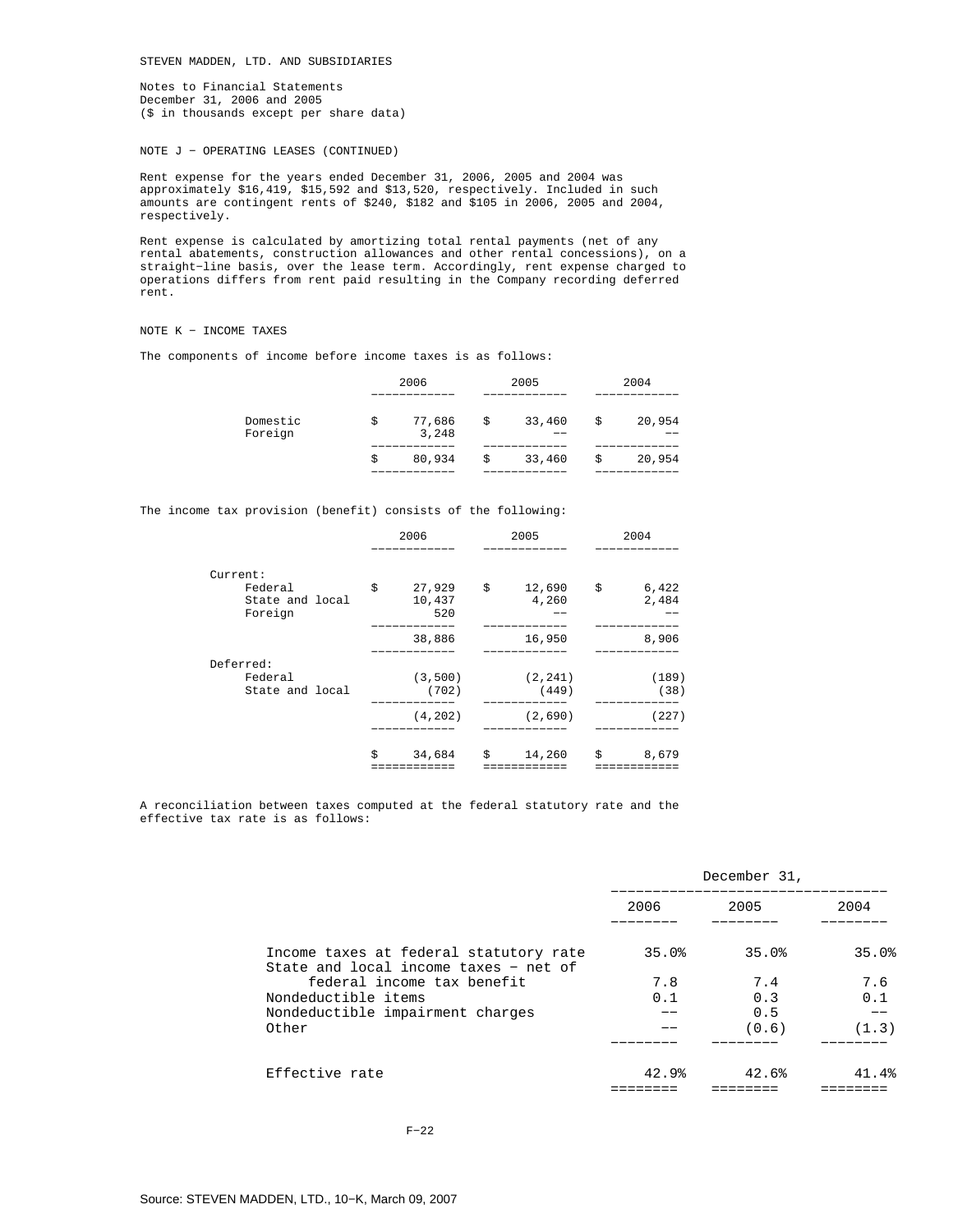NOTE K − INCOME TAXES (CONTINUED)

The Company applies the asset and liability method of accounting for income taxes. Under this method, deferred tax assets and liabilities are determined based on differences between financial reporting and tax bases of assets and liabilities and are measured using the enacted tax rates and laws that are expected to be in effect when the differences are expected to reverse.

Realization of deferred tax assets depends on generating sufficient future taxable income. Although realization is not assured, management believes it is more likely than not that all of the deferred tax assets will be realized. However, the amount of deferred tax assets considered realizable could be reduced in the near term if estimates of future taxable income are reduced.

The components of deferred tax assets and liabilities are as follows:

|                                                                                                                                                            | December 31, |                                                 |  |                            |
|------------------------------------------------------------------------------------------------------------------------------------------------------------|--------------|-------------------------------------------------|--|----------------------------|
|                                                                                                                                                            |              | 2006 2005                                       |  |                            |
| Current deferred tax assets:<br>Receivable allowances<br>Inventory<br>Unrealized loss<br>Deferred accruals<br>Other                                        |              | $$5,262$ $$3,537$<br>1,434<br>112<br>675<br>616 |  | 1,321<br>316<br>426        |
|                                                                                                                                                            |              | 8,099                                           |  | 5,600                      |
| Non-current deferred tax assets:<br>Depreciation and amortization<br>Deferred compensation<br>Deferred rent<br>Amortization of goodwill<br>Unrealized loss |              | 3,868<br>1,379<br>1,320<br>(126)<br>353         |  | 3,364<br>609<br>971<br>624 |
|                                                                                                                                                            |              | 6,794                                           |  | 5,568                      |
| Deferred tax assets                                                                                                                                        | Š.           | 14,893 \$ 11,168<br>==========                  |  | ==========                 |

#### NOTE L − COMMITMENTS, CONTINGENCIES AND OTHER

### [1] Legal proceedings:

- (a) On July 28, 2005, adidas America, Inc., and adidas−Salomon AG (together, "adidas") filed a Demand for Arbitration (the "Demand") against Steven Madden, Ltd., and Steven Madden Retail, Inc. before the American Arbitration Association. In its Demand, adidas alleged that the parties had previously been engaged in a lawsuit over the Company's sale of sneakers that allegedly infringed adidas' "three stripe" mark. The parties settled that lawsuit by entering into a settlement agreement dated August 4, 2003 that prohibited the Company from selling shoes that contained adidas' "three−stripe" mark either with one additional stripe or with one less stripe. Adidas alleged in the Demand that the Company was selling three shoes that adidas contends violate the settlement agreement and infringe adidas' "three−stripe" mark. The Company has settled the matter with no material effect on the Company's financial statements.
	- (b) On August 10, 2005, the U.S. Customs Department ("Customs") issued a report that asserts that certain commissions which the Company treated as buying agents' commissions (which are non−dutiable) should be treated as "selling agents' commissions" and hence are dutiable. In the report,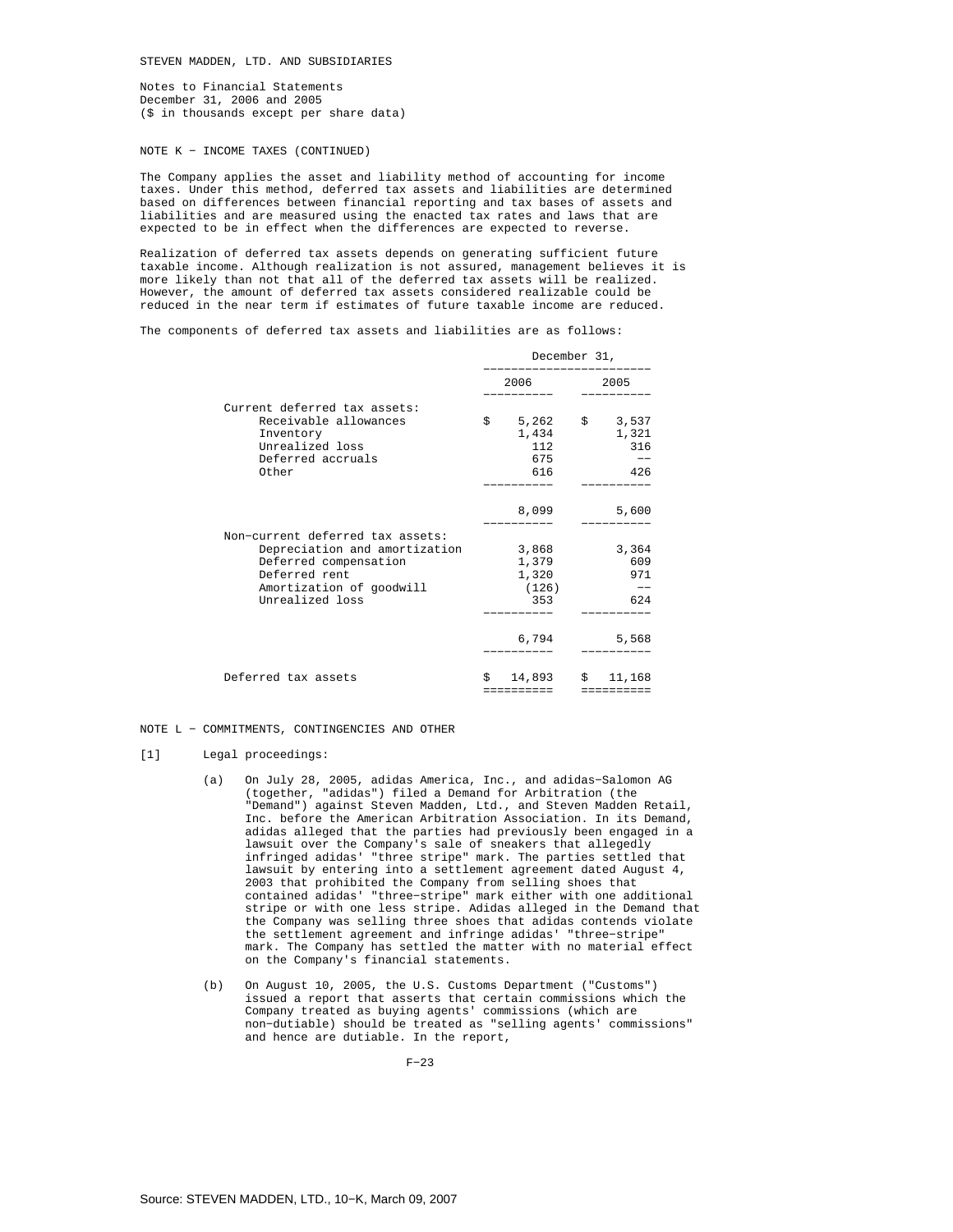# NOTE L − COMMITMENTS, CONTINGENCIES AND OTHER (CONTINUED)

 Customs estimates that the Company had underpaid duties during the calendar years of 1998 through 2004 in the amount of \$1,051. At December 31, 2005, the Company had recorded a reserve of \$1,051 based on management's estimate at that time. Based on management's estimation earlier in the year, the reserve was increased to \$2,047 covering under−payments, interest and penalties, as of March 31, 2006. Based on a meeting held with Customs on November 8, 2006, and pursuant to discussions with legal counsel, the Company believes that the maximum liability in this case, including interest and penalties, will be no more than \$1,500. Accordingly, the reserve was reduced to \$1,500 in the quarter ended December 31, 2006. Such reserve is subject to change to reflect the status of this matter.

 (c) On or about January 23, 2006, the Company and Steven Madden, Jamieson Karson, Arvind Dharia and Amelia Newton Varela were named as defendants in a lawsuit filed by Jojeli, Inc. ("Jojeli") and Alan Rick Friedman in the United States District Court for the Southern District of New York. In their complaint, Jojeli and Mr. Friedman asserted claims arising from the Company's decision to terminate Jojeli's services on or about November 28, 2005. Mr. Friedman, Jojeli's principal, served as a senior salesperson for the Company, and provided his services to the Company pursuant to an April 26, 2004 written agreement. In their complaint, Jojeli and Mr. Friedman alleged eight claims against the Company and/or three of its executives and/or one of its managers, including breach of contract, violation of the New York Labor Law, tortuous interference with contract, civil conspiracy, defamation, and prima facie tort. They sought damages on their various claims of approximately \$2,700 and they also sought a declaration that they were not bound by the restrictive covenant in the parties' contract. On or about March 1, 2006, the individual defendants and the Company moved to dismiss the tort claims contained in the complaint and to strike Mr. Friedman's claim for punitive damages in connection with his contract claims. More specifically, the defendants moved to dismiss the claims alleging defamation, interference with contract, prima facie tort and civil conspiracy. If the motion was granted in its entirety, the individual defendants would have been dismissed from the suit and Mr. Friedman's remaining claims would have consisted of breach of contract and alleged violations of the New York Labor Law. On or about April 13, 2006, Mr. Friedman filed an amended complaint in the action. In his amended complaint, Mr. Friedman (i) dropped his defamation claim against the Company's Executive Vice President of Wholesale Sales, Amelia Newton Varela, (ii) dropped all claim(s) against the Company's Chief Financial Officer, Arvind Dharia, and (iii) supplemented certain allegations concerning the remaining defendants in an effort to strengthen or preserve his remaining tort claims. On June 5, 2006, the Court dismissed the plaintiffs' tort claims against the Company and the remaining individual defendants. More specifically, the Court dismissed Mr. Friedman's tortuous interference and conspiracy claims against Mr. Karson, Mr. Madden and Ms. Newton, and dismissed Mr. Friedman's prima facie tort claim against Mr. Karson, Mr. Madden and the Company. On or about June 28, 2006, the Company and the individual defendants filed an answer in which they denied the remaining counts of the Amended Complaint, which consisted of claims for breach of contract, breach of the implied covenant of good faith and fair dealing, and for violations of certain provisions of the New York Labor Law. On June 30, 2006, the parties appeared before the court for a status conference at which time the Court established a pre−trial schedule requiring that non−expert discovery be completed by December 29, 2006 and that dispositive motions be filed by February 2, 2007. Effective September 27, 2006, the Company and the individual defendants reached an agreement to resolve the claims asserted by Jojeli, Inc. and Alan Rick Friedman. Pursuant to the terms of the parties' settlement agreement, the terms of which are confidential, the Company agreed to pay certain sums of money to Jojeli. As a result of the parties' settlement, the lawsuit has been dismissed with prejudice. The settlement, which was provided for in prior periods, did not have a material effect on the Company's financial statements.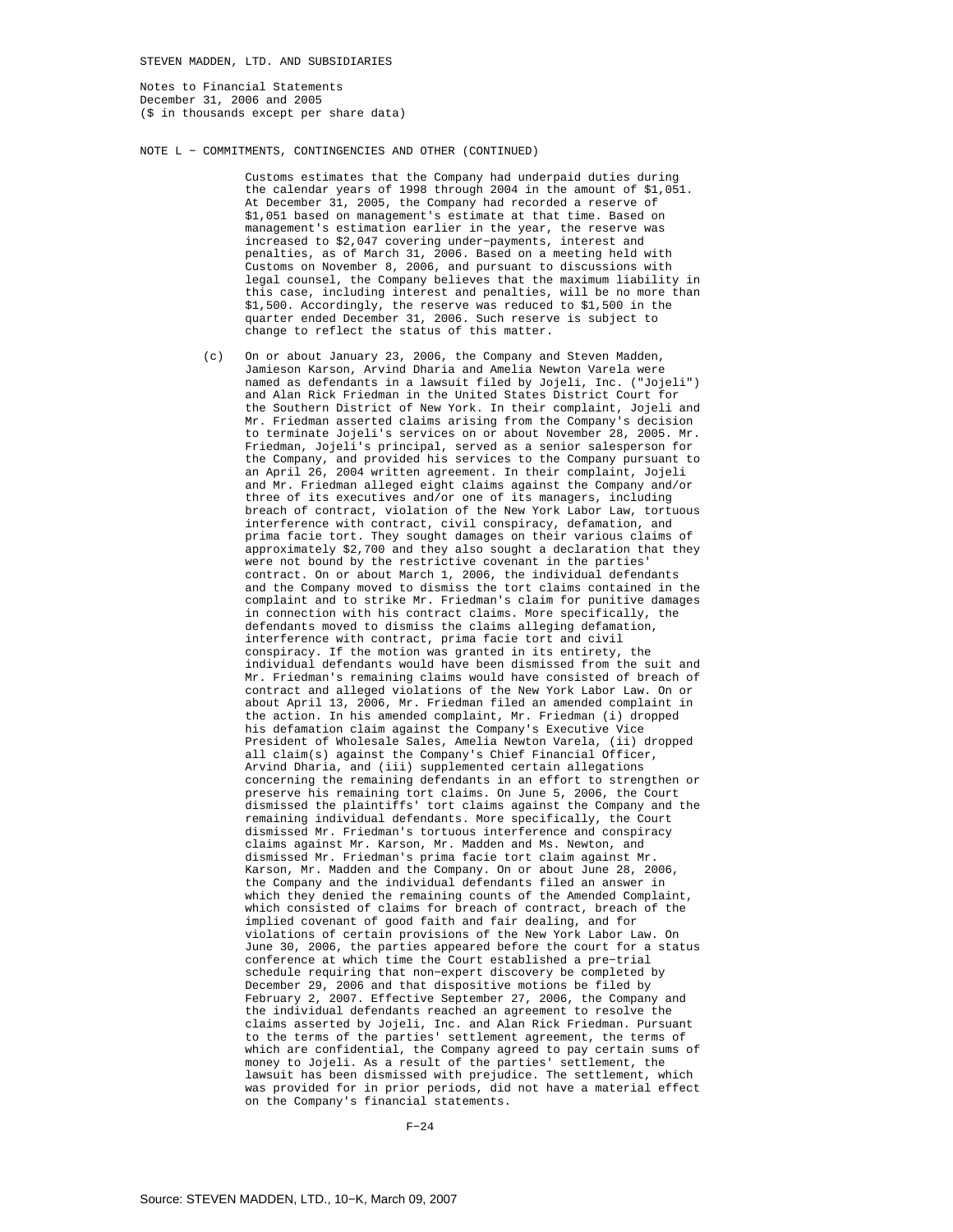# NOTE L − COMMITMENTS, CONTINGENCIES AND OTHER (CONTINUED)

 (d) The Company has been named as a defendant in certain other lawsuits in the normal course of business. In the opinion of management, after consulting with legal counsel, the liabilities, if any, resulting from these matters should not have a material effect on the Company's financial position or results of operations. It is the policy of management to disclose the amount or range of reasonably possible losses in excess of recorded amounts.

# [2] Employment agreements:

 Effective as of July 1, 2005, the Company amended its employment agreement with Steven Madden, the Company's Creative and Design Chief. The agreement provides for an annual salary of \$600, subject to certain specified adjustments, through June 30, 2015. The agreement also provides for annual bonuses based on EBITDA, on revenue for any new business, and royalty income over \$2,000, and an annual option grant at exercise prices equal to the market price on the date of grant and a non−accountable expense allowance.

 Effective as of July 1, 2005, the Company entered into an employment agreement with Awadhesh Sinha, pursuant to which Mr. Sinha will serve as the Company's Chief Operating Officer. The initial term of the agreement is three years through June 30, 2008, with successive one−year automatic renewal terms. The agreement provides for an annual salary of \$425 with annual increases and performance bonuses. The agreement requires the Company to accrue deferred cash compensation equal to 25% of the annual salary, payable to Mr. Sinha at the end of the term of the agreement.

 Effective January 1, 2006, the Company amended its employment agreement with Jamieson Karson, the Company's Chief Executive Officer and Chairman of the Board. The agreement provides for an annual salary of \$500 through December 31, 2008. The agreement also provides for an annual bonus at the discretion of the Board of Directors.

 Effective February 1, 2006, the Company amended its employment agreement with Arvind Dharia, the Company's Chief Financial Officer. The agreement provides for an annual salary of \$425, with annual increases through December 31, 2009. The agreement also provides for an annual bonus at the discretion of the Board of Directors.

 The Company has employment agreements with other executives (the "executives") which expire between June 30, 2007 and December 31, 2009. These agreements provide for cash bonuses based primarily upon a percentage of year−to−year increases in earnings before interest, taxes, depreciation and amortization, option grants and non−accountable expense allowances as defined. Base salary commitments for these executives are as follows:

| 2007<br>2008<br>2009 | 1,643<br>\$<br>1192<br>480 |
|----------------------|----------------------------|
|                      |                            |
|                      | \$3,315                    |
|                      |                            |

 In connection with their employment agreements, five executives received an aggregate of 132,000 shares of restricted common stock from the Company in 2006. The restricted shares vest equally each year over a four−year period and, accordingly, the Company has recorded a charge to operations in the amount of \$680 for the year ended December 31, 2006. In 2002, two executives received an aggregate of 60,000 shares of restricted stock. The restricted shares vested equally each quarter over the period of their employment agreements through December 2005. Accordingly, the Company recorded a charge to operations in the amount of \$104 and \$254 for the 30,000 and 30,000 shares that vested during the years ended December 31, 2005 and 2004, respectively. Further, one executive received 150,000 stock options exercisable at \$12.67 per share, the market price on the date of grant. 30,000 of these options vested on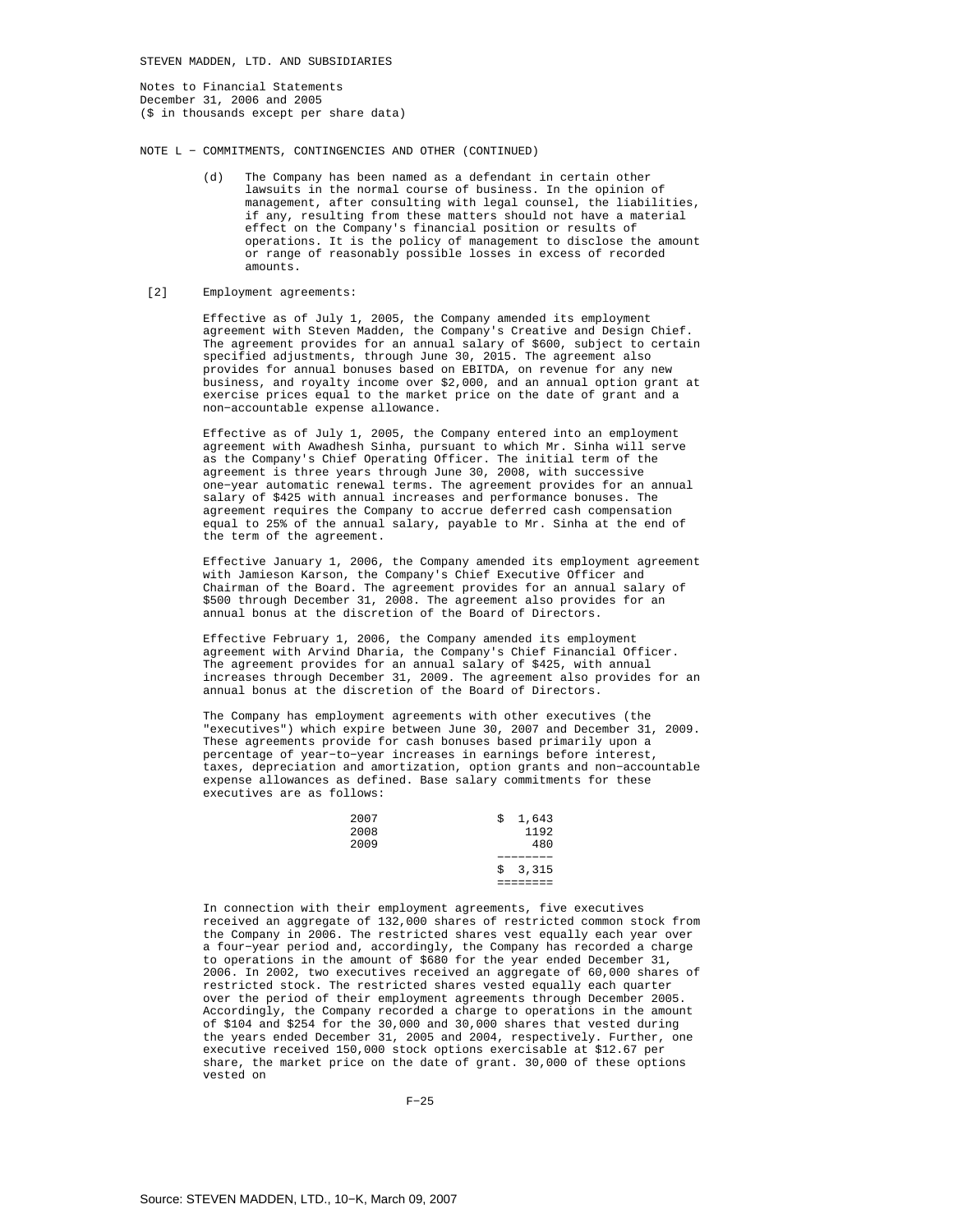### NOTE L − COMMITMENTS, CONTINGENCIES AND OTHER (CONTINUED)

 June 30, 2003 and the balance vested equally, each quarter, through June 30, 2005. In addition, the Company accrued aggregate cash obligations of approximately \$2,112 for bonuses under these agreements for the year ended December 31, 2006.

[4] Letters of credit:

 At December 31, 2006 and 2005, the Company had open letters of credit for the purchase of imported merchandise of approximately \$1,981 and \$3,302, respectively.

#### [5] Royalty agreements:

 On January 7, 2003, the Company entered into a long−term license agreement with Seattle Pacific Industries, Inc., under which the Company has the right to use the Unionbay trademark in connection with the sale and marketing of footwear for men and boys. The agreement required the Company to make royalty and advertising payments equal to a percentage of net sales and a minimum royalty and advertising payment in the event that specified net sales targets were not achieved. The agreement expired on December 31, 2006.

 On May 12, 2003, the Company entered into a long−term license agreement with Candie's, Inc. to design, manufacture, and distribute Candie's branded footwear for women and children worldwide. The initial term of the agreement expired on December 31, 2009, with four 3−year renewal terms, the last of which expired on December 31, 2021. The agreement required the Company to make royalty and advertising payments equal to a percentage of net sales of licensed products and a minimum royalty and advertising payment in the event that specified net sales targets were not achieved. On December 6, 2004, the agreement was amended to reflect Candie's decision to name Kohl's Corporation the exclusive provider of a new line of Candie's apparel. The amendment extended the initial term of the agreement to December 31, 2010, and eliminated the renewal term options. Pursuant to the amendment, commencing on January 1, 2007, the Company will no longer have the exclusive right to market Candie's branded footwear and will be permitted to sell Candie's branded footwear only to Kohl's. Under the terms of the amendment, Candie's guarantees that the Company will achieve minimum sales levels with Kohl's during the term of the agreement. In the event such minimum sales levels are not achieved, Candie's is required to compensate the Company in an amount based on a percentage of the sales shortfall. Effective January 1, 2005, all royalty and advertising payments were eliminated. As an inducement to execute the amendment, the Company is required to pay Candie's a total of \$3,000 payable in eight equal quarterly installments beginning in February of 2005.

 On September 14, 2006, the Company, through its Daniel M. Friedman Division, entered into a license agreement to design, manufacture and distribute handbags and belts and related accessories under the "Tracy Reese" and the "Plenty" brands. In addition, the Company has the right to use the phrase "Plenty by Tracy Reese". The agreement requires the Company to pay the licensor a royalty based on net sales and a minimum royalty in the event that specified net sales targets are not achieved.

 On July 20, 2004, Daniel M. Friedman entered into a long−term license agreement with B.J. Vines, Inc., under which the Company has the right to use the "Betsey Johnson" trademark in connection with the sale and marketing of handbags, small leather goods, belts and umbrellas. The agreement requires the Company to make royalty and advertising payments equal to a percentage of net sales and a minimum royalty and advertising payment in the event that specified net sales targets are not achieved. The agreement expires on December 31, 2007, with a three−year renewal term at the option of the Company.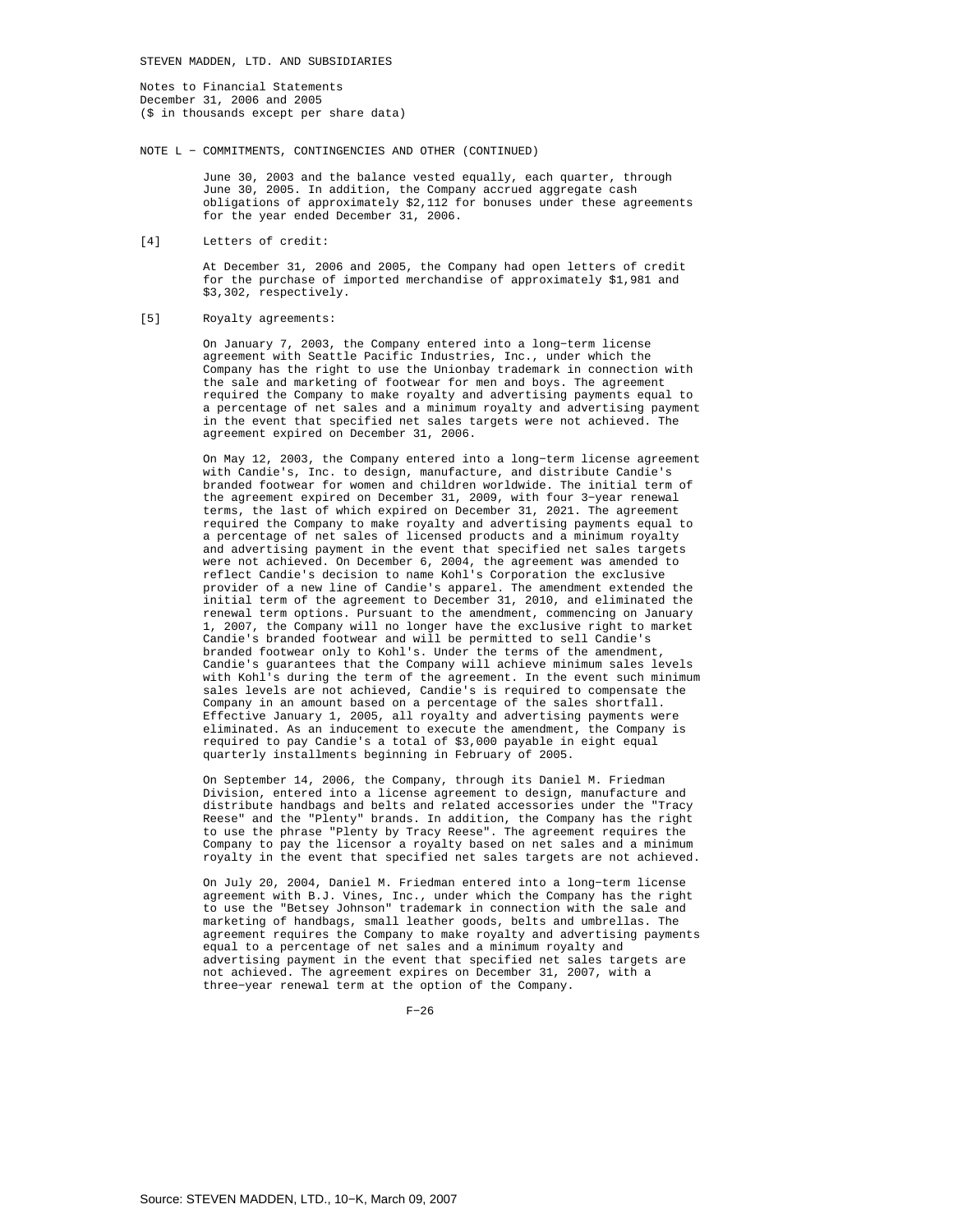# NOTE L − COMMITMENTS, CONTINGENCIES AND OTHER (CONTINUED)

 Royalty expenses are included in the "operating expenses" section of the Company's Consolidated Statements of Income. Aggregate minimum future royalties under these agreements are as follows:

| Year Ending<br>December 31, |    |       |
|-----------------------------|----|-------|
|                             |    |       |
| 2007                        | \$ | 778   |
| 2008                        |    | 220   |
| 2009                        |    | 320   |
|                             |    |       |
|                             | Ŝ  | 1,318 |
|                             |    |       |

# [6] Related Party Transactions:

 In January 2004, the Company entered into an agreement with JLM Consultants, a company wholly−owned by John Madden, one of the Company's directors. Under this agreement, Mr. Madden provides consulting services with respect to the development of international sales of the Company. Pursuant to this agreement, JLM Consultants received a fee and expenses of \$511, \$392 and \$252 in 2006, 2005 and 2004 respectively, in addition to fees that Mr. Madden received for service to the Company as a director.

 In July 2001, the Company entered into a consulting agreement with Peter J. Solomon & Company, a financial advisory firm of which Marc Cooper, one of the Company's directors, is a managing director. Under this agreement, the firm provided financial advisory and investment banking services to the Company. This agreement, which was amended in March 2004, was terminated on July 11, 2006. Pursuant to this agreement, the Company paid fees and expenses to Peter J. Solomon & Company of \$412 (related to the acquisition of Daniel M. Friedman), \$66 and \$161 for 2006, 2005 and 2004, respectively.

 In October 2002, the Company entered into an arrangement with Jeff Birnbaum, one of the Company's directors. Under this arrangement, Mr. Birnbaum provided consulting services with respect to the design and manufacturing of shoes and general consulting services to the Company. Pursuant to this arrangement, Mr. Birnbaum received a fee of \$200, \$200 and \$250 in 2006, 2005 and 2004 respectively, in addition to fees received for service to the Company as a director. Mr. Birnbaum has been the Product Development Manager of Dolphin Shoe Company since August 1982. Dolphin Shoe Company, which is equally owned by Mr. Birnbaum, his father and his brother, is one of the Company's domestic suppliers. In July of 2006, the Company acquired Natural Comfort brand from Dolphin Shoe Company for \$100.

# [7] Concentrations:

 The Company maintains cash and cash equivalents with various major financial institutions which at times are in excess of the amount insured. In addition, the Company's marketable securities and money market accounts are principally held at two brokerage companies.

 During the year ended December 31, 2006, the Company purchased approximately 36% and 16% of its merchandise from two suppliers in China. Total inventory purchases for the year ended December 31, 2006 from China was approximately 88%.

 During the year ended December 31, 2005, the Company purchased approximately 21% and 12% of its merchandise from two suppliers in China. Total inventory purchases for the year ended December 31, 2005 from China was approximately 82%.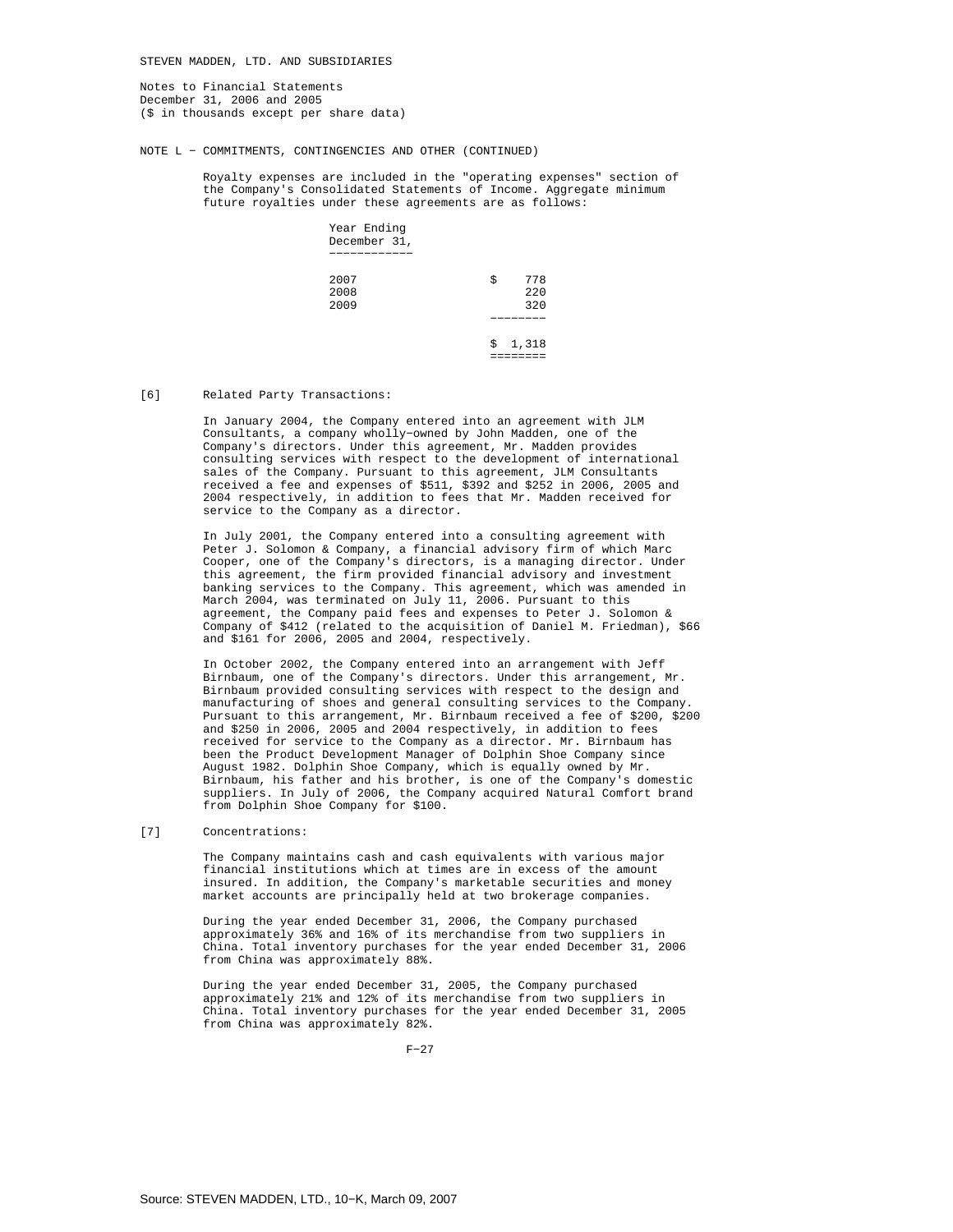# NOTE L − COMMITMENTS, CONTINGENCIES AND OTHER (CONTINUED)

 During the year ended December 31, 2004, the Company purchased approximately 25% of its merchandise from a supplier in Brazil and 17% and 10% of its merchandise from two suppliers in China. Total inventory purchases for the year ended December 31, 2004 from Brazil and China were approximately 26% and 41%, respectively.

 Sales to one customer accounted for 13% of total net sales for the year ended December 31, 2006. This customer represented 18% of accounts receivable at December 31, 2006.

 Sales to one customer accounted for 19% of total net sales for the year ended December 31, 2005. This customer represented 24% of accounts receivable at December 31, 2005.

 Sales to two customers accounted for 10% and 9% of total net sales for the year ended December 31, 2004. These customers each represented 13% of accounts receivable at December 31, 2004.

 Sales to such customers are included in the wholesale segment (see Note M). Purchases are made primarily in United States dollars.

# [8] Valuation and qualifying accounts:

 The following is a summary of the allowance for doubtful accounts related to accounts receivable and the allowance for chargebacks related to the amount Due from Factor for the years ended December 31:

|                                                     |      | 2006            |  | 2004                |              |
|-----------------------------------------------------|------|-----------------|--|---------------------|--------------|
|                                                     |      |                 |  |                     |              |
| Balance at beginning of year<br>Increase in reserve | - \$ | 8.400S<br>4,108 |  | $2,915$ \$<br>5,485 | 2,378<br>537 |
| Balance at end of year                              |      | $12,508$ \$     |  | 8,400S              | 2,915        |

 The following is a summary of the reserve for slow moving inventory for the years ended December 31:

|                                                                                  | 2006              | 2005        | 2004      |
|----------------------------------------------------------------------------------|-------------------|-------------|-----------|
| Balance at beginning of year \$<br>Charged to reserve<br>Increase to the reserve | $1,143$ \$<br>922 | 608S<br>535 | 663<br>55 |
| Balance at end of year                                                           | $2,065$ \$<br>Ŝ.  | 1,143 \$    | 608       |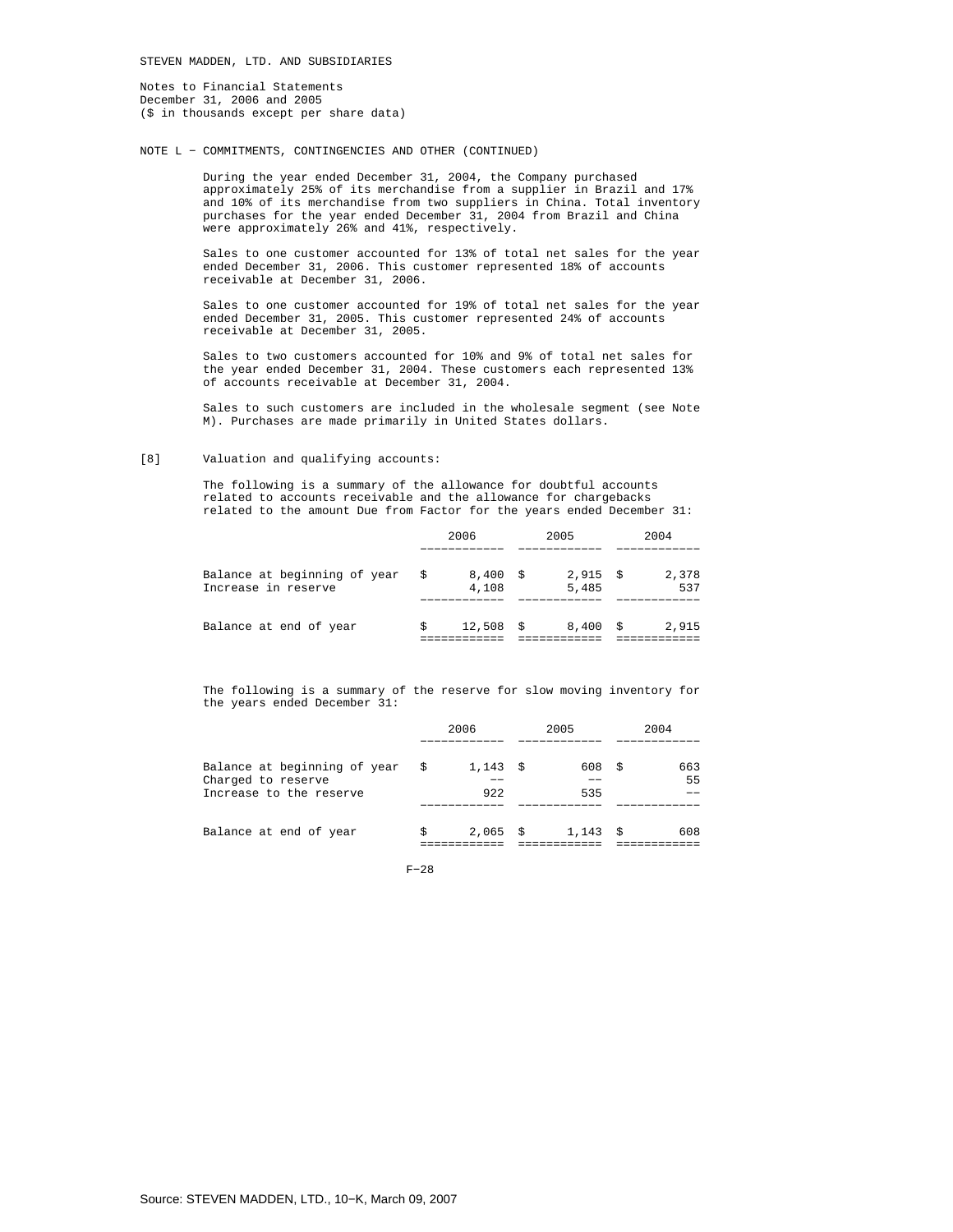### NOTE L − COMMITMENTS, CONTINGENCIES AND OTHER (CONTINUED)

 The following is a summary of goodwill and the related accumulated amortization for the years ended December 31:

|                                                                                                                 | 2006 |                     | 2005 |                |    | 2004  |  |
|-----------------------------------------------------------------------------------------------------------------|------|---------------------|------|----------------|----|-------|--|
| Cost basis<br>Balance at beginning of year<br>Acquisition of Daniel M. Friedman<br>Write-off of impaired assets | \$   | $2,145$ \$<br>4,918 |      | 2,780<br>(635) | \$ | 2,780 |  |
| Balance at end of year                                                                                          |      | 7,063               |      | 2,145          |    | 2,780 |  |
| Accumulated amortization<br>Balance at beginning of year<br>Write-off of impaired assets                        |      | 598                 |      | 714<br>(116)   |    | 714   |  |
| Balance at end of year                                                                                          |      | 598                 |      | 598            |    | 714   |  |
| Goodwill                                                                                                        | \$   | 6,465               | Ŝ.   | 1,547          | \$ | 2,066 |  |

# [9] Other:

 Pursuant to an agreement reached on February 2, 2005 with an 8% shareholder, the Company agreed to commit \$25 million during the twelve months ended January 31, 2006 and \$10 million during the twelve months ended January 31, 2007 to a combination of share repurchases and/or dividends, such programs to be implemented at such time and such manner as determined by the board of directors in its sole discretion. As of January 31, 2006, the Company has satisfied this agreement via the repurchase of 909,000 shares for \$14,680 and the payment of dividends of \$34,919.

# NOTE M − OPERATING SEGMENT INFORMATION

The Company's reportable segments are primarily determined based on distribution channels of its various brands. The wholesale segment markets its products through department and specialty stores throughout the country and the retail segment thru the operation of various Company owned stores and the Company's website. The First Cost segment represents activities of a subsidiary which earns commissions for acting as a buying agent to mass−market merchandisers, shoe chains and other off−price retailers with respect to their purchase of footwear.

The accounting policies of the segments are the same as those described in the summary of significant accounting policies. The Company evaluates performance based on profit or loss from operations before other income (expense) and the provision for income taxes. The following is information for the Company's reportable segments: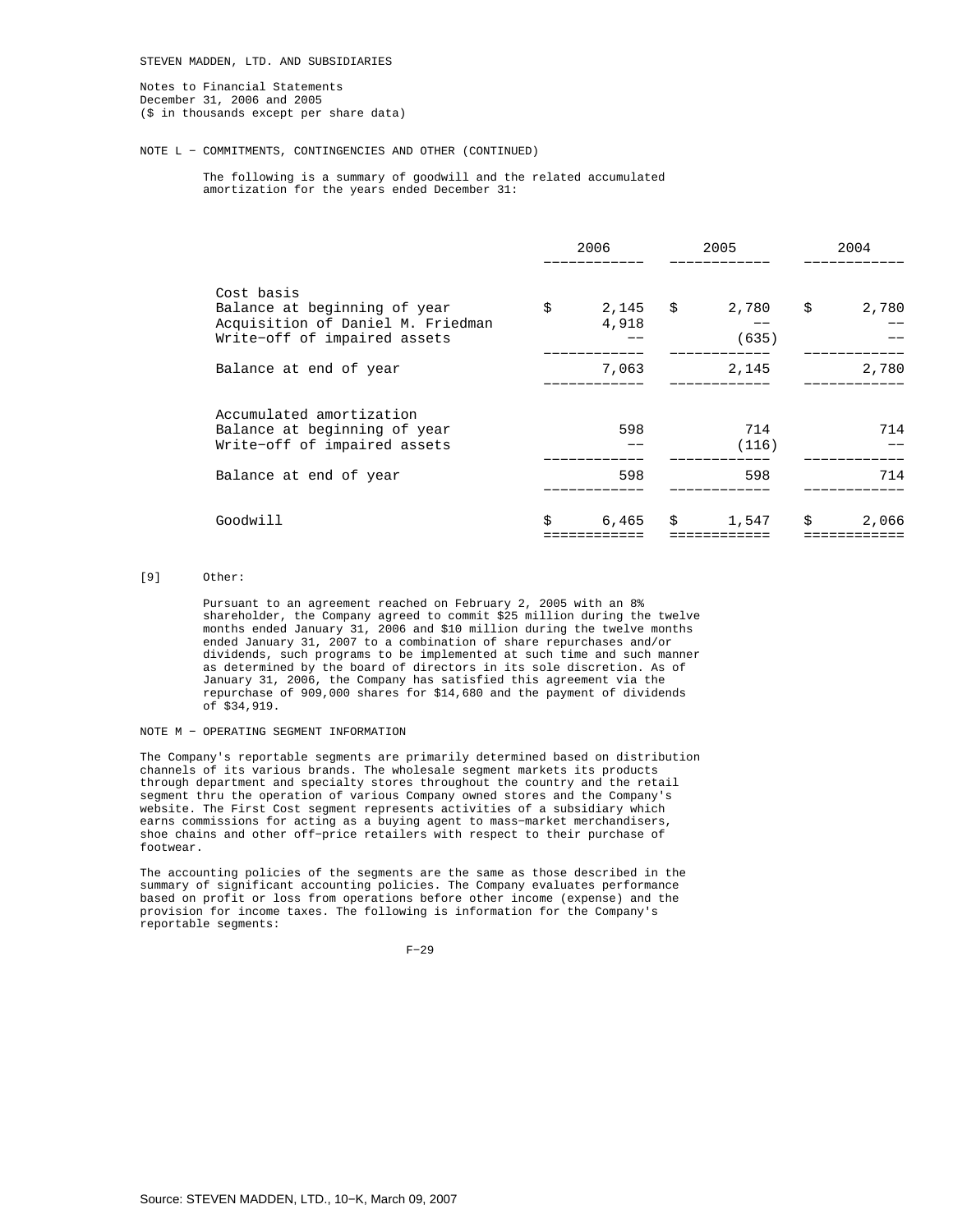#### Notes to Financial Statements December 31, 2006 and 2005

(\$ in thousands except per share data)

# NOTE M − OPERATING SEGMENT INFORMATION (CONTINUED)

|                                    |    | ------------------Wholesale divisions----------------- |             |      | Other<br>footwear |      | Daniel M.         |    | Total         |                   |            |                |              |
|------------------------------------|----|--------------------------------------------------------|-------------|------|-------------------|------|-------------------|----|---------------|-------------------|------------|----------------|--------------|
| Year ended,                        |    | Womens                                                 | Mens        |      | brands            |      | Friedman          |    | Wholesale     | Retail            | First Cost |                | Consolidated |
|                                    |    |                                                        |             |      |                   |      |                   |    |               |                   |            |                |              |
| December 31, 2006:                 |    |                                                        |             |      |                   |      |                   |    |               |                   |            |                |              |
| Net sales to external<br>customers | Ŝ  |                                                        | $62,629$ \$ |      | 83,309            |      | $51,316$ \$       |    | 347,509 \$    |                   |            |                | 475,163      |
| Gross profit                       |    | $150, 255$ \$<br>55,118                                | 26,112      |      | 34,289            | - \$ | 13,976            |    | 129,495       | 127,654<br>68,934 |            | Ŝ              | 198,429      |
| Commissions and                    |    |                                                        |             |      |                   |      |                   |    |               |                   |            |                |              |
| licensing fees - net               |    | 2,925                                                  | $- -$       |      | $\qquad \qquad -$ |      | $-\,-$            |    | 2,925         | -- \$             | 11,321     |                | 14,246       |
| Income from operations             |    | 28,665                                                 | 10,668      |      | 13,793            |      | 3,966             |    | 57,092        | 9,885             | 11,321     |                | 78,298       |
| Depreciation and                   |    |                                                        |             |      |                   |      |                   |    |               |                   |            |                |              |
| amortization                       |    | 513                                                    | 307         |      | 519               |      | 1,316             |    | 2,655         | 4,025             | 26         |                | 6,706        |
| Seqment assets                     | \$ | $149,433$ \$                                           | $10,621$ \$ |      | $16,110$ \$       |      | 27,022            |    | 203,186       | 41,933            | 6,273      |                | 251,392      |
| Capital expenditures               |    |                                                        |             |      |                   |      |                   | Ŝ  | $3,739$ \$    | $5,765$ \$        |            | 7 <sub>s</sub> | 9,511        |
|                                    |    |                                                        |             |      |                   |      |                   |    |               |                   |            |                |              |
| December 31, 2005:                 |    |                                                        |             |      |                   |      |                   |    |               |                   |            |                |              |
| Net sales to external              |    |                                                        |             |      |                   |      |                   |    |               |                   |            |                |              |
| customers                          | Ś  | $120,333$ \$                                           | $54,611$ \$ |      | 79,331            |      | $\qquad \qquad -$ | \$ | $254, 275$ \$ | 121,511           |            | \$             | 375,786      |
| Gross profit                       |    | 33,768                                                 | 22,021      |      | 23,194            |      | $\qquad \qquad -$ |    | 78,983        | 60,172            |            |                | 139,155      |
| Commissions and                    |    |                                                        |             |      |                   |      |                   |    |               |                   |            |                |              |
| licensing fees - net               |    | 2,286                                                  | $- -$       |      | $\qquad \qquad -$ |      |                   |    | 2,286         | -- \$             | 4,833      |                | 7,119        |
| Income from operations             |    | 6.661                                                  | 9,100       |      | 5,550             |      |                   |    | 21,311        | 5.426             | 4.833      |                | 31,570       |
| Depreciation and                   |    |                                                        |             |      |                   |      |                   |    |               |                   |            |                |              |
| amortization                       |    | 939                                                    | 160         |      | 262               |      |                   |    | 1,361         | 3,750             | 9          |                | 5,120        |
| Seqment assets                     | \$ | 149,914 \$                                             | $18,709$ \$ |      | 2,693             |      | $\qquad \qquad -$ |    | 171,316       | 38,576            | 1,836      |                | 211,728      |
| Capital expenditures               |    |                                                        |             |      |                   |      |                   | \$ | $1,456$ \$    | $4,366$ \$        | $--$       | -Ŝ             | 5,822        |
| December 31, 2004:                 |    |                                                        |             |      |                   |      |                   |    |               |                   |            |                |              |
| Net sales to external              |    |                                                        |             |      |                   |      |                   |    |               |                   |            |                |              |
| customers                          | Ŝ  | $113,879$ \$                                           | $31,301$ \$ |      | 85,167            |      | $\qquad \qquad -$ | Ŝ  | $230,347$ \$  | 107,797           |            | \$             | 338,144      |
| Gross profit                       |    | 31,465                                                 | 9,773       |      | 22,385            |      |                   |    | 63,623        | 55,920            |            |                | 119,543      |
| Commissions and                    |    |                                                        |             |      |                   |      |                   |    |               |                   |            |                |              |
| licensing fees - net               |    | 2,310                                                  | $- -$       |      | $\qquad \qquad -$ |      |                   |    | 2,310         | $- S$             | 2,278      |                | 4,588        |
| Income from operations             |    | 4,947                                                  | 1,034       |      | 2.291             |      | $\qquad \qquad -$ |    | 8,272         | 8,431             | 2,278      |                | 18,981       |
| Depreciation and                   |    |                                                        |             |      |                   |      |                   |    |               |                   |            |                |              |
| amortization                       |    | 822                                                    | 242         |      | 394               |      |                   |    | 1,458         | 3,405             | 7          |                | 4,870        |
| Seqment assets                     | \$ | $114,012 \quad$ \$                                     | 10,243      | - \$ | 11,107            |      | $\qquad \qquad -$ |    | 135,362       | 44,048            | 891        |                | 180,301      |
| Capital expenditures               |    |                                                        |             |      |                   |      |                   | \$ | $1,965$ \$    | $5,414$ \$        | 8          | - S            | 7,387        |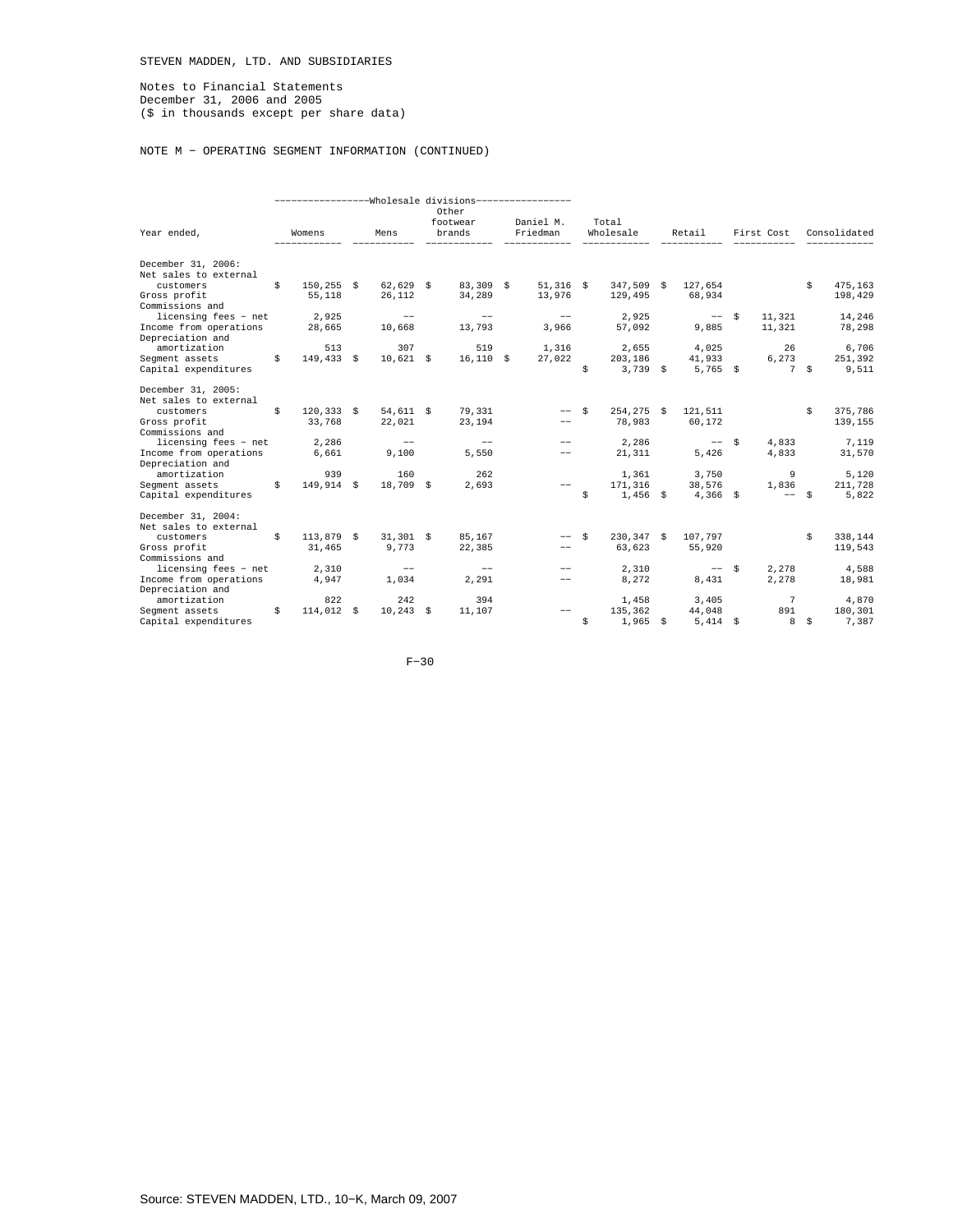STEVEN MADDEN, LTD. AND SUBSIDIARIES

Notes to Financial Statements December 31, 2006 and 2005 (\$ in thousands except per share data)

# NOTE N − QUARTERLY RESULTS OF OPERATIONS (UNAUDITED)

The following is a summary of the quarterly results of operations for the years ended December 31, 2006 and 2005:

|                                                                            |  |              |  |                      | March 31, June 30, September 30, December 31,<br>_____________ |  | <u>____________</u> __ |  |  |  |
|----------------------------------------------------------------------------|--|--------------|--|----------------------|----------------------------------------------------------------|--|------------------------|--|--|--|
| 2006:                                                                      |  |              |  |                      |                                                                |  |                        |  |  |  |
| Wholesale, net                                                             |  |              |  |                      | $$82,982 \quad $96,194 \quad $91,751$                          |  | \$76,582               |  |  |  |
| Retail, net                                                                |  |              |  |                      | 25,333 33,306 31,489 37,526                                    |  |                        |  |  |  |
| Net sales                                                                  |  | ----------   |  | ------------         | ------------<br>108,315 129,500 123,240 114,108                |  | ------------           |  |  |  |
| Cost of sales                                                              |  | ____________ |  | ____________         | 62,032 74,945 72,217 67,540<br>_____________                   |  | ____________           |  |  |  |
| Gross profit                                                               |  |              |  |                      | 46,283 54,555 51,023 46,568                                    |  |                        |  |  |  |
| Commissions and licensing fee income - net $3,762$ $2,825$ $3,850$ $3,809$ |  |              |  |                      |                                                                |  |                        |  |  |  |
| Net income<br>Net income per share:                                        |  |              |  |                      | 10,860 12,696 12,647 10,047                                    |  |                        |  |  |  |
| Basic                                                                      |  |              |  |                      | $0.52$ $0.61$ $0.61$ $0.47$                                    |  |                        |  |  |  |
| Diluted                                                                    |  |              |  |                      | $0.49$ $0.58$ $0.57$ $0.45$                                    |  |                        |  |  |  |
| 2005:                                                                      |  |              |  |                      |                                                                |  |                        |  |  |  |
| Wholesale, net                                                             |  |              |  |                      | $$56,861 \t$68,331 \t$71,018$                                  |  | \$58,065               |  |  |  |
| Retail, net                                                                |  |              |  |                      | 26,475 32,627 29,049 33,360<br>-------------                   |  |                        |  |  |  |
| Net sales                                                                  |  |              |  |                      | 83,336 100,958 100,067 91,425                                  |  |                        |  |  |  |
| Cost of sales                                                              |  |              |  | 55,984 63,348 64,805 |                                                                |  | 52,494                 |  |  |  |
| Gross profit                                                               |  |              |  |                      | 27,352 37,610 35,262 38,931                                    |  |                        |  |  |  |
| Commissions and licensing fee income - net $1,225$ $1,799$ $2,217$ $1,878$ |  |              |  |                      |                                                                |  |                        |  |  |  |
| Net income                                                                 |  |              |  |                      | 962 5,286 5,513 7,439                                          |  |                        |  |  |  |
| Net income per share:                                                      |  |              |  |                      |                                                                |  |                        |  |  |  |
| Basic                                                                      |  |              |  |                      | $0.05$ $0.27$ $0.27$ $0.36$                                    |  |                        |  |  |  |
| Diluted                                                                    |  | 0.05         |  |                      | $0.26$ $0.26$                                                  |  | 0.34                   |  |  |  |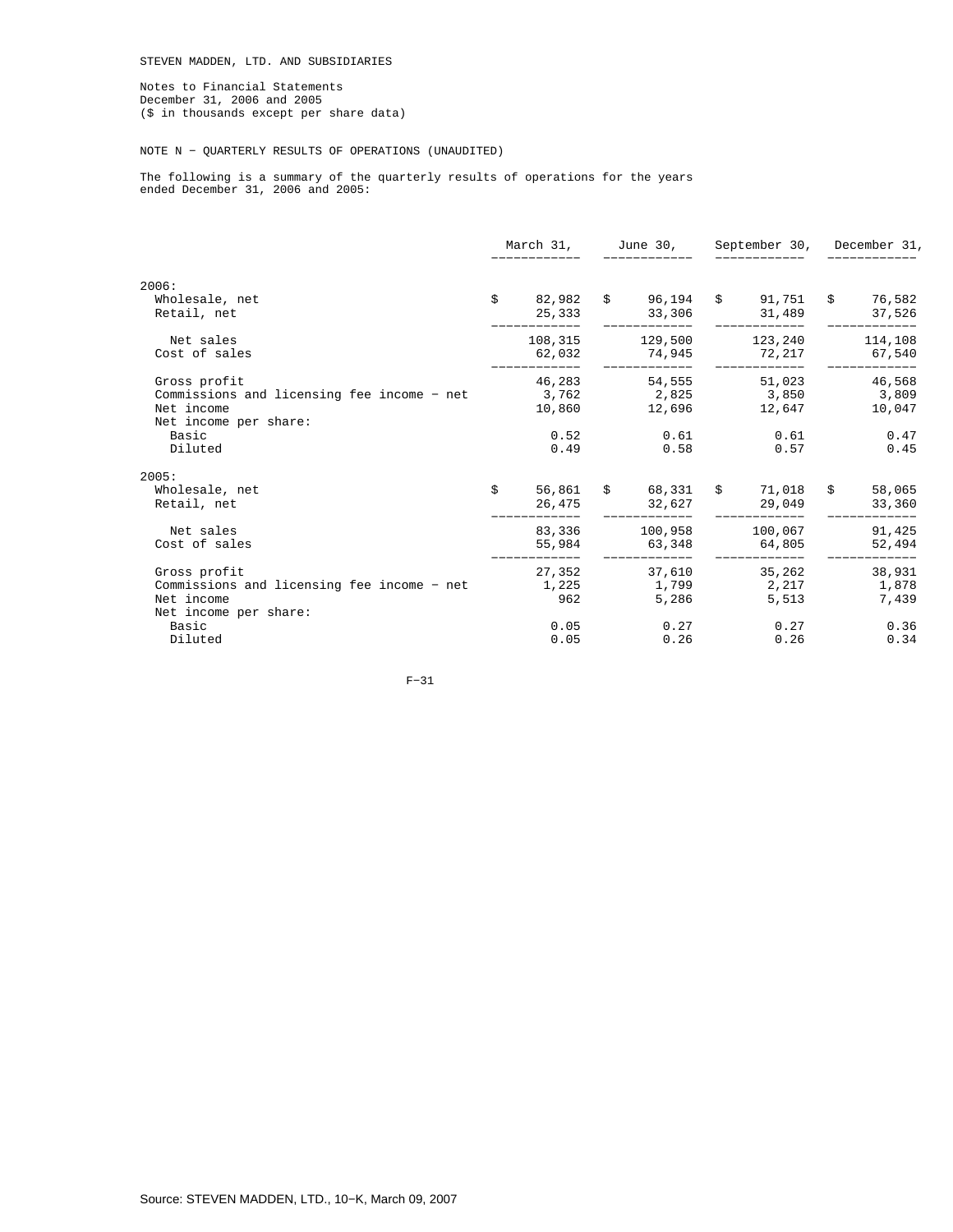- (b) Exhibits.
- 3.01 Certificate of Incorporation of the Company (incorporated by reference to Exhibit 1 to the Company's Current Report on Form 8−K filed with the Commission on November 23, 1998).
- 3.02 Amended & Restated By−Laws of the Company (incorporated by reference to Exhibit 3.02 to the Company's Annual Report on Form 10−K for its fiscal year ended December 31. 2001).
- 4.01 Specimen Certificate for shares of Common Stock (incorporated by reference to Exhibit 4.01 to the Company's Registration Statement on Form SB−2/A filed with the Commission on September 29, 1993 (File No. 033−67162)).
- 4.02 Rights Agreement between the Company and American Stock Transfer and Trust Company (incorporated by reference to Exhibit 4.1 to the Company's Current Report on Form 8−K filed with the Commission on November 16, 2001).
- 10.01 Third Amended Employment Agreement between the Company and Steven Madden (incorporated by reference to Exhibit 10.1 to the Company's Current Report on Form 8−K filed with the Commission on July 20, 2005).#
- 10.02 Employment Agreement of Jamieson Karson (incorporated by reference to Exhibit 10.1 to the Company's Current Report on Form 8−K filed with the Commission on January 6, 2006).#
- 10.03 Employment Agreement of Arvind Dharia (incorporated by reference to Exhibit 10.07 to the Company's Annual Report on Form 10−K for its fiscal year ending December 31, 2000).#
- 10.04 Amendment No. 1 to Employment Agreement of Arvind Dharia (incorporated by reference to Exhibit 99.4 to the Company's Quarterly Report on Form 10−Q for its fiscal quarter ending June 30, 2001).#
- 10.05 Amendment No. 2 to Employment Agreement of Arvind Dharia (incorporated by reference to Exhibit 10.16 to the Company's Quarterly Report on Form 10−Q for its fiscal quarter ending September 30, 2002).#
- 10.06 Amendment No. 3 to Employment Agreement of Arvind Dharia (incorporated by reference to Exhibit 10.1 to the Company's Current Report on Form 8−K filed with the Commission on February 3, 2006).#
- 10.07 Employment Agreement between the Company and Awadhesh Sinha, dated as of June 15, 2005 (incorporated by reference to Exhibit 10.1 to the Company's Current Report on Form 8−K filed with the Commission on June  $21, 2005$ ).#
- 10.08 Consulting Agreement, effective as of August 1, 2004, between the Company, John Madden and J.L.M. Consultants Inc. (incorporated by reference to Exhibit 10.09 to the Company's Annual Report on Form 10−K for its fiscal year ended December 31, 2005).
- 10.09 Amendment No. 1 to Consulting Agreement, dated as of March 10, 2005, between the Company, John Madden and J.L.M. Consultants Inc. (incorporated by reference to Exhibit 10.09 to the Company's Annual Report on Form 10−K for its fiscal year ended December 31, 2005).
- 10.10 Amendment No. 2 to Consulting Agreement, dated as of April 14, 2005, between the Company, John Madden and J.L.M. Consultants Inc. (incorporated by reference to Exhibit 10.09 to the Company's Annual Report on Form 10−K for its fiscal year ended December 31, 2005).
- 10.11 Employment Agreement with Robert Schmertz dated March 11, 2005 (incorporated by reference to Exhibit 10.1 to the Company's Quarterly Report on Form 10−Q for its fiscal quarter ending March 31, 2005).#
- 10.12 Employment Agreement with Andrew Shames dated March 8, 2004 (incorporated by reference to Exhibit 10.2 to the Company's Quarterly Report on Form 10−Q for its fiscal quarter ending March 31, 2005).#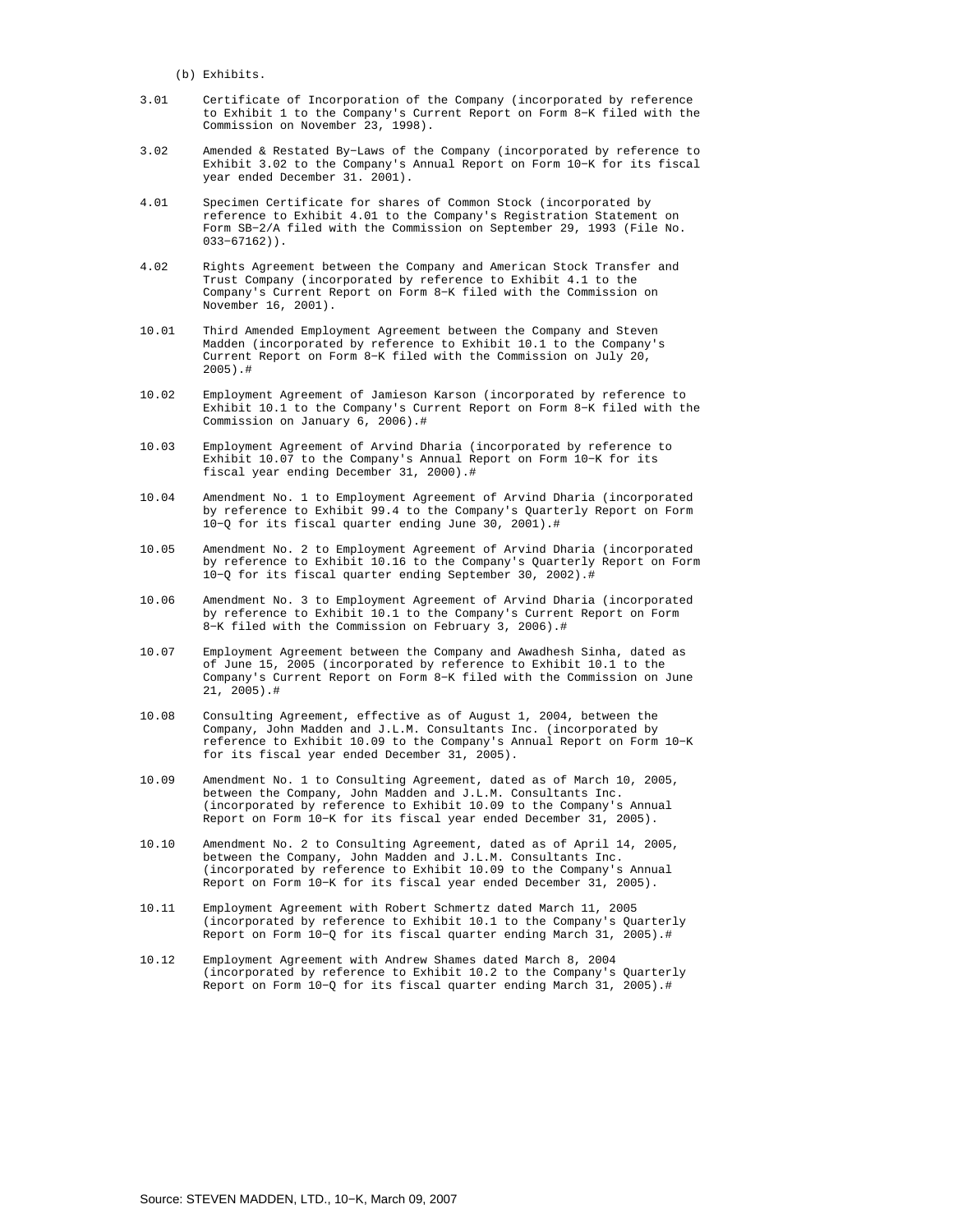- 10.13 Commission Agreement between the Company and Hev Sales, Inc. dated March 8, 2004 (incorporated by reference to Exhibit 10.3 to the Company's Quarterly Report on Form 10−Q for its fiscal quarter ending March 31, 2005).
- 10.14 Employment Agreement between the Company, Adesso Madden, Inc. and Joseph Masella and T.J.M. Sales Corporation dated May 7, 2002 (incorporated by reference to Exhibit 10.4 to the Company's Quarterly Report on Form 10−Q for its fiscal quarter ending March 31, 2005).#
- 10.15 Amendment No. 1 to Employment Agreement between the Company, Adesso Madden, Inc. and Joseph Masella and T.J.M. Sales Corporation dated September 2, 2002 (incorporated by reference to Exhibit 10.5 to the Company's Quarterly Report on Form 10−Q for its fiscal quarter ending March 31, 2005).#
- 10.16 Amendment No. 2 to Employment Agreement between the Company, Adesso Madden, Inc. and Joseph Masella and T.J.M. Sales Corporation dated September 27, 2002 (incorporated by reference to Exhibit 10.6 to the Company's Quarterly Report on Form 10−Q for its fiscal quarter ending March 31, 2005).#
- 10.17 Settlement Agreement, dated February 2, 2005, among Barington Companies Equity Partners, L.P., Barington Companies Investors, LLC, James Mitarotonda, Barington Companies Offshore Fund, Ltd., Barington Companies Advisors, LLC, Barington Capital Group, L.P., LNA Capital Corp., Parche, LLC, Starboard Value & Opportunity Fund, LLC, Admiral Advisors, LLC, Ramius Capital Group, LC, C4S & Co., LLC, Peter A. Cohen, Morgan B. Stark, Jeffrey M. Solomon, Thomas W. Strauss, RJG Capital Partners, LP, RJG Capital Management, LLC, Ronald Gross and Steven Madden, Ltd. (incorporated by reference to Exhibit 99.1 to the Company's Current Report on Form 8−K filed with the Commission on February 2, 2005).
- 10.18 Stock Purchase Agreement, dated as of February 7, 2006, by and between the Company and Daniel M. Friedman (incorporated by reference to Exhibit 10.1 to the Company's Current Report on Form 8−K filed with the Commission on February 13, 2006).
- 10.19 Earn−Out Agreement, dated as of February 7, 2006, by and among the Company, Daniel M. Friedman, Daniel M. Friedman & Associates, Inc. and DMF International, Ltd. (incorporated by reference to Exhibit 10.2 to the Company's Current Report on Form 8−K filed with the Commission on February 13, 2006).
- 10.20 Amendment to Earn−Out Agreement, dated as of April 10, 2006, by and between the Company and Daniel M. Friedman (incorporated by reference to Exhibit 10.1 to the Company's Current Report on Form 8−K filed with the Commission on April 13, 2006).
- 10.21 1996 Stock Plan, approved and adopted on March 6, 1996 (incorporated by reference to Exhibit 10.27 to the Company's Registration Statement on Form S−8 filed with the Commission on November 3, 1997).#
- 10.22 The 1997 Stock Plan, approved and adopted on May 10, 1997 (incorporated by reference to Exhibit 10.28 to the Company's Registration Statement on Form S−8 filed with the Commission on November 3, 1997).#
- 10.23 The 1998 Stock Plan, approved and adopted on January 16, 1998 (incorporated by reference to Exhibit 10.2 to the Company's Registration Statement on Form S−8 filed with the Commission on July 28, 1998).#
- 10.24 The 1999 Stock Plan, approved and adopted on March 15, 1999, amended as of March 20, 2000 and March 30, 2001 (incorporated by reference to Exhibit 10.A to the Company's Registration Statement on Form S−8 filed with the Commission on July 26, 2004).#
- 10.25 Employment Agreement between the Company and Amelia Newton Varela, effective as of October 1, 2004 (incorporated by reference to Exhibit 10.29 to the Company's Annual Report on Form 10−K/A for its fiscal year ended December 31. 2005). #
- 21.01 Subsidiaries of Registrant. +
- 23.01 Consent of Eisner LLP+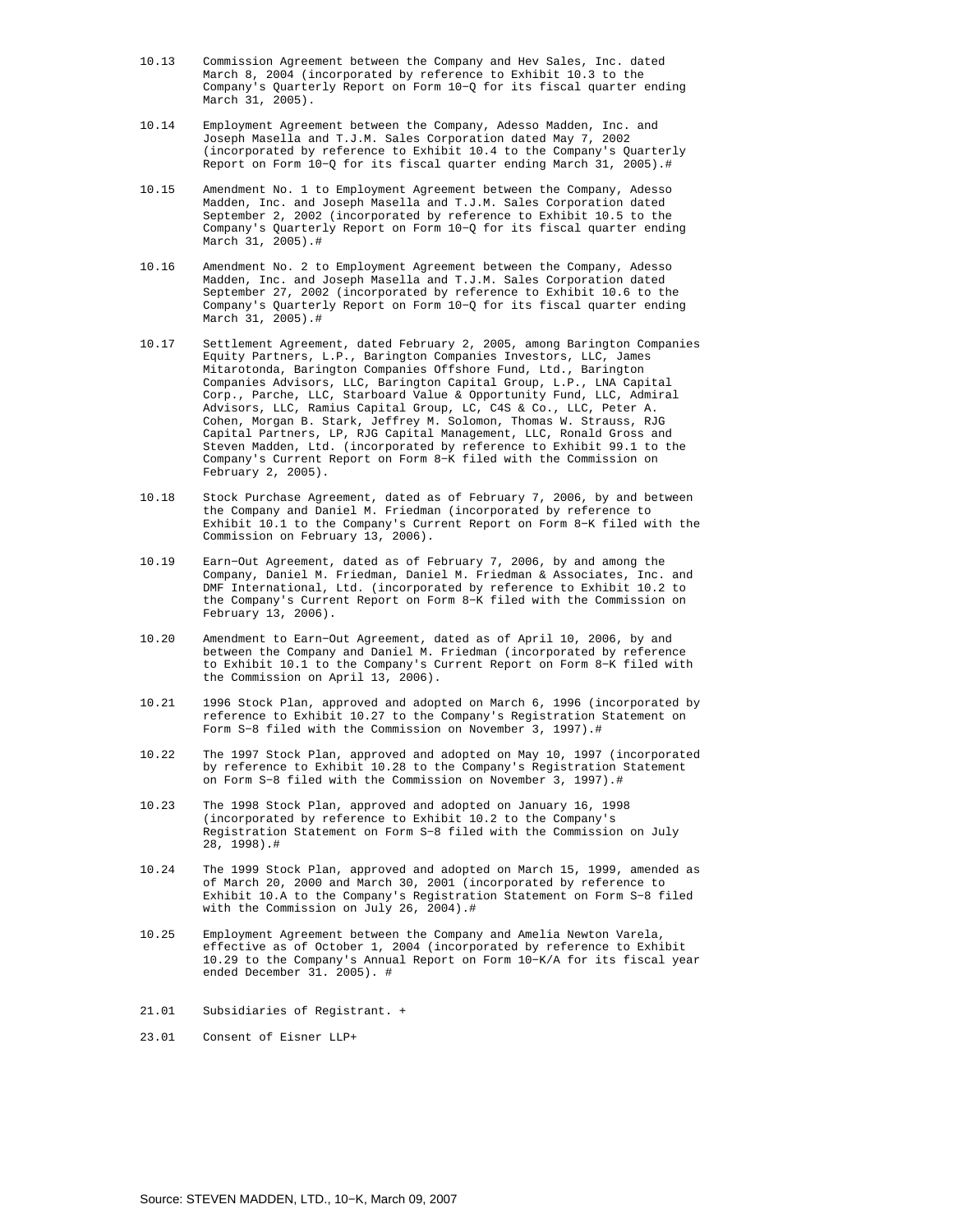- 24.01 Power of Attorney (included on signature page hereto).
- 31.01 Certification of Chairman Chief Executive Officer pursuant to Rule 13a−14 or 15d−14 of the Securities Exchange Act of 1934, as adopted pursuant to Section 302 of the Sarbanes−Oxley Act of 2002.+
- 31.02 Certification of Chief Financial Officer pursuant to Rule 13a−14 or 15d−14 of the Securities Exchange Act of 1934, as adopted pursuant to Section 302 of the Sarbanes−Oxley Act of 2002.+
- 32.01 Certification of Chairman & Chief Executive Officer pursuant to 18 U.S.C. Section 1350 Adopted Pursuant to Section 906 of the Sarbanes−Oxley Act of 2002.+
- 32.02 Certification of Chief Financial Officer pursuant to 18 U.S.C. Section 1350 Adopted Pursuant to Section 906 of the Sarbanes−Oxley Act of 2002.+

−−−−−−−−−−−−−−−−−−−−−−−−−−

- + Filed herewith.
- # Indicates management contract or compensatory plan or arrangement required to be identified pursuant to Item 15(b).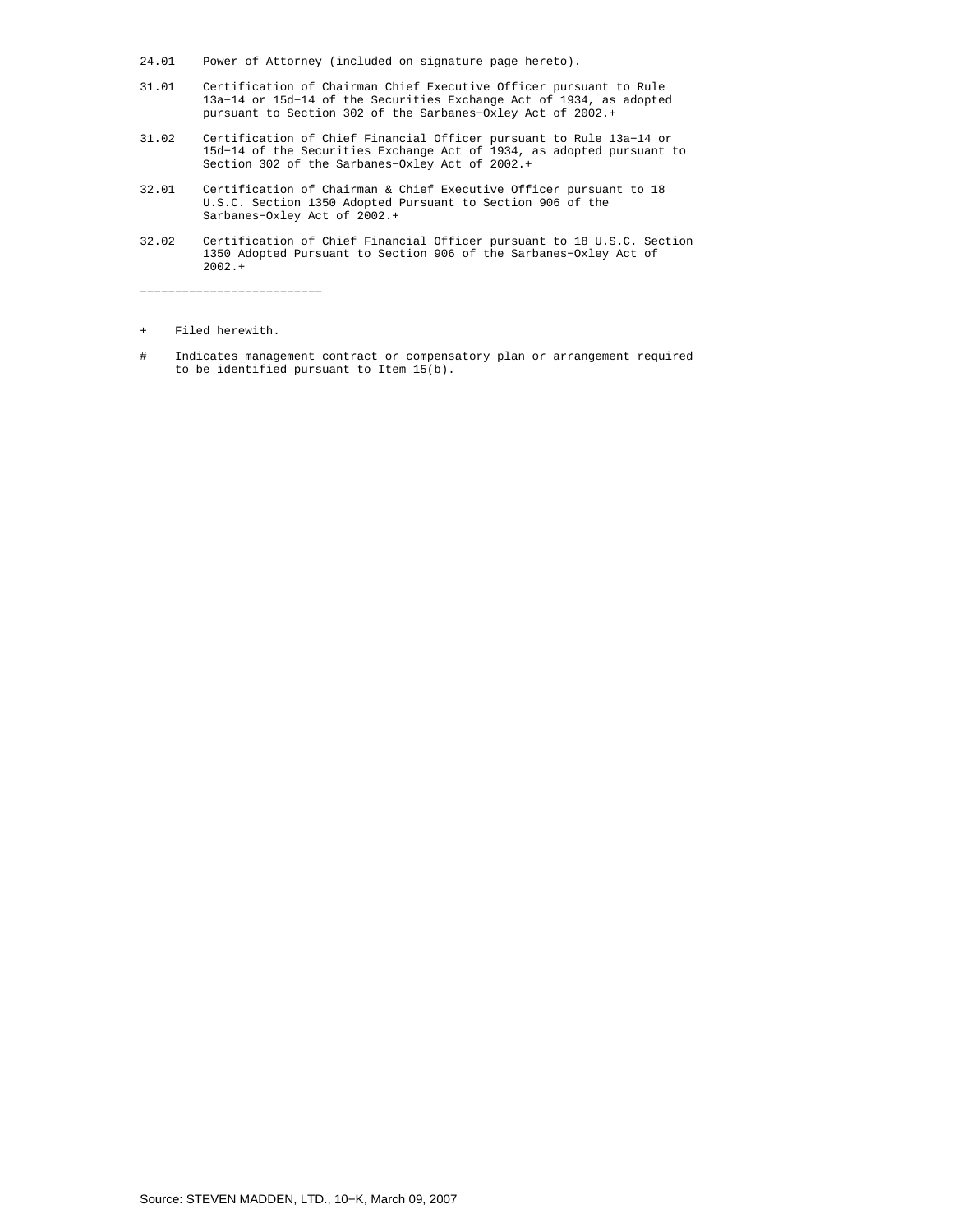# SIGNATURE

 Pursuant to the requirements of Section 13 or 15(d) of the Securities Exchange Act of 1934, the registrant has duly caused this report to be signed on its behalf by the undersigned, thereunto duly authorized.

Dated: New York, New York March 9, 2007

STEVEN MADDEN, LTD.

By: /s/ JAMIESON A. KARSON

 −−−−−−−−−−−−−−−−−−−−−−−−−−−−−−−−−−−− Jamieson A. Karson Chairman and Chief Executive Officer

 KNOW ALL PERSONS BY THESE PRESENTS, that each person whose signature appears below constitutes and appoints Jamieson A. Karson and Arvind Dharia, and each of them, as his true and lawful attorneys−in−fact and agents, with full power of substitution and re−substitution, for him in any and all capacities, to sign any and all amendments to this Annual Report on Form 10−K and to file the same, with all exhibits thereto, and other documents in connection therewith, with the Securities and Exchange Commission hereby ratifying and confirming that each of said attorneys−in−fact and agents, or his substitute or substitutes, may lawfully do or cause to be done by virtue hereof.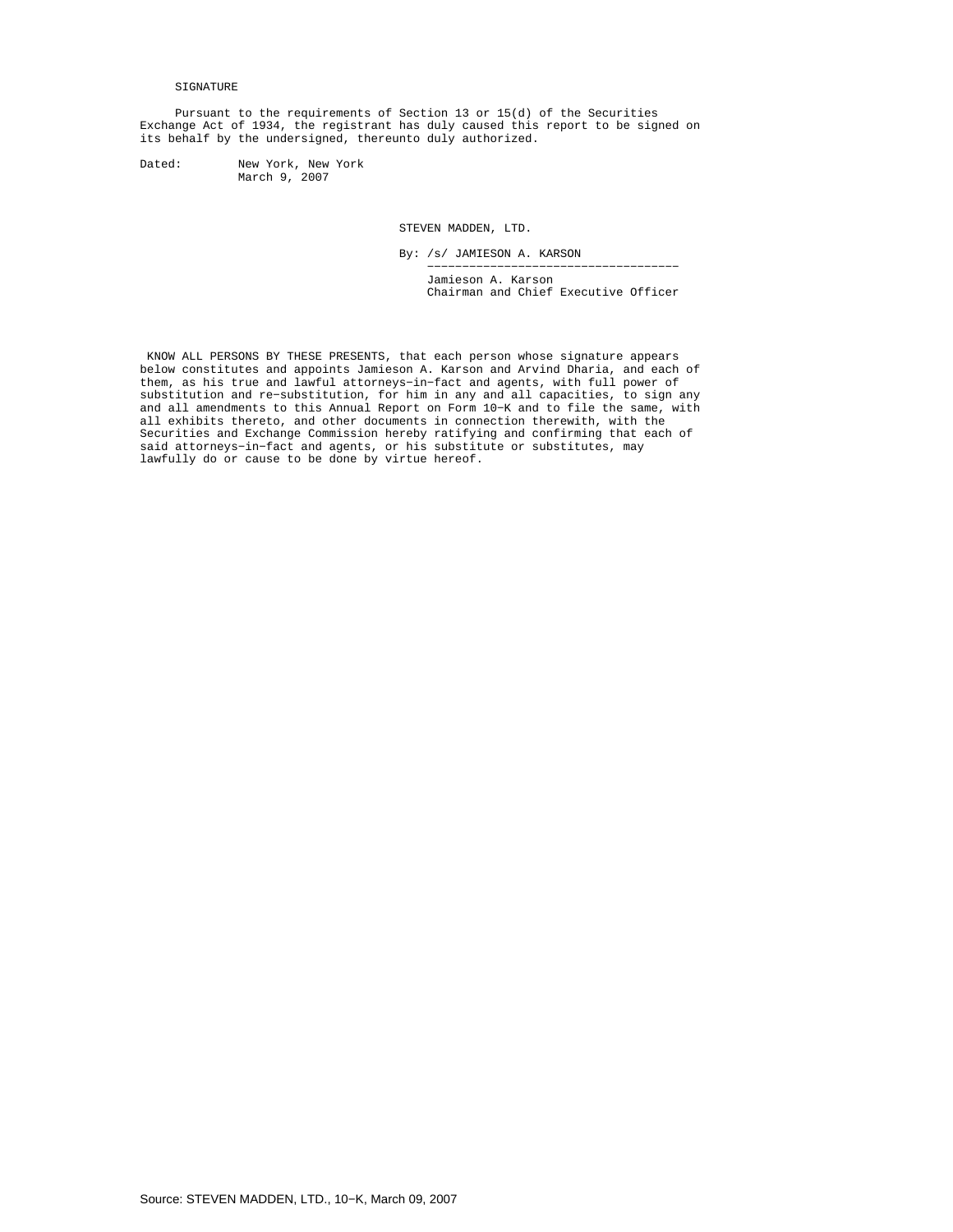Pursuant to the requirements of the Securities Exchange Act of 1934, this report has been signed below by the following persons on behalf of the registrant in the capacities and on the dates indicated.

| Signature<br>. <u>.</u>                                       | Title<br>----------------            | Date          |  |  |  |  |  |  |
|---------------------------------------------------------------|--------------------------------------|---------------|--|--|--|--|--|--|
| /s/ JAMIESON A. KARSON<br>------------------------            | Chairman and Chief Executive Officer | March 9, 2007 |  |  |  |  |  |  |
| Jamieson Karson                                               |                                      |               |  |  |  |  |  |  |
| /s/ ARVIND DHARIA<br>-------------------------                | Chief Financial Officer              | March 9, 2007 |  |  |  |  |  |  |
| Arvind Dharia                                                 |                                      |               |  |  |  |  |  |  |
| /s/ JEFFREY BIRNBAUM<br>--------------------------            | Director                             | March 9, 2007 |  |  |  |  |  |  |
| Jeffrey Birnbaum                                              |                                      |               |  |  |  |  |  |  |
| /s/ MARC COOPER<br>____________________________               | Director                             | March 9, 2007 |  |  |  |  |  |  |
| Marc Cooper                                                   |                                      |               |  |  |  |  |  |  |
| /s/ JOHN L. MADDEN<br>____________________________            | Director                             | March 9, 2007 |  |  |  |  |  |  |
| John L. Madden                                                |                                      |               |  |  |  |  |  |  |
| /s/ HAROLD KAHN<br>---------------------------                | Director                             | March 9, 2007 |  |  |  |  |  |  |
| Harold Kahn                                                   |                                      |               |  |  |  |  |  |  |
| /s/ PETER MIGLIORINI                                          | Director                             | March 9, 2007 |  |  |  |  |  |  |
| Peter Migliorini                                              |                                      |               |  |  |  |  |  |  |
| /s/ RICHARD P. RANDALL<br>---------------------------         | Director                             | March 9, 2007 |  |  |  |  |  |  |
| Richard P. Randall                                            |                                      |               |  |  |  |  |  |  |
| /s/ THOMAS H. SCHWARTZ<br>. _ _ _ _ _ _ _ _ _ _ _ _ _ _ _ _ _ | Director                             | March 9, 2007 |  |  |  |  |  |  |
| Thomas H. Schwartz                                            |                                      |               |  |  |  |  |  |  |
| /s/ WALTER YETNIKOFF<br>-------------------                   | Director                             | March 9, 2007 |  |  |  |  |  |  |
| Walter Yetnikoff                                              |                                      |               |  |  |  |  |  |  |
| $<$ /TEXT><br>                                                |                                      |               |  |  |  |  |  |  |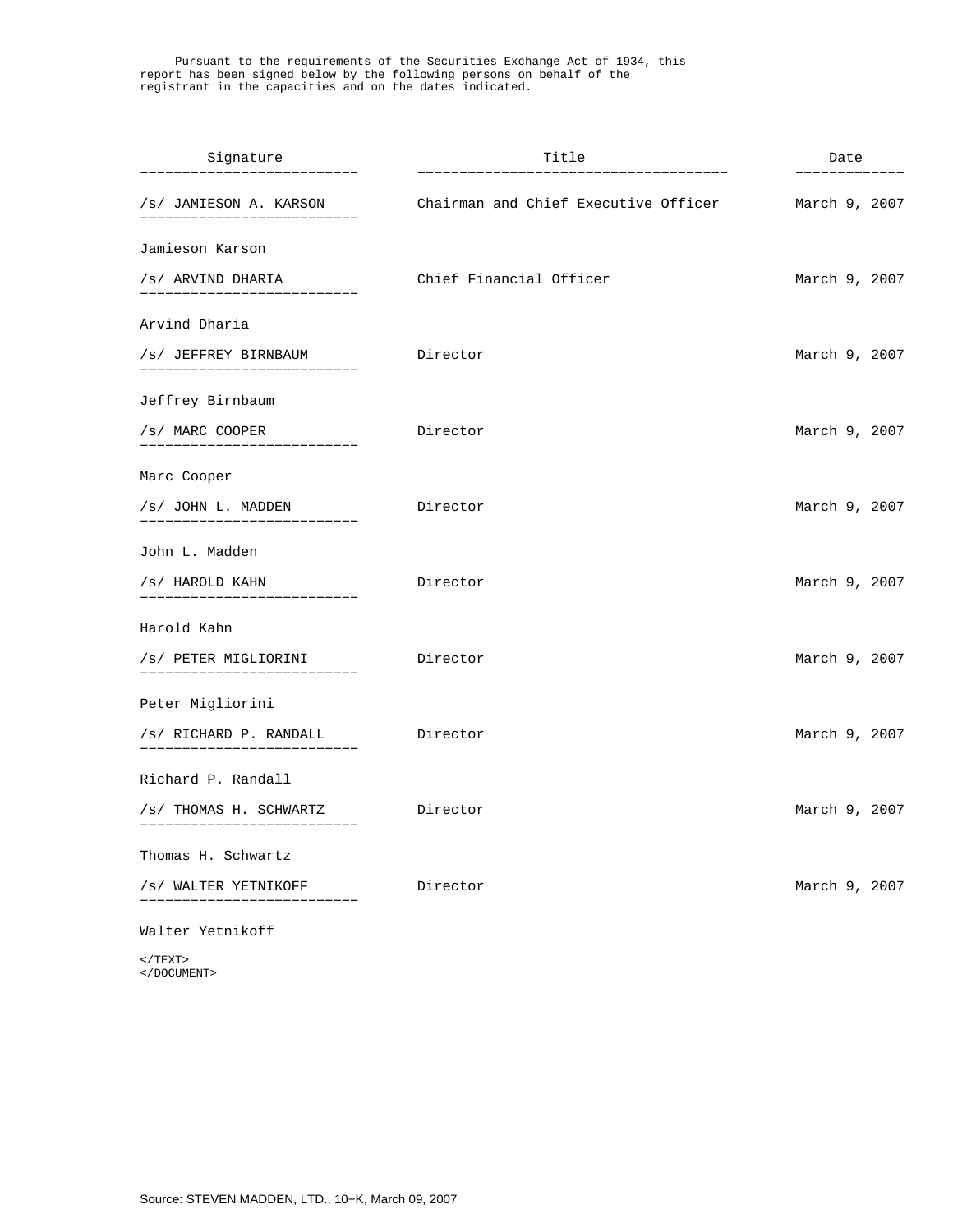# SUBSIDIARIES

| NAME OF THE COMPANY                   | STATE OF INCORPORATION |
|---------------------------------------|------------------------|
| Daniel M. Friedman & Associates, Inc. | New York               |
| Diva Acquisition Corp.                | Delaware               |
| Adesso-Madden, Inc.                   | New York               |
| Madden Direct, Inc.                   | Delaware               |
| Steven Madden Construction Corp.      | Delaware               |
| Steven Madden Retail, Inc.            | Delaware               |
| Shoe Biz, Inc.                        | Delaware               |
| Stevies, Inc.                         | Delaware               |
| Unionbay Men's Footwear, Inc.         | Delaware               |
|                                       |                        |

 $<$ /TEXT>

</DOCUMENT>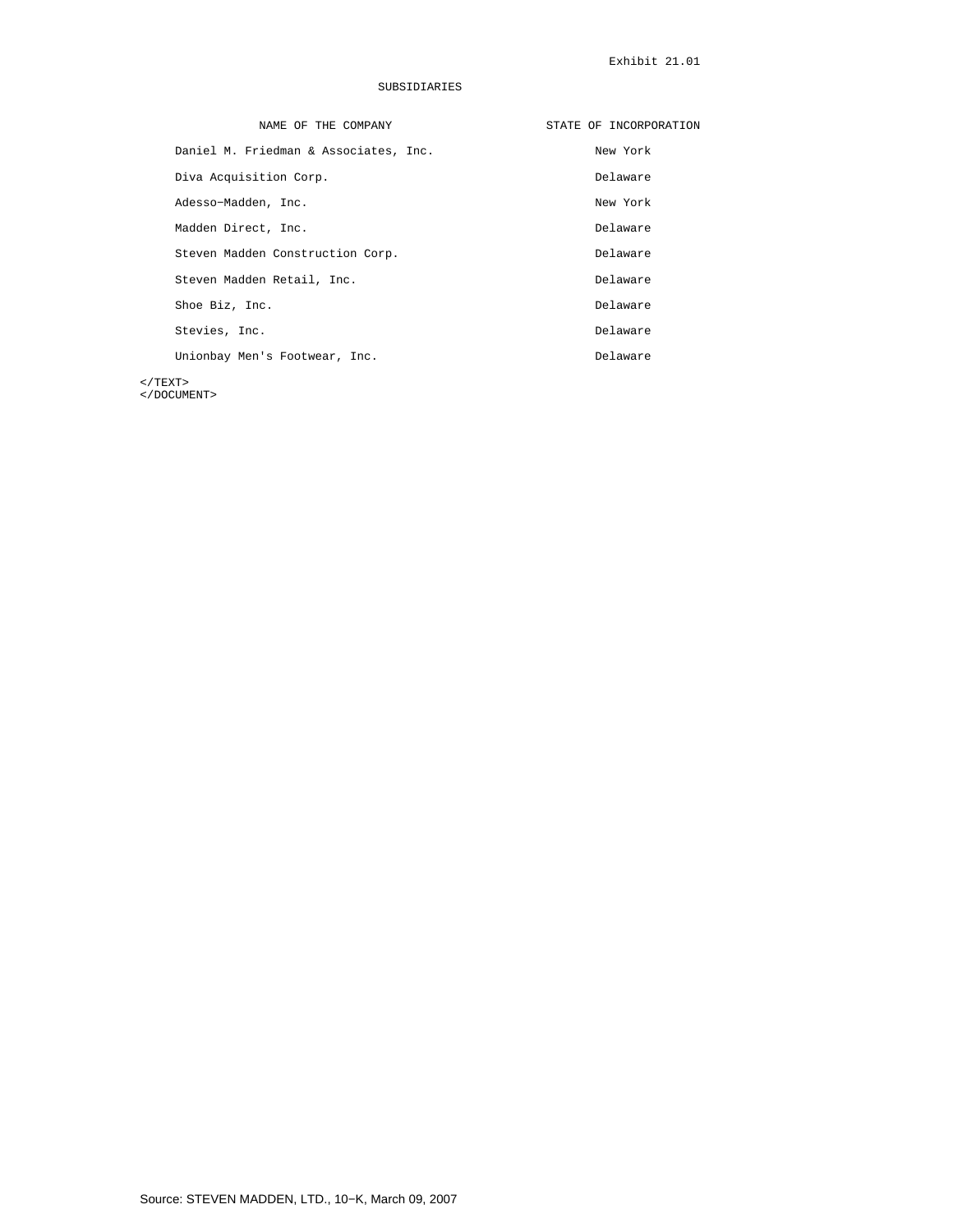## CONSENT OF INDEPENDENT REGISTERED PUBLIC ACCOUNTING FIRM

We hereby consent to the incorporation by reference in the Registration Statements of Steven Madden, Ltd. on Form S−8 (Nos. 333−117667, 333−117666, 333−106746, 333−98067, 333−68712, 333−40924, 333−86903, 333−59995, 333−39335, 333−16381, 333−05773 and 333−138584), Form S−3 (No. 333−91127) and Form S−3/A (Nos. 333−46441 and 333−59295), of our report dated March 7, 2007, with respect to our audits of the consolidated financial statements as of December 31, 2006, and 2005 and for the years in the three−year period ended December 31, 2006, and our report dated March 7, 2007 on our audit of Management's Annual Report on Internal Control over Financial Reporting and the Effectiveness of Internal Control over Financial Reporting of Steven Madden, Ltd. and subsidiaries, which are included in the Annual Report on Form 10−K for the year ended December 31, 2006.

We also consent to the reference to our firm in the Registration Statements on Form S−3 and Form S−3/A under the caption "Experts".

Eisner LLP

New York, New York March 7, 2007  $\langle$ /TEXT $\rangle$ </DOCUMENT>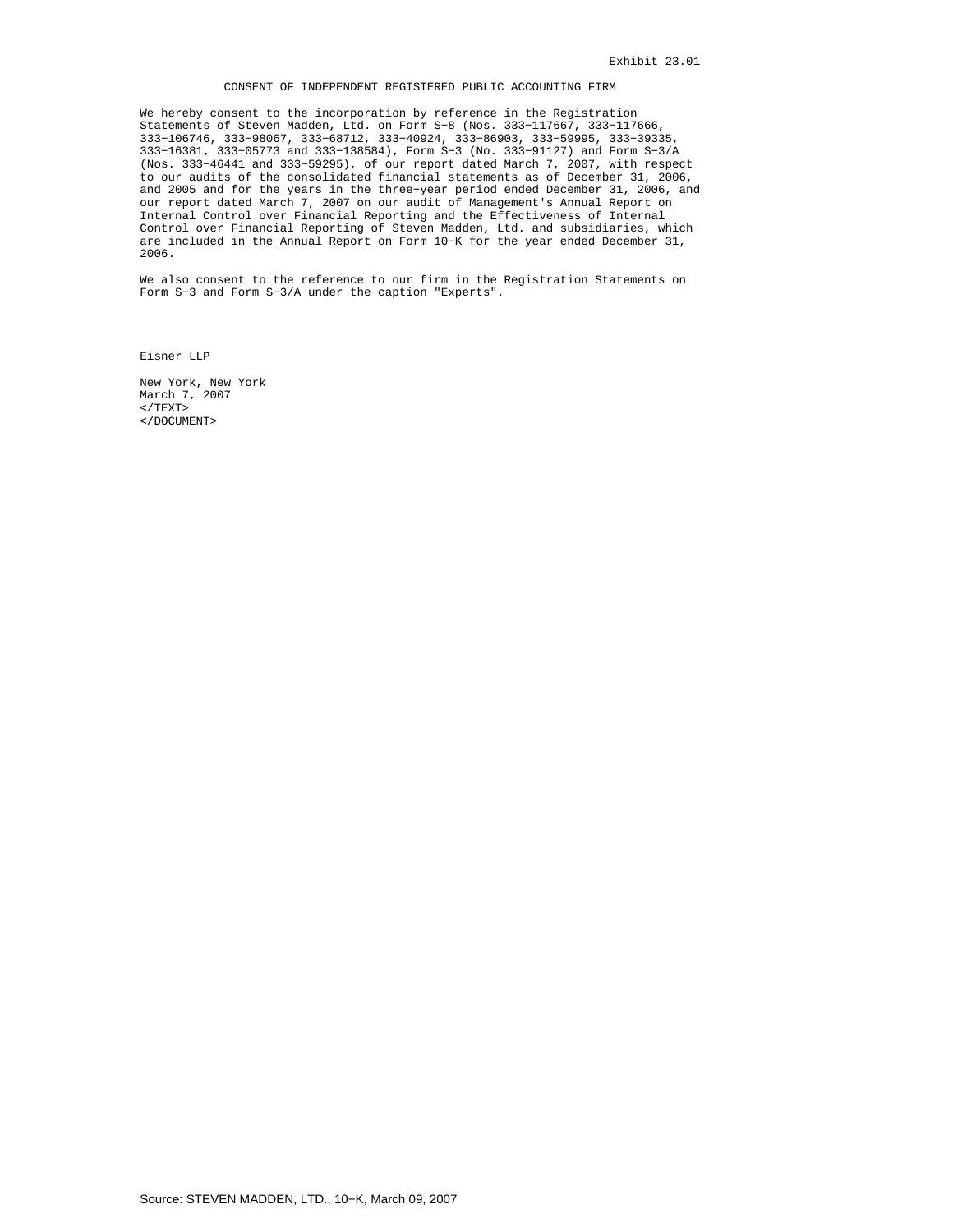CERTIFICATION PURSUANT TO RULE 13a−14 OR 15d−14 OF THE SECURITIES EXCHANGE ACT OF 1934, AS ADOPTED PURSUANT TO SECTION 302 OF THE SARBANES−OXLEY ACT OF 2002

- I, Jamieson A. Karson, certify that:
	- 1. I have reviewed this Annual Report on Form 10−K of Steven Madden, Ltd.;
	- 2. Based on my knowledge, this report does not contain any untrue statement of a material fact or omit to state a material fact necessary to make the statements made, in light of the circumstances under which such statements were made, not misleading with respect to the period covered by this report;
	- 3. Based on my knowledge, the financial statements, and other financial information included in this report, fairly present in all material respects the financial condition, results of operations and cash flows of the registrant as of, and for, the periods presented in this report;
	- 4. The registrant's other certifying officer(s) and I are responsible for establishing and maintaining disclosure controls and procedures (as defined in Exchange Act Rules 13a−15(e) and 15d−15(e)) and internal controls over financial reporting (as defined in Exchange Act Rules 13a−15(f) and 15d−15(f)) for the registrant and have:
		- (a) Designed such disclosure controls and procedures, or caused such disclosure controls and procedures to be designed under our supervision, to ensure that material information relating to the registrant, including its consolidated subsidiaries, is made known to us by others within those entities, particularly during the period in which this report is being prepared;
		- (b) Designed such internal control over financial reporting, or caused such internal control over financial reporting to be designed under our supervision, to provide reasonable assurance regarding the reliability of financial reporting and the preparation of financial statements for external purposes in accordance with generally accepted accounting principles;
		- (c) Evaluated the effectiveness of the registrant's disclosure controls and procedures and presented in this report our conclusions about the effectiveness of the disclosure controls and procedures, as of the end of the period covered by this report based on such evaluation; and
		- (d) Disclosed in this report any change in the registrant's internal control over financial reporting that occurred during the registrant's most recent fiscal quarter (the registrant's fourth fiscal quarter in the case of an annual report) that has materially affected, or is reasonably likely to materially affect, the registrant's internal control over financial reporting; and
	- 5. The registrant's other certifying officer(s) and I have disclosed, based on our most recent evaluation of internal control over financial reporting, to the registrant's auditors and the audit committee of the registrant's board of directors (or persons performing the equivalent functions):
		- (a) All significant deficiencies and material weaknesses in the design or operation of internal control over financial reporting which are reasonably likely to adversely affect the registrant's ability to record, process, summarize and report financial information; and
		- (b) Any fraud, whether or not material, that involves management or other employees who have a significant role in the registrant's internal control over financial reporting.

/s/ JAMIESON A. KARSON

Jamieson A. Karson Chairman and Chief Executive Officer March 9, 2007  $\langle$ /TEXT> </DOCUMENT>

−−−−−−−−−−−−−−−−−−−−−−−−−−−−−−−−−−−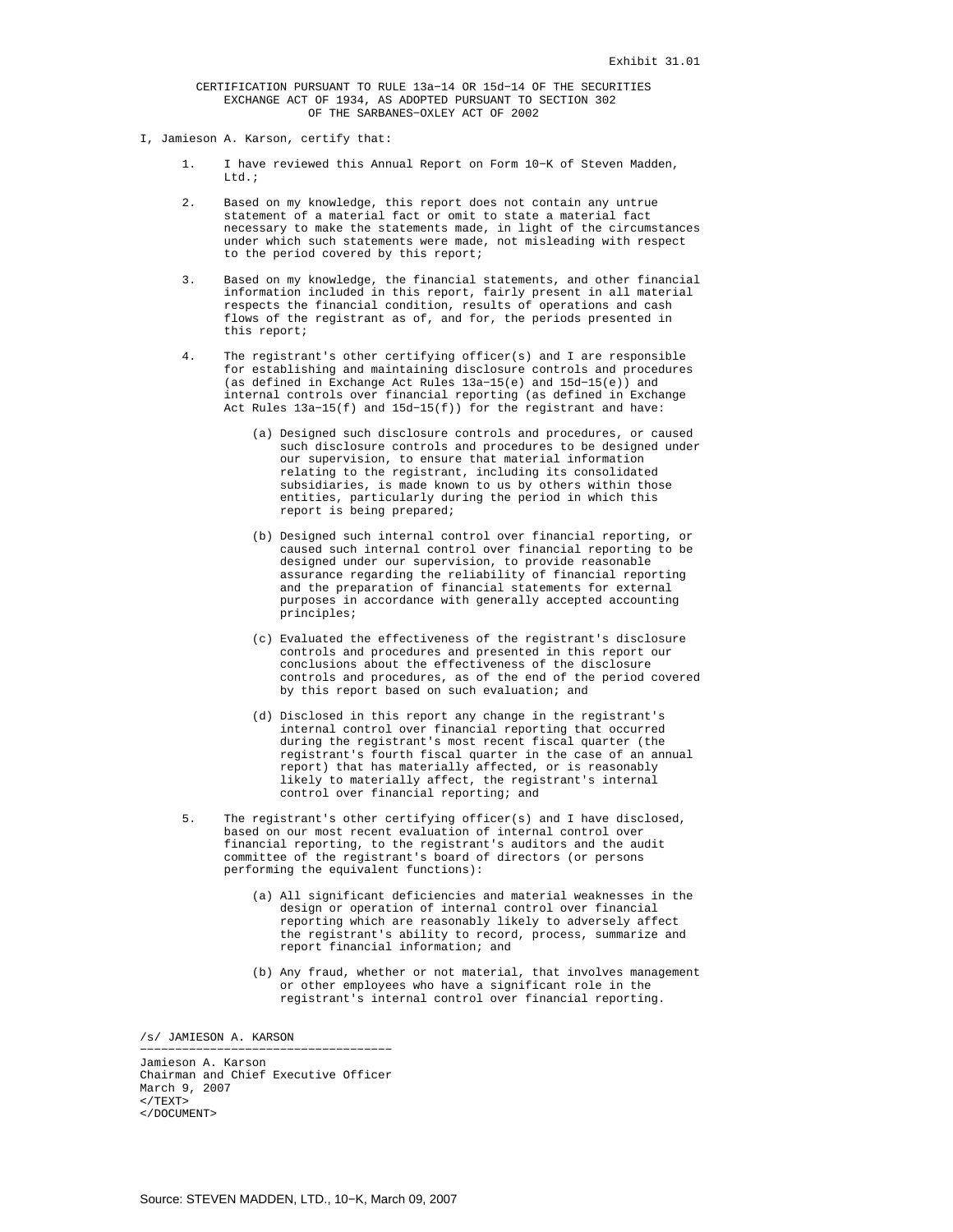CERTIFICATION PURSUANT TO RULE 13a−14 OR 15d−14 OF THE SECURITIES EXCHANGE ACT OF 1934, AS ADOPTED PURSUANT TO SECTION 302 OF THE SARBANES−OXLEY ACT OF 2002

I, Arvind Dharia, certify that:

- 1. I have reviewed this Annual Report on Form 10−K of Steven Madden, Ltd.;
- 2. Based on my knowledge, this report does not contain any untrue statement of a material fact or omit to state a material fact necessary to make the statements made, in light of the circumstances under which such statements were made, not misleading with respect to the period covered by this report;
- 3. Based on my knowledge, the financial statements, and other financial information included in this report, fairly present in all material respects the financial condition, results of operations and cash flows of the registrant as of, and for, the periods presented in this report;
- 4. The registrant's other certifying officer(s) and I are responsible for establishing and maintaining disclosure controls and procedures (as defined in Exchange Act Rules 13a−15(e) and 15d−15(e)) and internal controls over financial reporting (as defined in Exchange Act Rules 13a−15(f) and 15d−15(f)) for the registrant and have:
	- (a) Designed such disclosure controls and procedures, or caused such disclosure controls and procedures to be designed under our supervision, to ensure that material information relating to the registrant, including its consolidated subsidiaries, is made known to us by others within those entities, particularly during the period in which this report is being prepared;
	- (b) Designed such internal control over financial reporting, or caused such internal control over financial reporting to be designed under our supervision, to provide reasonable assurance regarding the reliability of financial reporting and the preparation of financial statements for external purposes in accordance with generally accepted accounting principles;
	- (c) Evaluated the effectiveness of the registrant's disclosure controls and procedures and presented in this report our conclusions about the effectiveness of the disclosure controls and procedures, as of the end of the period covered by this report based on such evaluation; and
	- (d) Disclosed in this report any change in the registrant's internal control over financial reporting that occurred during the registrant's most recent fiscal quarter (the registrant's fourth fiscal quarter in the case of an annual report) that has materially affected, or is reasonably likely to materially affect, the registrant's internal control over financial reporting; and
- 5. The registrant's other certifying officer(s) and I have disclosed, based on our most recent evaluation of internal control over financial reporting, to the registrant's auditors and the audit committee of the registrant's board of directors (or persons performing the equivalent functions):
	- (a) All significant deficiencies and material weaknesses in the design or operation of internal control over financial reporting which are reasonably likely to adversely affect the registrant's ability to record, process, summarize and report financial information; and
	- (b) Any fraud, whether or not material, that involves management or other employees who have a significant role in the registrant's internal control over financial reporting.

/s/ ARVIND DHARIA

Arvind Dharia Chief Financial Officer March 9, 2007  $\langle$ /TEXT> </DOCUMENT>

−−−−−−−−−−−−−−−−−−−−−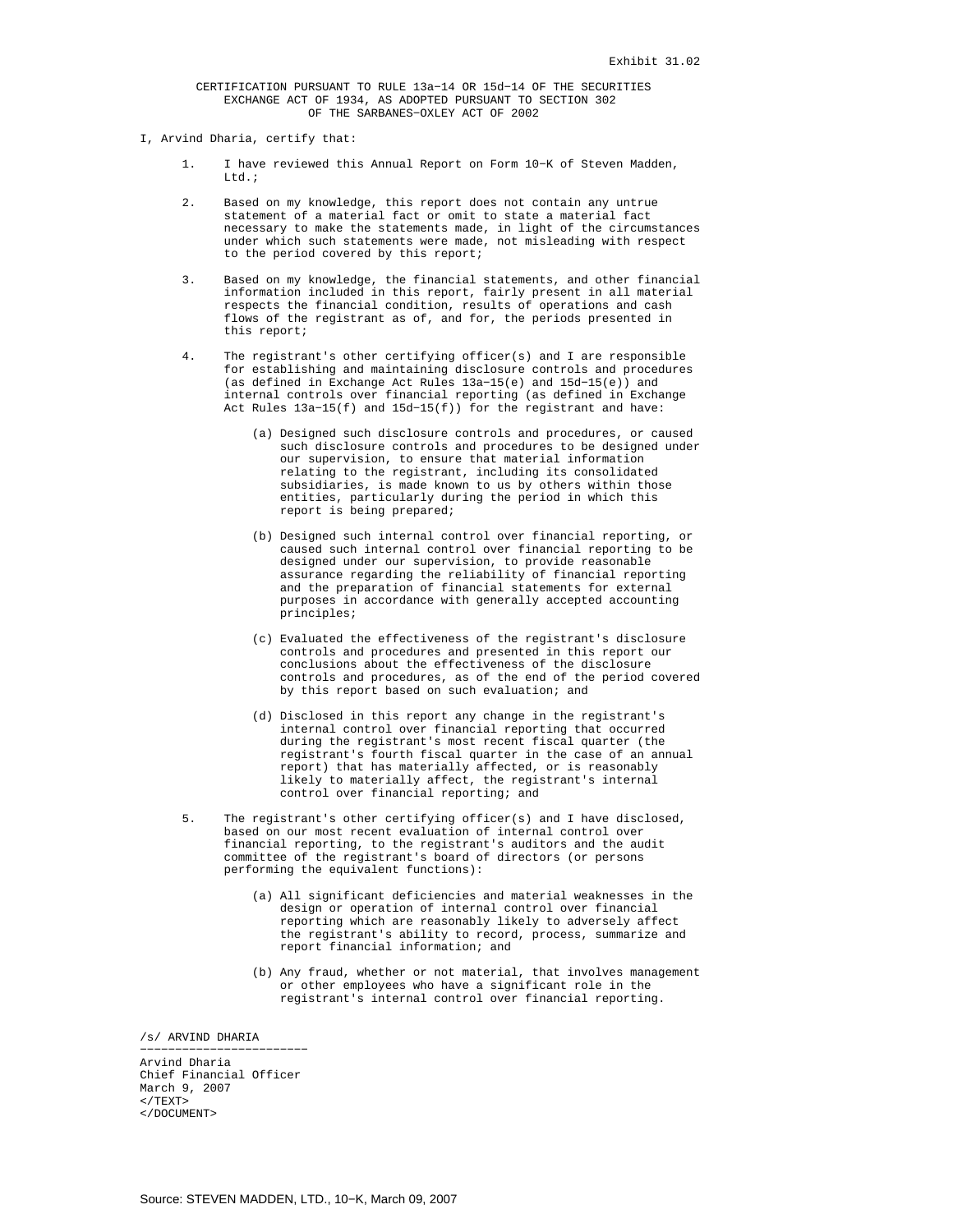## CERTIFICATION PURSUANT TO 18 U.S.C. SECTION 1350 ADOPTED PURSUANT TO SECTION 906 OF THE SARBANES−OXLEY ACT OF 2002

In connection with the Annual Report of Steven Madden, Ltd. (the "Company") on Form 10−K for the year ended December 31, 2006, as filed with the Securities and Exchange Commission on the date hereof (the "Report"), I, Jamieson A. Karson, Chairman and Chief Executive Officer of the Company, certify, pursuant to 18 U.S.C. Section 1350, as adopted pursuant to Section 906 of the Sarbanes−Oxley Act of 2002, that to my knowledge:

- (1) The Report fully complies with the requirements of Section 13(a) or 15(d) of the Securities Exchange Act of 1934; and
- (2) The information contained in the Report fairly presents, in all material respects, the financial condition and results of operations of the Company.

/s/ JAMIESON A. KARSON

−−−−−−−−−−−−−−−−−−−−− Jamieson A. Karson Chairman and Chief Executive Officer March 9, 2007  $<$ /TEXT> </DOCUMENT>